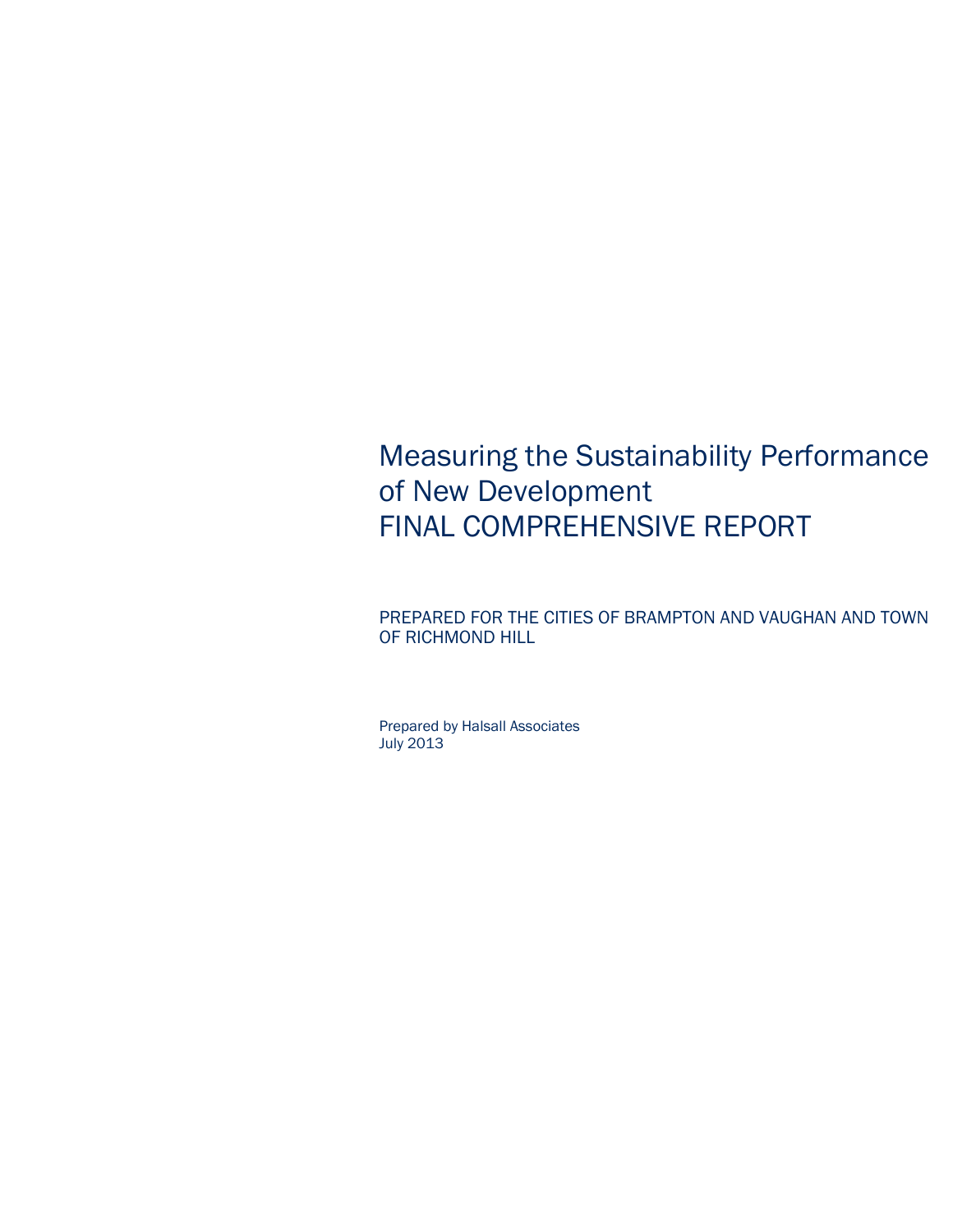## ACKNOWLEDGEMENTS

Measuring the Sustainability Performance of New Development was prepared by Halsall Associates and The Planning Partnership.

This report represents a unique collaboration of the City of Brampton, City of Vaughan and Town of Richmond Hill. This project was undertaken in two phases: Phase 1, Sustainable Community Development Guidelines (SCDG) was led by the City of Brampton and integrates the Region of Peel Healthy Development Index; Phase 2, Sustainability Performance Metrics was led by the City of Vaughan with administration support provided by the City of Brampton. Funding support from the Green Municipal Fund of the Federation of Canadian Municipalities and the Region of Peel Public Health Department is greatly appreciated by the partner municipalities.

Many gave generously of their time, energy and insight to make this sustainability document possible. In particular, we would like to thank the municipal teams who contributed to the report's development: the Decision-Making Advisory Team and Technical Advisory Team.

#### Decision-Making Advisory Team (DMAT)

Alex Taranu and Susan Jorgenson, City of Brampton Diana Birchall and Rob Bayley, City of Vaughan Paul Freeman, Town of Richmond Hill

#### Technical Advisory Team

Peter Gabor, City of Brampton – Project Lead - Phase 1 SCDG Michael Hoy, City of Brampton Tony Iacobelli, City of Vaughan – Project Lead - Phase 2 Sustainability Performance Metrics Michelle Dobbie, Town of Richmond Hill

A special thanks is extended to the key municipal and consultant staff whose hard work was vital in the development of metrics and dynamic tool - Tony Iacobelli, Michelle Dobbie, Michael Hoy and Richard MacIntosh. The project team would also like to acknowledge Gaby Kalapos, Clean Air Partnership and Bernie McIntyre, Toronto and Region Conservation Authority in providing strategic advice and peer review

2013, the Corporation of the City of Brampton. All Rights Reserved. This feasibility study was carried out with assistance from the Green Municipal fund, a Fund financed by the Government of Canada and administered by the Federation of Canadian Municipalities. Notwithstanding this support, the views expressed are the personal views of the authors, and the Federation of Canadian Municipalities and the Government of Canada accept no responsibility for them.

#### Consulting Team - Measuring the Sustainability Performance of New Development

#### Halsall Associates

*(Phase 2 Sustainability Performance Metrics)* Doug Webber Richard McIntosh Regan Smith Kyle Smith

#### The Planning Partnership

*(Phase 1 Sustainable Community Development Guidelines)* Dan Leeming Stacy McCulloch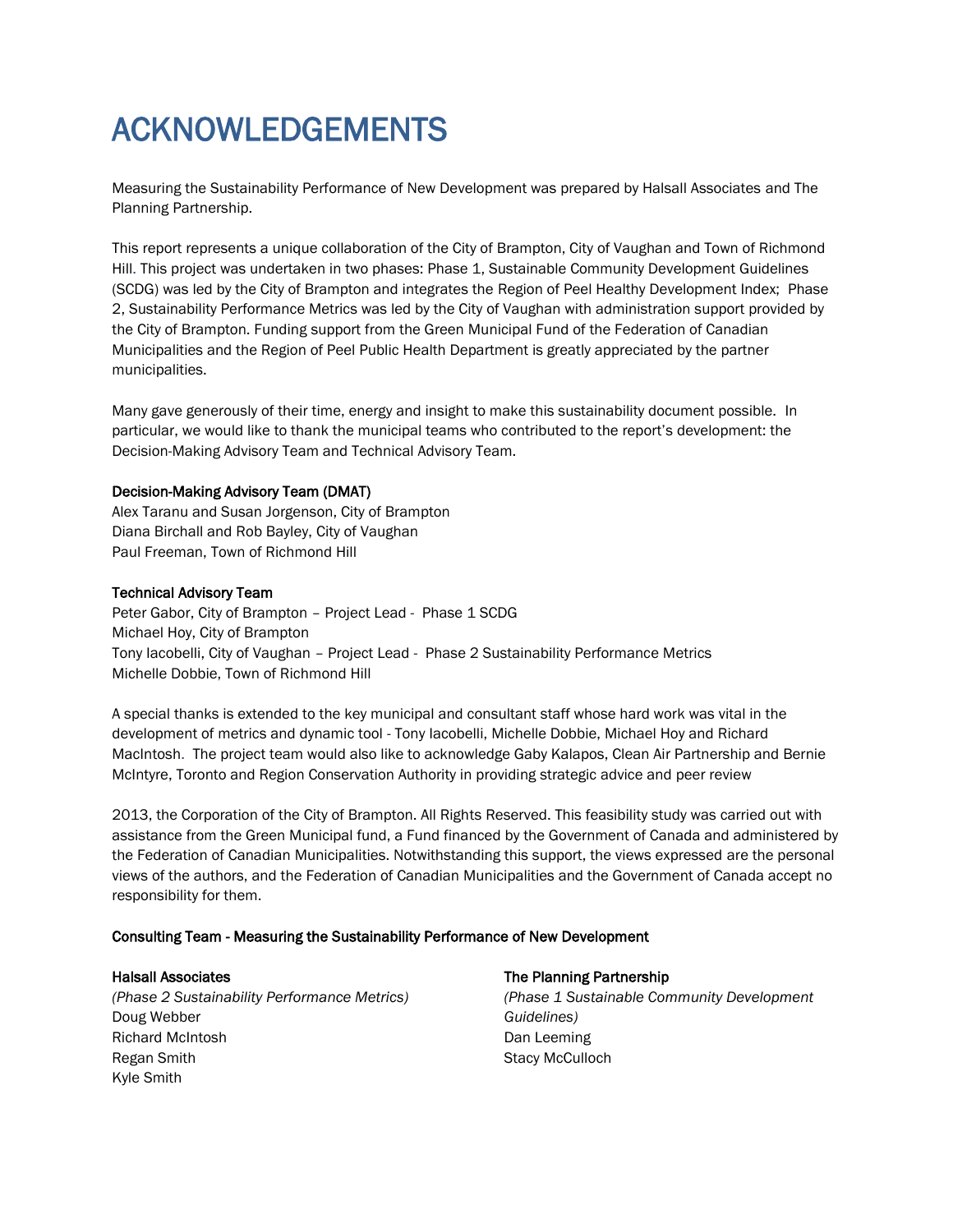# **CONTENTS**

| PHASE I SUSTAINABILE COMMUNITY DEVELOPMENT GUIDELINES SUMMARY  23<br>4.0 |  |
|--------------------------------------------------------------------------|--|
|                                                                          |  |
|                                                                          |  |
|                                                                          |  |
|                                                                          |  |
|                                                                          |  |
|                                                                          |  |
|                                                                          |  |
|                                                                          |  |
|                                                                          |  |

#### **APPENDICES**

**APPENDIX A: Sustainability Metrics** APPENDIX B: Metrics Rationale APPENDIX C: Revisions Log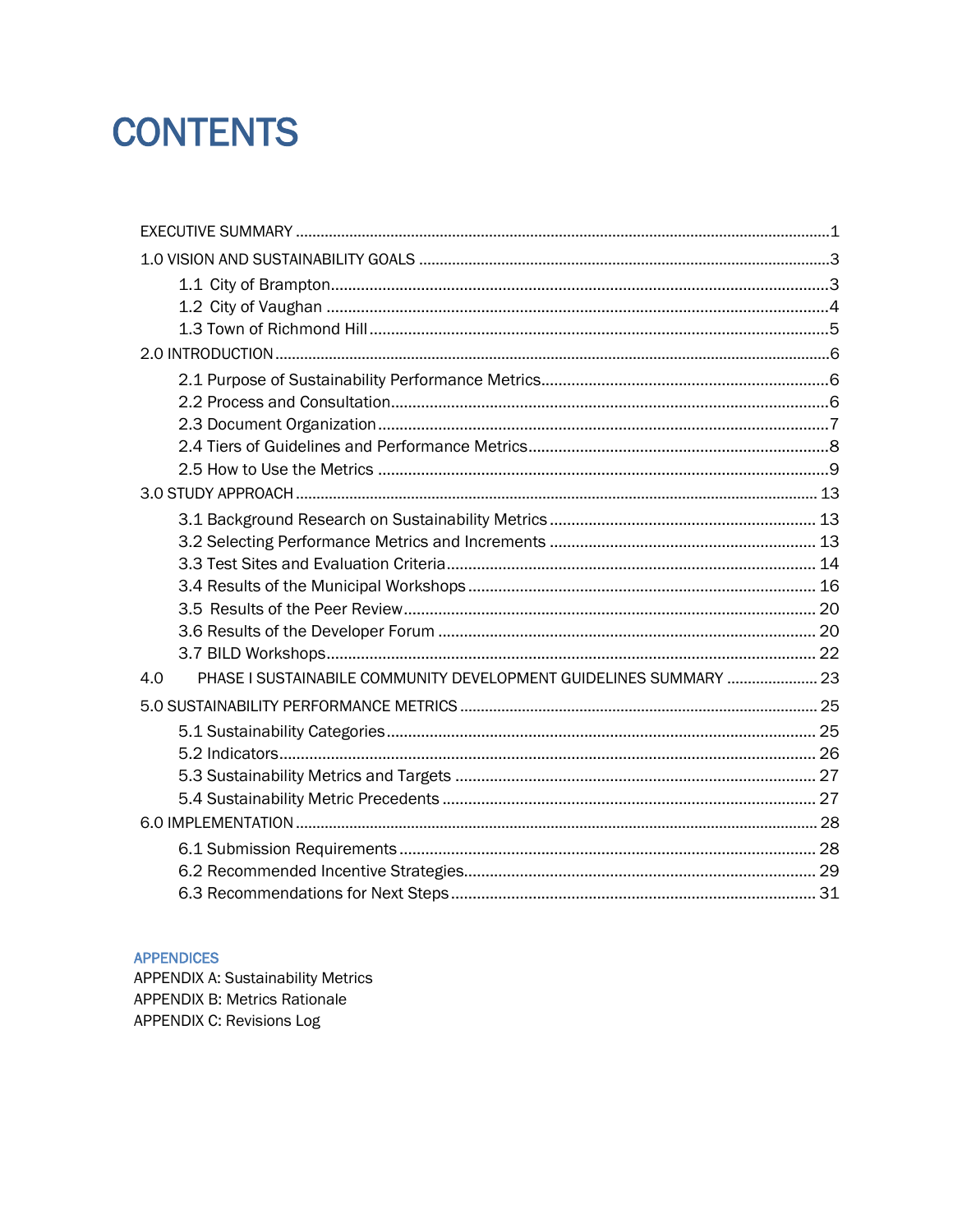# EXECUTIVE SUMMARY

The project, Measuring Sustainability Performance of New Development in Brampton, Richmond Hill and Vaughan, is a collaboration of municipal partners (City of Brampton, Town of Richmond Hill, and City of Vaughan) and environmental partners (TRCA and Clean Air Partnership). A Memorandum of Understanding was signed by the municipal partners in January 2011 following confirmation of matching funds of \$85,000 from the Green Municipal Fund of the Federation of Canadian Municipalities. This project has been developed in two phases. Phase 1 consisted of developing the *Sustainable Community Development Guidelines (SCDGs)* for the City of Brampton. Phase 2, the primary focus on this report, was informed by Phase 1 to develop sustainability metrics for development applications. A  $3<sup>rd</sup>$  phase is likely to follow, with the focus by each municipality on project implementation, monitoring and sharing results between the municipalities.

The intended result of this Phase of the project is a user-friendly checklist of sustainability performance metrics to integrate into the planning application review process that are consistent among the partner municipalities. The consulting team of Halsall Associates and The Planning Partnership has delivered the Final Comprehensive Report according to the RFP requirements. The focus of the Final Comprehensive Report is to:

- Describe the engagement and review process followed for the project;
- Explain the structure of the Sustainability Performance Metrics and Tools;
- Identify potential implementation incentives; and
- Communicate opportunities for next steps.

The final list of deliverables for this phase of the project includes:

- This Final Comprehensive Report:
- Sustainability Performance Metrics, Targets and Precedents (Appendix A in the Final Comprehensive Report);
- An excel-based dynamic tool for implementation;
- A manual and user guide to inform the dynamic tool entries;
- A Metrics log that tracks the ongoing feedback and revisions from the public and private sector working sessions (Appendix C in the Final Comprehensive Report); and
- A Guidebook to assist in the calculation of select metrics and overall submission requirements.

The Sustainability Performance Metrics are organized as a matrix, identifying the indicators, metrics, targets, precedents and point allocation for each metric. The Sustainability Performance Metrics can apply to a range of planning application types (e.g. block plans, draft plans of subdivision, site plans) and consists of four categories, twenty eight indicators and up to 45 metrics (depending on the plan type).

It was determined through the evaluation and consultation process to identify mandatory and enhanced performance targets for each metric, where applicable. Mandatory targets represent the "*business as usual*" situation, that is, the target required to be satisfied for an application to be considered for approval by the municipality. Two tiers of enhanced performance targets are identified: the minimum performance targets, which are considered as "*doing better than you need to*", while the aspirational performance targets are considered as "*best in class*". Points are awarded when a proposed plan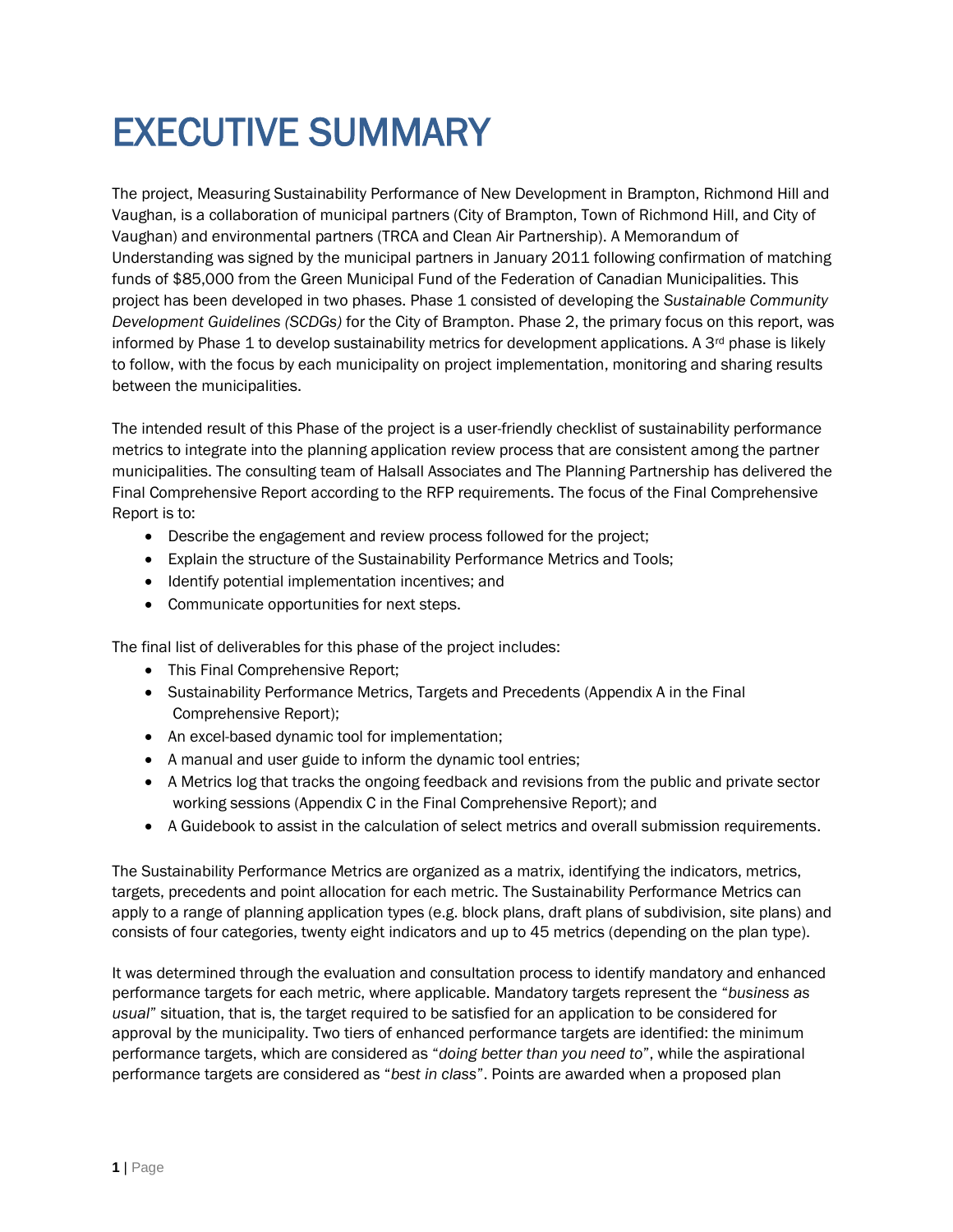satisfies the recommended minimum and/or aspirational targets for the various metrics. No points are awarded for metrics in which only the mandatory targets are satisfied.

As a result, the Sustainability Performance Metrics are structured in a manner that allows an applicant to select the appropriate metrics to demonstrate whether an enhanced performance target, either the recommended minimum or aspirational, is met. This allows the applicant to tailor the sustainable design features to the site. It is the intent that each municipality will identify a threshold sustainability score for incentives it wishes to offer applicants to encourage implementation of the recommended minimum or aspirational metrics. While the Sustainability Performance Metrics will be consistent across the partner municipalities, each municipality will elaborate how it intends to encourage the implementation of the Sustainability Performance Metrics as part of the planning application review process based on its own unique context.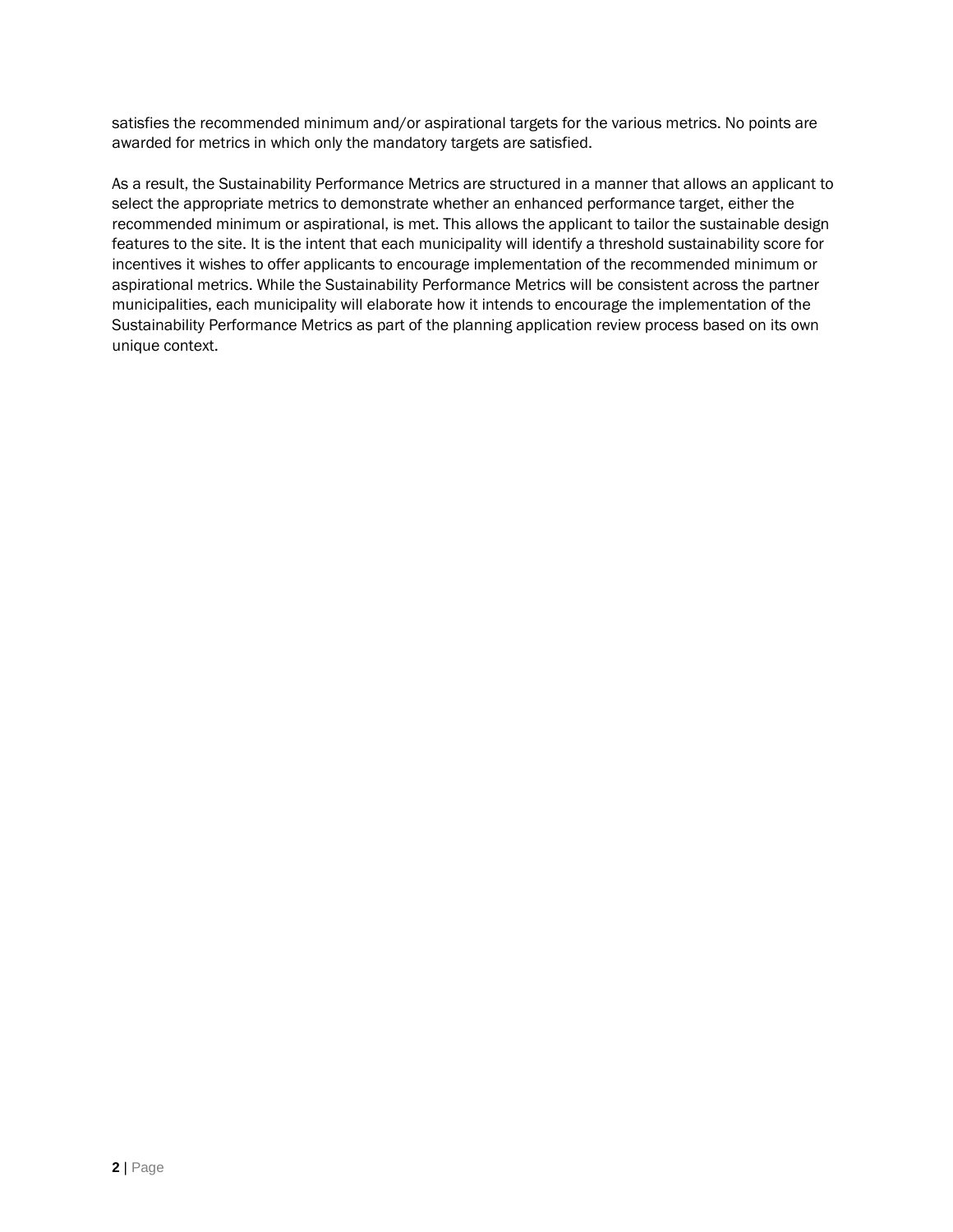## 1.0 VISION AND SUSTAINABILITY GOALS

Developing policy and measuring progress towards sustainability has become increasingly important in managing growth and improving health and wellbeing within cities. Concerns over public health, climate change, energy, and resource use have brought sustainability to the forefront for those planning, building and managing communities in Ontario. Provincial legislation, plans and policies now speak to this sustainability priority as evident in the Provincial Policy Statement (PPS 2005) and the *Planning Act* (Bill 51), and the *Places to Grow Act*, 2005. A number of municipalities in the GTA, including Toronto, East Gwillimbury and Pickering, have developed Sustainability Guidelines, Standards or Metrics as one set of planning tools to achieve healthy, complete, sustainable communities.

Responding to this growing priority for sustainable development, the Cities of Brampton and Vaughan and the Town of Richmond Hill (the municipal partners) have joined together to produce a consolidated set of sustainability guidelines, including metrics and targets as key planning tools to guide the sustainability performance of new development applications including Secondary Plans, Block Plans, Subdivisions and Site Plans. The Sustainability Guidelines, Sustainability Performance Metrics and companion tools also aim to:

- Provide consistency of sustainability guidelines and metrics across the three municipalities, which will simplify the process and create efficiencies for developers;
- Provide a tool to quantify and rank the intended performance of proposed projects/plans; and
- Improve the submission and review process for the municipal partners and developers.

The guidelines act to complement and support other provincial/municipal requirements, such as the Ontario Building Code, urban design and healthy community guidelines, master environmental servicing plans, environmental impact studies, natural heritage evaluations, and growth management plans. Policy direction for this project is supported in various documents approved or adopted by the three partner municipalities as described below.

## 1.1 City of Brampton

Brampton is planned as a dynamic, urban, sustainable municipality, where growth is managed that protects the environment, enhances its heritage as a Flower City, contributes to the economy and enhances the quality of life. The City of Brampton has an inventory of over 175 environmental sustainability plans, programs, projects and initiatives. Below is a brief outline of three of the most relevant programs: the Official Plan; Environmental Master Plan; and Development Design Guidelines.

*Brampton's Official Plan 2006 "Our Brampton … Our Future" (OP 2006)* provides the overarching policy support for implementing triple-bottom line sustainability in all aspects of City functions. The OP's Sustainable City Concept is further supported by policies provided in Transportation, Natural Heritage and Environmental Management, Recreational Open Space and Urban Design.

*Brampton Grow Green* will be the City's first Environmental Master Plan and will provide a sustainable environmental framework for the City as both a land use approval authority and a corporation. The EMP is intended to: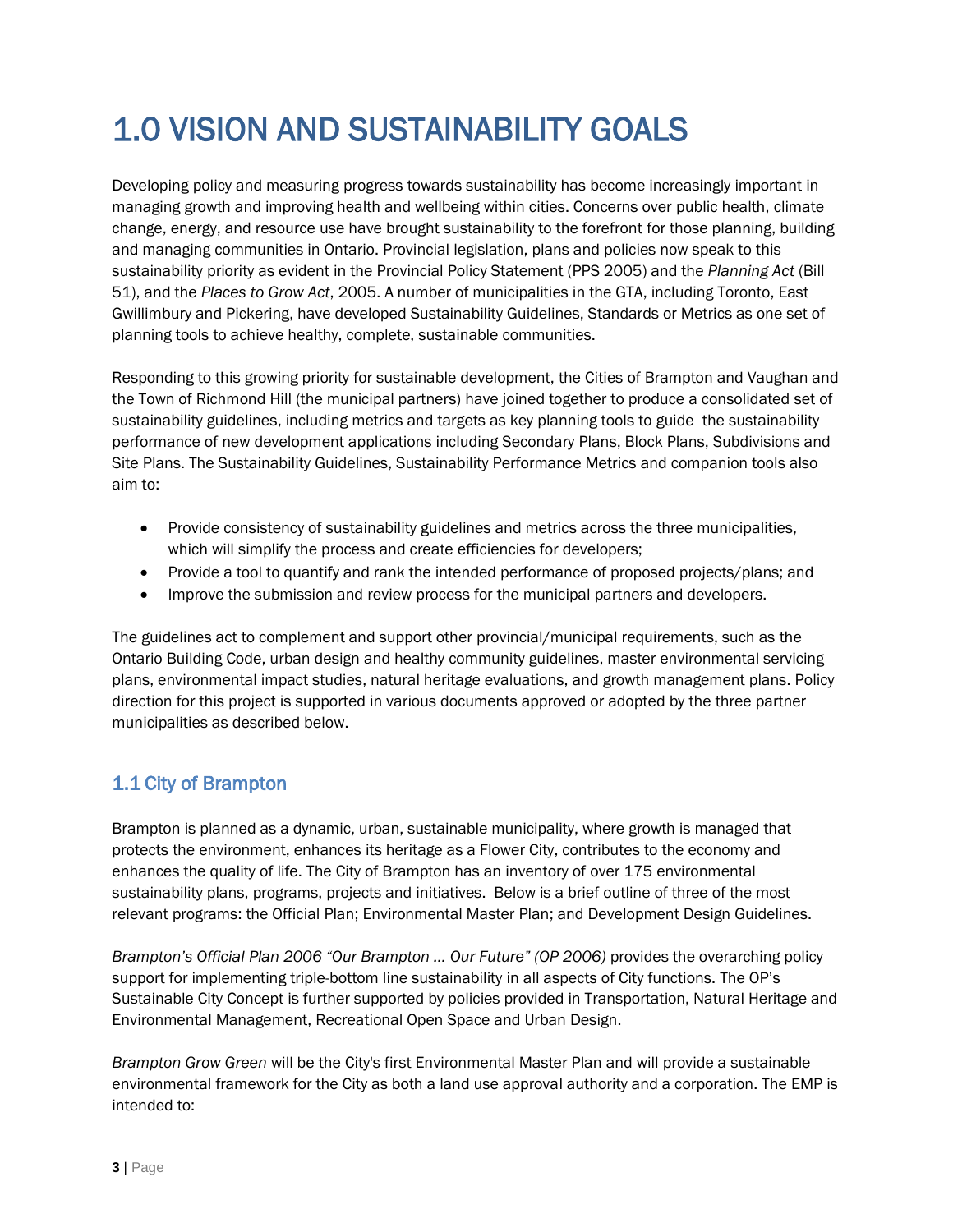- bring cohesion to current environmental initiatives, policies and programs across City departments and services;
- identify new best practices to guide the City's operational, planning and regulatory functions;
- develop community and stakeholder awareness, collaboration and partnerships for environmental sustainability; and
- act in combination with the OP 2006, the Strategic Plan and the Growth Management Program as the City's Integrated Community Sustainability Plan.

City Council approved the *Development Design Guidelines* (DDGs) in 2003 with a focus on new development. The City is now preparing the newest chapter of the DDGs, the *Sustainable Community Development Guidelines* (SCDGs) which is Phase I of the larger collaborative project between Brampton, Vaughan and Richmond Hill. The SCDGs provides the framework to guide the development of specific metrics and targets (i.e. to be determined in Phase II) by providing a comprehensive list of potential sustainability measures, practices and policy strategies. Both phases are intended to guide the planning and design aspects of sustainable communities at a range of scales from Secondary Plan Areas, Block Plan Areas, and Draft Plan of Subdivision and Site Plans.

In support of the SCDGs, other City programs and initiatives include:

- Brampton's Growth Management Program manages growth through the delivery of services and structures;
- Parks, Culture and Recreation Master Plan provides a framework to direct the development and delivery of recreation facilities to promote active lifestyles;
- PathWays Master Plan provides a long term plan to provide infrastructure for alternative and active modes of transportation across the City;
- Transportation and Transit Sustainable Master Plan provides a framework for the delivery of an integrated multi-modal transportation network.

## 1.2 City of Vaughan

Building on the Strategic Plan, *Vaughan Vision 2020,* and *Green Directions*, the Vaughan Official Plan (VOP 2010) is the largest single policy document emerging from *Vaughan Tomorrow*. VOP 2010, adopted by Council in September 2010, will help secure the City's green policy transformation. This project addresses section 9.1.3 of the VOP 2010 in referring to the development of "green development standards".

*Green Directions Vaughan* is the City's Community Sustainability and Environmental Master Plan (CSEMP). The plan establishes the principles of sustainability to be used in the development of other plans and master plans to achieve a healthy natural environment, vibrant communities and a strong economy. Green Directions Vaughan includes a series of recommended actions that span the entire sphere of municipal responsibility, including operational and regulatory functions. A specific action item directs the City to develop sustainability guidelines for use in the development review process.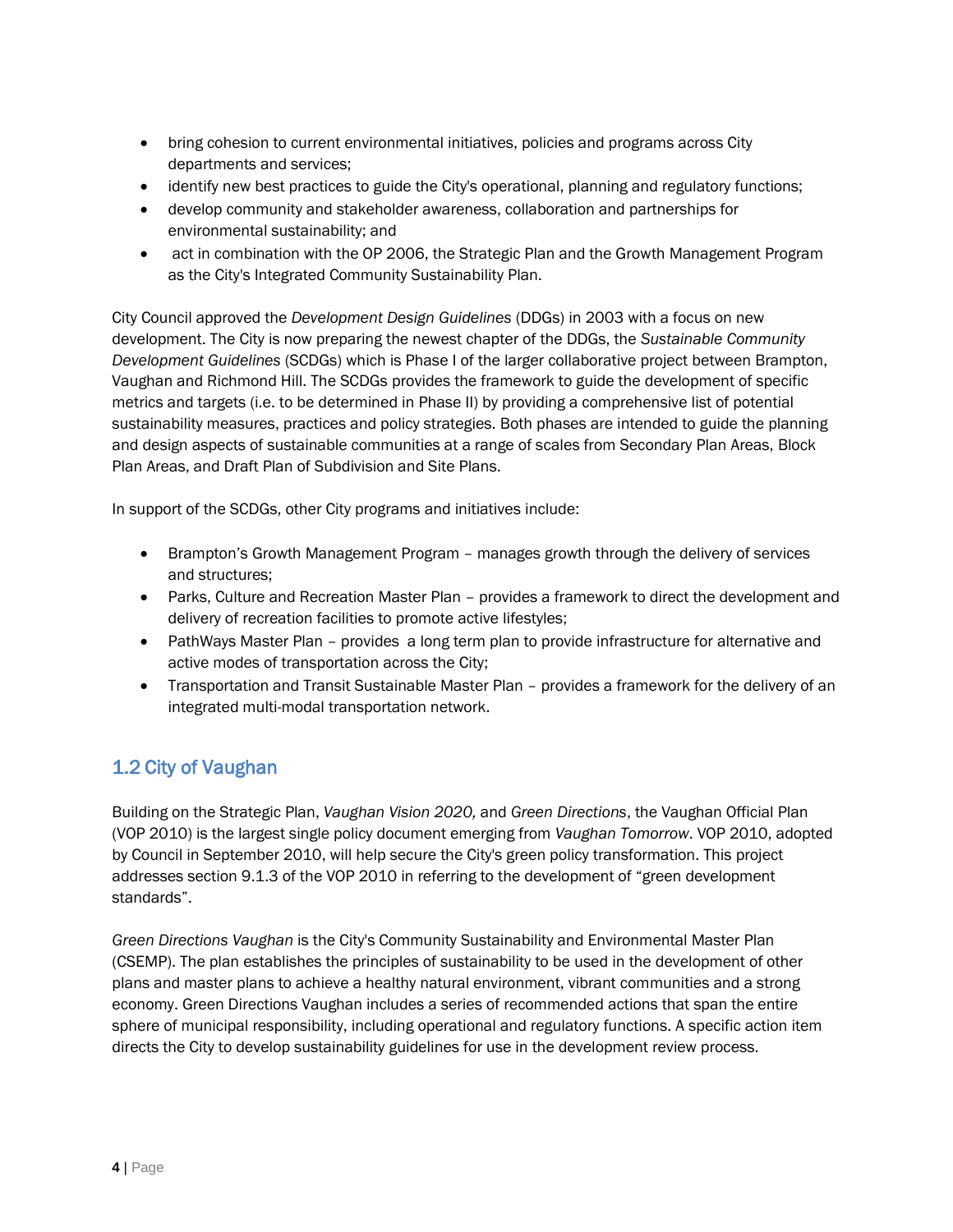The City-wide Urban Design Guidelines and Standard, scheduled to be undertaken in 2014 upon approval of the 2014 capital budget, is a complementary document to the City of Vaughan's new Official Plan (VOP) that is critical in implementing the "Plan for Transformation" into an attractive, livable and healthy community with a distinct identity. Whether the Sustainability Metrics document is integrated into the City-wide Urban Design Guidelines and Standard or acts as a companion checklist will be decided by City staff.

## 1.3 Town of Richmond Hill

The Richmond Hill Official Plan, partially approved by Order of the OMB on April 5, 2012, represents a fundamental shift in the Town's approach to land use planning. The Official Plan establishes a vision for "building a new kind of urban" community through a focus on environment-first/sustainability, citybuilding, and place-making. In doing so, the Plan aims to harness the process of urbanization as a positive force on the landscape, establishing policies that aim to improve and enhance the environment over the long term. Policies in the Official Plan direct the Town to prepare Town-wide urban design guidelines and sustainable design criteria to ensure the placemaking and sustainable design policies are addressed through individual development applications.

The Final Town-wide Urban Design Guidelines will follow the Sustainability Metrics prepared as part of Phase II of this project. These documents will be used together as two new tools to foster a *new kind of urban* community as part of the development application review process.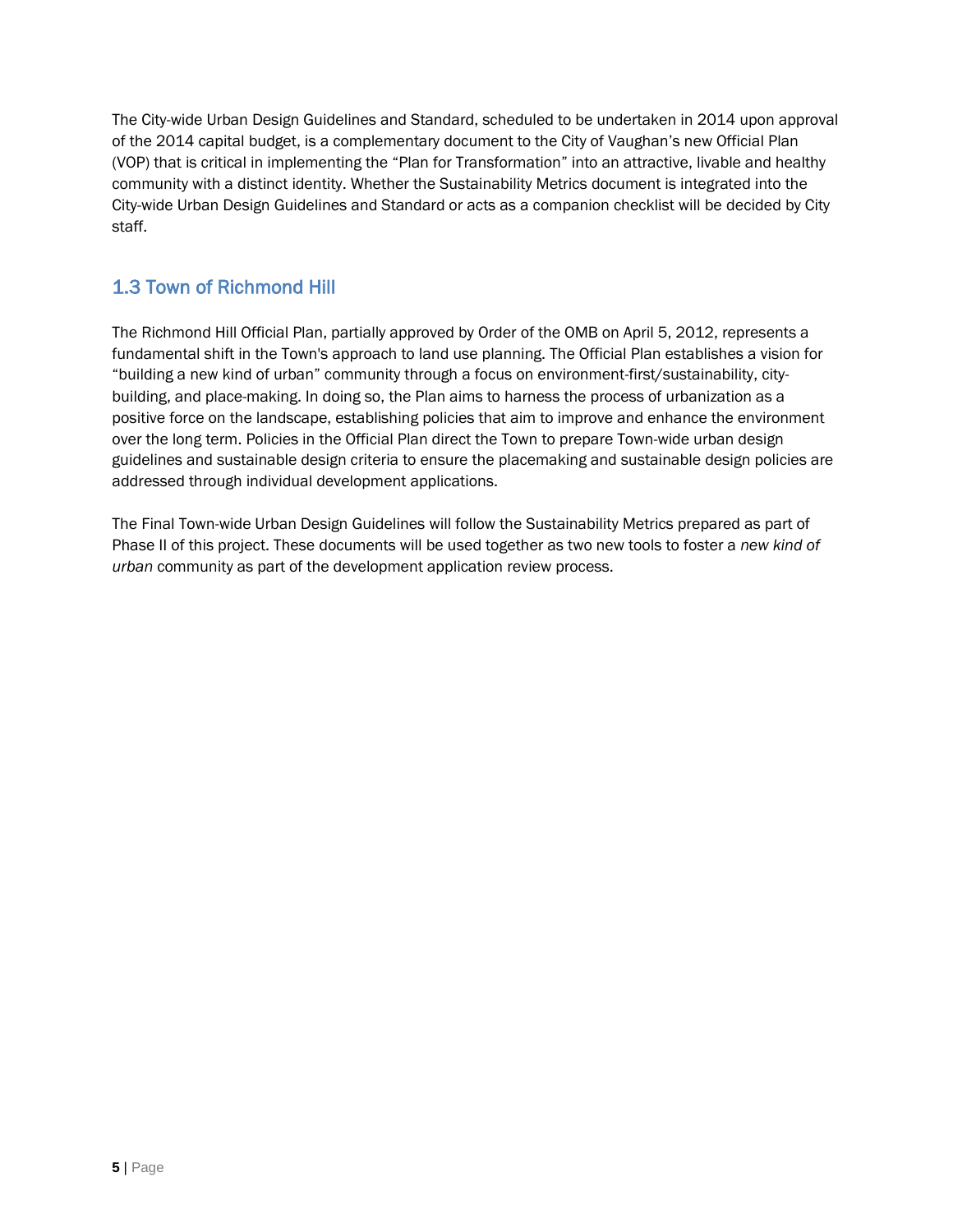## 2.0 INTRODUCTION

## 2.1 Purpose of Sustainability Performance Metrics

The Sustainability Performance Metrics will provide a tool to help municipal staff and developers inform, guide, and quantify the sustainability performance of new development. By adopting the proposed sustainability metrics as a lens through which to evaluate future development, communities will become more liveable. Residents will be healthier, more physically active, and more resource conscious.

Sustainability metrics and targets have been defined to help guide and quantify the sustainability performance for various scales of land use planning (i.e. site plans, subdivision/neighbourhood plans, block plans).

## 2.2 Process and Consultation

This project is a collaboration between the three partner municipalities and is being undertaken in two phases (summarized below). A continued third phase is likely to follow, with the focus on project implementation in each municipality, monitoring and sharing results.

#### *Phase I: Sustainable Community Development Guidelines (SCDGs) for the City of Brampton.*

Phase I was led by The Planning Partnership and included the preparation of qualitative urban design principles for the City of Brampton. A high-level summary of the SCDGs are included in Section 4.0. This document was shared with Vaughan and Richmond Hill as part of the FCM partnership. Vaughan and Richmond Hill are using the document to inform their own municipal-wide Urban Design Guideline projects. The four sustainability themes used in the Phase 1 document, namely: 1. Built Environment; 2. Natural Heritage/Open Space; 3. Mobility; and 4. Infrastructure; were used to organize the Sustainability Performance Metrics prepared in Phase II of the project.

#### *Phase II: Sustainability Performance Metrics for the Cities of Brampton and Vaughan and Town of Richmond Hill.*

Phase II was led by Halsall Associates, working collaboratively with The Planning Partnership. Building on the principles and guidelines developed under Phase I, and using the four sustainability themes established in the Phase I document, quantitative sustainability metrics were developed for the municipal partners. The final sustainability metrics (see Appendix A) were developed to help inform and measure the sustainability performance of new developments within the three municipalities.

Phase II of the project followed the process below to ensure the final sustainability metrics are realistic from a technical perspective and implementable as part of the planning application review process:

- 1. Develop draft sustainability metrics and review with the Municipal Partners Technical Advisory Team (TAT);
- 2. Identify development sites within the partner municipalities upon which to test the practicality and implementability of the draft sustainability metrics;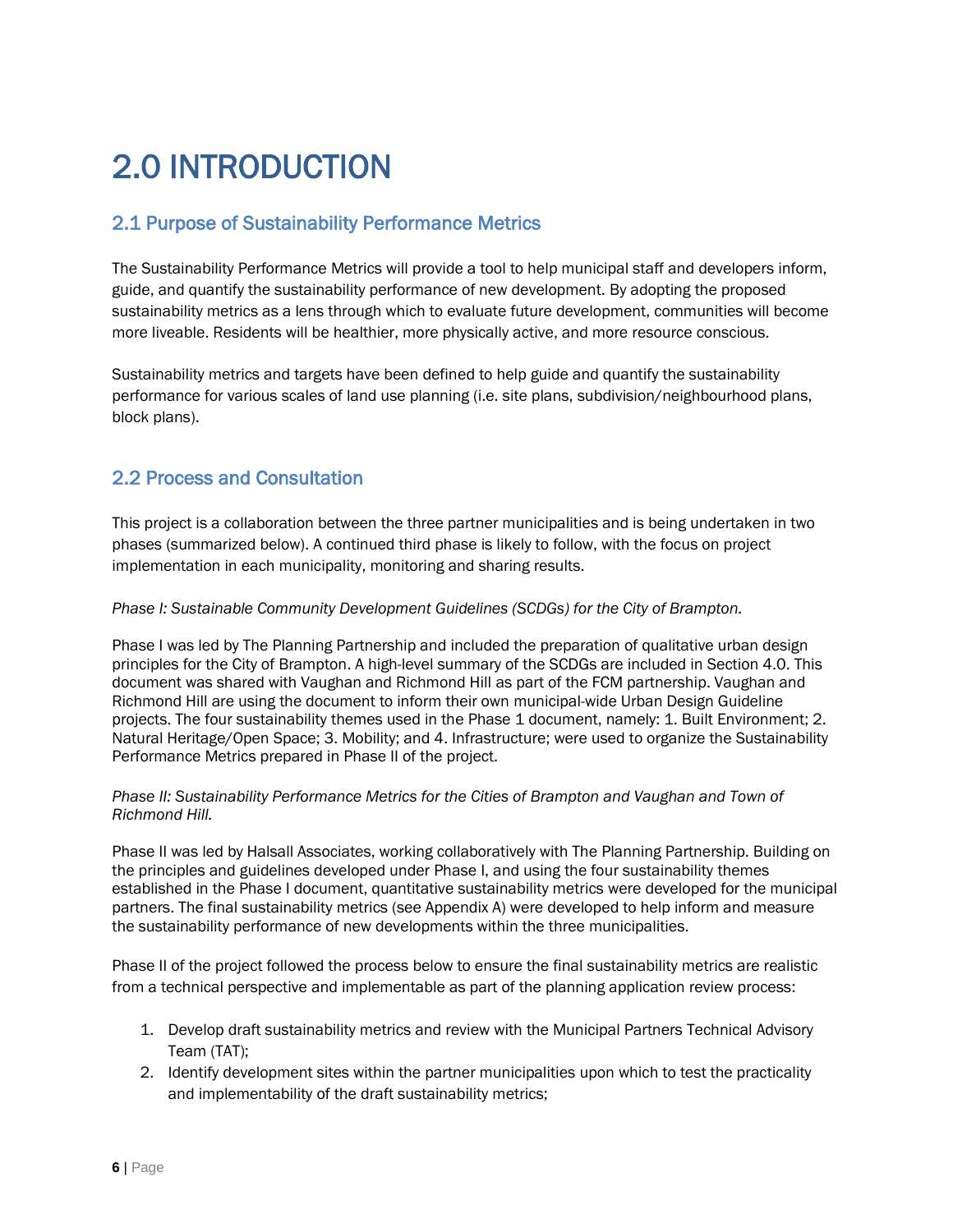- 3. Chair a collaborative workshop with municipal staff and key stakeholders (Workshop 1) to evaluate the draft metrics and apply them to the selected test sites (see section 3.4.1 for Workshop 1 feedback);
- 4. Chair a collaborative forum with the development industry to inform the industry about the project and gather input on implementation of draft sustainability metrics (see section 3.6 for the Developer Forum feedback);
- 5. Chair a collaborative workshop with municipal staff and key stakeholders (Workshop 2) to refine certain sustainability metrics and discuss implementation, including a proposed dynamic tool to guide users through the applicable sustainability metrics (see section 3.4.2 for Municipal Workshop 2 feedback);
- 6. Consolidate feedback and revise draft sustainability metrics;
- 7. Draft sustainability performance metrics brought to municipal Councils for public input;
- 8. Individual municipal workshops (Workshop 3) to test the draft sustainability performance metrics;
- 9. Peer review by the TRCA and the Clean Air Partnership on draft sustainability metrics (provided under separate cover);
- 10. Two working sessions with BILD members on draft sustainability performance metrics;
- 11. Finalize Sustainability Performance Metrics; and
- 12. Develop and deliver an Implementation tool (the dynamic sustainability tool).

#### *Phase III: Implementation and Monitoring of the Sustainability Performance Metrics*

Phase III is beyond the scope of this project but will likely include further collaboration among the partners. Municipal specific fine tuning of the Sustainability Performance Metrics and implementation strategies will respond to local conditions. The main components of this phase will likely include:

- Amendment considerations to existing documents (OP, Site Plan, Secondary Plans, etc…);
- Revisions and/or development of municipal standards, such as related to engineering design criteria and urban design;
- Submission requirements;
- Education and communication;
- Internal testing of implementation tool;
- Customizing the point thresholds and associated incentives;
- Pilot projects; and
- Staff resourcing considerations.

### 2.3 Document Organization

The proposed sustainability performance metrics have been incorporated into both static and dynamic tools. The static tool acts as a checklist for municipal staff and developers to help inform the sustainability performance of the proposed development. The checklist is structured with the headings listed below:

- Categories;
- Indicators;
- Performance metrics:
- Mandatory, minimum and aspirational targets;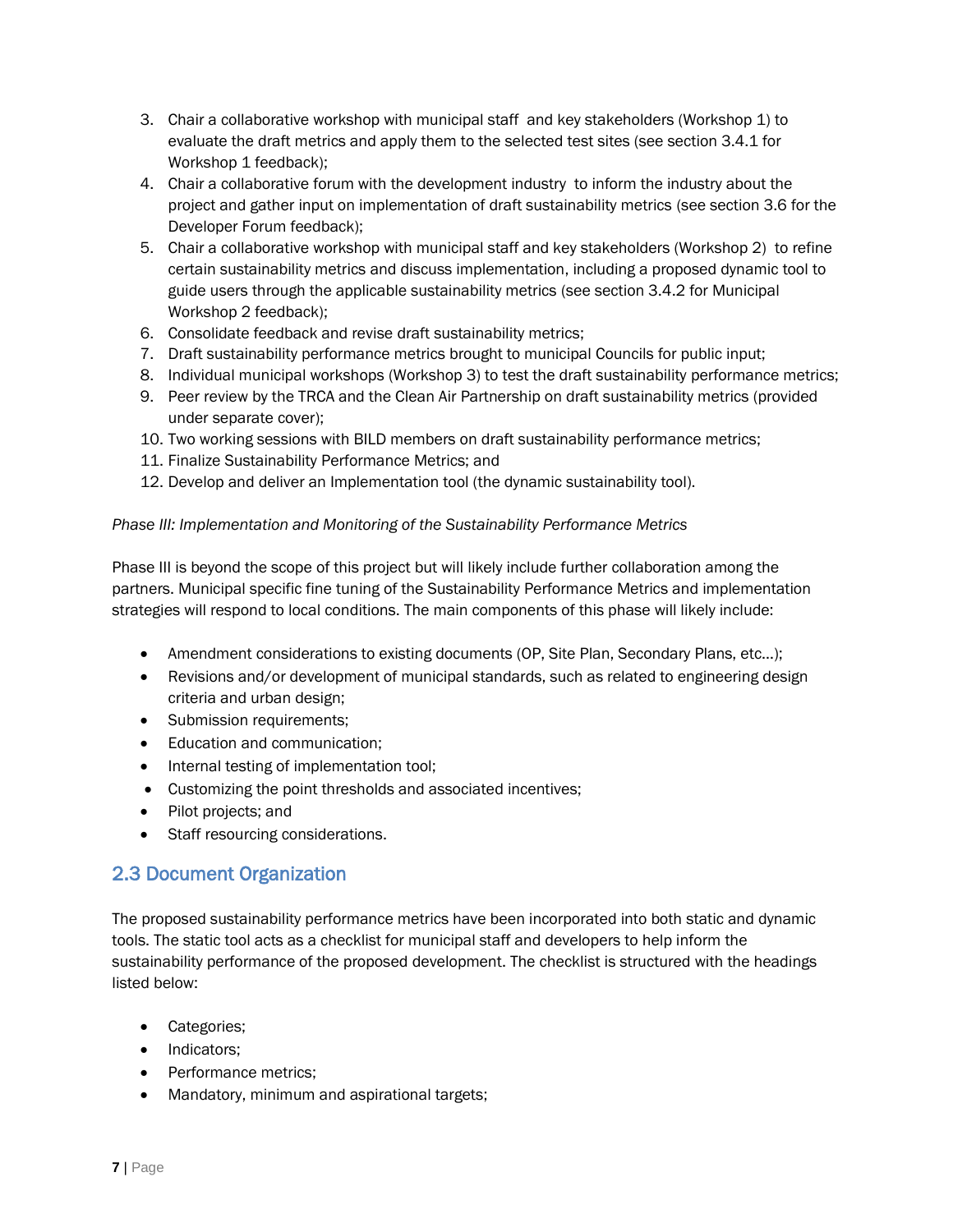- Precedents; and
- Point allocation.

A further description and definition of the categories, indicators, metrics and targets are provided in Sections 3.2 and 5.0. The sustainability performance metrics, precedents and point allocations are included in Appendix A, with further rationale behind each of the metrics presented in Appendix B.

The excel-based Dynamic Tool provides an efficient and effective means for applicants and municipal staff to quantify the sustainability performance of proposed plans. For each of the sustainability performance metrics, strategic questions are posed within the tool and points are awarded depending on user inputs. To cater to a variety of planning scales recognized in the review of development applications (i.e. Block Plan, Draft/Neighbourhood Plan, and Site Plans) and project types (i.e. greenfield, employment land and intensification), the sustainability metrics have been differentiated into the categories listed below. It should be noted that many of the sustainability performance metrics may be applicable at various scales of development and therefore, across multiple plan type applications.

- 1) Block Plan;
- 2) Draft/Neighbourhood Plan; and
- 3) Site Plan.

The static tool is available for reference, while the intent of the dynamic tool is to provide an efficient and effective implementation of the sustainability performance metrics through the development review and approval process.

## 2.4 Tiers of Guidelines and Performance Metrics

The sustainability performance metrics were identified through review of best-in-class precedents including LEED for Neighbourhood Development (LEED ND) and similar sustainability guidelines implemented by other GTA municipalities, and reviewed through multiple technical stakeholder engagements. Each of the metrics and targets was evaluated against the following criteria:

- Realistic:
- Informative;
- Clear/Transparent;
- Manageable;
- Relevant;
- Measureable; and
- Impactful.

Three performance levels were identified for each of the metric targets:

- Mandatory;
- Recommended Minimum; and
- Aspirational.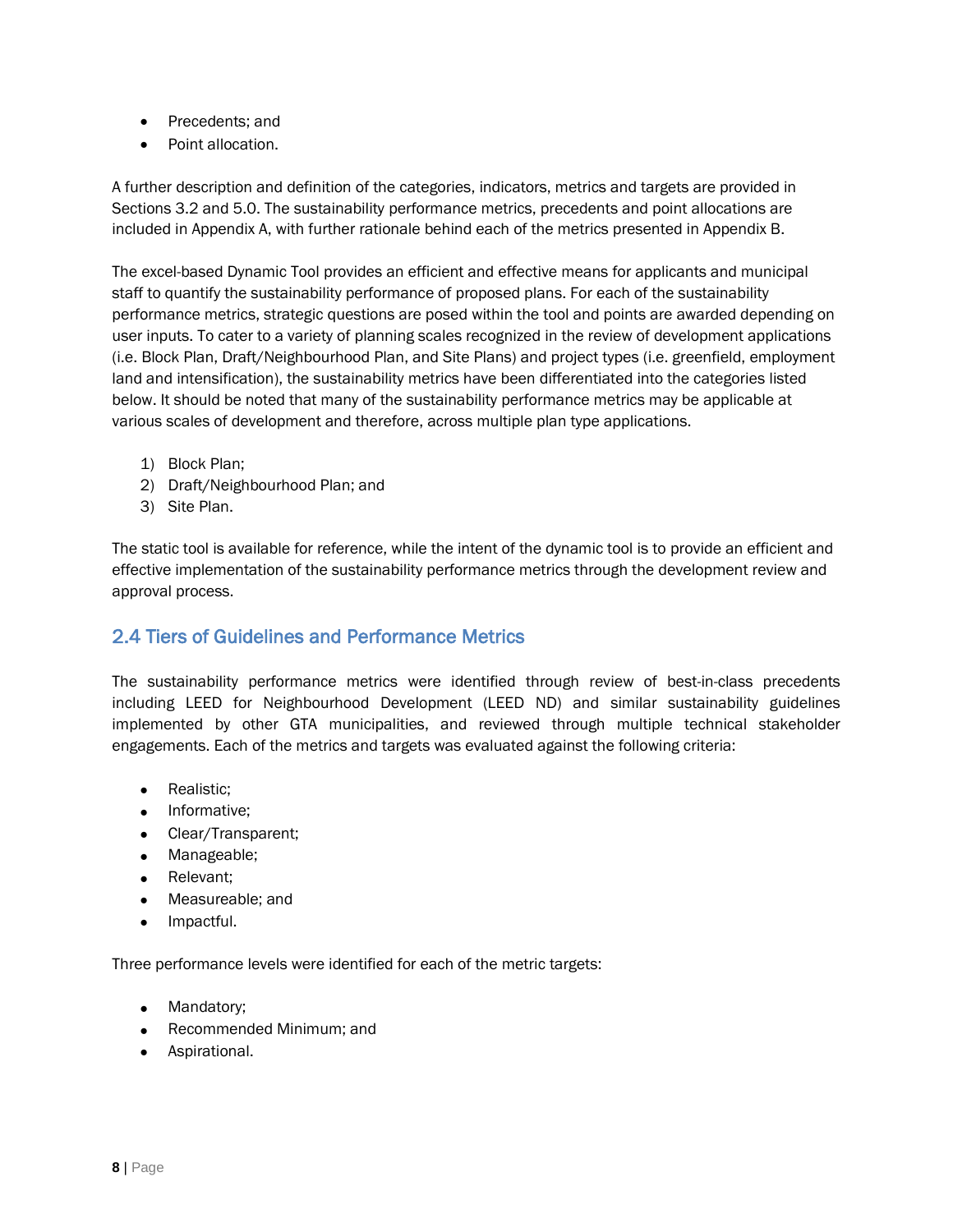All projects must satisfy the mandatory performance requirements to be considered for approval. This is essentially the existing standard or requirement according to relevant legislation and/or policies. The recommended minimum and aspirational target levels vary for each metric, but were informed and defined by the inputs from multiple technical stakeholder engagements. The minimum performance targets are considered as "*doing better than you need to*", while the aspirational performance targets are considered as "*best in class*".

Based on input from the Workshops, it became clear that not all metrics should carry the same weighting/point allocation. Metrics that support the municipalities' priorities and provide multiple sustainability benefits were considered to have a greater weighting/point allocation. The following indicators were considered to align with the municipalities' sustainability priorities in addition to providing the greatest impact on creating more sustainable built form and healthy communities:

- 1) Energy Management (Energy conservation/district energy);
- 2) Walkability and Mobility;
- 3) Water Management (Conservation, Stormwater);
- 4) Local food production; and
- 5) Natural Systems.

### 2.5 How to Use the Metrics

The performance metrics form a sustainability checklist organized as a matrix, identifying the indicators, metrics, targets, precedents and point allocation for each metric. This static tool serves as a reference for municipal staff and applicants to follow when preparing certain types of planning applications (e.g. block plans, draft plans of subdivision, site plans). The checklist identifies the key sustainability priorities for the municipalities and the relative importance (point allocation) against the various metrics.

The dynamic tool, based on the static tool checklist, was developed to improve the implementation of the sustainability metrics. The intent of the dynamic tool is to have applicants fill in the relevant inputs. The dynamic tool will generate both an *Application* and *Community* score that reflects the proposed plan's achievement of the applicable sustainability metrics. An *Application* score will only consider metrics and their associated point tally that the applicant has control over. The *Community* score will reflect the overall score of the proposed plan in relation to all applicable metrics, including those metrics typically under the municipalities' or region's influence (i.e. accessibility to schools, public transportation, etc…). The dynamic tool will be supported by a user manual and a reference guide (the draft user manual and reference guide will likely be further refined by each of the partner municipalities as part of the implementation process). Both documents are intended to explain how the tool works, the point structure and how a user enters the appropriate inputs for scoring.

#### 2.5.1 Metric Point Allocation

LEED for Neighbourhood Development (LEED ND), other municipal sustainability performance guidelines and the sustainability priorities for each of the partner municipalities was used to help inform the point allocation for each metric. Points are ONLY awarded when a proposed plan satisfies the recommended minimum and/or aspirational targets for the various metrics. No points are awarded for metrics that satisfy mandatory targets.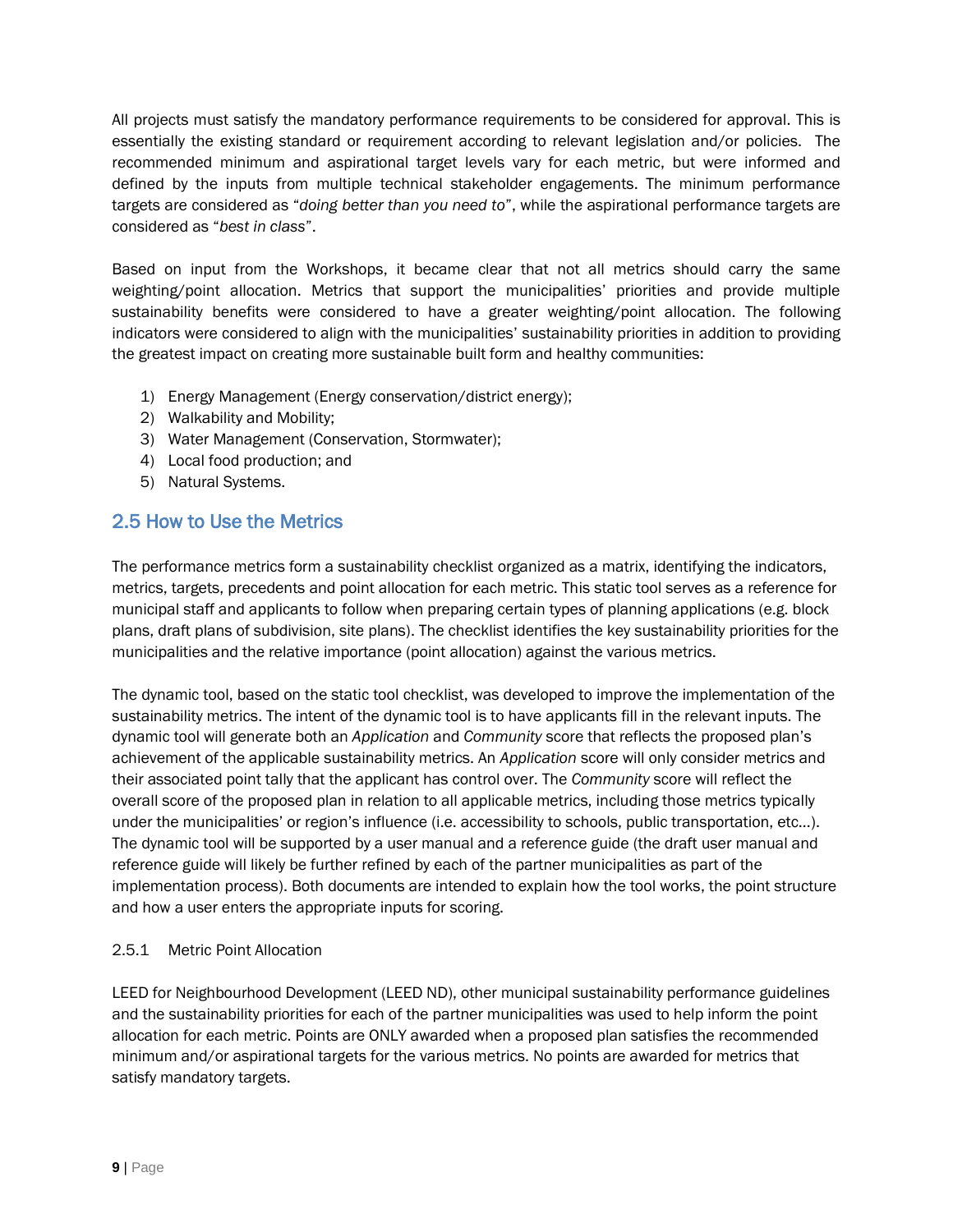Table 1 provides a summary of the draft point breakdown for the various plan types (Site, Draft and Block), broken out by the four categories.

|                                  | <b>Point Allocation</b> |                   |                   |  |  |
|----------------------------------|-------------------------|-------------------|-------------------|--|--|
| <b>Categories</b>                | <b>Site Plan</b>        | <b>Draft Plan</b> | <b>Block Plan</b> |  |  |
| <b>Built Environment</b>         | 82                      | 64                | 58                |  |  |
| Mobility                         | 18                      | 26                | 26                |  |  |
| Natural Environment & Open Space | 27                      | 28                | 28                |  |  |
| Infrastructure & Buildings       | 78                      | 20                | 11                |  |  |
| <b>Total</b>                     | 205                     | 138               | 123               |  |  |

#### Table 1: Point Total Breakdown

As shown, the totals for each of the plan types varies, depending on the number of metrics that have been defined for the plan type. To simplify the ranking procedure, each of the plan types will be normalized and evaluated based on a 100% score. Table 2 summarizes the percentage breakdown point allocation for the key sustainability priorities, as defined by the partner municipalities (see section 2.4).

| <b>Municipal Sustainability</b>  | Point Breakdown (%) |                      |                      |  |  |
|----------------------------------|---------------------|----------------------|----------------------|--|--|
| <b>Priorities</b>                | <b>Site Plan</b>    | <b>Draft</b><br>Plan | <b>Block</b><br>Plan |  |  |
| <b>Energy Management</b>         | 26%                 | 13%                  | 9%                   |  |  |
| Walkability and Mobility         | 34%                 | 52%                  | 64%                  |  |  |
| Water Management                 | 14%                 | 8%                   | 9%                   |  |  |
| <b>Local Food Production</b>     | 2%                  | 3%                   | 3%                   |  |  |
| <b>Natural Systems</b>           | 6%                  | 9%                   |                      |  |  |
|                                  |                     |                      |                      |  |  |
|                                  |                     | Point Breakdown (%)  |                      |  |  |
| <b>Other Categories</b>          | <b>Site Plan</b>    | <b>Draft</b><br>Plan | <b>Block</b><br>Plan |  |  |
| Parking                          | 8%                  | 0%                   | 0%                   |  |  |
| <b>Materials and Solid Waste</b> | 4%                  | 1%                   | 0%                   |  |  |
| Economy                          | 3%                  | 5%                   | 6%                   |  |  |
| Certification                    | 3%                  | 4%                   | 0%                   |  |  |

#### Table 1: Point Total % Breakdown

As shown, the Draft and Block plan point accumulation and resulting score are heavily influenced by walkability, comprising of over 50% of the overall score. This weighting emphasizes that new community and neighbourhood developments will need to integrate multiple disciplines and stakeholders into the planning efforts to perform well within the ranking.

The impact of walkability is still heavily weighted within the Site Plan metrics, but as expected, the building scale features start to have a greater influence on the overall score of the plan.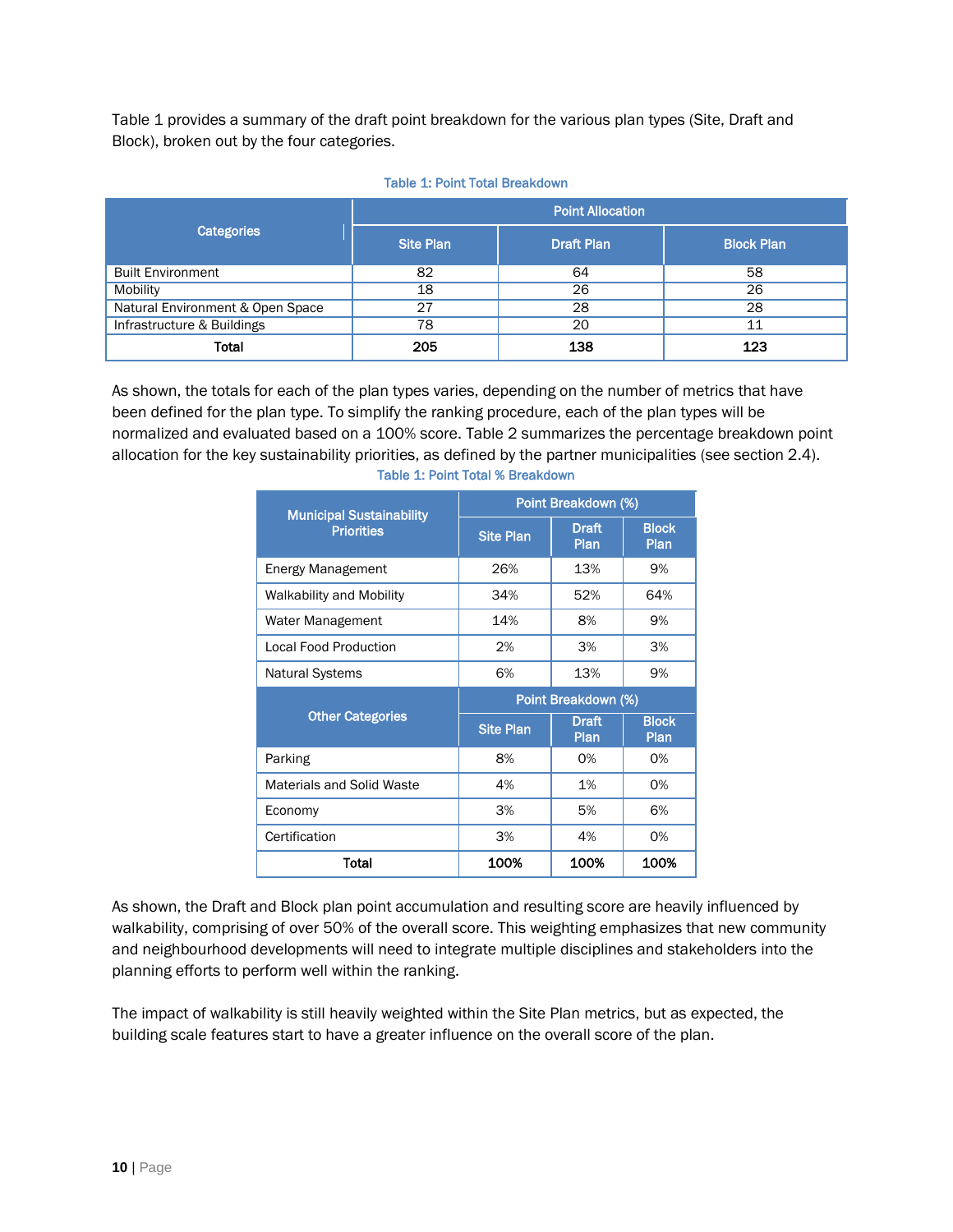#### 2.5.2 Mandatory Metrics and Minimum Point Threshold

In addition to the point allocation identified above, all mandatory metrics need to be satisfied for an application to be considered for approval by the municipality. Mandatory metrics are not assigned point allocations, as shown in Appendix A.

It should be noted that not all plan types will score in every category. Depending on the metric and plan type, the respective points will either be excluded from the total or the plan will be docked points. For example, a plan that only includes single family homes is excluded from Metric 49 (solid waste storage collection areas). As a result, those two points will be excluded from the total. On the other hand, if a plan does not have access to Basic or Lifestyle amenities, the plan will be docked points. It is recommended that a minimum point threshold be established by each municipality for any incentive programs the municipality wishes to offer. Minimum point thresholds should be advanced as part of the implementation strategy in each municipality.

#### 2.5.3 Point Structure

Appendix A provides a summary of the points allocated to each of the metrics, broken out by the Recommended Minimum and Aspirational Targets. For the most part, the point allocation is fairly straight forward. If a plan satisfies the Recommended Minimum and/or Aspirational targets, the relevant points will be awarded to the plan. In certain examples, a sliding scale has been developed to account for the potential variability within the metric. The following provides a high level summary of the metrics that utilize a sliding scale point structure.

| <b>Applicable Plan Type</b> | <b>Metric</b>                           | <b>Point Structure</b>                                                                                                                     |
|-----------------------------|-----------------------------------------|--------------------------------------------------------------------------------------------------------------------------------------------|
| Draft, Block , Site Plans   | <b>Proximity to Basic Amenities</b>     | 6pts awarded to minimum<br>6pts awarded to aspirational<br>2pts awarded per amenity, for a maximum of 3<br>amenities<br>Maximum pts = $12$ |
| Draft, Block, Site Plans    | <b>Proximity to Lifestyle Amenities</b> | 3pts awarded to minimum<br>3pts awarded to aspirational<br>1pt awarded per amenity, for a maximum of 3<br>amenities<br>Maximum $pts = 6$   |

#### Table 2: Point Structure - Sliding Scale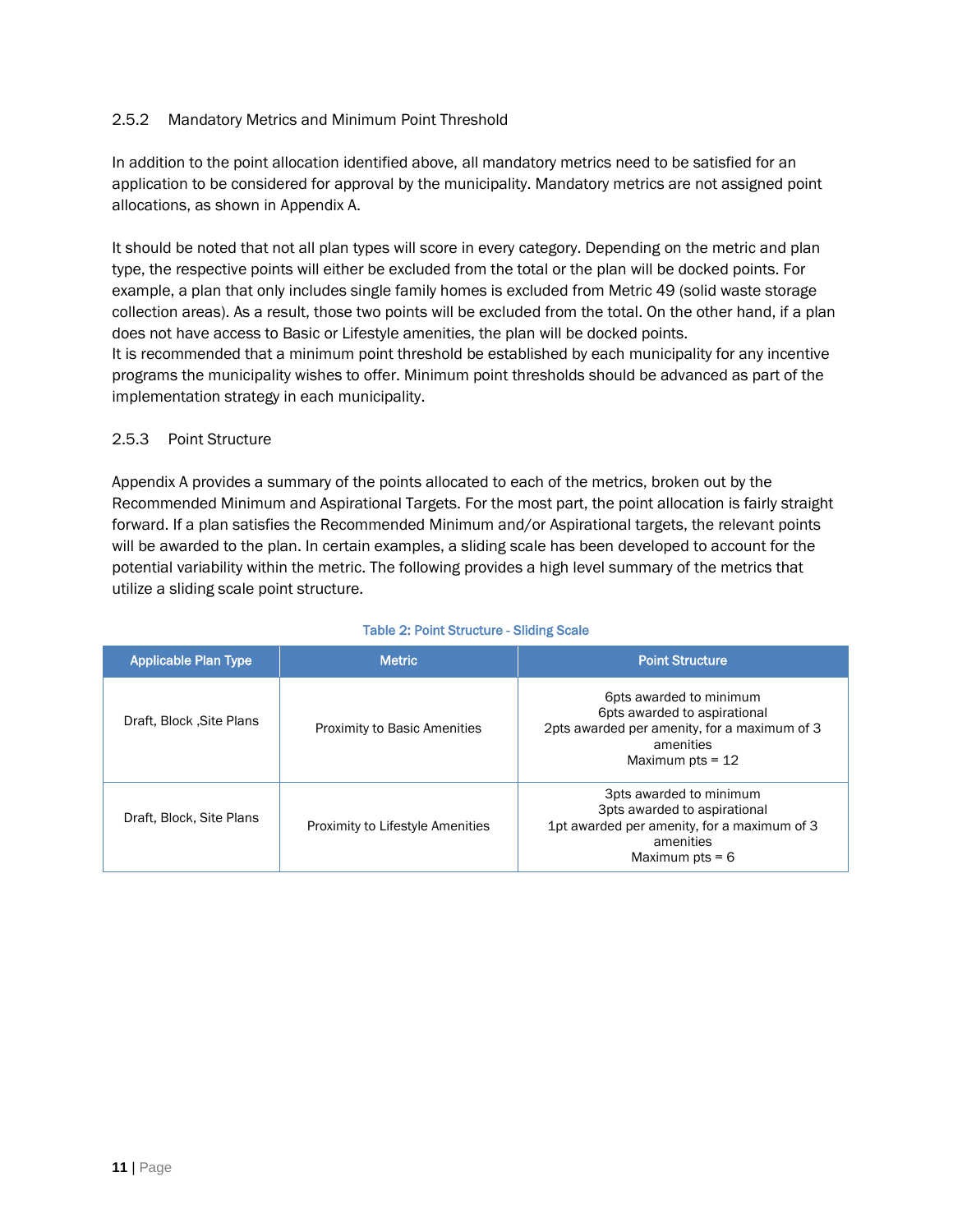|                          |                                   | A minimum of 10% is required to be considered for a<br>potential point.                                                                                                                                                                                                                                                                                                                                                                                                                                                                                                                                                                                                                                                                              |  |  |  |
|--------------------------|-----------------------------------|------------------------------------------------------------------------------------------------------------------------------------------------------------------------------------------------------------------------------------------------------------------------------------------------------------------------------------------------------------------------------------------------------------------------------------------------------------------------------------------------------------------------------------------------------------------------------------------------------------------------------------------------------------------------------------------------------------------------------------------------------|--|--|--|
| Draft, Block, Site Plans | Design for Life Cycle Housing     | Block/Draft Plan<br>Accommodation Type - 2pts<br>- 1pt if 2 of 3 Accommodations are >10%<br>- 2pts if 3 Accommodations are > 10%<br>Ownership - 2pts<br>2pts if Affordable/low-income housing > 10%<br>Housing Type - 3pts<br>1pt if 2 of the 4 housing types are >10%<br>- 2pts if 3 of 4 housing types are > 10%<br>- 3pts if 4 housing types are > 10%<br>Site Plan<br>Accommodation Type - 3pts<br>- 1pt if 2 of 5 Accommodations are >10%<br>- 2pts if 5 Accommodations are > 10%<br>3pts if 5+ Accommodations are > 10%<br>Ownership - 1pt<br>1pt if Affordable/low-income housing > 10%<br>Housing Type - 3pts<br>1pt if 2 of the 4 housing types are >10%<br>- 2pts if 3 of 4 housing types are > 10%<br>- 3pts if 4 housing types are > 10% |  |  |  |
| <b>Site Plans</b>        | <b>Building Energy Efficiency</b> | Minimum Target (3pts)<br>Achieve 35% better than MNECB and/or<br>EnerGuide 83 (if applicable)<br>Aspirational Target (14pts)<br>- Submetering - 3pts<br>- Commissioning - 3pts<br>For every 5% improvement in energy efficiency<br>(over 35%), award an additional point (i.e. 60%)<br>improvement would yield 8 total points)                                                                                                                                                                                                                                                                                                                                                                                                                       |  |  |  |
| <b>Site Plans</b>        | <b>Solar Readiness</b>            | 1pt awarded for minimum target<br>Up to 7 additional points can be awarded for<br>Aspirational target<br>1pt - 1% renewable energy generation<br>An additional point for every 2% renewable energy<br>generation increment (i.e. 13% generation is 7<br>points).                                                                                                                                                                                                                                                                                                                                                                                                                                                                                     |  |  |  |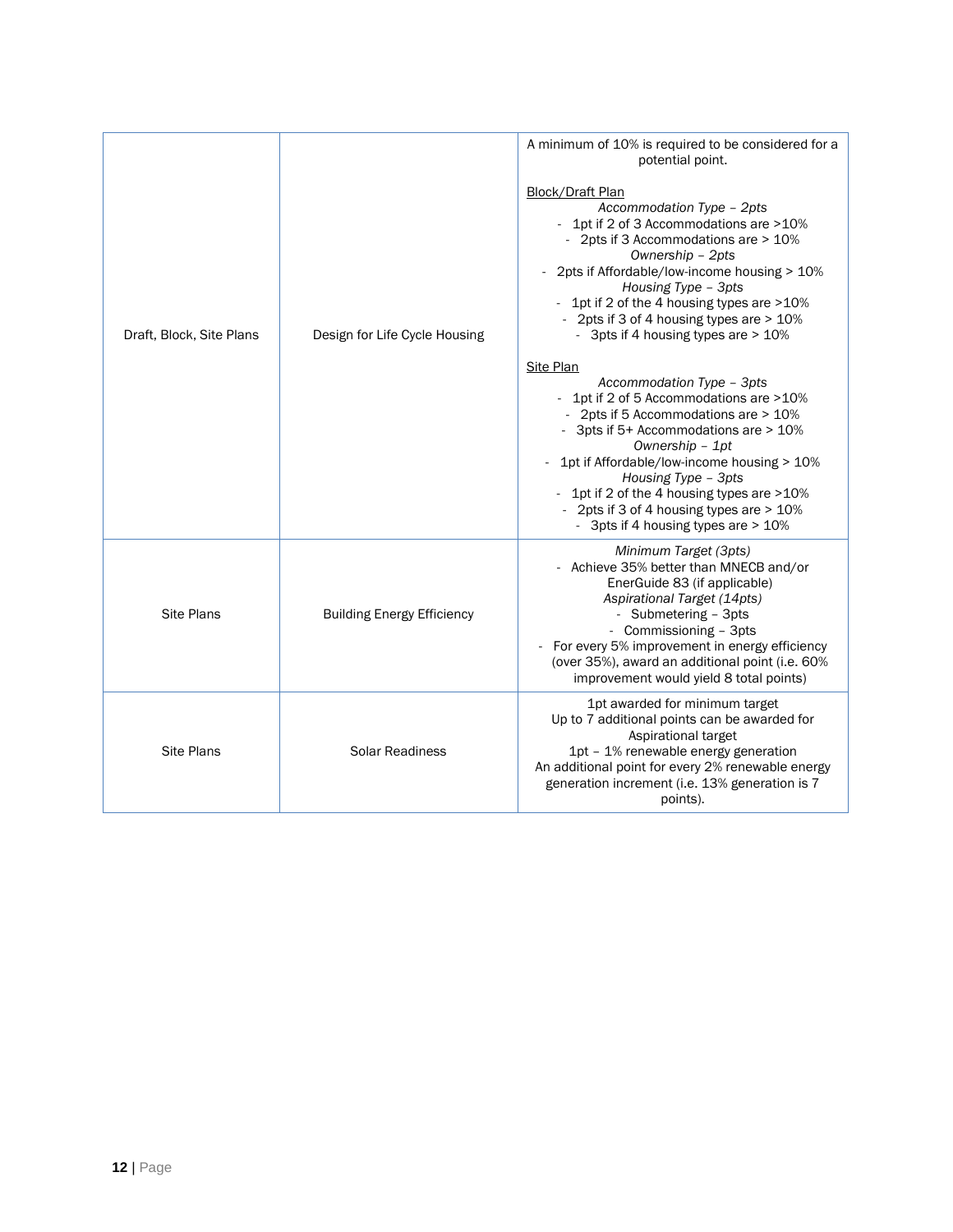# 3.0 STUDY APPROACH

## 3.1 Background Research on Sustainability Metrics

The work carried out in Phase I of this project, the *Sustainable Community Development Guidelines* (SCDGs) served to inform the sustainability metrics and targets developed in Phase II. The sustainability metrics and targets were further informed by other municipal Sustainability Guidelines. The following is a list of references that were reviewed during the process of developing the sustainability metrics to be considered for this project:

- Brampton Official Plan 2006 "*Our Future… Our* Brampton";
- Brampton Grow Green:
- **•** Brampton Development Design Guidelines;
- Brampton Sustainable Community Development Guidelines (SCDGs);
- Vaughan Vision 2020;
- Green Directions (Vaughan OP 2010);
- Richmond Hill Official Plan Building a New Kind of Urban;
- Richmond Hill Strategic Plan A Plan for People, A Plan for Change;
- Places to Grow *Better Choices, Brighter Future.* 2006;
- City of Toronto Green Development Standard;
- Seaton Sustainable Place-Making Guidelines, City of Pickering;
- Health Background Study, Region of Peel, City of Toronto, Heart & Stroke Foundation;
- Peel Region Official Plan
- Thinking Green! Development Standard, Town of East Gwillimbury;
- Sustainable Pickering:
- Markham Centre Performance Measures, Town of Markham;
- Markham Greenprint, Town of Markham;
- York Region Sustainability Strategy, Towards a Sustainable Region, Region of York;
- York Region Official Plan;
- Vision 2026 Towards a Sustainable Region, Sustainability Progress Report 2010, Region of York; and
- LEED for Neighbourhood Development (LEED ND).

## 3.2 Selecting Performance Metrics and Increments

Prior to identifying the appropriate indicators, metrics and targets, it was important that the team come to a common understanding of the typical language used to help define sustainability metrics. Indicators, metrics and targets are commonly used in the industry and the meaning can be inconsistent if not properly defined during the initial stages of the project. Although the definitions may vary, the following definitions were considered for this project: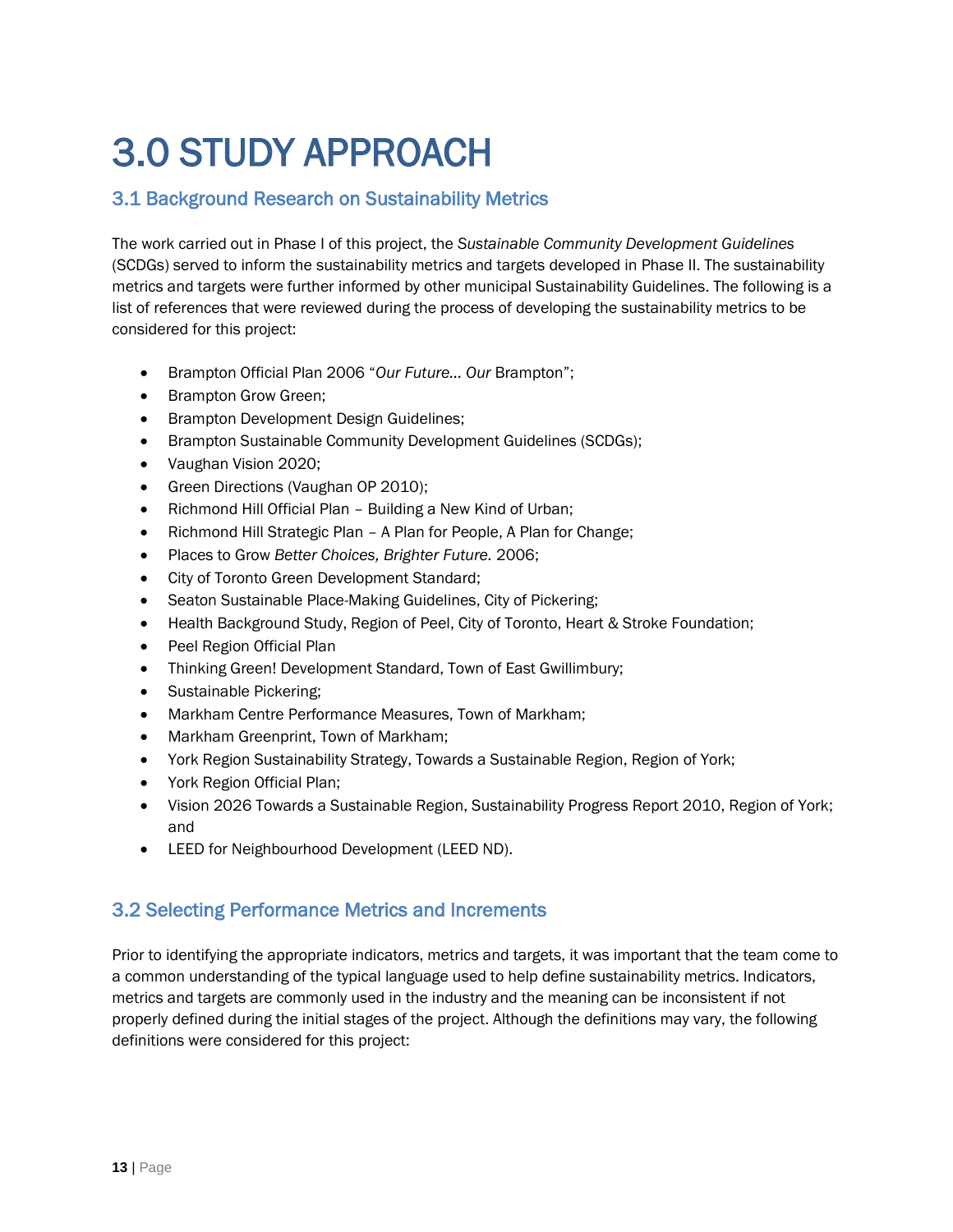- 1) Indicators: Key impacts within each sector that the municipality will strive to change and report against to represent its sustainability performance. Specific indicators have been developed for each of the plan types (i.e. Block Plan, Draft/Neighbourhood Plan, and Site Plan). An example of an indicator is "energy consumption".
- 2. Metrics: The outcome(s) that will be reported to define performance in an indicator. Metrics can be qualitative or quantitative. An example of a metric for the indicator "energy consumption" may be ekWh/m2.
- 3. Targets: The desired end-state or goal that a planning application could achieve for a particular metric. Targets are derived from current performance efficiencies, policies and external benchmarks. Targets are typically separated into the following hierarchy:
	- Mandatory;
	- Recommended Minimum; and
	- Aspirational.

The precedent research outlined in Section 3.1 highlighted that there are potentially hundreds of sustainability performance indicators, metrics and targets that could be used to help inform future planning. Given the number of precedents, the consultant and municipal Technical Advisory Team (TAT) agreed that, in order to develop an implementable tool, the number of identified performance metrics needs to be manageable, measurable and clear. On projects as diverse and comprehensive as this one, there is often a desire to "cast a wide net" given how broad the idea of sustainability is, and how substantive the potential impact can be.

Identifying appropriate sustainability performance metrics for this project was initiated with a brainstorming session with the consultant team. Synergies between indicators were identified and performance metrics were drafted that align with municipal priorities. Performance metrics that promoted multiple sustainability benefits (i.e. proximity to amenities generally contributes to reduced Vehicle Kilometres Travelled, improved connections, increased active transportation, and improved health) were also identified to help simplify and consolidate the number of metrics. Upon completion of this brainstorming session and research phase, the key performance metrics were identified and presented to the TAT.

The sustainability performance tool developed for this project consists of four categories, twenty eight indicators and up to 45 metrics (depending on the plan type). Based on background research of other municipal sustainable guidelines and feedback from the workshops, this appears to be a manageable set of performance metrics that capture the sustainability priorities for the municipalities while being clear and concise enough to maintain current service levels for the planning approvals process.

## 3.3 Test Sites and Evaluation Criteria

The consultant team worked with the municipal Technical Advisory Team (TAT) to select test sites that would be used to test the proposed sustainability metrics. Various test sites were reviewed for appropriateness and were selected based on the following evaluation criteria: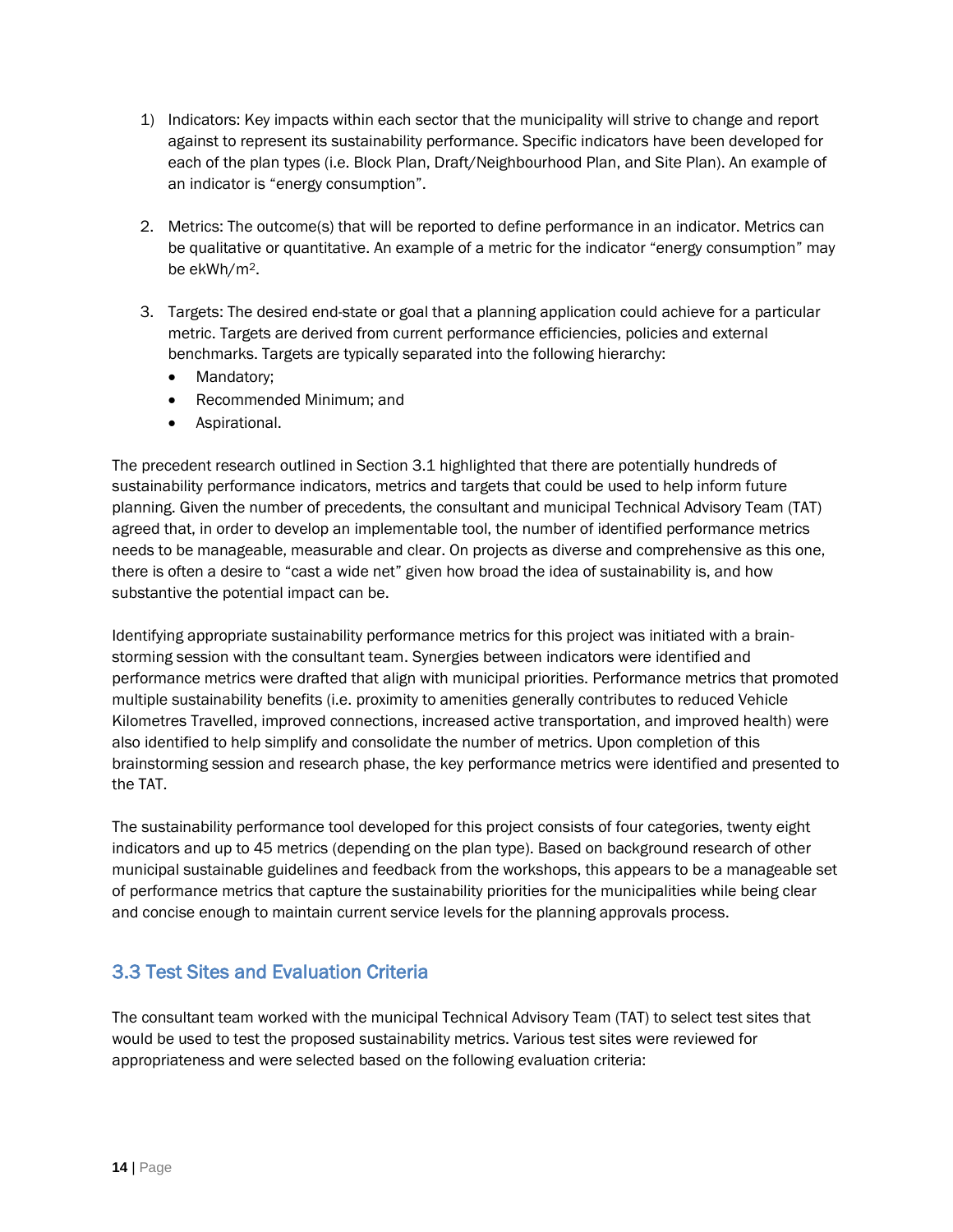- Variation in scale and plan application;
- Data availability; and
- One test site per municipality.

The three candidate test sites in Table 3 were selected. Key design/planning characteristics are also summarized in the Table.

| <b>MUNICIPALITY</b>             | <b>TEST SITE</b>                         | <b>KEY CHARACTERISTICS</b>                                                                                                                                                                                                                                                    |
|---------------------------------|------------------------------------------|-------------------------------------------------------------------------------------------------------------------------------------------------------------------------------------------------------------------------------------------------------------------------------|
| <b>City of Vaughan</b>          | Nashville Heights Community - Block 61   | Scale: Draft Block Plan<br>Type: Greenfield<br>Size: 185 ha<br>Population: 8,000<br><b>Jobs: 700</b><br>Density: 14 units/ha (approximately<br>2600 residential units)<br>Parks: 6 Neighbourhood parks, linear<br>parks and 2 Public Squares<br>Schools: 2 Elementary Schools |
| <b>City of Brampton</b>         | Queen Street East Redevelopment          | Scale: Site Plan<br>(considered a collection of site plans)<br>Type: Corridor<br>Redevelopment/Intensification<br>Size: 33.37 ha<br>Population: 13,250<br>Jobs: 2,700                                                                                                         |
| Town of<br><b>Richmond Hill</b> | Yonge Street and 16th Avenue (NE Corner) | Scale: Site Plan<br>Type: Urban Node Intensification<br>Size: 9.37 ha<br>Population: 2,500*<br>Jobs: 1,250*<br>Density: 148 units/ha                                                                                                                                          |

#### Table 3: Test Site Selection

\* Assumes 1.8 ppu and overall resident to employee ratio of 1:2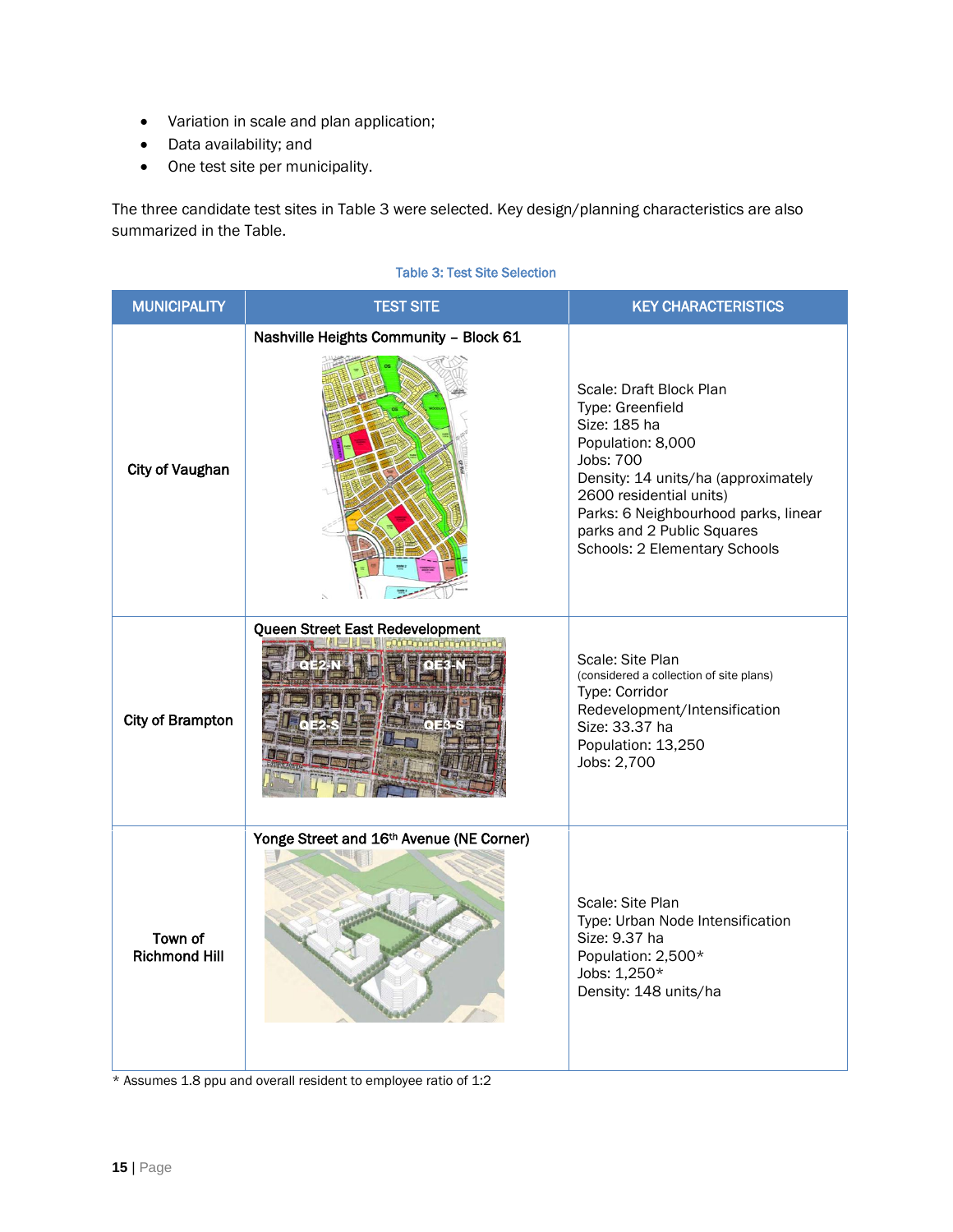Evaluating each of the selected sites using a set of proposed sustainability metrics served as a means to test and ensure that the draft metrics are realistic, manageable, impactful, clear and measureable. For each of the test sites selected, information was provided by the TAT and consolidated by the consultant team. Workshop packages were developed for each of the test sites demonstrating how certain sustainability performance metrics would be evaluated for each site.

## 3.4 Results of the Municipal Workshops

Two full-day municipal workshops were facilitated by the consultant team to review the proposed sustainability tools (sustainability performance checklist and dynamic tool), test the sustainability performance metrics against the test sites and gather feedback on implementation. Municipal staff from the following departments attended:

- Planning Policy;
- Planning Development;
- Engineering;
	- o Stormwater Management
	- o Transportation
	- o Infrastructure;
- Planning Building Standards;
- Natural Environment:
- Parks and Urban Forestry;
- Solid Waste/Public Works;
- Urban/Community Design; and
- Cultural Heritage.

#### 3.4.1 Municipal Workshop 1 – Metrics Testing

Municipal Workshop #1 was held on September 25, 2012 and included approximately 40 municipal staff from Brampton, Richmond Hill and Vaughan, and representatives from the Clean Air Partnership, the Region of Peel, and the Region of York. The workshop was divided into two sessions:

- 1) Presentation General project introduction and context;
- 2) Break out groups Review performance metrics and test against the selected sites.

The intent of the workshop was to:

- Introduce the project and describe the key deliverables;
- Introduce the test sites;
- Demonstrate how the draft metrics would be applied to the test sites; and
- Obtain preliminary technical feedback on the draft sustainability metrics and targets.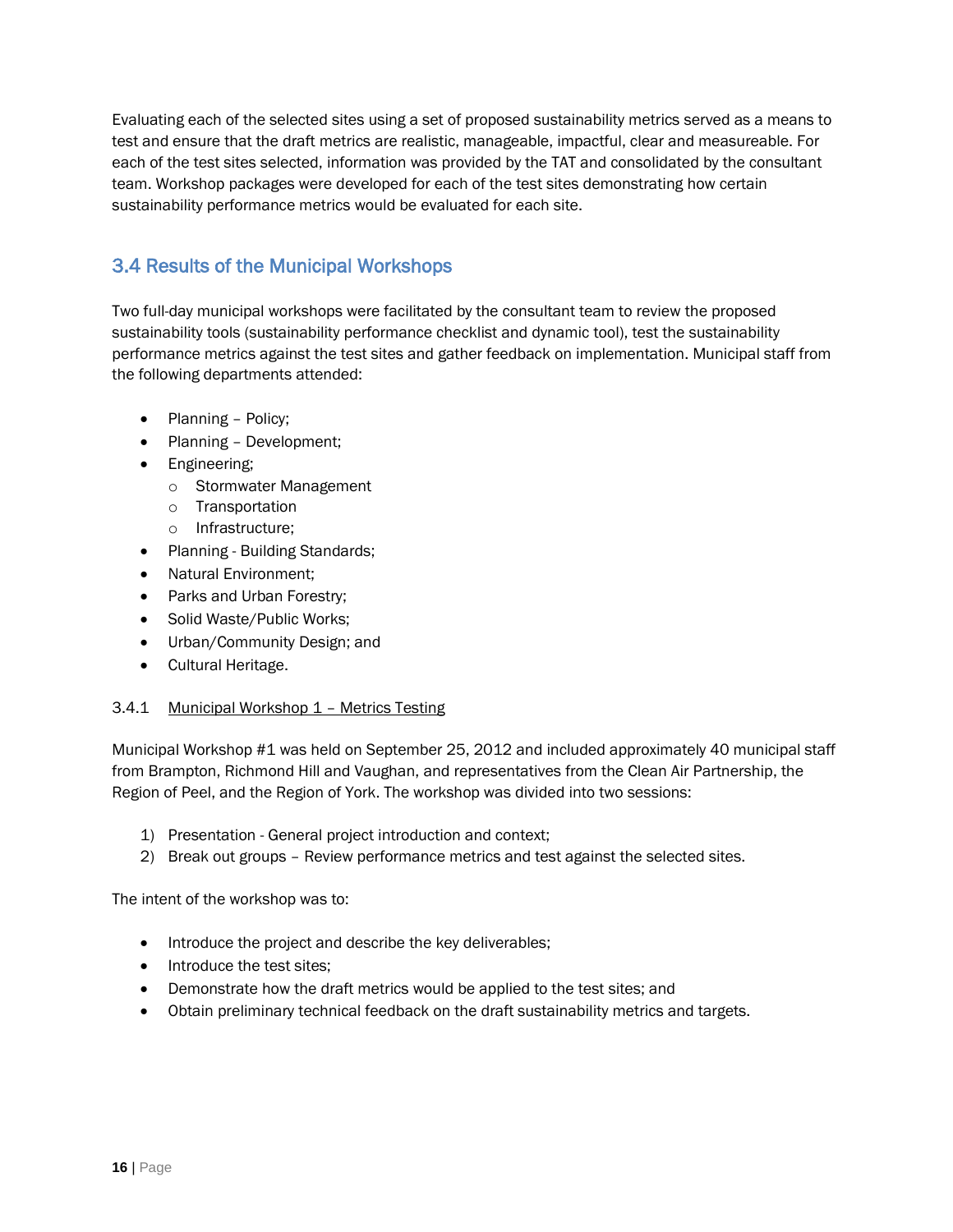The workshop also provided an opportunity for the City of Vaughan to present the initial findings and analysis for their Greenhouse Gas (GHG) and Energy forecasting initiative. The purpose of the initiative is to identify the energy conservation opportunities and resulting GHG implications, by considering various energy reduction and efficiency scenarios.

The feedback from the workshop was consolidated and reviewed by the consultant team and with the municipal TAT, and a metrics revision log (included in Appendix C) was developed to track the evolution of the sustainability metrics and targets. The log was updated throughout the course of this project to reflect technical feedback received.

The outcome and key findings from the Municipal Workshop #1 are summarized below:

#### *Metrics applied to test sites*

The workshop was used as a testing exercise to check that the draft sustainability performance metrics could be practically applied to typical planning application types at various scales of development including Greenfield, intensification/redevelopment, and infill. Each breakout group was assigned one of the three test sites outlined in Table 4, and were instructed to apply/consider each of the proposed metrics to assess/determine whether the metrics:

- Were understandable, measurable and quantifiable;
- Applied to the test site in question; and
- Had clear, consistent language/terms.

#### *Draft metrics that required more discussion*

The breakout groups served as an opportunity to review each of the draft metrics included in the Secondary/Block Plan, Subdivision/Neighbourhood Plan, Site Plan and Building Plan charts. Through this exercise, the groups identified metrics that needed more discussion, and in some cases, additional technical input. Although the discussions varied from group to group, there was generally agreement that the following metrics needed to be refined and in some cases, better quantitative metrics needed to be established:

- Walkability;
- Proximity to amenities and schools;
- Access to local food;
- Housing mix;
- **Energy and water conservation;**
- Stormwater management; and
- Parking/bike parking.

#### 3.4.2 Municipal Workshop 2

Municipal Workshop 2 was held after the Developer Forum, on November 7, 2012. Workshop 2 included approximately 35 to 40 municipal staff from Brampton, Richmond Hill and Vaughan, and representatives from the TRCA and the Region of Peel. The intent of the workshop was to update municipal staff on the progress of finalizing a list of draft sustainability metrics, highlight the feedback from the developer forum and obtain specific feedback on the following: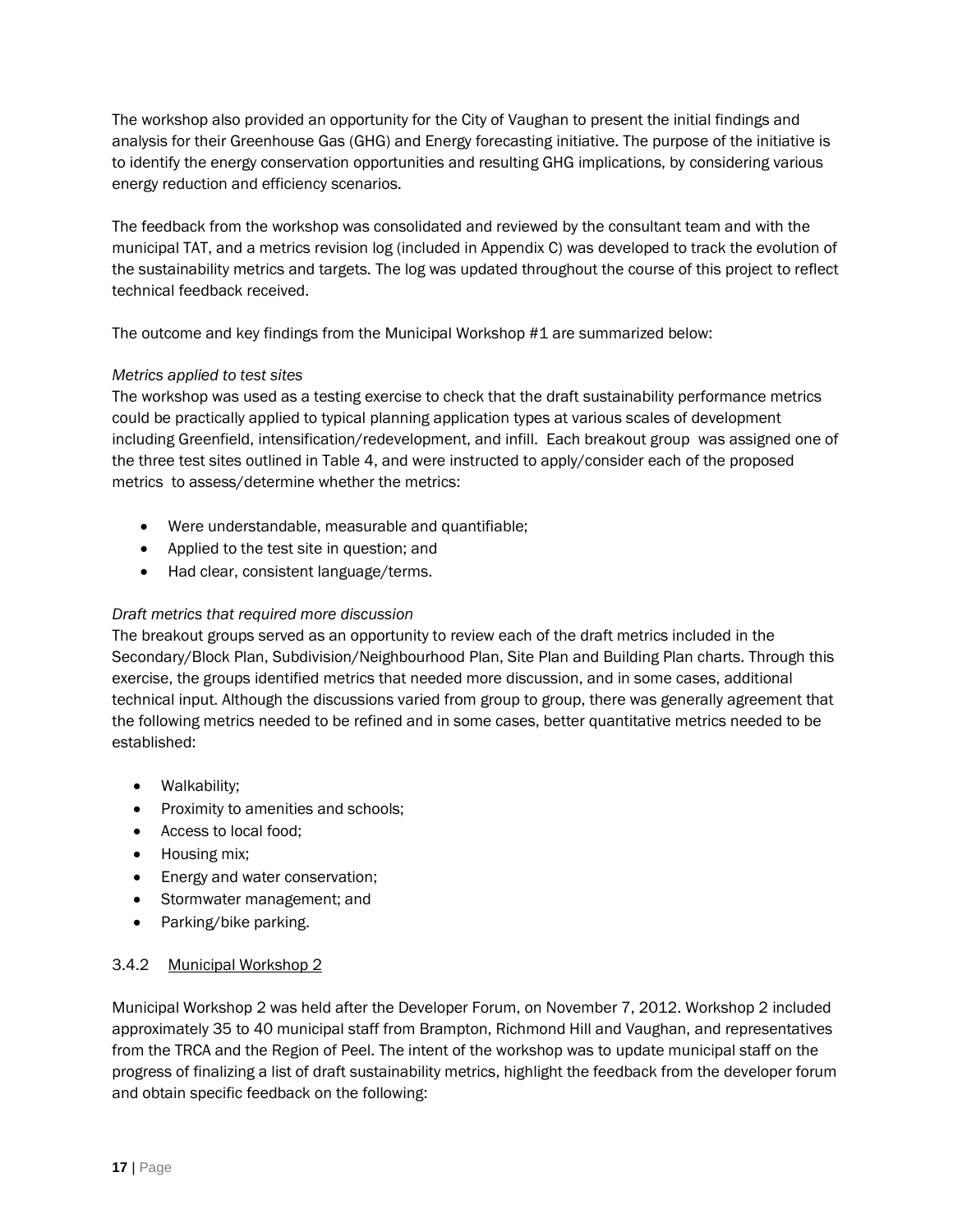- Engineering-related metrics;
- Implementation strategies/considerations;
- Metric point allocation; and
- Dynamic tool functionality.

The outcome and key findings from the Municipal Workshop #2 are summarized below:

#### *Engineering-specific metrics*

A primary focus of the Municipal Workshop 2 was to discuss certain engineering-related metrics including the following:

- Building energy efficiency;
- District energy viability;
- Stormwater quantity;
- Stormwater quality;
- Stormwater re-use;
- Speed controls; and
- Walkability.

Most of the discussion focussed on setting the mandatory, minimum and aspirational targets. For metrics regarding stormwater, TRCA agreed to work with the team to provide direction on the quantity and quality (including temperature) metrics and targets. The discussion surrounding walkability raised a number of challenges and opportunities, where the current road/sidewalk design standards may conflict with the proposed minimum and aspirational targets presented in the proposed sustainability metrics. It is recognized that during the implementation phase each municipality will need to revisit its current regulations and standards and consider creating alternative design standards to address sustainability objectives.

The municipal workshop also reviewed the key takeaways from the developer forum. The key takeaways and developer concerns included topics surrounding project implementation and tool roll out, developer incentives and transparency/consistency of language. The developer forum feedback is summarized in section 3.6

The metrics feedback was consolidated and revisions were tracked in the sustainability metrics log (Appendix C).

#### *Project implementation and incentives*

The workshop was used to help identify the key challenges and opportunities related to the implementation of the proposed sustainability metrics. A priority identified for the implementation of the sustainability metrics was to embed the metrics into existing required documentation and procedures (i.e. address within reports/studies/plans that are already required as part of a complete application). For example, the metrics could be used at the beginning of the planning approvals process (e.g. the presubmission stage) like a screening tool, clarifying the minimum sustainability performance by setting out what the municipality expects at the outset. The metrics could result in an efficiency improvement by consolidating multiple report requirements into one document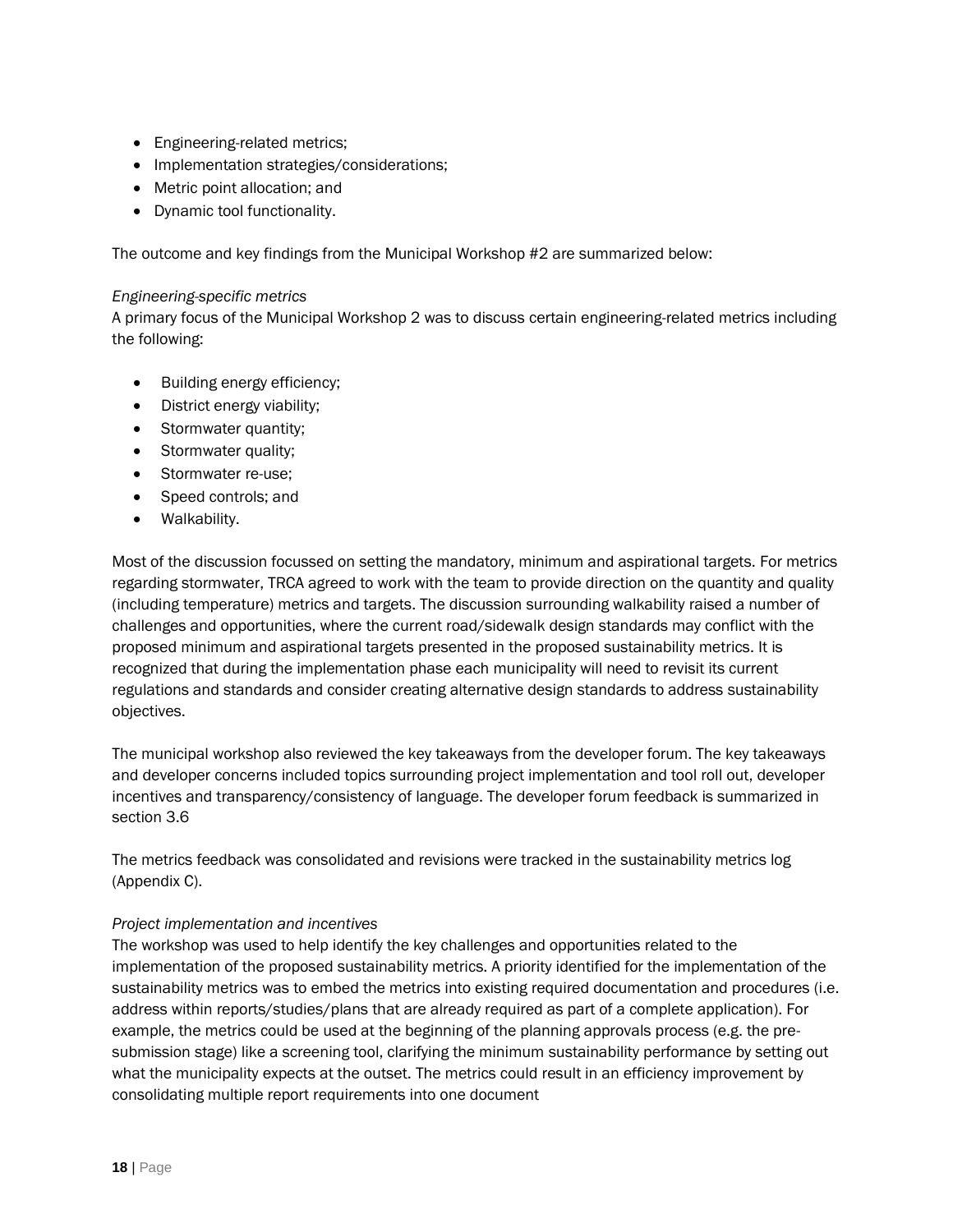(i.e. transportation plan, urban design guidelines, stormwater management plan, etc…) and by quantifying the sustainability performance each development is achieving.

Key implementation questions that came up during the workshop include:

- 1) How can you avoid having the applicant say they will do something but don't follow through, particularly after an incentive has been awarded?
- 2) When in the process is the score confirmed and when is the incentive granted?
- 3) Will a project need to undertake an evaluation more than once?
- 4) Who within the municipalities would be managing this plan evaluation/process?

Potential incentive strategies were also discussed including reducing the approval time for projects that are pushing the sustainability bar. Although the specific mechanisms were not defined, a specific staff structure to expedite approvals for aspirational projects was discussed as an incentive for leading edge projects. The municipal partners may review this as one of several incentive options.

#### *Point allocation*

At the time of Workshop 2, the point allocation had not been defined for each metric relative to Mandatory, Minimum and Aspirational targets. The discussion at the workshop focused on informing municipal staff about how the dynamic tool will be structured on a point based system informed by the municipal priorities relative to development application type.

Points are awarded for a development application based on which Minimum and/or Aspirational targets are achieved. The overall sustainability performance of the development proposal would be quantified and broken out into the four categories (i.e. built environment, mobility, green space/natural environment and infrastructure). The score quickly allows municipal staff to appreciate the overall sustainability performance of the proposed plan, while also identifying key opportunities to further improve the application's performance relative to municipal priorities based on the categories.

#### *Dynamic Tool*

A preview of the dynamic tool was presented to the group to highlight the overall layout and general functionality of the tool. This introduction provided municipal staff the opportunity to raise any comments, concerns or opportunities to improve the tool functionality. Generally the group seemed comfortable with the direction and application of the dynamic tool, although prior to releasing the dynamic tool for public use, each municipality will carry out an internal evaluation against existing applications to ensure that the output is reasonable and the sustainability performance score aligns with known project expectations. The roll out plan of the dynamic tool was discussed at a high level and it was agreed that the tool would need to undergo testing during a future phase (Project Implementation) of this project as defined by each of the municipal partners.

#### 3.4.3 Municipal Workshop 3

A third set of half-day municipal workshops was carried out in April 2013 to further test the sustainability metrics and rank the performance of various plan and development types. The workshops consisted of individual sessions in each of three municipalities with a collection of municipal planners, engineers, natural heritage, urban design and building staff. The following types of plans were reviewed and scored within the three half-day sessions: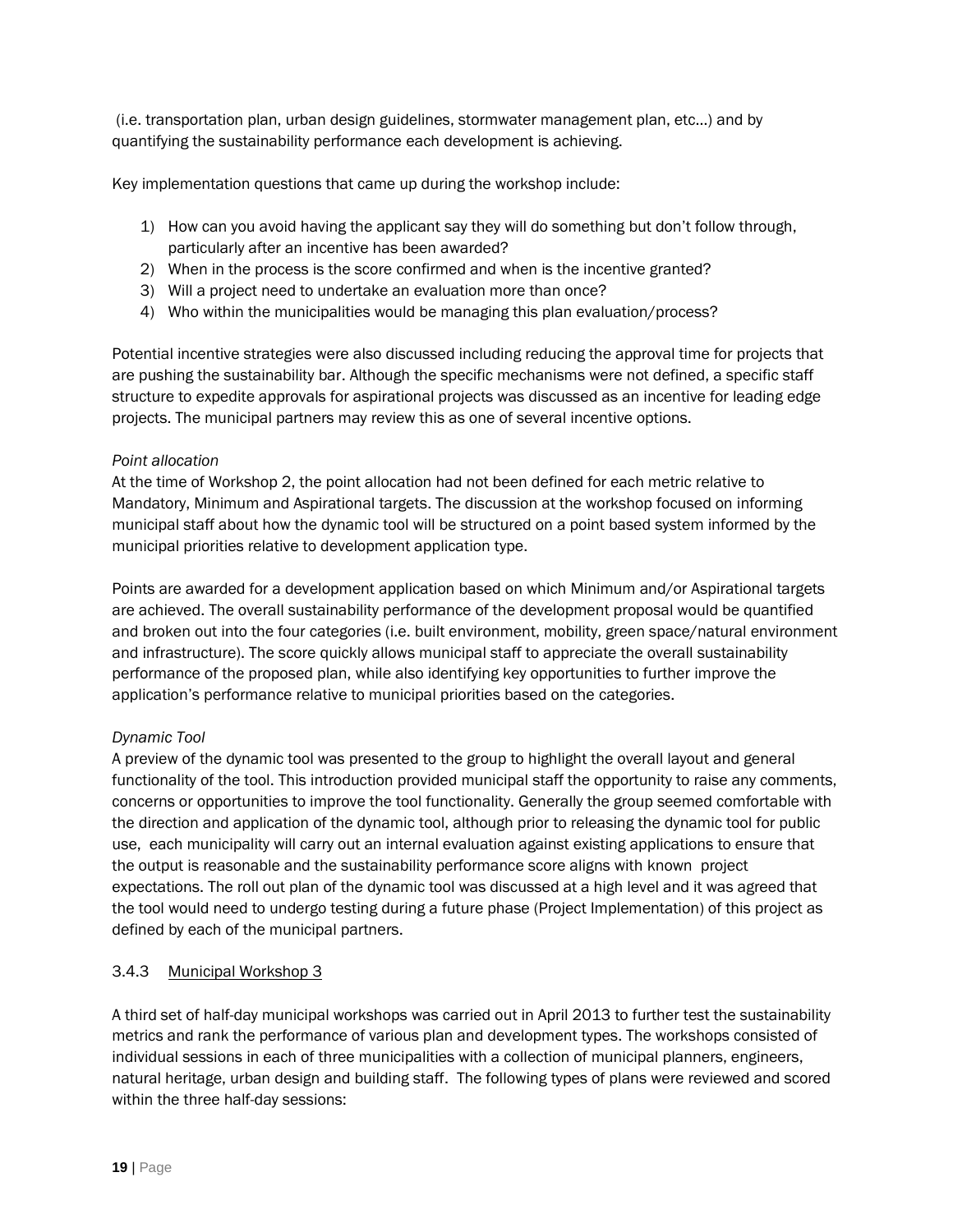- Town of Richmond Hill
	- o Low-density Draft Plan
	- o Mixed Use Site Plan (targeting LEED Silver)
- City of Brampton
	- o Mixed Use Block Plan
- City of Vaughan
	- o Commercial Plaza Site Plan.

The outcome of the three workshops demonstrated that the plans could effectively be scored within a three hour working session with municipal staff. The workshop also quickly highlighted opportunities for the developer team to consider to help improve the application score. Overall, the score outcome matched the expected performance that was anticipated by the municipal staff.

### 3.5 Results of the Peer Review

Both the Toronto and Region Conservation Authority (TRCA) and the Clean Air Partnership (CAP) are providing third party review of the sustainability metrics. Both reviews are provided under separate cover.

CAP's review is primarily focused on the transferability of the metrics and tools outside the three municipalities. TRCA's review is primarily focused on the natural heritage elements, stormwater, water, biodiversity, and soil and tree quality.

## 3.6 Results of the Developer Forum

Similar to the municipal Workshop 1, a private sector forum was held October 17, 2012 to introduce the project objectives to the development community, including consultants. Municipal staff identified developers working in their municipalities and also attended the forum. The following table summarizes the private sector representation at the forum:

| <b>Greenpark Homes</b>   | <b>Brookfield Homes</b>                  | <b>EMC Group</b>          | Tridel                                |
|--------------------------|------------------------------------------|---------------------------|---------------------------------------|
| GHD (BILD member)        | Amos Environmental +<br>Planning         | Savanta Inc (BILD member) | <b>Daniels</b>                        |
| Deltera                  | <b>MMM Group</b>                         | Starlane Home             | <b>Liberty Development</b>            |
| <b>TACC Developments</b> | Metrus Development Inc.<br>(BILD Member) | <b>Stantec</b>            | <b>Provident Energy</b><br>Management |
| Times Group Corporation  | Reliance Comfort                         | <b>PCI</b> Construction   | Clearsphere                           |

#### Table 4: Developer Forum Participation

The developer forum was held with the intent to:

- 1. Introduce the project;
- 2. Introduce the structure of the sustainability metrics;
- 3. Identify high priority indicators/metrics;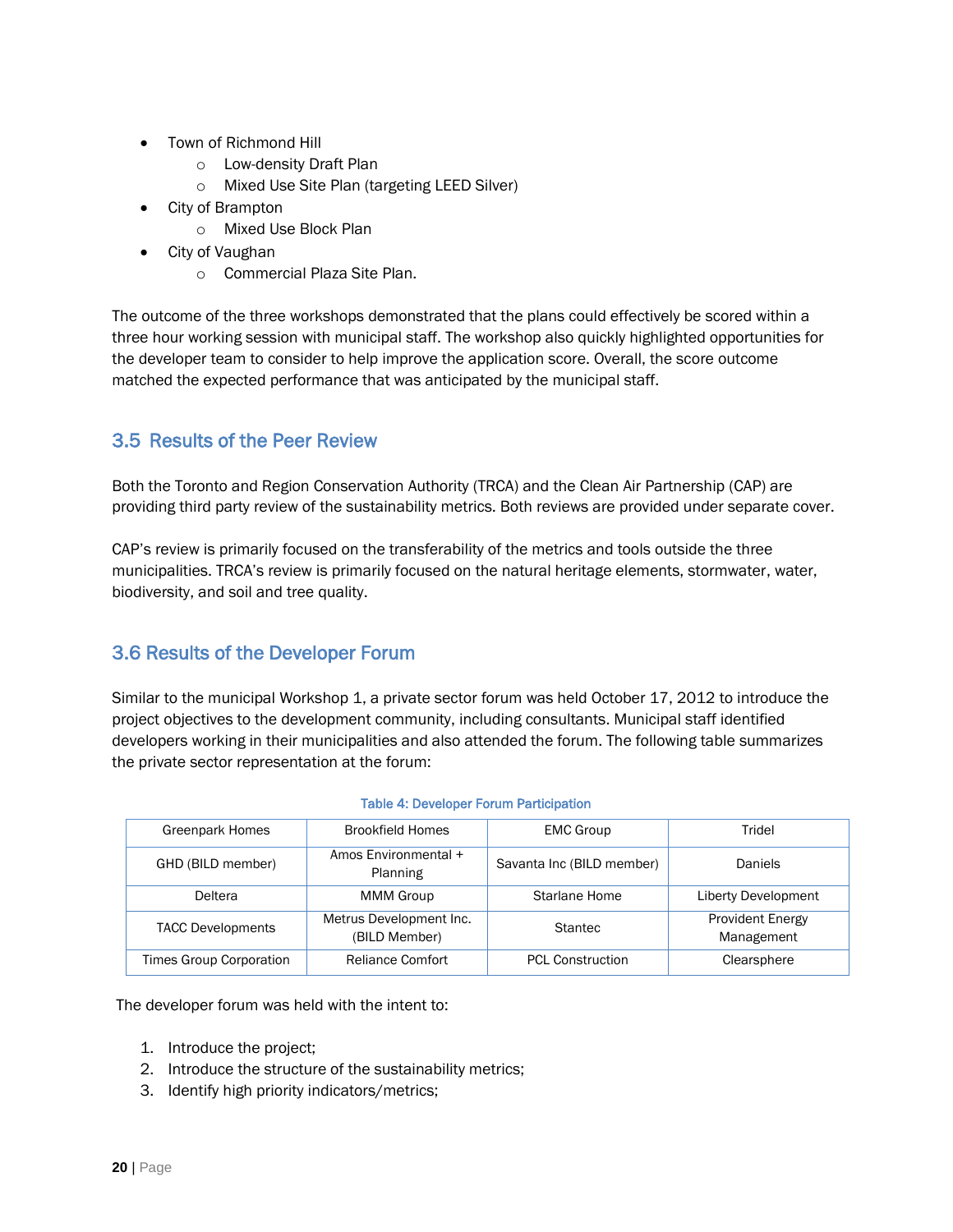- 4. Identify and prioritize incentive mechanisms; and
- 5. Identify current regulatory, policy and industry barriers for sustainable development.

The key takeaways from the developer forum are summarized below. *General Comments*

- Language needs to be consistent and transparent;
- Where possible, metrics should be supported by benchmarks and precedents;
- Metric weighting/point allocation should reflect municipal priorities, sustainability impact and potential cost (capital and savings) implications;
- Need to clearly separate Private from Public metric responsibilities;
- How can we actually monitor and measure the performance of a community/plan? We need to ensure that the design and performance intent is supported by a quantifiable result and is monitored over time;
- Need to ensure that metrics align with engineering and regulatory standards. Some standards (i.e. road dimension, sidewalks) are seen as barriers to current development practices; and
- The developer community is accepting of municipalities using this type of evaluation system. The developers want to be more sustainable but they see certain municipal standards as a barrier from a time-perspective.

#### *Review of draft metrics*

The forum also provided an opportunity for input on the proposed categories of sustainability metrics. Based on feedback at the Forum, many of the development industry's priorities were already included within the draft categories of sustainability metrics. Additional performance metrics that were proposed include:

- Public Engagement interest in a metric that incentivizes developers to provide education packages for new residents and signage throughout the community to explain the sustainability features of the project;
- Developer Acknowledgement interest in an Awards program that recognizes developers that have built sustainable projects.

#### *Incentive Opportunities*

The developer forum also provided an opportunity to identify and prioritize potential incentive mechanisms to reward/acknowledge Aspirational projects. The developer group were in agreement that the best incentive is to expedite the approval process for high-performing sustainability projects. Currently, innovative and pioneering initiatives are seen to take longer through the development approvals process, whereas the opposite could occur in order to promote sustainable projects. To provide an accelerated approvals process for innovative and pioneering sustainability projects, the municipalities need to ensure that technical review staff are well informed and engaged in the sustainability metrics, and that a municipal champion is identified, to advance and shepherd the development application through the approvals process.

Development charge rebates and increased density allowances were also discussed. The industry didn't feel that these incentives provide the same emphasis or traction as compared to an expedited approvals process for high-performing sustainability projects.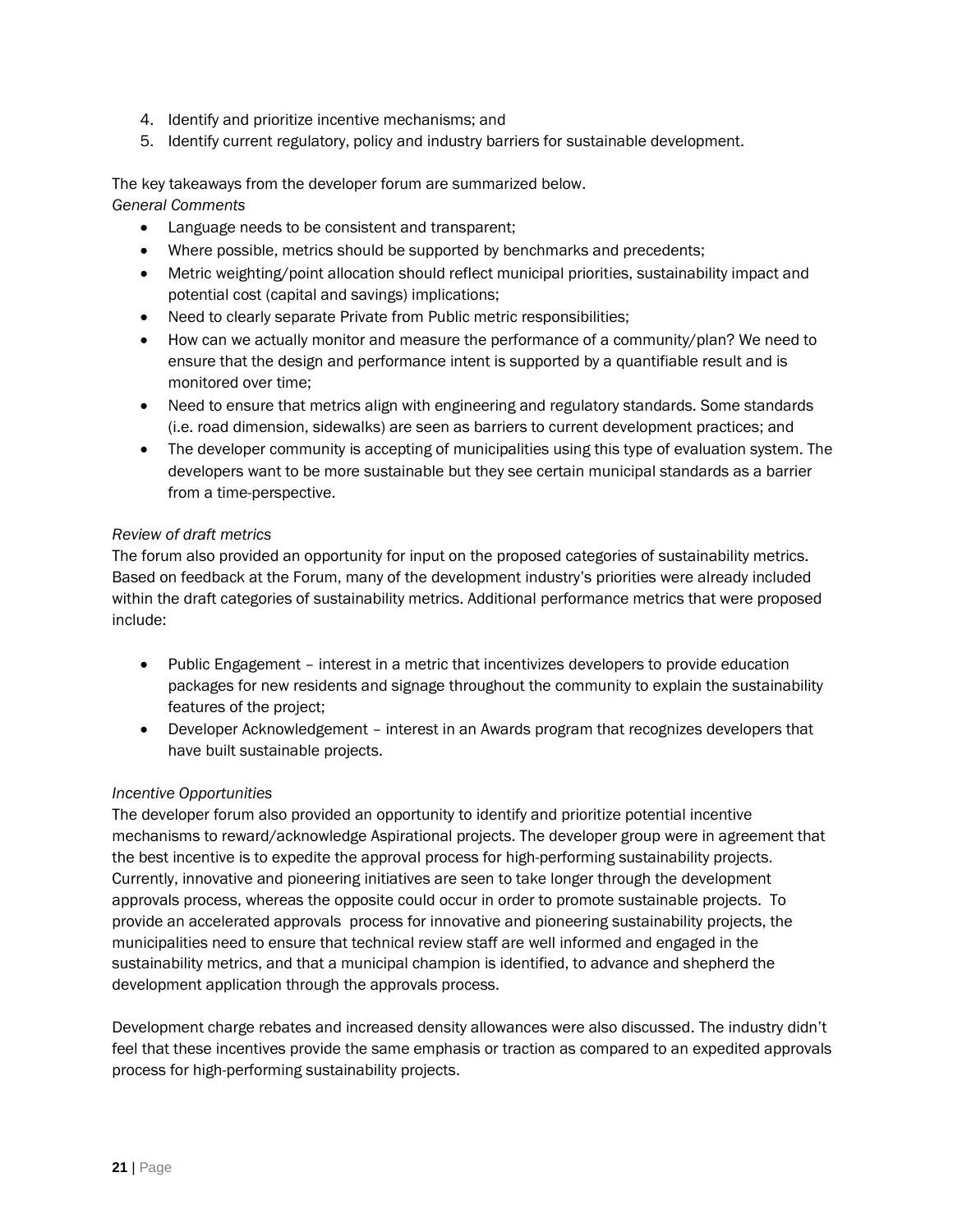## 3.7 BILD Workshops

BILD requested an additional consultation and engagement session for interested BILD members to further engage in a more detailed discussion on the draft sustainability metrics and to better understand how the tool would be used as part of the planning process. Two half-day workshops were held with approximately 30 BILD members. A general overview of the static tool was presented, followed by an explanation of the point based system and how the points would be used to trigger potential incentives.

Some concerns were raised regarding the point-based system, particularly around metrics that the industry considered were outside their control (i.e. location of schools, access to public transit, etc…). The metrics and overall structure of the tool were developed to address this concern by separating the metrics into two categories: *Applicant* and *Community*. Eligibility for incentives offered by the partner municipalities will be evaluated based on the *Applicant* score of the plan. The *Community* score will be used as a monitoring tool by the partner municipalities to understand the overall performance of a plan, along with matters the municipalities or Regions may need to address to create more sustainable communities.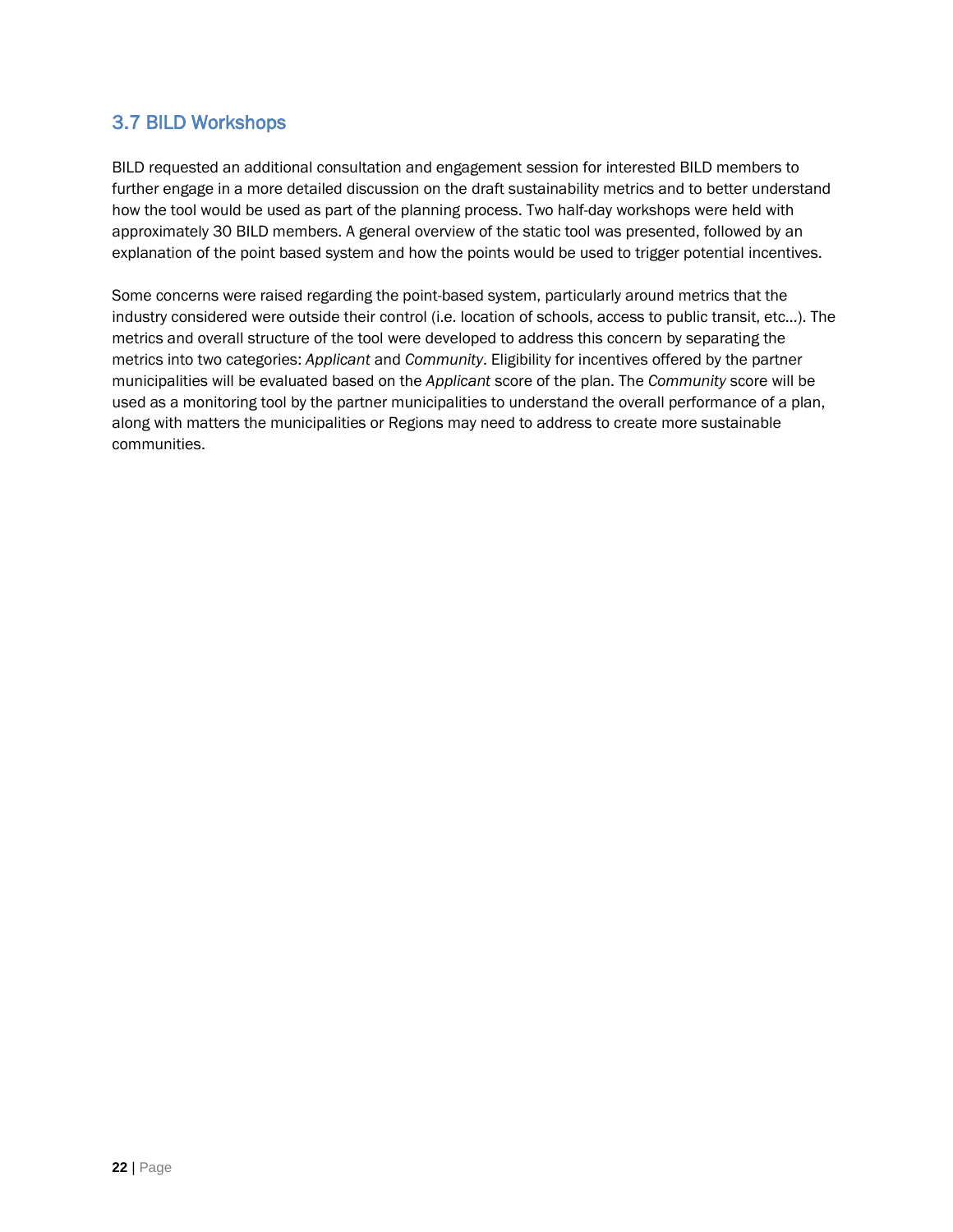## 4.0 PHASE I SUSTAINABILE COMMUNITY DEVELOPMENT GUIDELINES SUMMARY

As mentioned in section 2.2, this project is being completed in two phases, with a possible third phase focused on project implementation. Phase I of the project was led by the City of Brampton and The Planning Partnership, with the goal to develop *Sustainable Community Development Guidelines* (SCDGs). The Phase I SCDGs will be a new chapter in the City of Brampton's Development Design Guidelines and will assist the City in the review of development applications and technical reports and documentation. The SCDGs will serve to help describe the qualitative sustainability aspects proposed developments should aim to achieve, including highlighting examples of how they could be achieved.

The focus of the guidelines is on qualitative urban design and community development principles. The guidelines apply to a range of development scales, which include Secondary Plans, Block Plans, and Draft Plans of Subdivision, and Site Plans. These guidelines helped serve to inform the metric and target priorities for Phase II of the project. The section below summarizes the process, principles and key outcomes from Phase I of the project.

Phase I was initiated with precedent research to help inform the SCDGs. Precedent research included a review of policies, municipal guidelines and recognized standards, including but not limited to:

- Seaton Sustainable Place-Making Guidelines, City of Pickering;
- Health Background Study, Region of Peel, City of Toronto, Heart and Stroke Foundation;
- Thinking Green Development Standard, Town of East Gwillimbury;
- Markham Centre Performance Measures, Town of Markham; and
- **ELEED 2009 for Neighbourhood Development, Canadian Alternative.**

Each of the standards and guidelines were reviewed in detail and summarized in order to appreciate and understand the reporting requirements, overall intent and implementation considerations. The background precedent research was used to help develop the format and delivery of the SCDGs.

Phase I also included a study of five, large-scale, City of Brampton sustainability initiatives. This study was used to further reinforce the City's sustainability commitments and ensure these commitments were well established as SCDG priorities. The five precedent initiatives that were evaluated in Phase I include:

- 1) Mount Pleasant Village Transit-oriented development;
- 2) The Pearson Eco-business Zone Partners in Project Green;
- 3) The Transportation and Transit Master Plan;
- 4) ZUM Bus Rapid Transit (BRT) Service; and
- 5) Higher order transit Hurontario/Main Street Master Plan.

This background research provided a general overview of how the City of Brampton desires to shape its future. The review, while not exhaustive, also identified gaps that need to be further addressed in City policies to assist in the development of the SCDGs.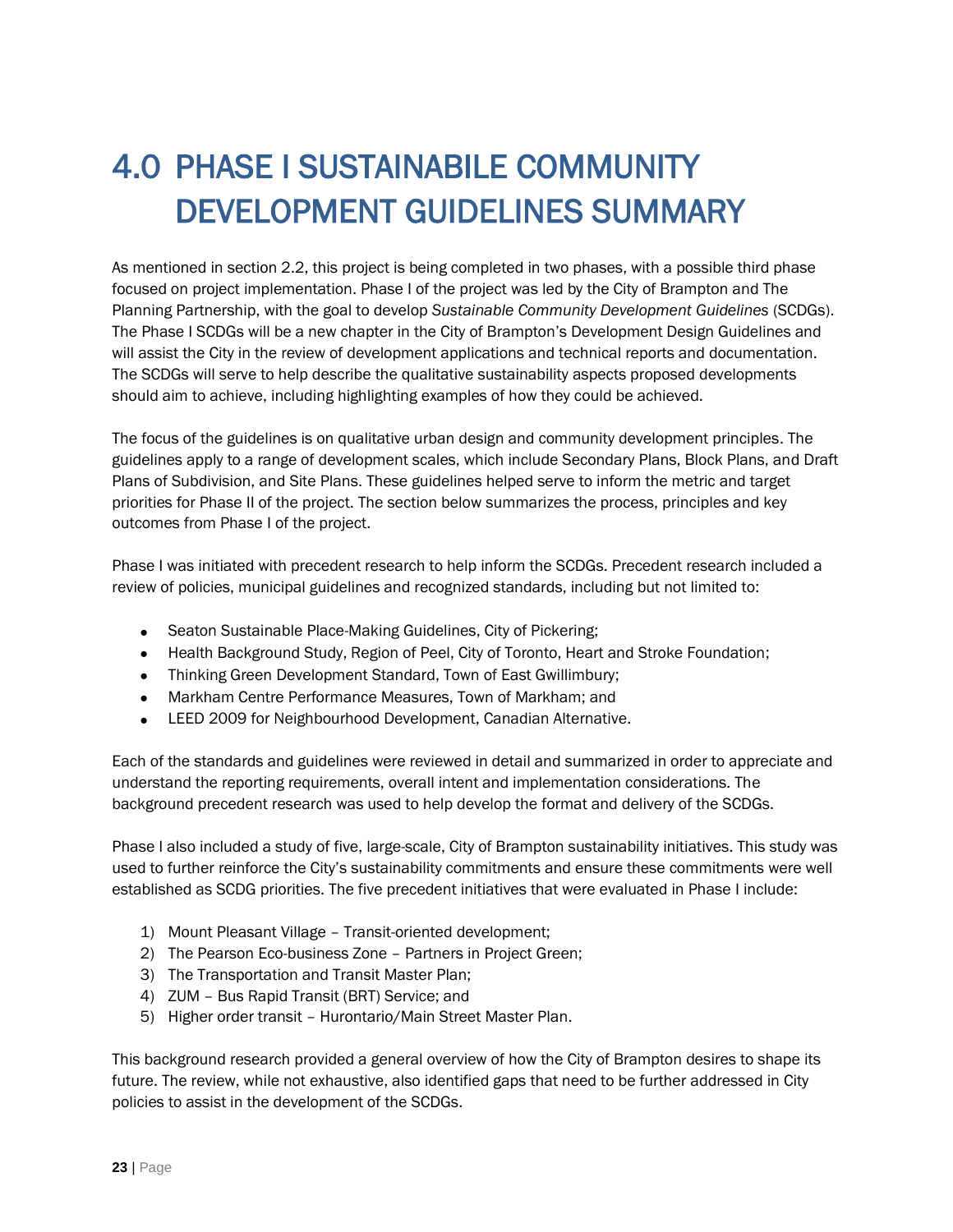Based on the City of Brampton's priorities and long term vision, the following guiding principles were developed for the SCDGs:

- 1) Support the mix and diversity of land uses in a compact, transit supportive development form to help balance residential, employment and services and to improve active travel (i.e. walkability, transit use, etc.) between homes, workplaces, schools and amenities;
- 2) Preserve the natural heritage system, urban agricultural and open spaces by directing development to existing communities;
- 3) Provide residents with access to locally grown food;
- 4) Provide for a range and mix of housing opportunities, choices and accessibility for all income levels and needs;
- 5) Create walkable and connected communities with neighbourhood amenities and priority destinations within walking distance of residents. Enhance streetscapes to encourage residents to be physically active and socially engaged;
- 6) Provide a variety of economical, safe and accessible mobility options through the provision of a connected network of streets, sidewalks, bicycle lanes, trails and public transit systems;
- 7) Encourage the responsible use of resources to ensure long-term sustainability, reduce greenhouse gas emissions and demands on energy and water, and improved waste management;
- 8) Create jobs concurrent with residential growth to ensure a long term balanced economy while encouraging live-work opportunities;
- 9) Ensure that growth and development is fiscally sustainable;
- 10) Optimize opportunities for infill, intensification and revitalization;
- 11) Promote place-making that instills a sense of civic pride; and
- 12) Preserve the City's rich cultural heritage through adaptive reuse and restoration.

In order to achieve the sustainability goals of the SCDGs, it is essential that good planning and urban design be prioritized. The form of the built environment influences a person's lifestyle choices, which when considered on a broader scale, can contribute to the success or failure of the sustainability goals. The specifics of achieving the goals of the SCDGs should be set out through performance measures that can be logically and clearly followed, implemented and measured by those who design and build communities, as well as those who administer the review process and manage the community. It should be noted that the onus of achieving these goals falls equally on the public and private sectors.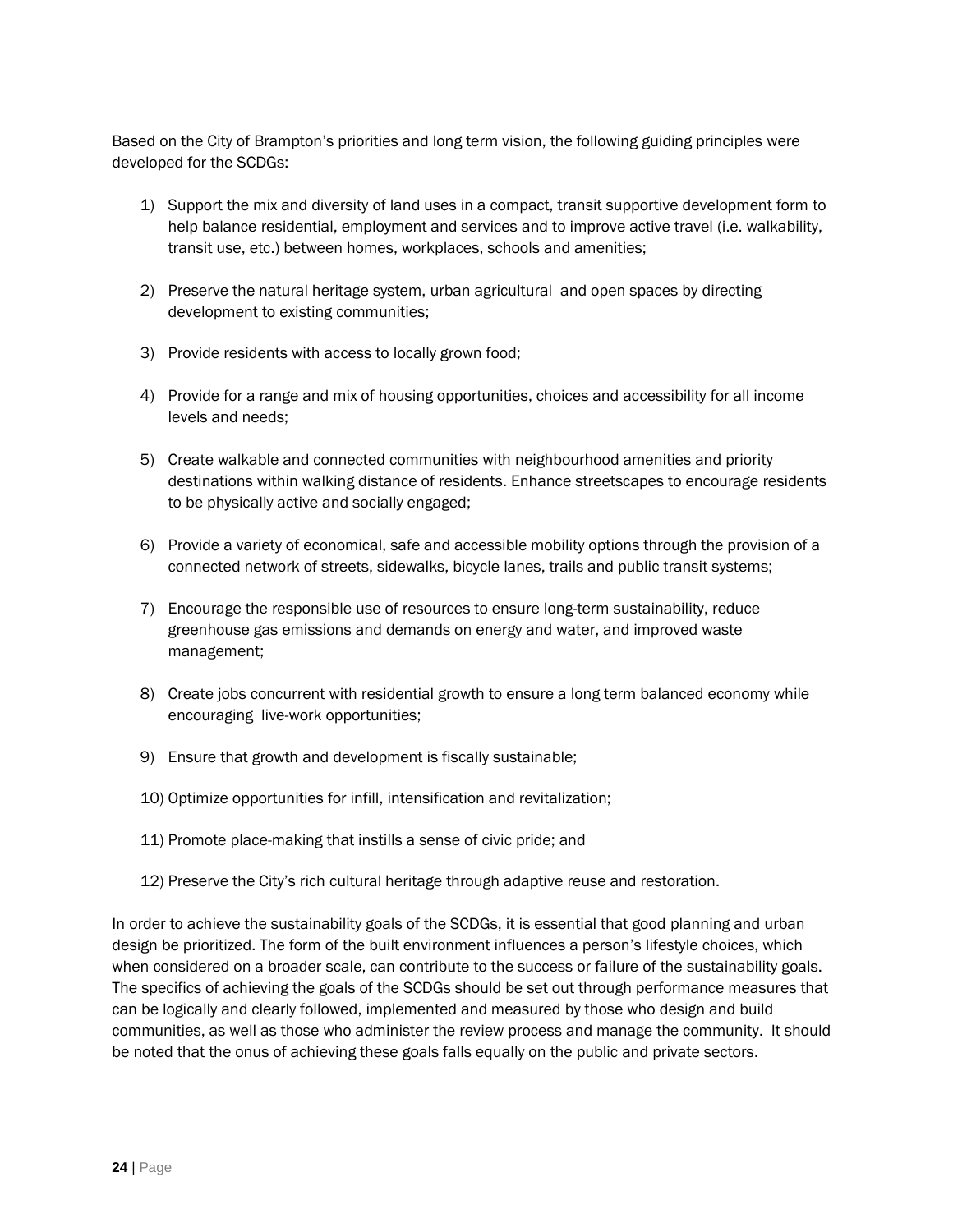## 5.0 SUSTAINABILITY PERFORMANCE METRICS

The guiding principles and performance indicators developed under Phase I of the project served as a basis to help inform the sustainability performance metrics and targets for Phase II of the project. As a result, the overall format, logic and priorities are shared between the two phases.

As identified in section 2.3, the Sustainability Performance Metrics consists of a grouping of themes, indicators, performance metrics, targets, and precedents. The following section provides a summary of the hierarchy and how the themes and indicators were selected.

### 5.1 Sustainability Categories

The Sustainability Performance Metrics are organized into four categories. The four categories represent the main structuring elements of a community which are required to achieve a sustainable and healthy living environment.

The following provides a description of each theme area and why each is an important component of a sustainable community. Each theme area has a number of corresponding indicators that are listed in the following section.

#### *Built Environment*

The indicators for Built Environment speak to how we inform place and connections within the development. The intensity and diversity of land uses influences decisions on where we live, work, and how we move around the community. A mix of housing types and amenities, employment and live-work opportunities located within walking distance, provides the opportunity for residents to meet their day to day needs without reliance on the private automobile. Further provision for life-cycle housing and accessible buildings allows residents to establish and remain in their communities throughout the various periods of their lives.

#### *Mobility*

The indicators of Mobility identify how a variety of transportation options must be available to residents to carry out their daily lives within and beyond the community. A sustainable community is one that encourages physical activity, facilitates active transportation, and supports public transit in place of automobile dependence. The most vulnerable population groups (children, elderly, disabled, and low income individuals) are the most affected by choices available to them for mobility and access to services and amenities. Designing a safe, convenient, and accessible environment for walking and cycling encourages these alternative modes of transportation. Emphasis on mobility and active transportation not only reduces energy use and GHG emissions, but contributes directly to improving public health and the quality of life of residents.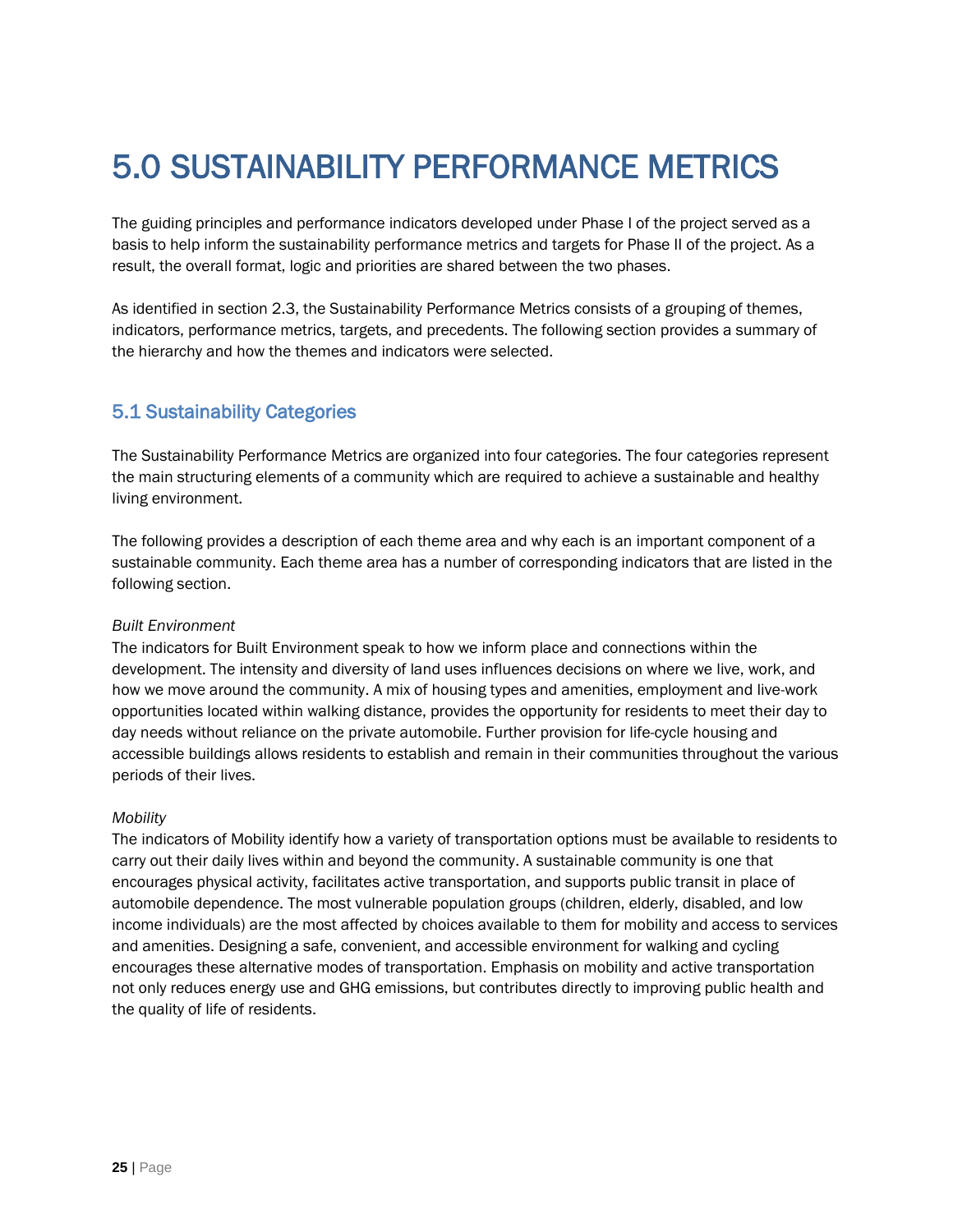#### *Natural Environment and Open Space*

The natural environment, urban forest, and the open space system are essential components of a healthy, sustainable community. Firstly, the preservation and enhancement of the natural heritage system ensures the health of the environment and supports recreational and cultural opportunities in a community. Secondly, ensuring residents have convenient access to a connected and diverse range of open spaces, parks, and recreation facilities offers opportunities for improved public health and connections within the community.

#### *Infrastructure and Buildings*

The Infrastructure and Buildings indicators identify the means to maximize energy and water conservation and minimize the consumption of non-renewable resources. New buildings and communities should be designed with a focus on reducing water, waste, and energy use. Since human activity is the principal cause of elevated levels of greenhouse gases and demands on energy, water, and waste systems, the measures focus on means of reducing this impact on both the built and natural environments.

### 5.2 Indicators

For each of the categories, performance indicators have been selected, informed by background research, including other municipal sustainability guidelines, and private and public sector workshop feedback. Within each of the four categories, the performance indicators identify the characteristics that need to be considered in order to achieve the sustainability goals defined for new developments. Figure 1 summarizes all of the sustainability performance indicators that have been selected for the Cities of Brampton and Vaughan and the Town of Richmond Hill.



#### Figure 1: Sustainability Indicators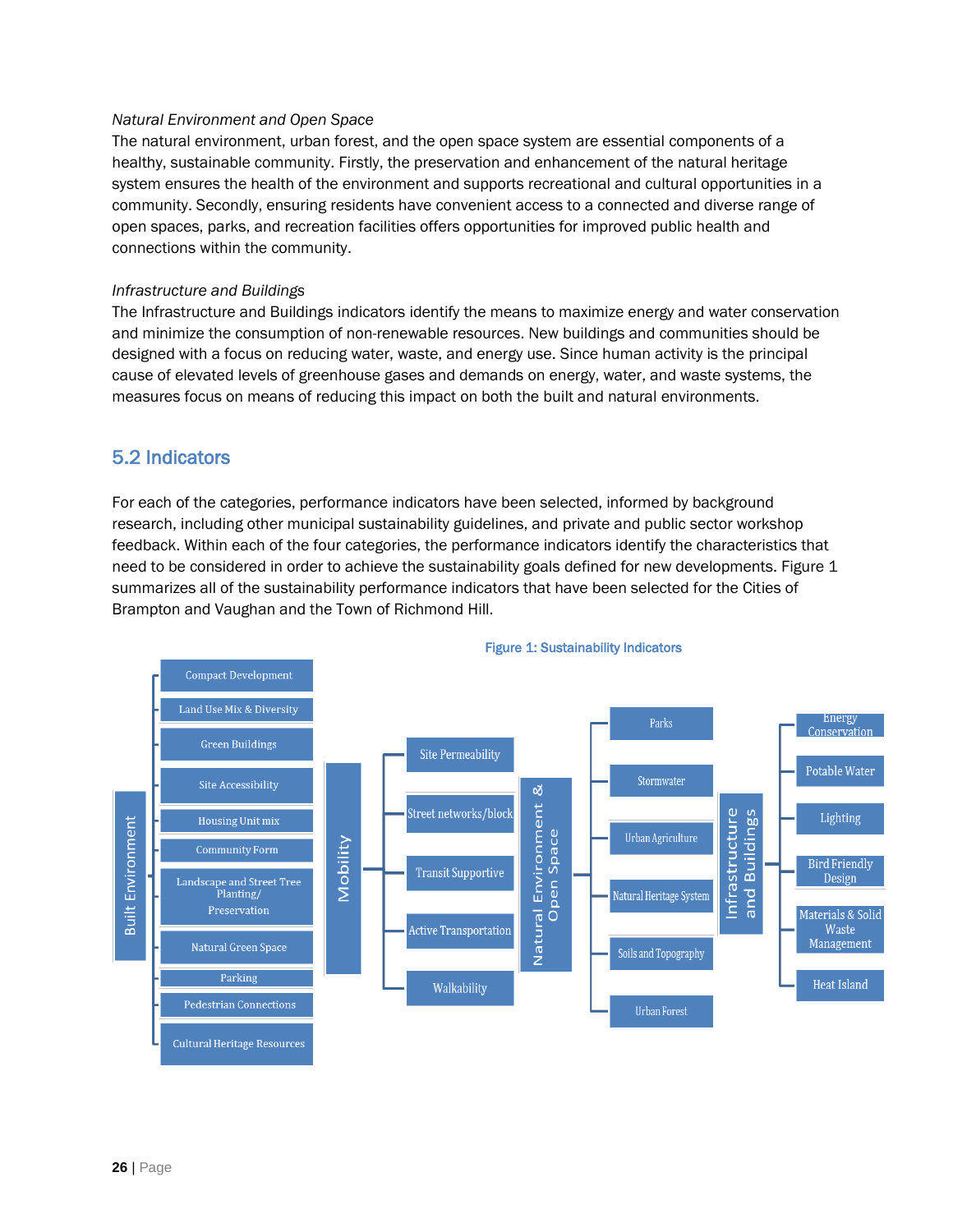As shown, the list of sustainability indicators covers a wide spectrum of built form, mobility, public realm and design issues, all of which will contribute to the overall health, prosperity and performance of a new development. It should be noted that not all indicators will be applicable to all plan applications. As referenced in section 2.3, the applicability of the various indicators are filtered based on the development application type (i.e. Block plan, draft plan, and site plan) and project type (greenfield, employment land, intensification).

## 5.3 Sustainability Metrics and Targets

For each of the sustainability performance indicators listed above, specific performance metrics and mandatory, minimum and aspirational targets have been identified. The metrics and targets have been defined based on internal and stakeholder consultations, in addition to referencing supplemental standards (such as LEED ND and other municipal guidelines).

The sustainability metrics and targets have been reviewed through multiple consultation and engagement sessions, and by a third party review provided by the TRCA and CAP.

As is the case with the Toronto Green Standard, the sustainability metrics and targets are expected to evolve and change as market acceptance and implementation of sustainability measures improves with experience. As new priorities are identified, the metrics, targets and dynamic tool can be re-evaluated on a regular basis.

A list of the sustainability performance metrics, targets and point allocation is included in Appendix A.

## 5.4 Sustainability Metric Precedents

As referenced in section 3.1, background research was carried out to help inform the development of the sustainability performance metrics. As shown in Appendix A, a precedent is referenced for over 80% of the metrics, identifying a recognized standard, municipal policy or guideline or provincial policy that has helped inform the mandatory, recommended minimum and aspirational targets. Highlighting these precedents should help improve the adoption and acceptance of the sustainability performance metrics, in both the private and public sectors, as they have already gained acceptance in other development communities.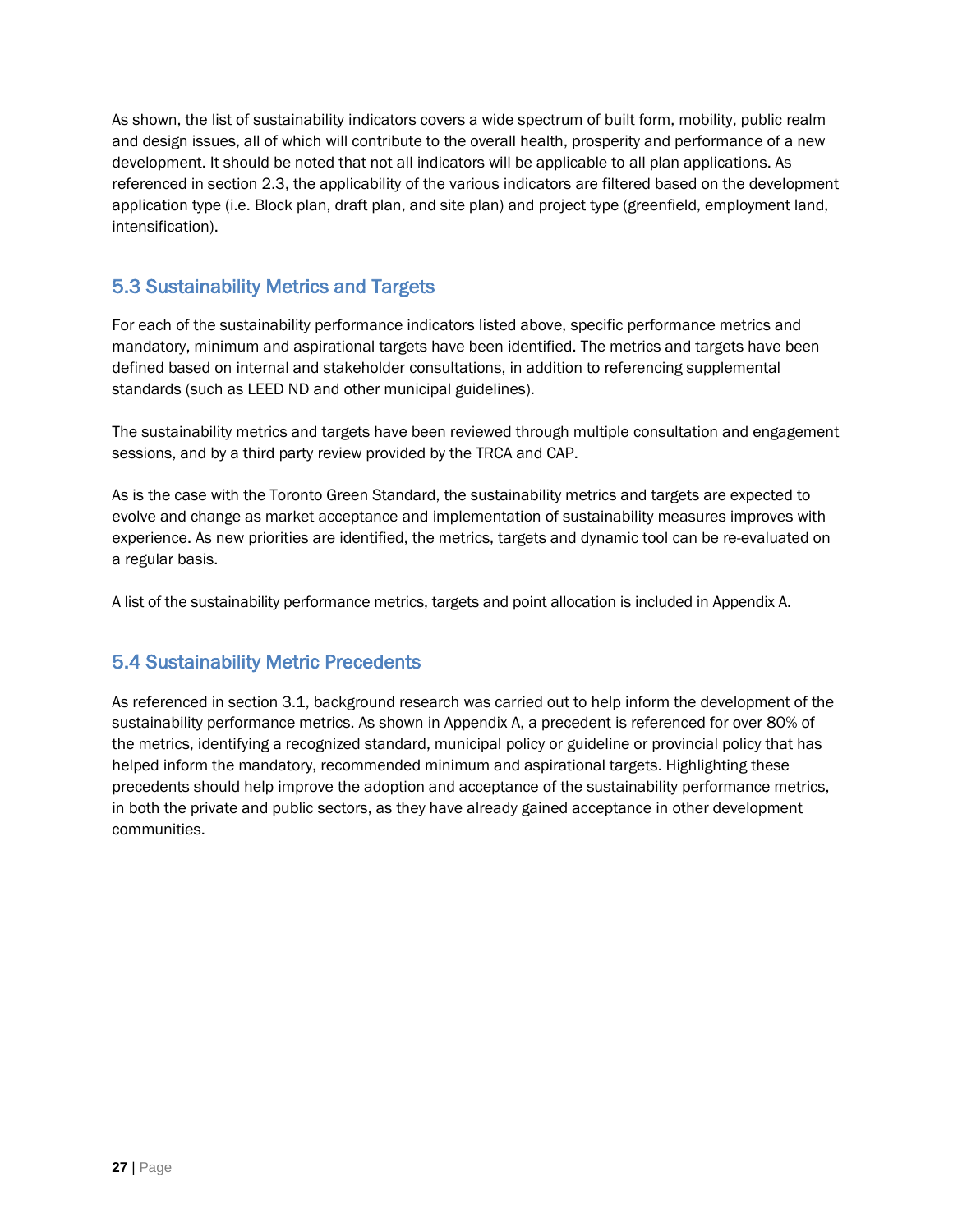## 6.0 IMPLEMENTATION

While the sustainability metrics themselves will be consistent across the partner municipalities, how they are implemented will vary slightly in each municipality. Each municipality is at a different stage in terms of integrating sustainability thinking into its planning application review process. As a result, a third phase of this project will likely be initiated by each of the partner municipalities to address specific implementation and monitoring issues.

Collaboration amongst the partner municipalities is still expected during the next phase, with each municipality defining how it wishes to implement and incentivize the sustainability metrics based on its unique governance structure and local context. In addition to tailoring or customization of the tools developed as part of Phase 2, components of this next phase will likely include:

- Amendments to existing documents (OP, Site Plan, Secondary Plans etc.);
- Revisions and/or development of municipal sustainability standards;
- Revisions to submission requirements;
- Education and Communication;
- Customizing the tools for local context/conditions;
- Customizing the point thresholds and associated incentives;
- Pilot projects;
- **Governance:**
- Staff resourcing; and
- Update Terms of Reference of various technical background studies (e.g. Transportation Studies, Servicing Reports, Stormwater Plans, etc.) to reference Sustainability Performance Metrics.

## 6.1 Submission Requirements

The submission requirements to demonstrate compliance against the Municipalities' sustainability requirements will be identified by each municipality in the implementation phase of the project. The submission requirements will likely include the following supporting documentation:

- Submit a print out of the (application's) plan's sustainability score at pre-application consultation meeting (similar to East Gwillimbury), identifying that all Mandatory targets have been satisfied;
- Municipal receipt and review of technical background reports (in conformance with a complete application package) including draft sustainability checklist;
- Municipality and commenting agencies review reports, plans, sustainability checklist and/or sustainability report. The sustainability checklist, for example, will identify the performance target achieved for each metric and where the data supporting a metric's quantification is located in the reports/plans (i.e Metric 23 is quantified under Section X of the transportation report).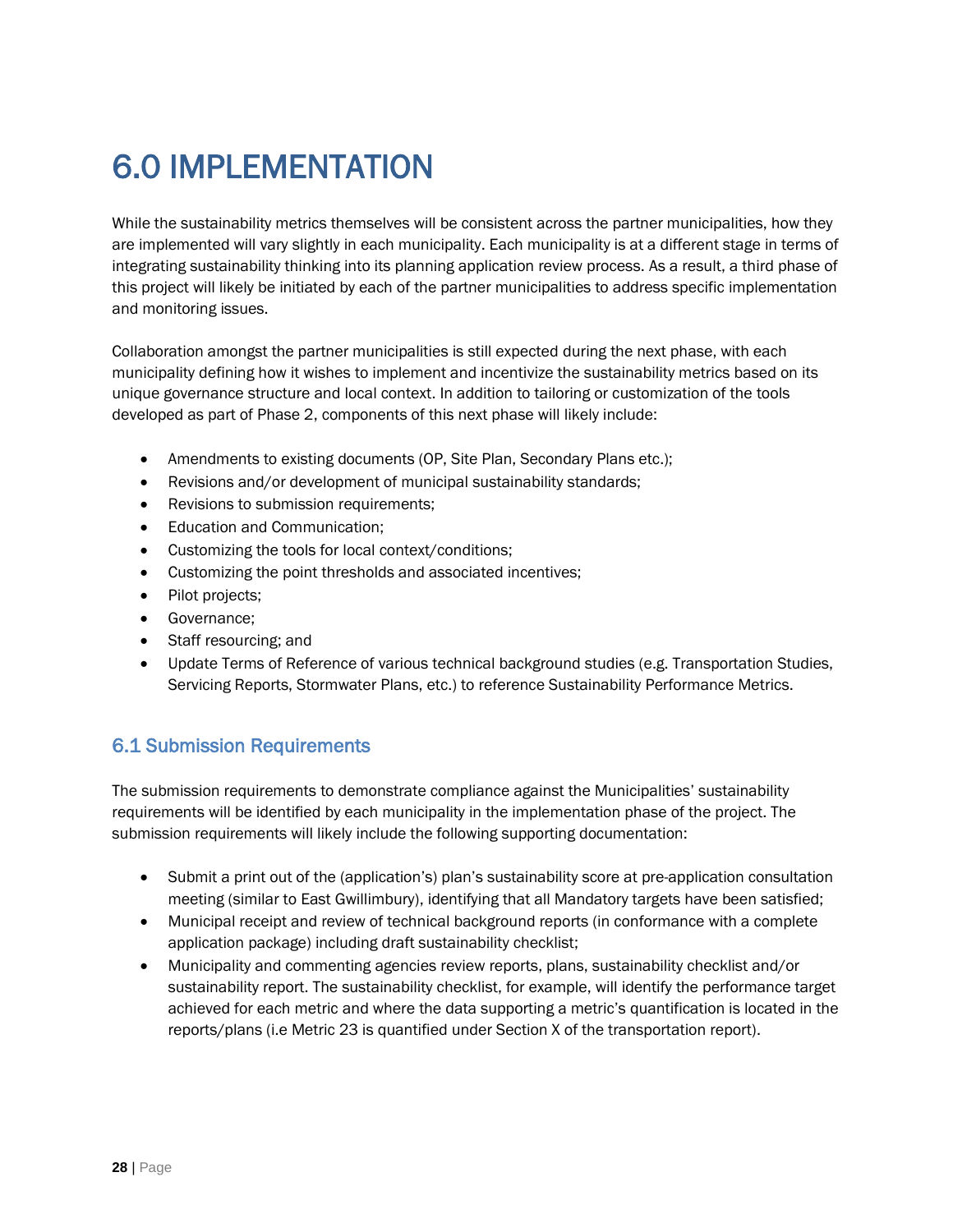## 6.2 Recommended Incentive Strategies

The municipal partners may choose to establish incentive programs to support the implementation of the sustainability metrics. Where an incentive is offered, the municipality will establish a threshold point score that the proposed planning application must achieve to be considered for the incentive. Incentives will be based on the *Application* score, while the *Community* score will serve as a monitoring tool to track the overall sustainability performance of the plan. Each of the municipal partners will implement incentive programs at its own pace with additional work likely being completed as part of a future Phase 3.

The following incentive opportunities were identified as part of the background review and consultation and engagement process to further encourage the implementation of the sustainability metrics in new developments. It should be noted that these incentives have been discussed at a high level at the Municipal and Developer workshops. The actual viability of implementing each incentive within the partner municipalities may require additional study:

- Establish municipal cross-department working groups/committees to help implement the sustainability tool and develop alternative municipal design standards;
- Expedited approval process for high performing applications;
- Increased opportunities for density (in urban centres);
- Servicing allocation;
- Stormwater discharge tax;
- Development charge rebates: and
- Awards program to recognize and celebrate high performing projects.

Based on the feedback received at the Developer Forum and BILD workshops, the preferred incentive to encourage higher sustainability performance targets (i.e. Minimum or Aspirational) is an expedited approval process. Feedback at the developers form, and the BILD workshops identified concerns that the current approvals process takes too long, and is too iterative. As a result of this drawn out process, developers are frustrated and unwilling to commit to innovative sustainability projects. Additionally, innovative projects that go beyond standard building practices are often further delayed as current engineering standards are often at odds with engineering standards proposed in "innovative and pioneering" projects.

High level background research was undertaken on expedited approval processes used in other cities/municipalities to encourage and reward higher performing developments. A high level summary of these incentives is provided below. For further details, we recommend each municipality to follow up directly with the program champions.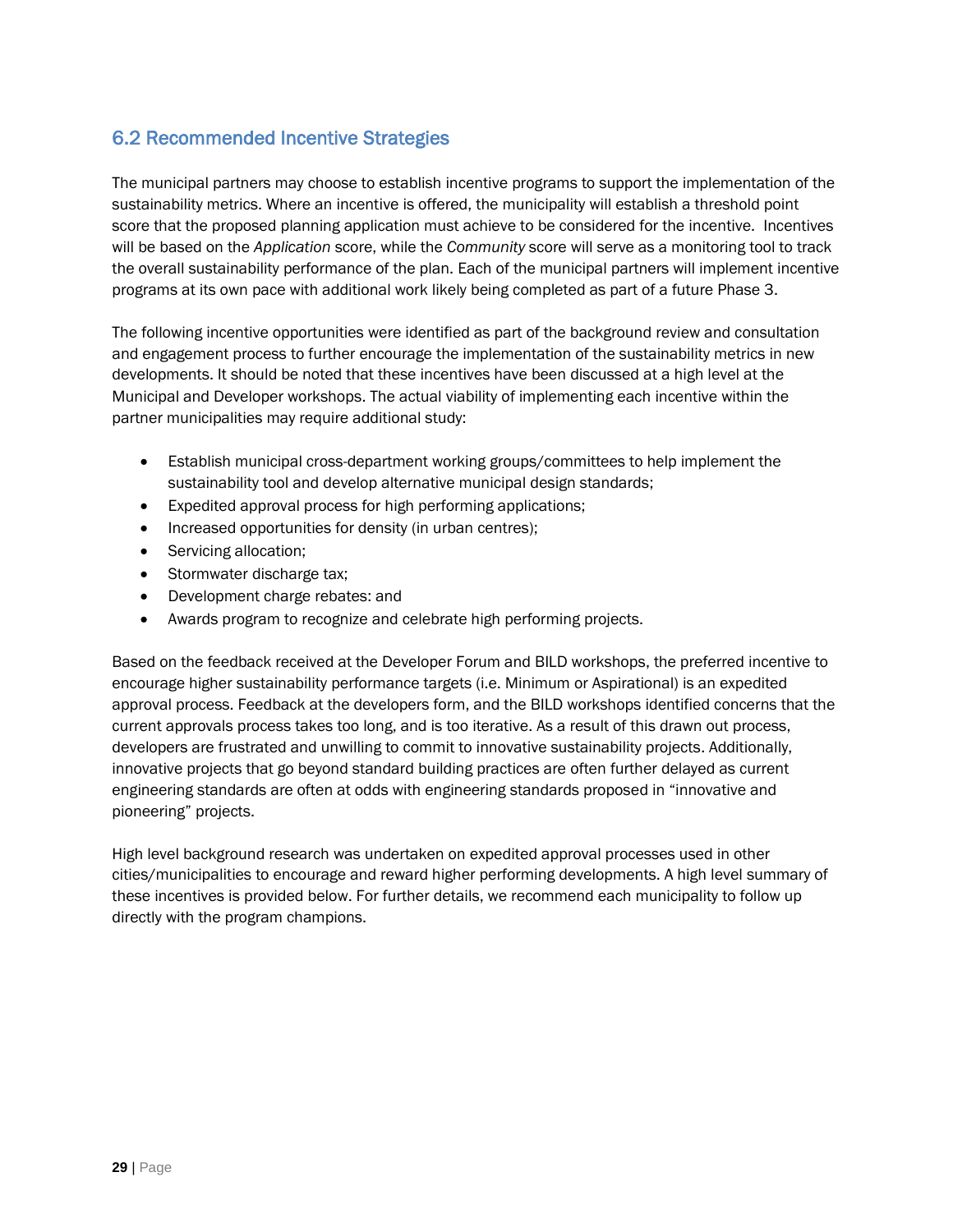#### Table 5: Expedited Approvals Summary

| City             | <b>Incentive Program</b>                                  | <b>Description and Key Features</b>                                                                                                                                                                                                                                                                                                                                                                                                                                                                                                                                                                |
|------------------|-----------------------------------------------------------|----------------------------------------------------------------------------------------------------------------------------------------------------------------------------------------------------------------------------------------------------------------------------------------------------------------------------------------------------------------------------------------------------------------------------------------------------------------------------------------------------------------------------------------------------------------------------------------------------|
| Chicago, IL      | <b>Green Permit</b>                                       | Eligible projects include green technologies (green roofs, renewables,<br>rainwater harvesting) or LEED certification. Qualifying projects are offered<br>an expedited building approval process (< 30 days) and possible reduction<br>in permit fees. Developers are provided with a single point contact to<br>coordinate submission requirements and meetings and a 7-step process<br>to follow.                                                                                                                                                                                                |
| San Diego, CA    | Sustainable Building<br>Expedite                          | Eligible projects will certify to LEED Silver or include solar PV to generate a<br>proportion of the building's energy. Qualifying projects are offered<br>expedited building approvals that are expected to reduce the review<br>process time by 25% (compared to a normal approval process).<br>The program is reviewed annually and revised every three years                                                                                                                                                                                                                                   |
| Seattle, WA      | <b>Priority Green</b><br>Permitting                       | Eligible projects demonstrate high performance thresholds in energy<br>(>15% better than Seattle's Building Code), water efficiency (WaterSense<br>plumbing fixtures) and waste reduction (75% construction waste<br>diversion). Eligible projects can also include LEED certification (Gold or<br>Platinum) or Built Green (level 4 or 5). Qualifying projects are offered a<br>single point contact, priority in scheduling meeting, faster initial review<br>and construction permitting process. Developers hire an approved verifier<br>or consultant, who documents and verifies compliance. |
| Santa Monica, CA | <b>Expedited Permitting for</b><br><b>Green Buildings</b> | Eligible projects will certify to LEED. Applicants must also highlight key<br>building design features that contribute to the environmental performance<br>of the project.                                                                                                                                                                                                                                                                                                                                                                                                                         |
| Ottawa, ON       | Green Lane Express                                        | Qualifying projects follow an integrated approval process. Municipal<br>champions have been trained in the process and are LEED accredited.<br>Municipal champions follow the development application from initial<br>concept to final approval.                                                                                                                                                                                                                                                                                                                                                   |

While most programs implemented elsewhere focus on the building scale, common elements are featured in multiple programs:

- Single point contact within the municipality;
- Trained municipal staff;
- Annual review of design standards and programs; and
- $\bullet$  Interdepartmental communication/collaboration.

In December 2012, York Region completed a study which scanned incentive programs across Canada (*Municipal Sustainable Development Incentive Programs*). The intent of the scan was to highlight the successes, challenges, implementation strategies and uptake of various incentive programs. The key conclusions of this report aligned well with the common elements that were featured in the incentive programs listed above. The key conclusions and associated municipalities are listed below:

- Identify a Local Champion Dedicated champions to be trained on the overall value of the program and not just focus on a primary interest area (Guelph and Caledon).
- Interdepartmental Staff Consultation Cross department working groups for staff to share challenges and successes (Caledon and Hamilton).
- Private Sector Engagement Follow up sessions with developers and consultants to gather feedback on the process, value and opportunities for improvement.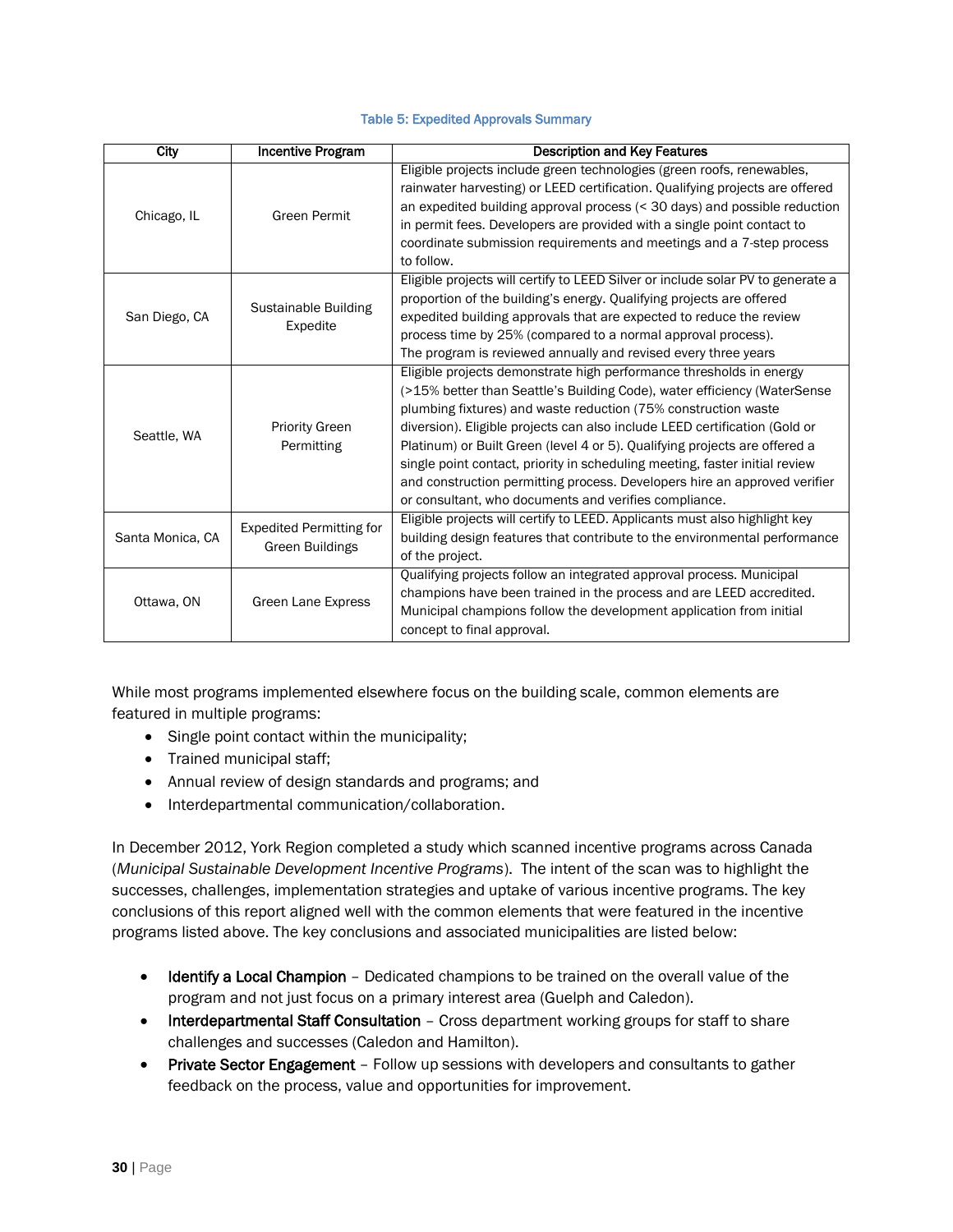- Post Implementation Performance Need to evaluate if the program and measures are demonstrating value. Most programs to date have not considered how to actually monitor, measure and track ongoing performance of the metrics/standards adopted.
- Private Sector Signoff on Aspiring Projects For projects targeting high performance, a private sector consultant could be considered to verify and sign-off on the performance achieved by the plan (Toronto Tier 2 verification).

## 6.3 Recommendations for Next Steps

Each of the partner municipalities will likely implement the sustainability metrics using a slightly different approach. Below is a high level overview of what should be considered as part of each municipality's implementation phase:

- 1. Customization of the Dynamic Implementation Tool;
- 2. Education/Training Workshops for Internal Staff and External Planning Consultants and Commenting Agencies;
- 3. Creation of a Monitoring Tool;
- 4. Research and Analysis of Incentives; and
- 5. Evaluation of Municipal Standards and Specs in relation to the Final Sustainability Performance Metrics.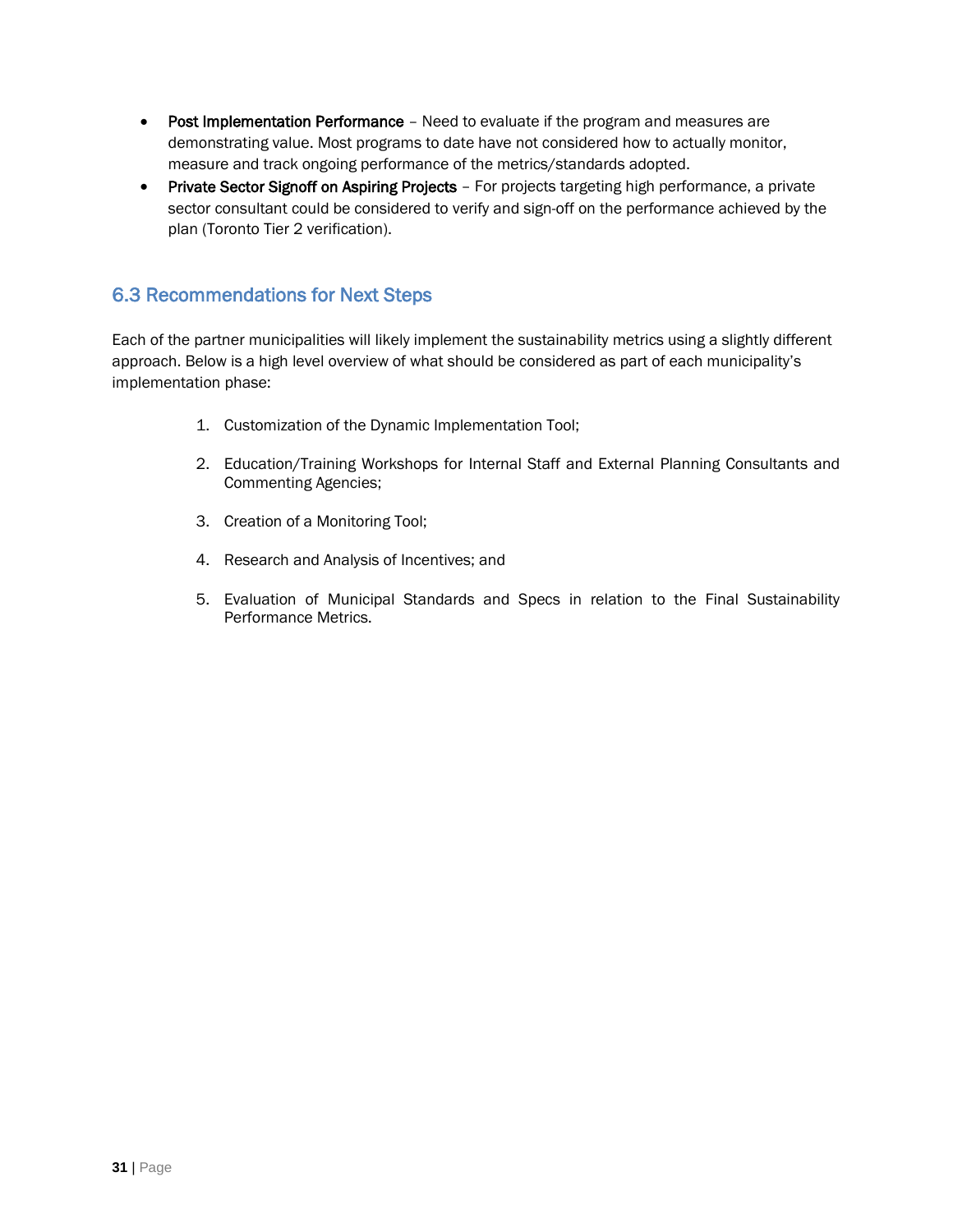#### **APPENDIX A - Site Metrics**

|                          | <b>Site (S) Metrics</b>       |                         |                                                                                                               |                                                                                                                    |                                                                              |                                                                                                                                                                                                                                                                                                                                                                                                     |                            |                            |                                                                                                                                                                                                                                                                                                                                                                                                                                                                                                                                                                                                                                                            |                            |                                                                                                                  |                                         |
|--------------------------|-------------------------------|-------------------------|---------------------------------------------------------------------------------------------------------------|--------------------------------------------------------------------------------------------------------------------|------------------------------------------------------------------------------|-----------------------------------------------------------------------------------------------------------------------------------------------------------------------------------------------------------------------------------------------------------------------------------------------------------------------------------------------------------------------------------------------------|----------------------------|----------------------------|------------------------------------------------------------------------------------------------------------------------------------------------------------------------------------------------------------------------------------------------------------------------------------------------------------------------------------------------------------------------------------------------------------------------------------------------------------------------------------------------------------------------------------------------------------------------------------------------------------------------------------------------------------|----------------------------|------------------------------------------------------------------------------------------------------------------|-----------------------------------------|
| Category                 | Indicator                     | Metric #                | <b>Metric</b>                                                                                                 | <b>Mandatory Target</b>                                                                                            |                                                                              | <b>Recommended Minimum Target</b>                                                                                                                                                                                                                                                                                                                                                                   |                            | <b>Aspirational Target</b> |                                                                                                                                                                                                                                                                                                                                                                                                                                                                                                                                                                                                                                                            |                            | Precedent                                                                                                        | <b>Total Available</b><br><b>Points</b> |
|                          |                               |                         | <b>Building Type</b>                                                                                          |                                                                                                                    | <b>Single Family Home</b>                                                    | <b>Multi-Fam Buildings</b><br>(>3 storeys)                                                                                                                                                                                                                                                                                                                                                          | Commercial/<br>Retail/Inst | <b>Single Family Homes</b> | <b>Multi-Fam Buildings</b><br>(>3 storeys)                                                                                                                                                                                                                                                                                                                                                                                                                                                                                                                                                                                                                 | Commercial/<br>Retail/Inst |                                                                                                                  |                                         |
|                          | <b>Compact Development</b>    | $\mathbf{1}$            | Floor area ratio/Floor Space Index<br>(usually applies only to multi-unit<br>medium density and high density) | Satisfy Municipal Official Plan<br>requirements                                                                    |                                                                              |                                                                                                                                                                                                                                                                                                                                                                                                     |                            |                            |                                                                                                                                                                                                                                                                                                                                                                                                                                                                                                                                                                                                                                                            |                            | <b>Municipal OP</b>                                                                                              |                                         |
| <b>Built Environment</b> | Land use mix and<br>diversity | $\overline{2}$          | Proximity to Basic Amenities                                                                                  |                                                                                                                    | If the amenities are not within the distance specified above and the site is | 50% of DU and jobs are within a 800m walking distance to existing or<br>planned Baisc Amenities<br>Basic amenities include:<br>1. Grocery store/farmers market, place to buy fresh produce<br>2. Community/Recreation Centre<br>3. Pharmacy<br>4. Library<br>(UP TO 6 POINTS)<br>designated as mix use, the mix of population and employment uses<br>achives a 2:1 ratio on the site.<br>(3 POINTS) |                            |                            | 75% of DU and jobs are within a 400m walking distance to existing or planned<br><b>Basic Amenities</b><br>Basic amenities include:<br>1. Grocery store/farmers market, place to buy fresh produce<br>2. Community/Recreation Centre<br>3. Pharmacy<br>4. Library<br>(UP TO 6 POINTS)<br>If the amenities are not within the distance specified above and the site is<br>designated as mix use, the mix of population and employment uses includes<br>major office space, an anchor commercial/retail tenant or a minimum of 3<br>stories of employment uses.<br>(3 POINTS)<br>75% of DU and jobs are within a 400m walking distance to existing or planned |                            | Municipal OP<br>Thinking Green Item 1, 2,<br>LEED NC SSc2                                                        | 12                                      |
|                          |                               | $\overline{\mathbf{3}}$ | Proximity to Lifestyle Amenities                                                                              |                                                                                                                    |                                                                              | 50% of DU and jobs are within a 800m walking distance to existing or<br>planned Lifestyle amenities<br>Lifestyle Amenities include:<br>1. General retail<br>2. convenience store<br>3. Theatre<br>4. Coffee store<br>5. Hair salon<br>6. Bank<br>7. Place of worship<br>8. Daycare<br>9. Restaurant/Pub<br>Other<br>(UP TO 3 POINTS)                                                                |                            |                            | Lifestyle amenities<br>Lifestyle Amenities include:<br>1. General retail<br>2. Convenience store<br>3. Theatre<br>4. Coffee store<br>5. Hair salon<br>6. Bank<br>7. Place of worship<br>8. Daycare<br>9. Restaurant/Pub<br>Other<br>(UP TO 3 POINTS)                                                                                                                                                                                                                                                                                                                                                                                                       |                            | Municipal OP<br>Thinking Green Item 1, 2,<br>$\mathbf{q}$<br>LEED NC SSc2                                        | 6                                       |
|                          | <b>Green Buidings</b>         | $\overline{a}$          | Building(s) designed and/or certified<br>under an accredited "green" rating<br>system                         | Municipal buildings greater than<br>500m <sup>2</sup> must be designed to LEED<br>Silver or alternative equivalent | Site includes 1 or more green buildings certified under a recognized third   | party standard (i.e. Energy Star, LEED NC, CS, CI, EB, Homes)<br>(2 POINTS)                                                                                                                                                                                                                                                                                                                         |                            |                            | Additional aspirational points are available for development plans that include<br>5 or more buildings.<br>Buildings on site will be certfied under a recognized third party standard (i.e.<br>Energy Star, ASHRAE 189, LEED NC, CS, EB, Homes, etc)<br>2 points if 50% to 75% of buildings are certified<br>+2 points if 76% to 100% of buildings are certified                                                                                                                                                                                                                                                                                           |                            | Municipal OP<br>Sustainable Design and<br>Construction Policy for<br><b>Municipal Buildings</b><br>LEED ND GIBp1 | 6                                       |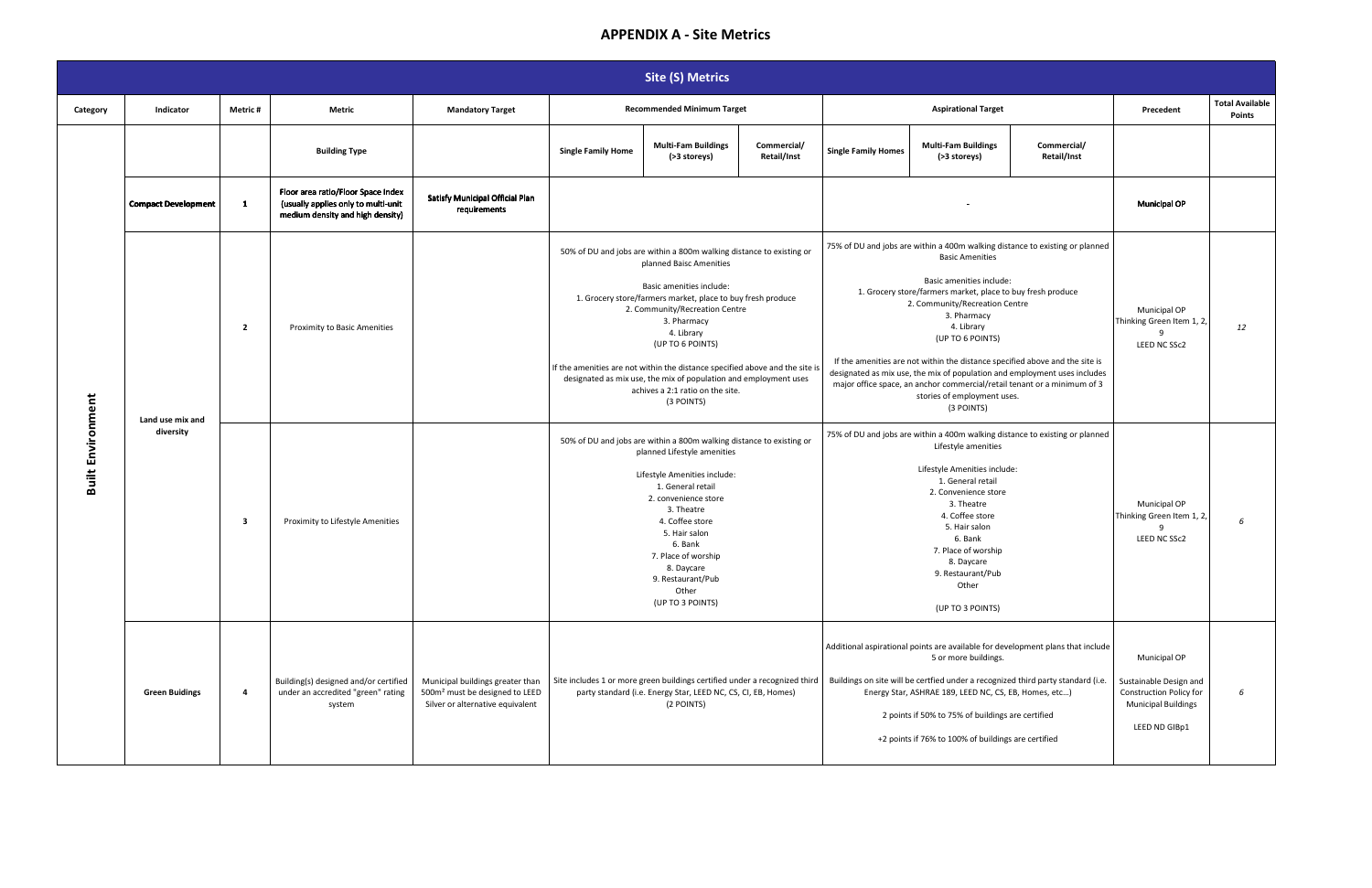#### **APPENDIX A**  Site Metrics

| Category                 | Indicator                                                      | Metric #       | Metric                                                                     | <b>Mandatory Target</b>                                                                                                                                                                                                                                    | <b>Recommended Minimum Target</b>                                                                                                                                                                                                                                                                                                                 | <b>Aspirational Target</b>                                                                                                                                                                                                                                                |     | Precedent                                                                                                                                                                              | <b>Total Available</b><br><b>Points</b> |
|--------------------------|----------------------------------------------------------------|----------------|----------------------------------------------------------------------------|------------------------------------------------------------------------------------------------------------------------------------------------------------------------------------------------------------------------------------------------------------|---------------------------------------------------------------------------------------------------------------------------------------------------------------------------------------------------------------------------------------------------------------------------------------------------------------------------------------------------|---------------------------------------------------------------------------------------------------------------------------------------------------------------------------------------------------------------------------------------------------------------------------|-----|----------------------------------------------------------------------------------------------------------------------------------------------------------------------------------------|-----------------------------------------|
| <b>Built Environment</b> | <b>Site Accessibility</b>                                      | -5             | <b>Universal Design</b>                                                    | Design 10% of residential units in<br>apartment buildings to provide a<br>barrier-free path of travel from the<br>suite entrance door to the doorway<br>of at least one bedroom at the same<br>level, and at least one bathroom in<br>accordance with OBC. | Design a minimum of 20% of the DU in accordance<br>with ICC/ANSI A117.1 Universal Design Standards<br>N/A<br>(or equivalent)<br>(1 POINT)                                                                                                                                                                                                         | Design a minimum of 30% of the DU in accordance<br>with ICC/ANSI A117.1 Universal Design Standards<br>(or equivalent)<br>(1 POINT)                                                                                                                                        | N/A | <b>Accessibility Act</b><br><b>Municipal Accessibility</b><br>Plan<br>LEED ND NPDc11<br><b>OBC Requirement</b>                                                                         | $\overline{2}$                          |
|                          |                                                                | 6              | Number of universally accessible<br>points of entry to buildings and sites | 100% of primary entrances                                                                                                                                                                                                                                  | 100% of emergency exits<br>$(1$ POINT)                                                                                                                                                                                                                                                                                                            | 100% of all entries and exits<br>(1 POINT)                                                                                                                                                                                                                                |     | <b>Accessibility Act</b><br><b>Municipal Accessibility</b><br>Plan<br>LEED ND NPDc11                                                                                                   | $\overline{2}$                          |
|                          | <b>Housing Unit mix</b>                                        | $\overline{7}$ | Design for life cycle housing                                              |                                                                                                                                                                                                                                                            | The housing types includes a diversified mix that<br>caters to singles, families, multi-generational, live-<br>work, mixed use, affordable/low income, attached,<br>detached, townhome and med-to-high-rise<br>N/A<br>residential.<br>(POINTS AWARDED BASED ON A SLIDING SCALE)                                                                   | The housing mix includes a mix of housing types,<br>catering to singles, families, multi-generational,<br>live-work, mixed use, affordable/low income,<br>attached, detached, townhome and med-to-high-<br>rise residential.<br>(POINTS AWARDED BASED ON A SLIDING SCALE) | N/A | Municipal OP                                                                                                                                                                           | $\overline{z}$                          |
|                          | <b>Landscape and Street</b><br>Tree Planting /<br>Preservation | 8              | % Tree canopy within proximity to<br>building/pedestrian infrastructure    | Satisfy municipal planting<br>requirements                                                                                                                                                                                                                 | Provide shade within 10 years for at least 50% of the walkways/sidewalk<br>lengths<br>All trees should be selected from the applicable municipal tree list.<br>(2 POINT)                                                                                                                                                                          | Provide shade within 10 years for at least 75% of the walkways/sidewalk<br>lengths. All trees should be selected from the applicable municipal tree list.<br>(2 POINTS)                                                                                                   |     | Municipal OP<br>LEED ND NPDc14                                                                                                                                                         | $\overline{4}$                          |
|                          |                                                                | -9             | Maintain existing healthy trees                                            | Arborist Report provided that<br>identifies and evaluates where on-<br>site healthy mature trees will be<br>protected (in-situ or moved) or<br>removed.                                                                                                    | Where healthy mature trees must be removed, new trees (not including<br>street trees) are provided on site or as determined by the municipality to<br>mitigate the lost canopy coverage of the trees removed.<br>(2 POINTS)                                                                                                                       | Healthy mature trees greater than 20 cm. DBH preserved in situ on site.<br>(2 POINTS)<br>Smaller healthy trees (less than 20 cm. DBH) transplanted.<br>(1 POINT)                                                                                                          |     | <b>Municipal Precedent</b>                                                                                                                                                             | 5                                       |
|                          |                                                                | 10             | Soil Quantity and Quality                                                  |                                                                                                                                                                                                                                                            | Pits, trenches or planting beds should have a topsoil layer with an organic<br>matter content of 10 to 15 % by dry weight and a pH of 6.0 to 8.0. The<br>topsoil layer should have a minimum depth of 60 cm. The subsoil should<br>have a total uncompacted soil depth of 90 cm. Minimum soil volume of 30<br>cubic metres per tree<br>(2 POINTS) |                                                                                                                                                                                                                                                                           |     | <b>TGS TIER I</b><br>Canadian Cities with Soil<br>Volume Standards<br>TRCA - Preserving and<br><b>Restoring Healthy Soils:</b><br>Best Practice Guide for<br><b>Urban Construction</b> | $\overline{2}$                          |
|                          | <b>Natural Green Space</b>                                     | 11             | Proximity to accessible natural green<br>space                             |                                                                                                                                                                                                                                                            | Visual and pysical connections (such as public access blocks, single loaded<br>roads) are provided to the natural heritage system and parks.<br>(1 POINTS)                                                                                                                                                                                        | Visual and physical connections (such as public access blocks, single loaded<br>roads) are provided to 50% of the natural heritage system.<br>(2 POINTS)                                                                                                                  |     |                                                                                                                                                                                        | $\overline{2}$                          |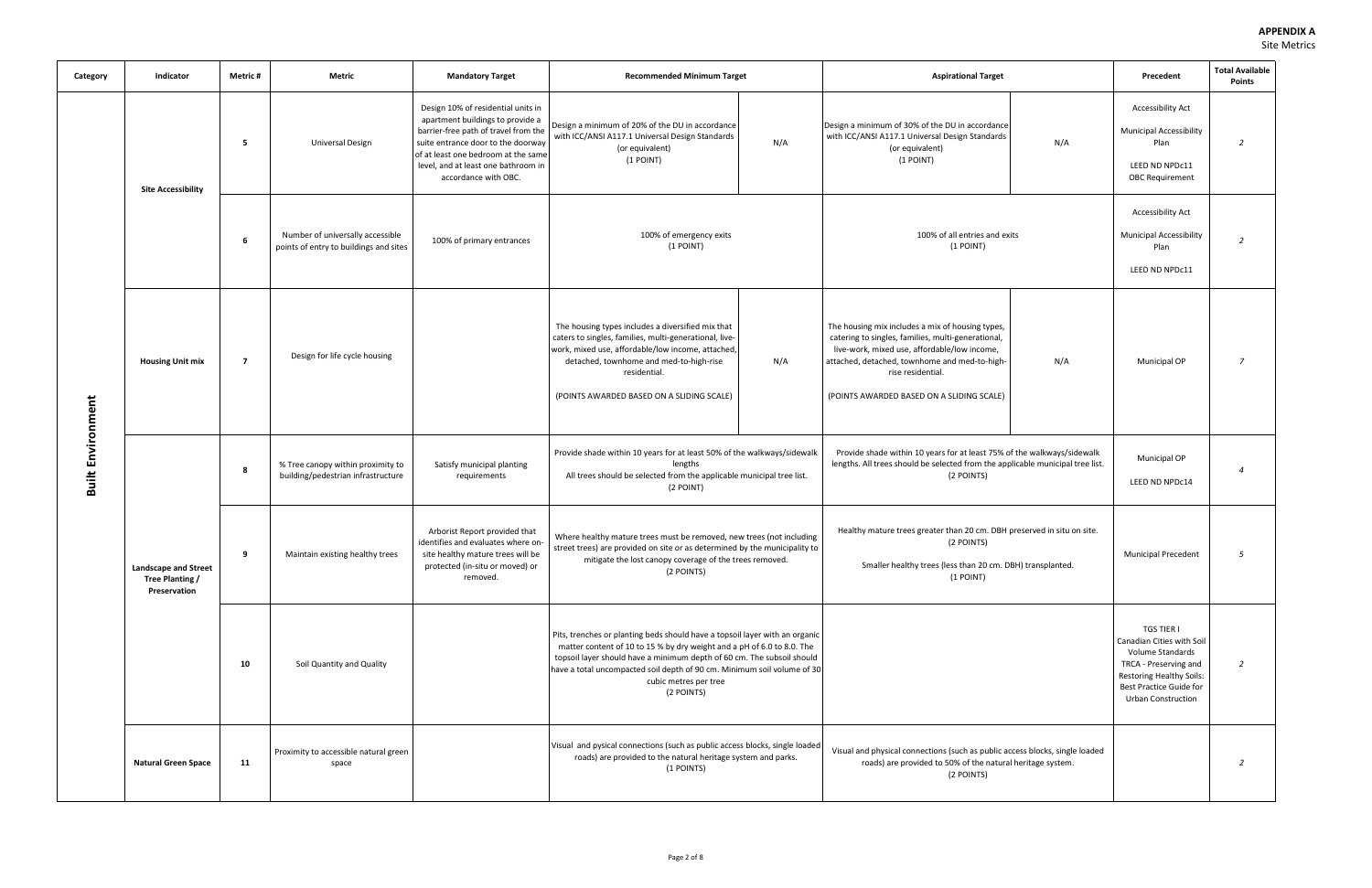| Category                 | Indicator                     | <b>Metric#</b>           | Metric                                      | <b>Mandatory Target</b>            |     | <b>Recommended Minimum Target</b>                                                                                                                                                                                  |                                                                                                                                                                                                                                                                                                                                   |                                                                                                                                                                                                                                                   | <b>Aspirational Target</b>                                                                                                                            |                                                                                                                                                                                                                                                                                      | Precedent             | <b>Total Available</b><br><b>Points</b> |
|--------------------------|-------------------------------|--------------------------|---------------------------------------------|------------------------------------|-----|--------------------------------------------------------------------------------------------------------------------------------------------------------------------------------------------------------------------|-----------------------------------------------------------------------------------------------------------------------------------------------------------------------------------------------------------------------------------------------------------------------------------------------------------------------------------|---------------------------------------------------------------------------------------------------------------------------------------------------------------------------------------------------------------------------------------------------|-------------------------------------------------------------------------------------------------------------------------------------------------------|--------------------------------------------------------------------------------------------------------------------------------------------------------------------------------------------------------------------------------------------------------------------------------------|-----------------------|-----------------------------------------|
|                          |                               | 12                       | <b>Bicycle Parking</b>                      | <b>Satisfy Municipal Standards</b> |     | Provide a minimum 0.6<br>bike parking spots per<br>unit<br>Provide a minimum 5%<br>of bike parking at grade<br>(1 POINT)                                                                                           | 0.13 bike parking<br>spots for permanent<br>employees for every<br>100m2 GFA.<br>Provide 0.15 bike<br>parking spots for<br>visitors for every<br>100m2 of GFA.<br>(1 POINT)                                                                                                                                                       |                                                                                                                                                                                                                                                   | Provide a minimum of 0.8<br>bike parking spots per unit<br>Provide a minimum 10% of For office or institutional<br>bike parking at grade<br>(1 POINT) | Place bike parking in<br>weather protected areas in<br>close proximity to building<br>entry<br>(1 POINT)<br>buildings, provide 1 shower<br>(for men and women) for<br>every 30 bike parking spots<br>and a change room.<br>(2 POINTS)                                                | TIER I & TIER II      | 6                                       |
| <b>Built Environment</b> | Parking                       | 13<br>Off-Street Parking |                                             |                                    | N/A | Locate all new off-street parking at the side or<br>rear of buildings<br>(1 POINT)                                                                                                                                 |                                                                                                                                                                                                                                                                                                                                   | Less than 20% of the total development area is<br>allocated to new, off-street surface parking facilities.<br>(1 POINT)<br>N/A<br>Consolidate 85% or more of the surface parking to<br>parking structures in Intensification Areas.<br>(5 POINTS) |                                                                                                                                                       |                                                                                                                                                                                                                                                                                      | LEED ND NDPc5         | $\overline{7}$                          |
|                          |                               | 14                       | <b>Surface Parking</b>                      |                                    |     | Develop and implement a strategy to minimize<br>surface parking for permanent employees and<br>residents.<br>(1 POINT)                                                                                             |                                                                                                                                                                                                                                                                                                                                   |                                                                                                                                                                                                                                                   |                                                                                                                                                       |                                                                                                                                                                                                                                                                                      |                       | $\mathbf{1}$                            |
|                          |                               | 15                       | Carpooling and Efficient Vehicle<br>Parking |                                    |     |                                                                                                                                                                                                                    | 3% of the site parking<br>spots (or a minimum<br>of 4 parking spots) to<br>be dedicated to car<br>pooling and/or fuel<br>efficient / hybrid<br>vehicles and/or<br>carshare/zip car (does<br>not apply to compact<br>cars). Dedicated<br>parking spots located<br>in preferred areas<br>close to building<br>entries.<br>(1 POINT) |                                                                                                                                                                                                                                                   |                                                                                                                                                       | 5% of the site parking spots<br>to be dedicated to car<br>pooling and/or fuel<br>efficient / hybrid vehicles<br>and/or carshare/zip cars<br>(does not apply to compact<br>cars). Dedicated parking<br>spots located in preferred<br>areas close to building<br>entries.<br>(1 POINT) | TGS<br>LEED NC SSc4.3 | $\overline{2}$                          |
|                          | <b>Pedestrian Connections</b> | 16                       | <b>Traffic Calming</b>                      |                                    |     | 75% of new residential-only streets designed with traffic calming<br>strategies.<br>(1 POINT)<br>50% of new non-residential and/or mixed-use streets are designed with<br>traffic calming strategies<br>(1 POINTS) |                                                                                                                                                                                                                                                                                                                                   |                                                                                                                                                                                                                                                   | (1 POINT)<br>calming strategies<br>(1 POINT)                                                                                                          | 100% of new residential-only streets designed with traffic calming strategies.<br>75% of new non-residential and/or mixed-use streets are designed with traffic                                                                                                                      | LEED ND NPDc1         | $\overline{4}$                          |

| <b>Aspirational Target</b>                                                                                             |                                                                                                                                                                                                                                                                                      | Precedent             | <b>Total Available</b><br><b>Points</b> |
|------------------------------------------------------------------------------------------------------------------------|--------------------------------------------------------------------------------------------------------------------------------------------------------------------------------------------------------------------------------------------------------------------------------------|-----------------------|-----------------------------------------|
| rovide a minimum of 0.8<br>ike parking spots per unit<br>rovide a minimum 10% of<br>bike parking at grade<br>(1 POINT) | Place bike parking in<br>weather protected areas in<br>close proximity to building<br>entry<br>(1 POINT)<br>For office or institutional<br>buildings, provide 1 shower<br>(for men and women) for<br>every 30 bike parking spots<br>and a change room.<br>(2 POINTS)                 | TIER I & TIER II      | 6                                       |
|                                                                                                                        | Less than 20% of the total development area is<br>allocated to new, off-street surface parking facilities.<br>$(1$ POINT)<br>Consolidate 85% or more of the surface parking to<br>parking structures in Intensification Areas.<br>(5 POINTS)                                         | LEED ND NDPc5         | 7                                       |
|                                                                                                                        |                                                                                                                                                                                                                                                                                      |                       | 1                                       |
|                                                                                                                        | 5% of the site parking spots<br>to be dedicated to car<br>pooling and/or fuel<br>efficient / hybrid vehicles<br>and/or carshare/zip cars<br>(does not apply to compact<br>cars). Dedicated parking<br>spots located in preferred<br>areas close to building<br>entries.<br>(1 POINT) | TGS<br>LEED NC SSc4.3 | 2                                       |
| (1 POINT)<br>calming strategies<br>(1 POINT)                                                                           | -only streets designed with traffic calming strategies.<br>ial and/or mixed-use streets are designed with traffic                                                                                                                                                                    | LEED ND NPDc1         | 4                                       |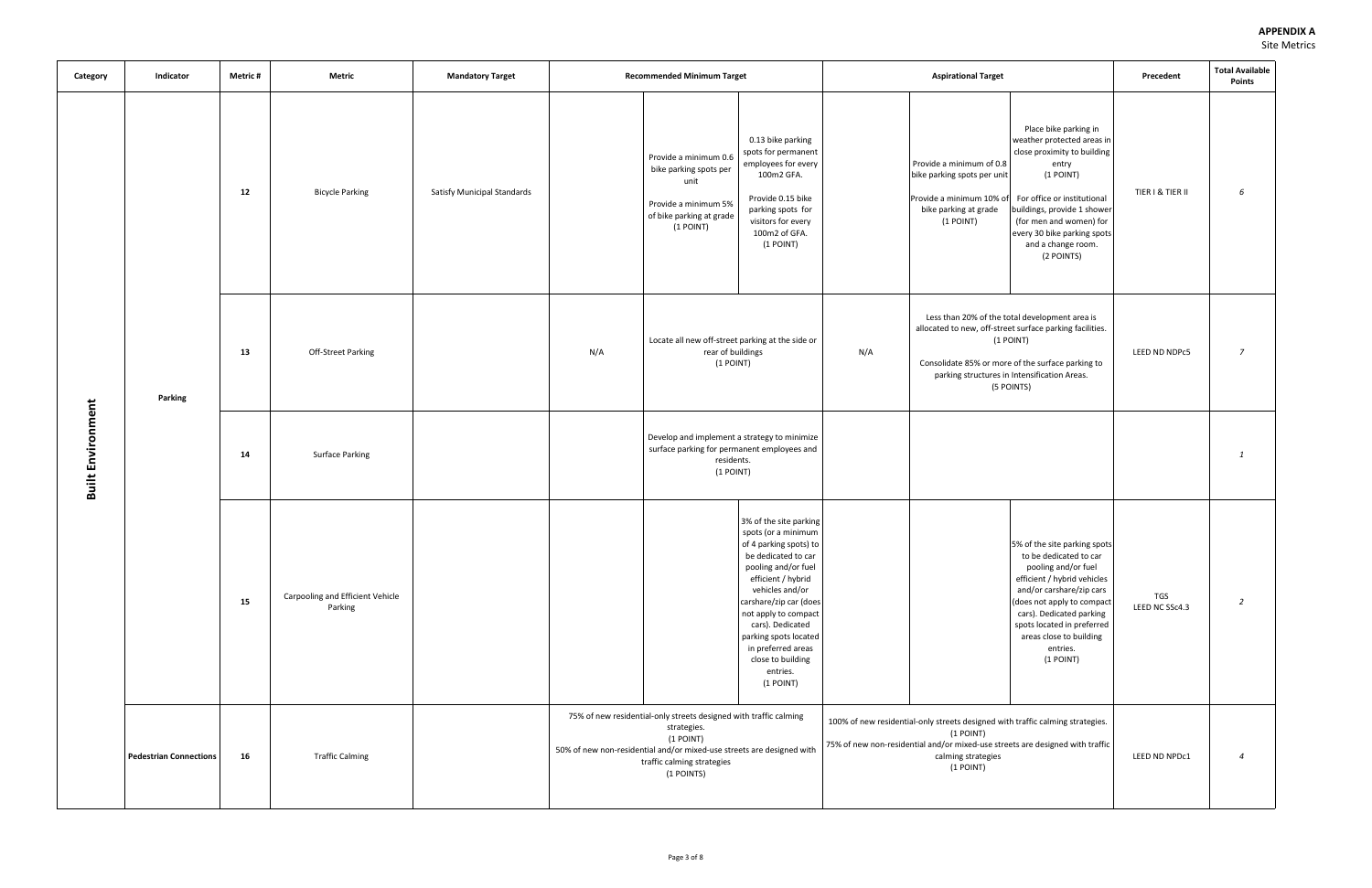| Category                 | Indicator                                    | Metric #                                    | Metric                                                  | <b>Mandatory Target</b>                                                                                                                                                                                                                                                                                                                                                                                                                                                                | <b>Recommended Minimum Target</b>                                                                                                                                                                                                               |     | <b>Aspirational Target</b>                                                                                                                                                                                                                                                                     |     | Precedent                                                                                                                                                                            | <b>Total Available</b><br><b>Points</b> |
|--------------------------|----------------------------------------------|---------------------------------------------|---------------------------------------------------------|----------------------------------------------------------------------------------------------------------------------------------------------------------------------------------------------------------------------------------------------------------------------------------------------------------------------------------------------------------------------------------------------------------------------------------------------------------------------------------------|-------------------------------------------------------------------------------------------------------------------------------------------------------------------------------------------------------------------------------------------------|-----|------------------------------------------------------------------------------------------------------------------------------------------------------------------------------------------------------------------------------------------------------------------------------------------------|-----|--------------------------------------------------------------------------------------------------------------------------------------------------------------------------------------|-----------------------------------------|
|                          |                                              | 17                                          | School Proximity to Transit routes &<br><b>Bikeways</b> |                                                                                                                                                                                                                                                                                                                                                                                                                                                                                        | All schools are located within a 400m walking<br>distance to transit routes and/or dedicated bike<br>network<br>(2 POINTS)                                                                                                                      |     | All schools are located within a 200m walking<br>distance to transit routes and/or dedicated bike<br>network<br>(2 POINTS)                                                                                                                                                                     |     |                                                                                                                                                                                      | $\overline{4}$                          |
| <b>Built Environment</b> | <b>Pedestrian Connections</b>                | 18                                          | Proximity to school                                     |                                                                                                                                                                                                                                                                                                                                                                                                                                                                                        | 50% of dwelling units are within 800 meters<br>walking distance to public/private elementary,<br>montessori, and middle schools<br>(2 POINTS)<br>50% of dwellings units are within 1600 meters to a<br>high school<br>(1 POINT)                 | N/A | 75% of dwelling units are within 400 meters<br>walking distance to public/private elementary,<br>montessori, and middle schools<br>(2 POINTS)<br>75% of dwellings units are within 1000 meters to a<br>high school<br>(1 POINT)                                                                | N/A | LEED ND NPDc15                                                                                                                                                                       | 6                                       |
|                          | <b>Cultural Heritage</b><br><b>Resources</b> | 19<br><b>Cultural Heritage Conservation</b> |                                                         | Comply with Cultural Heritage<br>Conservation policies under<br>provincial legislation (i.e. the<br>Ontario Heritage Act, Planning Act<br>and PPS, etc), Standards and<br>Guidelines for Historic Places,<br>municipal Official Plan, municipal by-<br>laws, Municipal Register of Cultural<br>Heritage Resources and/or<br>Municipal Heritage Inventory.                                                                                                                              | 100% evaluation of properties included in the Municipal Heritage<br>Inventory and/or Register, and 100% retention and protection of cultural<br>heritage resources that qualify for designation under the Ontario Heritage<br>Act.<br>(2 POINT) |     | 100% conservation of cultural heritage resources identified in the Municipal<br>Heritage Register or Inventory and their associated landscapes and ancillary<br>structures in accordance with the Standards and Guidelines for the<br>Conservation of Historic Places in Canada.<br>(2 POINTS) |     | Municipal OP policies on<br><b>Cultural Heritage</b><br><b>Ontario Heritage Act</b><br>Municipal Inventory of<br><b>Buildings of Architectural</b><br>and Historical<br>Significance | $\overline{4}$                          |
| Mobility                 | <b>Site Permeability</b>                     |                                             | Connectivity                                            | Connect buildings on the site to off-<br>site pedestrian paths, surface transit<br>stops, parking areas (car and bike),<br>existing trails or pathways, or other<br>destinations (e.g. schools). Outdoor<br>waiting areas located on the site<br>must offer protection from weather.<br>Where a transit stop is located<br>within a walking distance of the<br>project site boundary, the building<br>main entrance should have a direct<br>pedestrian linkage to that transit<br>stop |                                                                                                                                                                                                                                                 |     | Provide amenities and street furniture (benches, additional bike parking,<br>landscaping) along connections provided on the site and between the site and<br>adjacent destinations.<br>(2 POINTS)                                                                                              |     | <b>TGS TIER II</b><br>Municipal OP                                                                                                                                                   | $\overline{2}$                          |
|                          | <b>Transit supportive</b>                    | 21                                          | Distance to public transit                              |                                                                                                                                                                                                                                                                                                                                                                                                                                                                                        | Site is within 800m walking distance to an existing or planned commuter<br>rail, light rail, bus rapid transit or subway with stops<br>Site is within 400m walking distance to 1 or more bus stops with frequent<br>service.<br>(3 POINTS)      |     | Site is within 400m walking distance to an existing or planned commuter rail,<br>light rail, bus rapid transit, or subway with frequent stops<br>or<br>Site is within 200m walking distance to 1 or more bus stops with frequent<br>service.<br>(3 POINTS)                                     |     | Regional OP (proximity)<br>Municipal OP (if revised<br>to speak to connectivity)<br>LEED NC 2009 SSc4.1                                                                              | 6                                       |
|                          | <b>Active Transportation</b>                 | 22                                          | Proximity to cycling network                            |                                                                                                                                                                                                                                                                                                                                                                                                                                                                                        | 75% of residents/jobs are within 400 meters of existing or apporved by<br>council path/network                                                                                                                                                  |     | 100% of residents/jobs are within 400 meters of existing or apporved by<br>council path/network                                                                                                                                                                                                |     |                                                                                                                                                                                      | $\overline{4}$                          |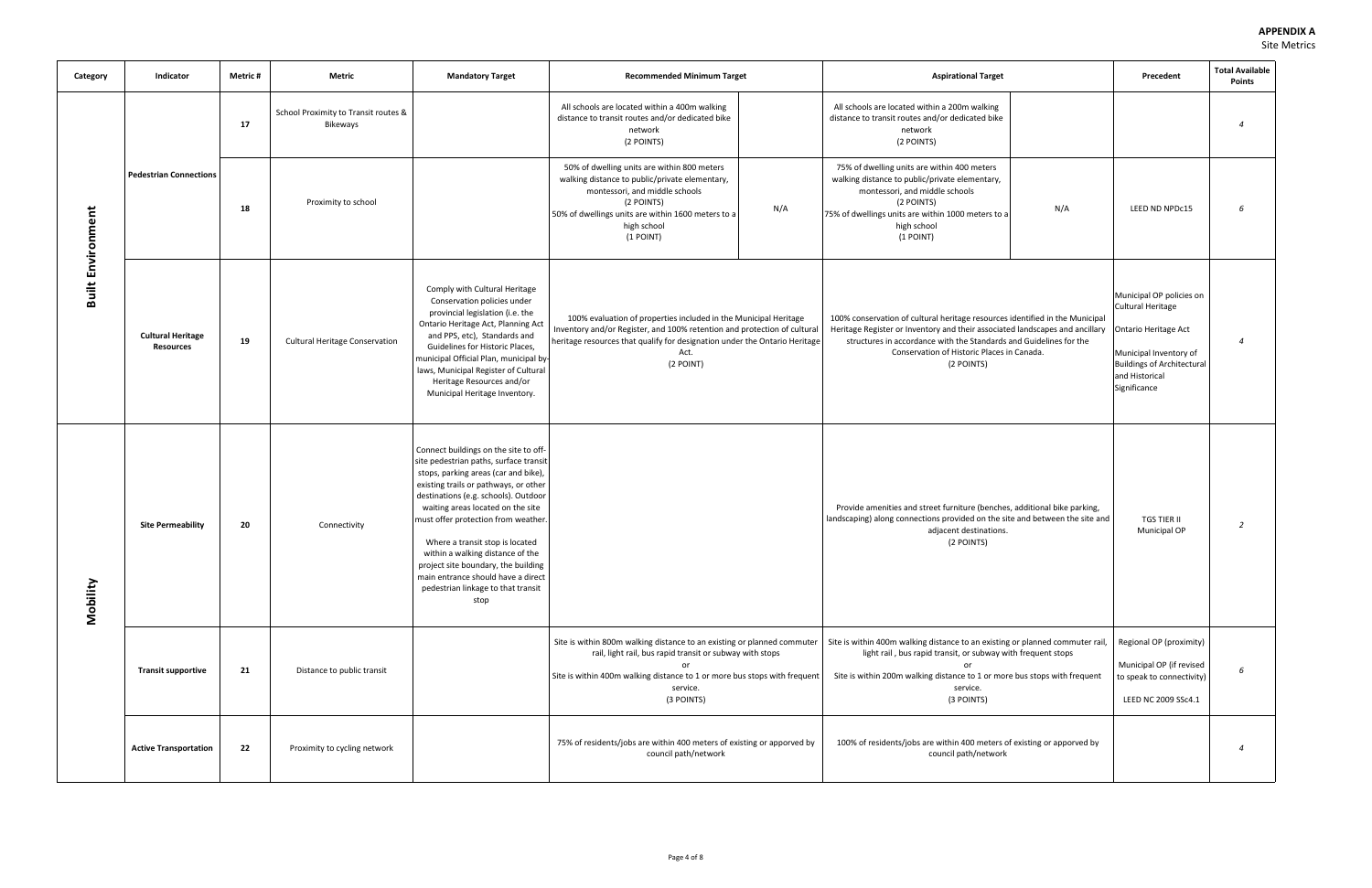| Category                                                                           | Indicator                | Metric # | Metric                                     | <b>Mandatory Target</b>                                                                                                                                                                                                                                     |     | <b>Recommended Minimum Target</b>                                                                                                                                    |     | <b>Aspirational Target</b>                                                                                                                                                                                                                           |                                                                                                 | Precedent                                                                                                                                  | <b>Total Available</b><br><b>Points</b> |
|------------------------------------------------------------------------------------|--------------------------|----------|--------------------------------------------|-------------------------------------------------------------------------------------------------------------------------------------------------------------------------------------------------------------------------------------------------------------|-----|----------------------------------------------------------------------------------------------------------------------------------------------------------------------|-----|------------------------------------------------------------------------------------------------------------------------------------------------------------------------------------------------------------------------------------------------------|-------------------------------------------------------------------------------------------------|--------------------------------------------------------------------------------------------------------------------------------------------|-----------------------------------------|
| Mobility                                                                           | Walkability              | 23       | Promote walkable streets                   | Sidewalks must be in accordance<br>with the applicable Municipal<br>Standards. Sidewalk width must be<br>at least 1.5 meters.                                                                                                                               |     |                                                                                                                                                                      |     | On 100% of street, continuous sidewalks or equivalent provisions must be<br>provided on both sides of streets, where not a mandatory requirement.<br>(2 POINTS)<br>Provide pedestrian amenities to further encourage walkable streets.<br>(2 POINTS) |                                                                                                 | LEED ND NPDc1                                                                                                                              |                                         |
|                                                                                    | Parks                    | 24       | Park Accessibility                         |                                                                                                                                                                                                                                                             |     | Provide 2 road frontages for each urban square, parkette, and<br>neighbourhood park provided and 3 road frontages for each community<br>park provided.<br>(3 POINTS) |     | Provide 3 or more road frontages for all parks provided.<br>(3 POINTS)                                                                                                                                                                               |                                                                                                 | LEED ND<br><b>Cornell Community</b><br>Mt. Pleasant Village<br><b>Brampton Development</b><br>Design Guideline<br><b>Existing Policies</b> | 6                                       |
|                                                                                    |                          | 25       | <b>Stormwater Quantity</b>                 | Retain runoff volume from the 5mm<br>rainfall event on site. Provide<br>quantity or flood control in<br>accordance with applicable<br>Municipal and conservation<br>authority requirements                                                                  |     | Retain runoff volume from the 10mm rainfall event on site.<br>(3 POINTS)                                                                                             |     | Retain runoff volume from the 15mm rainfall event on site.<br>(3 POINTS)                                                                                                                                                                             |                                                                                                 | <b>TRCA's Stormwater</b><br>Management Criteria<br>TRCA SWM Criteria<br>Document                                                           | 6                                       |
| Space<br>pen<br>$\bar{\mathbf{o}}$<br>≪<br>vironment<br>$\epsilon$<br>щ<br>Natural | Stormwater               | 26       | <b>Stormwater Quality</b>                  | Remove 80% of Total Suspended<br>Solids (TSS) on an annual loading<br>basis from all runoff leaving the site<br>(based on the post development<br>level of imperviousness).<br>All ponds will be designed with<br>Enhance Level of Protection (Level<br>1). | N/A | 81% to 90% of Total Suspended Solids<br>(TSS)removed from a 10mm rainfall event.<br>(1 POINTS)                                                                       | N/A |                                                                                                                                                                                                                                                      | 91% to 100% of Total Suspended Solids (TSS)removed<br>from a 15mm rainfall event.<br>(4 POINTS) | <b>TGS TIER II</b>                                                                                                                         | 5                                       |
|                                                                                    |                          | 27       | Rainwater Re-use                           |                                                                                                                                                                                                                                                             |     | Buildings designed for rainwater re-use<br>readiness (i.e.plubming infrastructure included<br>in building)<br>(1 POINT)                                              |     | flushing, irrigation)<br>(3 POINTS)                                                                                                                                                                                                                  | Rainwater captured on-site and used for low-grade functions (i.e. toilet/urinal                 |                                                                                                                                            | $\overline{a}$                          |
|                                                                                    |                          | 28       | Stormwater Architecture/Features           |                                                                                                                                                                                                                                                             |     | Introduce stormwater amenities that provide<br>both functional and aesthetic benefit to the site.<br>(2 POINTS)                                                      |     |                                                                                                                                                                                                                                                      |                                                                                                 |                                                                                                                                            | $\overline{2}$                          |
|                                                                                    | <b>Urban Agriculture</b> | 29       | Dedicate land for local food<br>production |                                                                                                                                                                                                                                                             |     | Provide 80ft2/DU of garden space<br>N/A<br>(2 POINTS)                                                                                                                |     | Dedicate 15% of roofspace<br>for local food production<br>(2 POINTS)                                                                                                                                                                                 | N/A                                                                                             | LEED ND NPDc13                                                                                                                             | $\overline{a}$                          |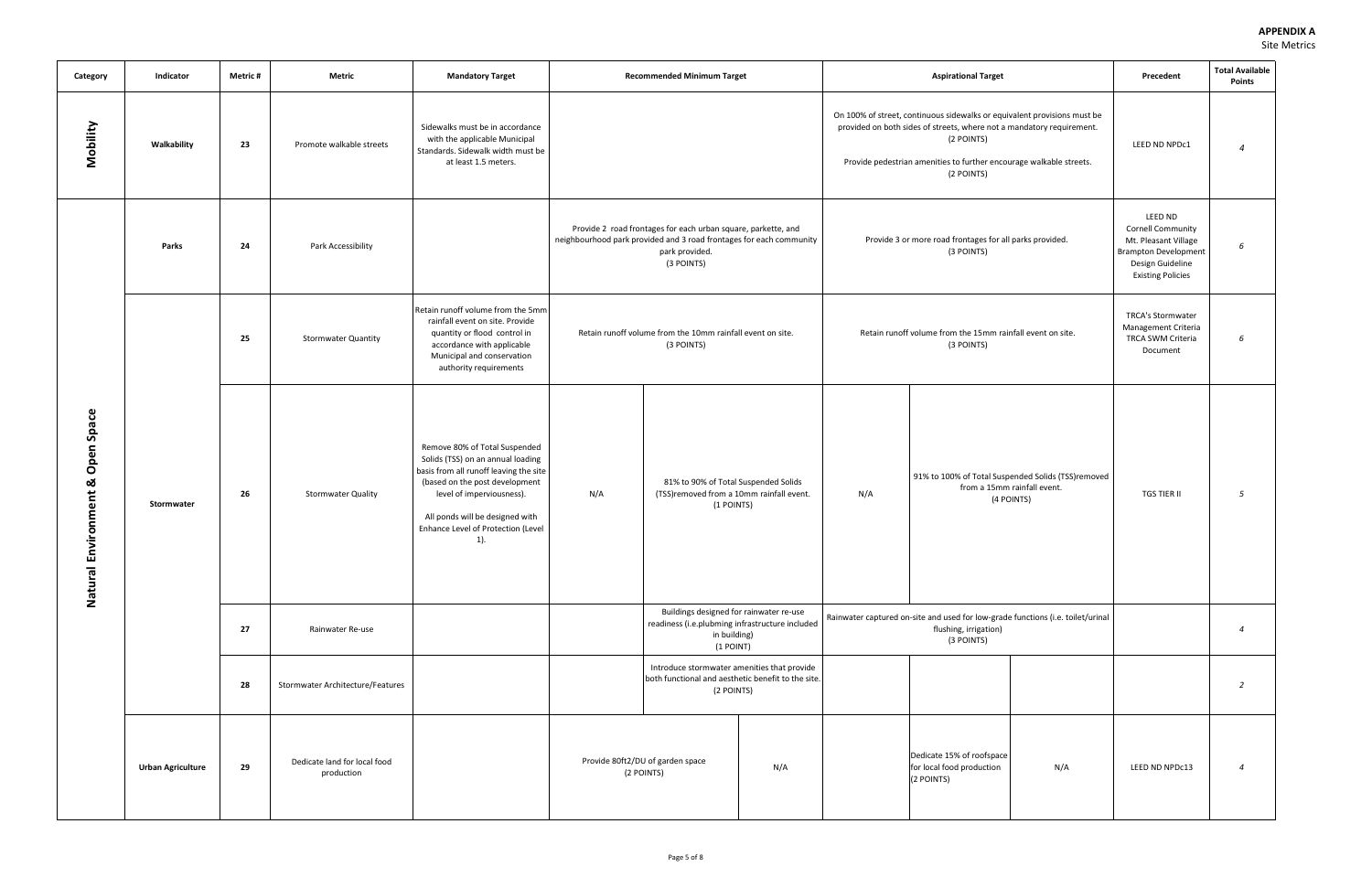| Category                    | Indicator                  | Metric # | Metric                                      | <b>Mandatory Target</b>                                                                                                                                                                                                                                                                                                                                                      |                                                                                                                                                       | <b>Recommended Minimum Target</b>                                                                                                                                               |                                                                                                                            | <b>Aspirational Target</b>                                                                                                                                                                                                                                                                                                                     | Precedent                               | <b>Total Available</b><br><b>Points</b> |
|-----------------------------|----------------------------|----------|---------------------------------------------|------------------------------------------------------------------------------------------------------------------------------------------------------------------------------------------------------------------------------------------------------------------------------------------------------------------------------------------------------------------------------|-------------------------------------------------------------------------------------------------------------------------------------------------------|---------------------------------------------------------------------------------------------------------------------------------------------------------------------------------|----------------------------------------------------------------------------------------------------------------------------|------------------------------------------------------------------------------------------------------------------------------------------------------------------------------------------------------------------------------------------------------------------------------------------------------------------------------------------------|-----------------------------------------|-----------------------------------------|
|                             |                            | 30       | Solar Readiness                             |                                                                                                                                                                                                                                                                                                                                                                              |                                                                                                                                                       | 100% of all new building designed for solar readiness (i.e. electrical<br>conduit/plumbing riser roughed in)<br>(1 POINT)                                                       |                                                                                                                            | On-site energy generation from renewable energy source<br>(points awarded based on % of renewable energy generated relative to total<br>building)<br>(SLIDING POINT SCALE)                                                                                                                                                                     | LEED NC EAc2                            | 8                                       |
|                             |                            | 31       | Passive solar alignment                     |                                                                                                                                                                                                                                                                                                                                                                              |                                                                                                                                                       | Applies to 50% of new buildings:<br>The building(s)'s long axis is within 15degrees of E-W<br>The building(s) E-W lengths are at least as long as the N-S lengths<br>(3 POINTS) |                                                                                                                            | Applies to 75% of new buildings:<br>The building(s)'s long axis is within 15 degrees of E-W<br>The building(s) E-W lengths are at least as long as the N-S lengths<br>(3 POINTS)                                                                                                                                                               | LEED ND GIBc10                          | 6                                       |
|                             | <b>Energy conservation</b> | 32       | Building energy efficiency                  | Design all buildings in accordance<br>with OBC.                                                                                                                                                                                                                                                                                                                              | Single family homes or<br>multiunit residential<br>buildings (3 storey or<br>lower) must be built to<br>EnerGuide 83 (or<br>equivalent)<br>(3 POINTS) | Buildings must be designed to 35% better than<br><b>MNECB</b><br>(3 POINTS - MAXIMUM)                                                                                           | Single family homes or<br>multiunit residential<br>lower) must be built to<br>EnerGuide 85 (or<br>equivalent)<br>(1 POINT) | Buildings energy perforamcne exceeds MNECB by 35%<br>or more<br>(SLIDING POINT SCALE)<br>buildings (3 storey or Building commissioning required for all buildings (multi<br>unit res above 3 storeys, commercial, inst)<br>(3 POINTS)<br>Building electricity sub-metering required for all<br>tenants and per residential suite<br>(3 POINTS) | LEED ND GIBp2<br>TGS TIER I & TIER II   | 21                                      |
| nfrastructure and Buildings |                            | 33       | District energy viability                   |                                                                                                                                                                                                                                                                                                                                                                              | Develop an energy strategy for the development, identifying<br>opportunities for conservation, energy sharing, renewables, etc<br>(2 POINTS)          |                                                                                                                                                                                 |                                                                                                                            | In an intensification area, where district energy has been deemed viable by<br>the municipality, carry out a district energy feasibility study.<br>(3 POINTS)                                                                                                                                                                                  |                                         | 5                                       |
|                             |                            | 34       | Reduce potable water used for<br>irrigation |                                                                                                                                                                                                                                                                                                                                                                              |                                                                                                                                                       | Redcue potable water used for irrigation by 50%, compared to a<br>midsummer baseline case.<br>(2 POINTS)                                                                        |                                                                                                                            | No potable water is used for irrigation.<br>(4POINTS)                                                                                                                                                                                                                                                                                          | LEED NC WEc1<br>TIER I                  | -6                                      |
|                             | <b>Potable Water</b>       | 35       | <b>Water Conserving Fixtures</b>            | Include plumbing fixtures with the<br>following maximum flow rates:<br>Residential:<br>Toilets: 6LPF<br>Faucets: 8.3LPM<br>Showerhead: 9.5LPM<br><b>CRI</b><br>Same as Residential with:<br>Urinals 3.8LPF<br>Faucets 8.3LPM (private applications<br>only), 1.9LPM all other<br>Satisfy applicable municipal<br>standards (e.g. York Region Official<br>Plan policy 5.2.22) |                                                                                                                                                       | Include water fixtures that obtain a 10% to 20% reduction over the<br>baseline fixture (Mandatory target fixture or applicable municipal<br>standard).<br>(3 Points)            |                                                                                                                            | Include water fixtures that obtain > 20% reduction over the baseline fixture<br>(Mandatory target fixture).<br>(3 POINTS)                                                                                                                                                                                                                      | LEED ND GIBp3<br>TIER I and TIER II TGS | -6                                      |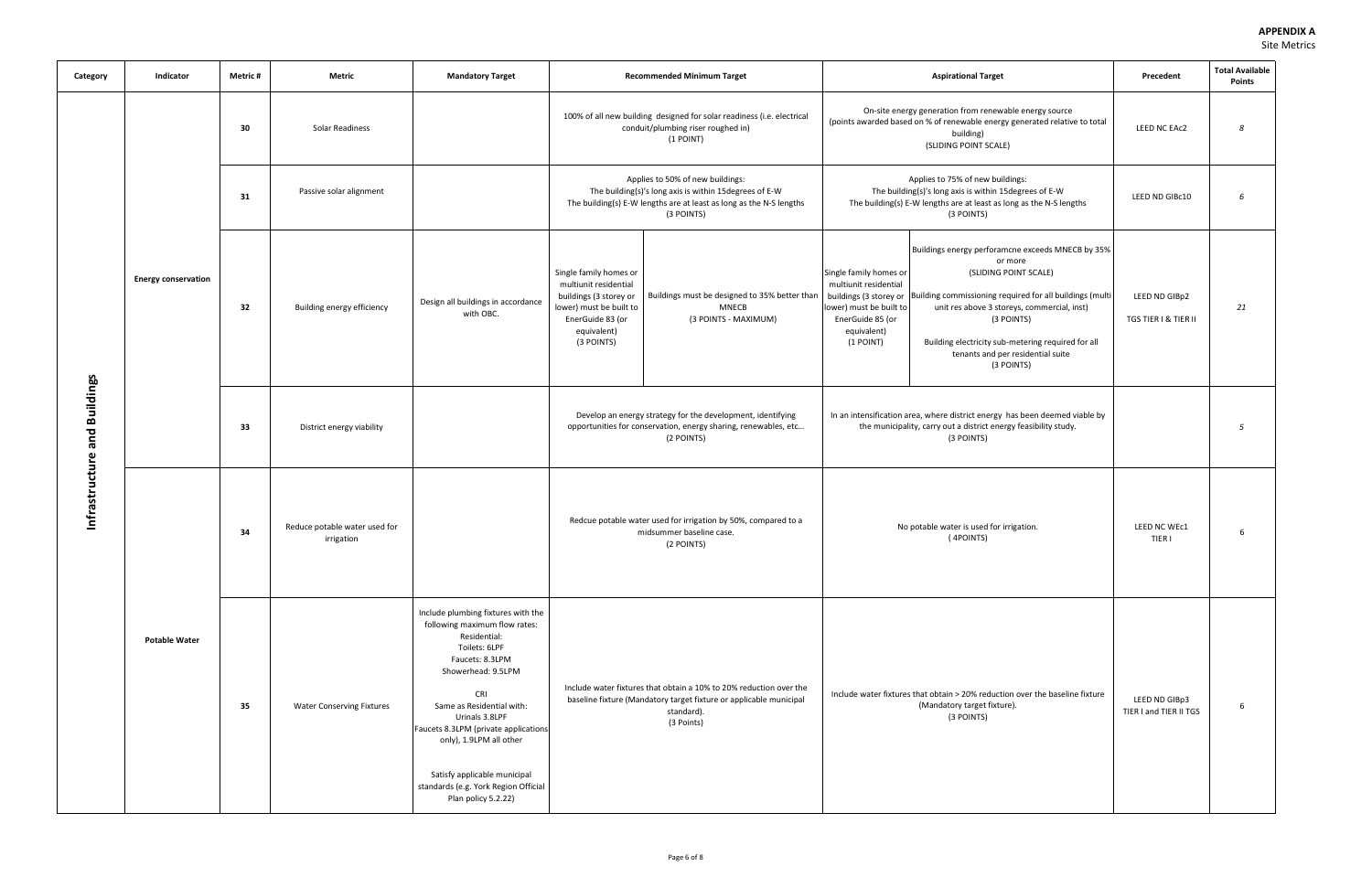| Category                        | Indicator                             | Metric # | Metric                            | <b>Mandatory Target</b>                    | <b>Recommended Minimum Target</b>                                                                                                                                                                                                                                                                                                                                                                                                         | <b>Aspirational Target</b>                                                                                                                                                                                                                                                                        | Precedent                                                                                                                                                                                                                                                                                            | <b>Total Available</b><br><b>Points</b> |
|---------------------------------|---------------------------------------|----------|-----------------------------------|--------------------------------------------|-------------------------------------------------------------------------------------------------------------------------------------------------------------------------------------------------------------------------------------------------------------------------------------------------------------------------------------------------------------------------------------------------------------------------------------------|---------------------------------------------------------------------------------------------------------------------------------------------------------------------------------------------------------------------------------------------------------------------------------------------------|------------------------------------------------------------------------------------------------------------------------------------------------------------------------------------------------------------------------------------------------------------------------------------------------------|-----------------------------------------|
|                                 |                                       | 36       | Parking garage lighting           | Minimum level of illumination of 50<br>lux | Use occupancy sensors (motion and thermal) on<br>2/3 of parking lighting fixtures, while always<br>maintaining a minimum illumination of at least<br>10 lux<br>(1 POINT)                                                                                                                                                                                                                                                                  |                                                                                                                                                                                                                                                                                                   |                                                                                                                                                                                                                                                                                                      | 1                                       |
|                                 | Lighting                              | 37       | Reduce light pollution            | Satisfy applicable municipal<br>standards  | Shield exterior light fixtures >1000 lumens to provide night sky lighting<br>No uplighting allowed<br>(1 POINT)                                                                                                                                                                                                                                                                                                                           | Develop lighting controls that reduces night time<br>spillage of light by 50% from 11pm to 5am (non<br>residential)<br>No architectural lighting allowed between 11pm and<br>5am<br>(1 POINT)                                                                                                     | LEED NC SSc8<br>TIER I and TIER II                                                                                                                                                                                                                                                                   | $\overline{2}$                          |
|                                 |                                       | 38       | <b>Energy Conserving Lighting</b> | Satisfy applicable municipal<br>standards  | Use LEDs and photocells on all exterior<br>(exposed) lighitng fixtures<br>(2 POINTS)                                                                                                                                                                                                                                                                                                                                                      |                                                                                                                                                                                                                                                                                                   |                                                                                                                                                                                                                                                                                                      | $\overline{2}$                          |
| and Buildings<br>Infrastructure | <b>Bird friendly design</b>           | 39       | <b>Bird Friendly Design</b>       |                                            | Use a combination of Bird Friendly Design<br>strategies to treat at least 85% of the exterior<br>glazing located within the first 12m of the<br>building above-grade (including interior<br>courtyards).<br>Visual markers on the glass should have a<br>spacing no greater than 10cm x 10cm<br>Where a greenroof is constructed with adjacent<br>glass surfaces, ensure the glass is treated 12m<br>above greenroof surface<br>(2 POINT) |                                                                                                                                                                                                                                                                                                   | TGS TIER 1<br>City of Toronto Bird<br><b>Friendly Design</b><br>Guidelines                                                                                                                                                                                                                           | 2                                       |
|                                 |                                       | 40       | Solid Waste                       | Satisfy applicable municipal<br>standards  | Storage and collection areas for recycling and<br>organic waste are within or attached to the<br>building or deep collection recycling and organic<br>waste storage facilities are provided.<br>(1 POINT)                                                                                                                                                                                                                                 | Three chute system is<br>provided.<br>(1 POINT)                                                                                                                                                                                                                                                   | <b>TGS TIER I</b>                                                                                                                                                                                                                                                                                    | $\overline{2}$                          |
|                                 | Materials & Solid Waste<br>Management | 41       | Recycled / Reclaimed Materials    | <b>Satisfy Municipal Standards</b>         | Minimum 25% of recycled/reclaimed materials should be used for new<br>infrastructure including roadways, parking lots, sidewalks, unit paving,<br>etc.<br>(1 POINT)                                                                                                                                                                                                                                                                       | Minimum 30% of recycled/reclaimed materials should be used for new<br>infrastructure including roadways, parking lots, sidewalks, unit paving, etc.<br>$(1$ POINT)                                                                                                                                | LEED ND GIBc15                                                                                                                                                                                                                                                                                       | $\overline{2}$                          |
|                                 |                                       | 42       |                                   | Material Re-use and Recycled Content       |                                                                                                                                                                                                                                                                                                                                                                                                                                           | At least 5% reused content in building materials and/or landscaping<br>materials (hardscaping such as paving or walkways) is provided.<br>(1 POINT)<br>At least 10% recycled content in building materials and/or landscaping<br>materials (hardscaping such as paving or walkways).<br>(1 POINT) | At least 10% reused content in building materials and/or landscaping materials<br>(hardscaping such as paving or walkways) is provided.<br>$(1$ POINT)<br>At least 15% recycled content in building materials and/or landscaping<br>materials (hardscaping such as paving or walkways).<br>(1 POINT) | <b>TGS TIER II</b>                      |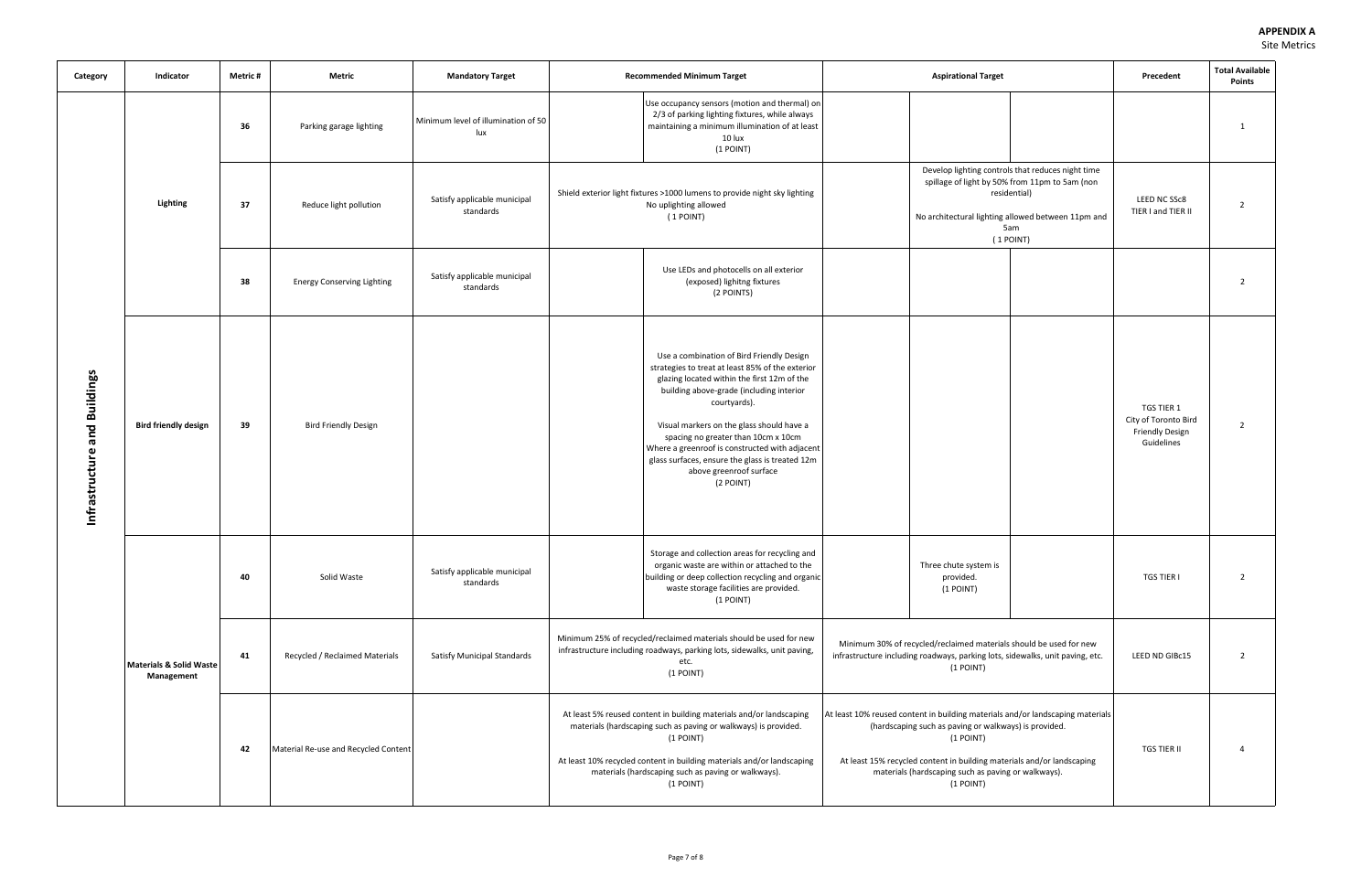#### **APPENDIX A**  Site Metrics

| Category                                  | Indicator          | Metric # | <b>Metric</b>                                               | <b>Mandatory Target</b> | <b>Recommended Minimum Target</b>                                                                                                                                                                                                                                                                                                                          | <b>Aspirational Target</b>                                                                                                                                                                                                                                                                                                                              | Precedent                                             | <b>Total Available</b><br><b>Points</b> |
|-------------------------------------------|--------------------|----------|-------------------------------------------------------------|-------------------------|------------------------------------------------------------------------------------------------------------------------------------------------------------------------------------------------------------------------------------------------------------------------------------------------------------------------------------------------------------|---------------------------------------------------------------------------------------------------------------------------------------------------------------------------------------------------------------------------------------------------------------------------------------------------------------------------------------------------------|-------------------------------------------------------|-----------------------------------------|
|                                           |                    | 43       | Reduce heat island effect from the<br>built form - Non Roof |                         | For 50% of the site's hardscape, include any<br>combination of the following:<br>- Underground/covered parking<br>- Hardscape shading<br>- Hardscape material with an SRI > 29<br>- Open grid pavers (>50% pervious)<br>(2 POINTS)                                                                                                                         | For 75% of the site's hardscape, include any<br>combination of the following:<br>- Underground/covered parking<br>- Hardscape shading<br>- Hardscape material with an SRI > 29<br>- Open grid pavers (>50% pervious)<br>(1 POINT)                                                                                                                       | Municipal OP<br>LEED NC SSC7.1/7.2<br>TGS TIER I & II | 3                                       |
| <b>Buildings</b><br>and<br>Infrastructure | <b>Heat Island</b> | 44       | Reduce heat island effect from the<br>built form - Roof     |                         | Cool Roof<br>For 75% of the roof area, include roofing<br>materials with solar reflective index (SRI) of:<br>Low-sloped roof: 78<br>Steep-sloped roof: 29<br>(2 POINTS)<br><b>Vegetated Roof</b><br>Install vegetated roof for 50% of the roof area<br>(4 POINTS)<br>An additional 2 points is awarded if a Cool roof<br>is installed on the remaining 50% | Cool Roof<br>For 90% of the roof area, include roofing materials<br>with solar reflective index (SRI) of:<br>Low-sloped roof: 78<br>Steep-sloped roof: 29<br>(1 POINT)<br><b>Vegetated Roof</b><br>Install vegetated roof for 75% of the roof area<br>(2 POINT)<br>An additional 2 point is awarded if a Cool roof is<br>installed on the remaining 25% | Municipal OP<br>LEED NC SSC7.1/7.2<br>TGS TIER I & II |                                         |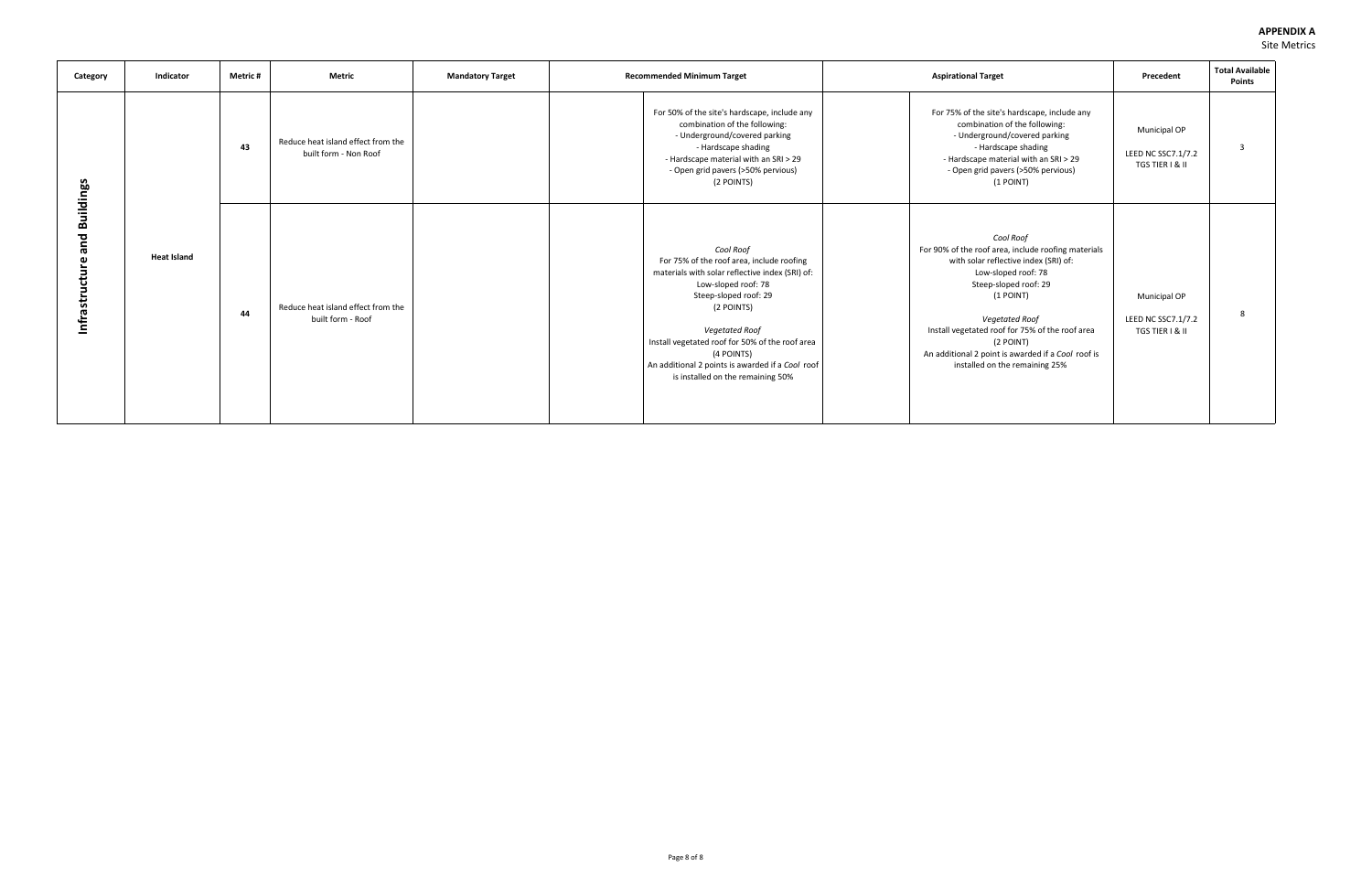|                          |                               |                   |                         |                                                                                                                                                          | <b>Block Plan (B) &amp; Draft Plan (D) Metrics</b>                                                                                                                                                                              |                                                                                                                                                                                                                                                                                                                                                                         |                                                                                                                                                                                                                                                                                                                                                                       |                                              |                         |
|--------------------------|-------------------------------|-------------------|-------------------------|----------------------------------------------------------------------------------------------------------------------------------------------------------|---------------------------------------------------------------------------------------------------------------------------------------------------------------------------------------------------------------------------------|-------------------------------------------------------------------------------------------------------------------------------------------------------------------------------------------------------------------------------------------------------------------------------------------------------------------------------------------------------------------------|-----------------------------------------------------------------------------------------------------------------------------------------------------------------------------------------------------------------------------------------------------------------------------------------------------------------------------------------------------------------------|----------------------------------------------|-------------------------|
| Category                 | Indicator                     | <b>Applies To</b> | Metric #                | Metric                                                                                                                                                   | <b>Mandatory Target</b>                                                                                                                                                                                                         | <b>Minimum Target</b>                                                                                                                                                                                                                                                                                                                                                   | <b>Aspirational Target</b>                                                                                                                                                                                                                                                                                                                                            | <b>Precedents</b>                            | <b>Available Points</b> |
|                          | <b>Compact Development</b>    | <b>B&amp;D</b>    | 1                       | Persons & Jobs per hectare<br>Note: Each municipality defines<br>density ranges by land use types<br>within the Official Plan and the<br>Secondary Plans | Places to Grow - 50 (min) ppl+jobs/ha or as<br>further defined in the municipal Official Plan<br>York Region - 70 (min) ppl+jobs/ha or as<br>further defined in the municipal Official Plan<br>and / or approved Secondary Plan |                                                                                                                                                                                                                                                                                                                                                                         |                                                                                                                                                                                                                                                                                                                                                                       |                                              | M                       |
|                          |                               | B                 | $\overline{\mathbf{2}}$ | <b>Location Efficiency</b>                                                                                                                               | Height and/or density conforms to the<br>minimum or maximum targets established in<br>the applicable Municipal Official Plan                                                                                                    | Achieve a 50% increase in density along existing or<br>planned mid block collectors, planned for transit<br>(1 POINT)                                                                                                                                                                                                                                                   | Achieve a 100% increase in density along existing or<br>planned mid block collectors planned for transit<br>(2 POINTS)                                                                                                                                                                                                                                                |                                              | $\overline{3}$          |
| <b>Built Environment</b> |                               | <b>B&amp;D</b>    | $\overline{\mathbf{3}}$ | Proximity to Basic Amenities                                                                                                                             |                                                                                                                                                                                                                                 | 50% of DU and jobs are within a 800m walking<br>distance of at least 3 existing or planned Basic<br>Amenities (Amenities listed below)<br>Basic amenities include:<br>1. Grocery store/farmers market, place to buy fresh<br>produce<br>2. Community/Recreation Centre<br>3. Pharmacy<br>4. Library<br>(UP TO 6 POINTS)                                                 | 75% of DU and jobs are within a 400m walking<br>distance of at least 3 existing or planned Basic<br>Amenities (Amenities listed below)<br>Basic amenities include:<br>1. Grocery store/farmers market, place to buy fresh<br>produce<br>2. Community/Recreation Centre<br>3. Pharmacy<br>4. Library<br>(UP TO 6 POINTS)                                               | Thinking Green Item 1,<br>2, 9<br>LEED NDPc3 | 12                      |
|                          | Land use Mix and<br>diversity | <b>B&amp;D</b>    | - 4                     | Proximity to Lifestyle Amenities                                                                                                                         | Satisfy Municipal Official Plan requirements                                                                                                                                                                                    | 50% of DU and jobs are within a 800m walking<br>distance of at least 3 existing or planned basic<br>amenities (Amenities listed below)<br>Lifestyle Amenities include:<br>1. General retail<br>2. Convenience store<br>3. Theatre<br>4. Coffee store<br>5. Hair salon<br>6. Bank<br>7. Place of worship<br>8. Daycare<br>9. Restaurant/Pub<br>Other<br>(UP TO 3 POINTS) | 75% of DU and jobs are within a 400m walking<br>distance of at least 3 existing or planned basic<br>amenities (Amenities listed below)<br>Lifestyle Amenities include:<br>1. General retail<br>2. Convenience store<br>3. Theatre<br>4. Coffee store<br>5. Hair salon<br>6. Bank<br>7. Place of worship<br>8. Daycare<br>Restaurant/Pub<br>Other.<br>(UP TO 3 POINTS) | Thinking Green Item 1,<br>2, 9<br>LEED NDPc3 | 6                       |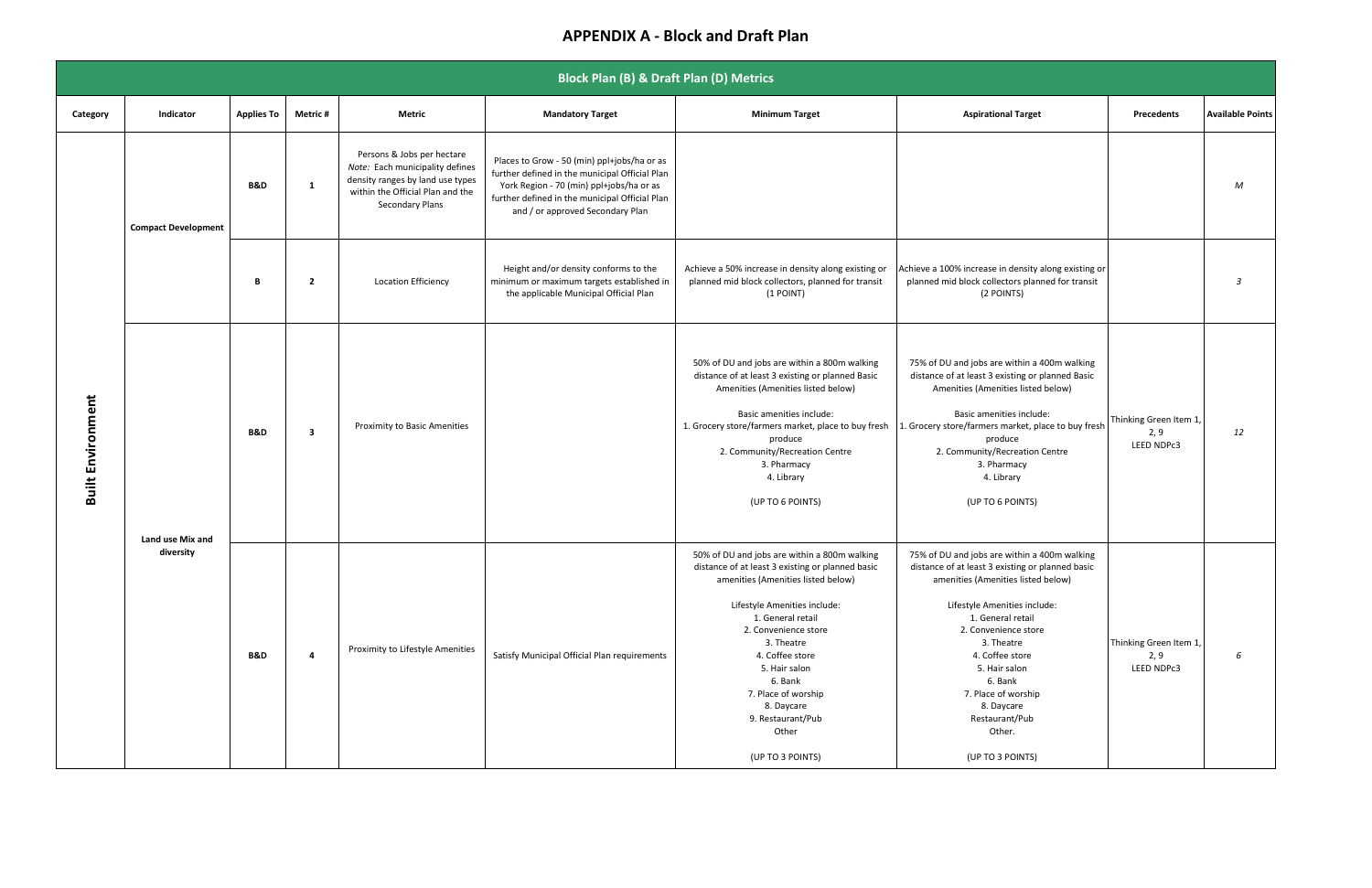|                          | <b>Block Plan (B) &amp; Draft Plan (D) Metrics</b>             |                   |                |                                                                                       |                                                                                                                                                                                                                              |                                                                                                                                                                                                                                                                                                                                                      |                                                                                                                                                                                                                                                                                                                                  |                                                                                                                                                                                    |                         |  |  |  |  |
|--------------------------|----------------------------------------------------------------|-------------------|----------------|---------------------------------------------------------------------------------------|------------------------------------------------------------------------------------------------------------------------------------------------------------------------------------------------------------------------------|------------------------------------------------------------------------------------------------------------------------------------------------------------------------------------------------------------------------------------------------------------------------------------------------------------------------------------------------------|----------------------------------------------------------------------------------------------------------------------------------------------------------------------------------------------------------------------------------------------------------------------------------------------------------------------------------|------------------------------------------------------------------------------------------------------------------------------------------------------------------------------------|-------------------------|--|--|--|--|
| Category                 | Indicator                                                      | <b>Applies To</b> | <b>Metric#</b> | Metric                                                                                | <b>Mandatory Target</b>                                                                                                                                                                                                      | <b>Minimum Target</b>                                                                                                                                                                                                                                                                                                                                | <b>Aspirational Target</b>                                                                                                                                                                                                                                                                                                       | Precedents                                                                                                                                                                         | <b>Available Points</b> |  |  |  |  |
|                          |                                                                | D                 | 5              | <b>Urban Tree Diversity</b>                                                           | Where trees are planted in a row in an urban<br>area (e.g. street trees, trees in a parking area,<br>park, etc.),<br>alternate tree species at least every 2 trees or<br>in accordance with approved municipal<br>standards. |                                                                                                                                                                                                                                                                                                                                                      |                                                                                                                                                                                                                                                                                                                                  |                                                                                                                                                                                    |                         |  |  |  |  |
|                          | <b>Landscape and Street</b><br>Tree Planting /<br>Preservation | D                 | 6              | Maintain existing healthy trees                                                       | Arborist Report provided that identifies and<br>evaluates where on-site healthy mature trees<br>will be protected (in-situ or moved) or<br>removed.                                                                          | Where healthy mature trees must be removed, new<br>trees (not including street trees) are provided on site<br>or as determined by the municipality to mitigate the<br>lost canopy coverage of the trees removed.<br>(2 POINTS)                                                                                                                       | 75% of healthy mature trees greater than 20 cm.<br>DBH are preserved in situ on site.<br>(3 POINTS)                                                                                                                                                                                                                              | <b>Municipal Precedent</b>                                                                                                                                                         | 5                       |  |  |  |  |
| <b>Built Environment</b> |                                                                | D                 | $\overline{z}$ | Soil Quantity and Quality                                                             | Satisfy Municipal Tree Planting Standards                                                                                                                                                                                    | Pits, trenches or planting beds should have a topsoil<br>layer with an organic matter content of 10 to 15 % by<br>dry weight and a pH of 6.0 to 8.0. The topsoil layer<br>should have a minimum depth of 60 cm. The subsoil<br>should have a total uncompacted soil depth of 90 cm.<br>Minimum soil volume of 30 cubic metres per tree<br>(2 POINTS) |                                                                                                                                                                                                                                                                                                                                  | <b>TGS TIER I</b><br>Canadian Cities with<br>Soil Volume Standards<br>TRCA - Preserving and<br><b>Restoring Healthy</b><br>Soils: Best Practice<br>Guide for Urban<br>Construction | $\overline{2}$          |  |  |  |  |
|                          | <b>Green Buidings</b>                                          | D                 | 8              | Building(s) designed and/or<br>certified under an accredited<br>"green" rating system | Public Buildings greater than 500m <sup>2</sup> must be<br>designed to LEED Silver or alternative<br>equivalent                                                                                                              | Site includes 1 or more green buildings certified under   Buildings on site will be certfied under a recognized<br>a recognized third party standard (i.e. Energy Star,<br>ASHRAE 189, LEED NC, CS, CI, EB, Homes, etc)<br>(2 POINTS)                                                                                                                | Additional aspirational points are available for<br>development plans that include 5 or more buildings.<br>third party standard (i.e. Energy Star, ASHRAE 189, Sustainable Design and<br>LEED NC, CS, EB, Homes, etc)<br>2 points if 50% to 75% of buildings are certified<br>+2 points if 76% to 00% of buildings are certified | Municipal OP<br>Construction Policy for<br><b>Municipal Buildings</b><br>LEED ND GIBp1                                                                                             | 6                       |  |  |  |  |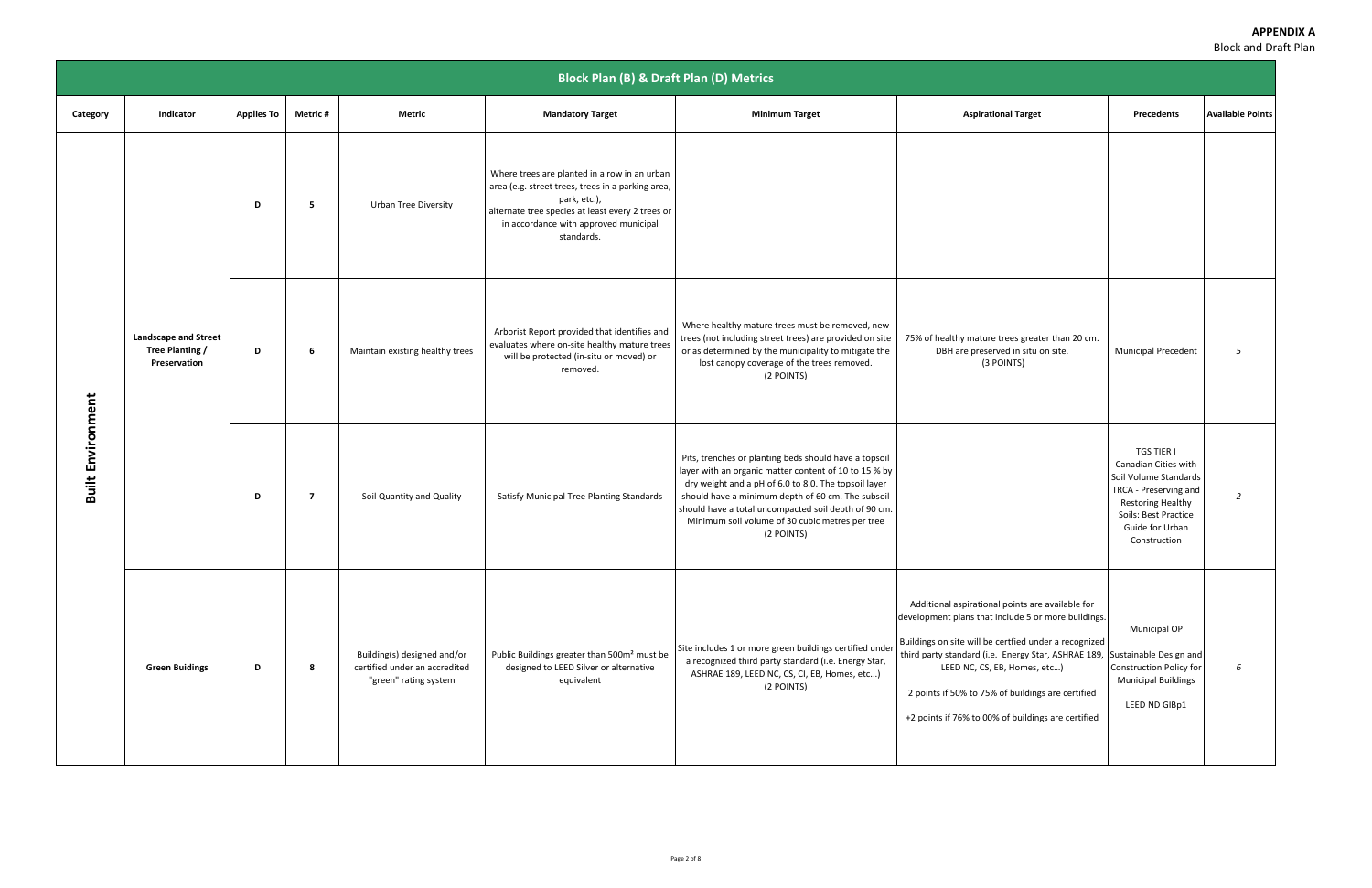|                          |                         |                   |          |                                      | <b>Block Plan (B) &amp; Draft Plan (D) Metrics</b> |                                                                                                                                                                                                                                                                                                                                                                                                                                                                                                                                                                                                                                                                                                                                                              |                                                                                                                                                                                                                                                                         |                                     |                            |
|--------------------------|-------------------------|-------------------|----------|--------------------------------------|----------------------------------------------------|--------------------------------------------------------------------------------------------------------------------------------------------------------------------------------------------------------------------------------------------------------------------------------------------------------------------------------------------------------------------------------------------------------------------------------------------------------------------------------------------------------------------------------------------------------------------------------------------------------------------------------------------------------------------------------------------------------------------------------------------------------------|-------------------------------------------------------------------------------------------------------------------------------------------------------------------------------------------------------------------------------------------------------------------------|-------------------------------------|----------------------------|
| Category                 | Indicator               | <b>Applies To</b> | Metric # | <b>Metric</b>                        | <b>Mandatory Target</b>                            | <b>Minimum Target</b>                                                                                                                                                                                                                                                                                                                                                                                                                                                                                                                                                                                                                                                                                                                                        | <b>Aspirational Target</b>                                                                                                                                                                                                                                              | <b>Precedents</b>                   | <b>Available Points</b>    |
|                          | <b>Housing Unit Mix</b> | <b>B&amp;D</b>    | 9        | Design for life cycle housing:       |                                                    | The housing types include a diversified mix that caters<br>to singles, families, multi-generational, live-work,<br>mixed use, affordable/low income, attached,<br>detached, townhome and med-to-high-rise<br>residential.<br>(POINTS AWARDED BASED ON A SLIDING SCALE)                                                                                                                                                                                                                                                                                                                                                                                                                                                                                       | The housing types include a diversified mix that<br>caters to singles, families, multi-generational, live-<br>work, mixed use, affordable/low income, attached,<br>detached, townhome and med-to-high-rise<br>residential.<br>(POINTS AWARDED BASED ON A SLIDING SCALE) | Thinking Green Item 3<br>LEED NDPc4 | $\overline{z}$             |
| <b>Built Environment</b> | <b>Community Form</b>   | B                 | 10       | Community and Neighbourhood<br>Scale |                                                    | Community form based on a hierarchy of the<br>following:<br>Community - formed by a clustering of<br>neighbourhoods, typically 6 to 9 (depending on<br>topography and natural features), to sustain a viable<br>mixed use node and public transit.<br>Neighbourhood - shape and size defined by 400<br>metres (5 minute walk) from centre to perimeter with<br>a distinct edge or boundary defined by other<br>neighbourhoods or larger open spaces.<br>Neighbourhood centre - acts as a distinct centre or<br>focus with a compatible mix of uses that include<br>medium and high-density, retail or community<br>facilities, and a parkette/village square.<br>Mixed use node - central to the cluster of<br>neighbourhoods the node should include higher |                                                                                                                                                                                                                                                                         |                                     | $\boldsymbol{\mathcal{A}}$ |
|                          |                         |                   |          |                                      |                                                    | residential densities, retail, employment<br>opportunities, be accessible, and served by public<br>transit.<br>(4 POINTS)                                                                                                                                                                                                                                                                                                                                                                                                                                                                                                                                                                                                                                    |                                                                                                                                                                                                                                                                         |                                     |                            |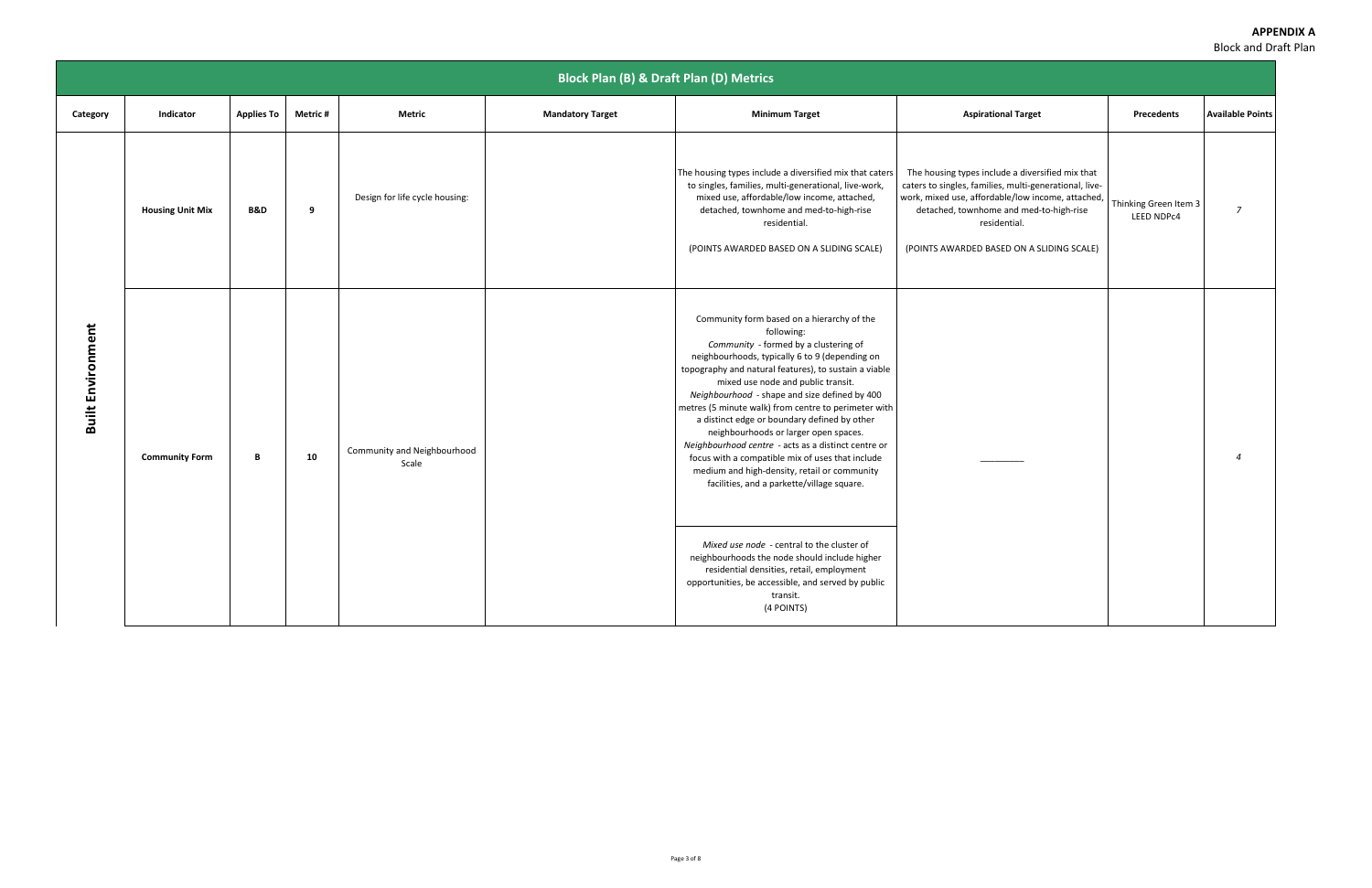|                          |                                                                                |                   |                |                                                  | <b>Block Plan (B) &amp; Draft Plan (D) Metrics</b>                                 |                                                                                                                                                                                                                                                                                                                                                                                                                                                                                       |                                                                                                                                                                                                                                                                                                                                                                                                                                                                                       |                   |                          |
|--------------------------|--------------------------------------------------------------------------------|-------------------|----------------|--------------------------------------------------|------------------------------------------------------------------------------------|---------------------------------------------------------------------------------------------------------------------------------------------------------------------------------------------------------------------------------------------------------------------------------------------------------------------------------------------------------------------------------------------------------------------------------------------------------------------------------------|---------------------------------------------------------------------------------------------------------------------------------------------------------------------------------------------------------------------------------------------------------------------------------------------------------------------------------------------------------------------------------------------------------------------------------------------------------------------------------------|-------------------|--------------------------|
| Category                 | Indicator                                                                      | <b>Applies To</b> | <b>Metric#</b> | Metric                                           | <b>Mandatory Target</b>                                                            | <b>Minimum Target</b>                                                                                                                                                                                                                                                                                                                                                                                                                                                                 | <b>Aspirational Target</b>                                                                                                                                                                                                                                                                                                                                                                                                                                                            | <b>Precedents</b> | <b>Available Points</b>  |
|                          | % of Tree canopy within<br>proximity to building/<br>pedestrian infrastructure | <b>B&amp;D</b>    | 11             | % canopy coverage                                | Provide street trees on both sides of streets<br>according to Municipal Standards. | <b>Tree-Lined Streets</b><br>Provide street trees on both sides of new and existing<br>streets within the project and on the project side of<br>bordering streets, between the vehicle travel lane and<br>walkway, at intervals averaging no more than 9<br>meters.<br>(1 POINT)<br><b>Shaded Streets</b><br>Provide shade within 10 years of planting for at least<br>50% of sidewalk lenghts. All trees should be selected<br>from the applicable Municipal tree list.<br>(1 POINT) | <b>Tree-Lined Streets</b><br>Provide street trees on both sides of new and<br>existing streets within the project and on the<br>project side of bordering streets, between the<br>vehicle travel lane and walkway, at intervals<br>averaging no more than 6 meters.<br>(1 POINT)<br><b>Shaded Streets</b><br>Provide shade within 10 years of planting for at<br>least 75% of sidewalk lenghts. All trees should be<br>selected from the applicable Municipal tree list.<br>(1 POINT) | LEED ND NPDc14    | $\boldsymbol{\varDelta}$ |
| <b>Built Environment</b> | <b>Natural Heritage</b>                                                        | <b>B&amp;D</b>    | 12             | <b>Connection to Natural Heritage</b>            |                                                                                    | Visual and physical connections (such as public access<br>blocks, single loaded roads) are provided to 25% of<br>the natural heritage system.<br>(2 POINTS)                                                                                                                                                                                                                                                                                                                           | Visual and physical connections (such as public<br>access blocks, single loaded roads) are provided to<br>50% of the natural heritage system.<br>(2 POINTS)                                                                                                                                                                                                                                                                                                                           |                   | $\boldsymbol{\varDelta}$ |
|                          | <b>Pedestrian Connections</b>                                                  | <b>B&amp;D</b>    | 13             | <b>Traffic Calming</b>                           |                                                                                    | 75% of new residential-only streets designed with<br>traffic calming strategies.<br>(1 POINT)<br>50% of new non-residential and/or mixed-use streets<br>are designed with traffic calming strategies<br>(1 POINT)                                                                                                                                                                                                                                                                     | 100% of new residential-only streets designed with<br>traffic calming strategies.<br>(1 POINT)<br>75% of new non-residential and/or mixed-use<br>streets are designed with traffic calming strategies<br>(1 POINT)                                                                                                                                                                                                                                                                    | LEED ND NPDc1     | $\overline{4}$           |
|                          |                                                                                | <b>B&amp;D</b>    | 14             | School Proximity to Transit routes<br>& Bikeways |                                                                                    | All schools are located within a 400m walking distance<br>to transit routes and/or bikeways<br>(2 POINTS)                                                                                                                                                                                                                                                                                                                                                                             | All schools are located within a 200m walking<br>distance to transit routes and/or bikeways<br>(2 POINTS)                                                                                                                                                                                                                                                                                                                                                                             |                   | $\overline{4}$           |
|                          | <b>Pedestrian Connections</b>                                                  | <b>B&amp;D</b>    | 15             | Proximity to school                              |                                                                                    | 50% of dwelling units are within 800 meters walking<br>distance to public/private elementary, montessori,<br>and middle schools<br>(2 POINTS)<br>50% of dwellings units are within 1600 meters to a<br>public/private high school<br>(1 POINT)                                                                                                                                                                                                                                        | 75% of dwelling units are within 400 meters walking<br>distance to public/private elementary, montessori,<br>and middle schools<br>(2 POINTS)<br>75% of dwellings units are within 1000 meters to a<br>public/private high school<br>(1 POINT)                                                                                                                                                                                                                                        | LEED ND NPDc15    | 6                        |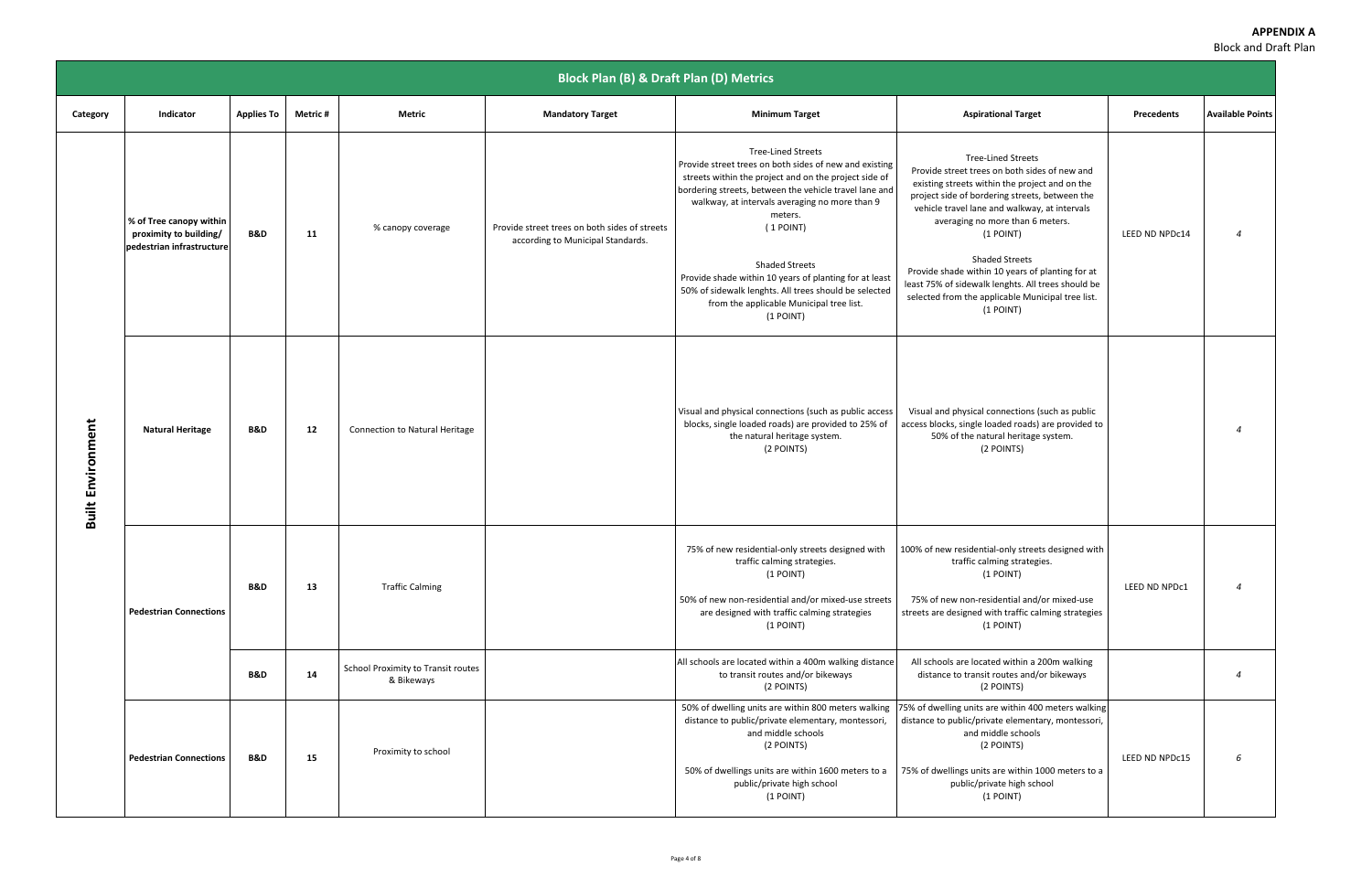|                          |                                              |                   |                |                                       | <b>Block Plan (B) &amp; Draft Plan (D) Metrics</b>                                                                                                                                                                                                                                                                                                  |                                                                                                                                                                                                                                                                                              |                                                                                                                                                                                                                                                                                                      |                                        |                          |
|--------------------------|----------------------------------------------|-------------------|----------------|---------------------------------------|-----------------------------------------------------------------------------------------------------------------------------------------------------------------------------------------------------------------------------------------------------------------------------------------------------------------------------------------------------|----------------------------------------------------------------------------------------------------------------------------------------------------------------------------------------------------------------------------------------------------------------------------------------------|------------------------------------------------------------------------------------------------------------------------------------------------------------------------------------------------------------------------------------------------------------------------------------------------------|----------------------------------------|--------------------------|
| Category                 | Indicator                                    | <b>Applies To</b> | <b>Metric#</b> | <b>Metric</b>                         | <b>Mandatory Target</b>                                                                                                                                                                                                                                                                                                                             | <b>Minimum Target</b>                                                                                                                                                                                                                                                                        | <b>Aspirational Target</b>                                                                                                                                                                                                                                                                           | <b>Precedents</b>                      | <b>Available Points</b>  |
| <b>Built Environment</b> | <b>Cultural Heritage</b><br><b>Resources</b> | <b>B&amp;D</b>    | 16             | <b>Cultural Heritage Conservation</b> | Comply with Cultural Heritage Conservation<br>policies under provincial legislation (i.e. the<br>Ontario Heritage Act, Planning Act and PPS,<br>etc), Standards and Guidelines for Historic<br>Places, municipal Official Plan, municipal by-<br>laws, Municipal Register of Cultural Heritage<br>Resources and/or Municipal Heritage<br>Inventory. | 100% evaluation of properties included in the<br>Municipal Heritage Inventory and/or Register, and<br>100% retention and protection of cultural heritage<br>resources that qualify for designation under the<br>Ontario Heritage Act.<br>(2 POINT)                                           | 100% conservation of cultural heritage resources<br>identified in the Municipal Heritage Register or<br>Inventory and their associated landscapes and<br>ancillary structures in accordance with the<br>Standards and Guidelines for the Conservation of<br>Historic Places in Canada.<br>(2 POINTS) |                                        | $\overline{4}$           |
|                          |                                              | <b>B&amp;D</b>    | 17             | Block perimeter/length                |                                                                                                                                                                                                                                                                                                                                                     | 75% of block perimeters do not exceed 550m.<br>75% of block lengths do not exceed 250m.<br>(2 POINTS)                                                                                                                                                                                        | 100% of block perimeters do not exceed 550m.<br>100% of block lengths do not exceed 250m.<br>(2 POINTS)                                                                                                                                                                                              | Thinking Green Item 3<br>LEED NPDp1    | $\overline{4}$           |
|                          | Street networks/block                        | <b>B&amp;D</b>    | 18             | Intersection density                  |                                                                                                                                                                                                                                                                                                                                                     | Street Intersections per sq km = 40 to 50<br>(2 POINTS)                                                                                                                                                                                                                                      | Street Intersections per sq km =51 to 60<br>$(1$ POINT)<br>Street Intersections per sq km >61<br>$(1$ POINT)                                                                                                                                                                                         | LEED NPDp3<br><b>Neptus Foundation</b> | $\overline{4}$           |
|                          | Mobility<br><b>Transit supportive</b>        | B&D               | 19             | Distance to public transit            | Satisfy Official Plan Targets                                                                                                                                                                                                                                                                                                                       | 50% of residents/employment is within 800m walking<br>distance to existing or planned commuter rail, light<br>rail or subway with frequent stops<br>$\alpha$ r<br>50% of residents/employment is within 400m walking<br>distance to 1 or more bus stops with frequent service.<br>(3 POINTS) | 75% of residents/employment is within 400m<br>walking distance to existing or planned commuter<br>rail, light rail or subway with frequent stops<br>or<br>75% of residents/employment is within 200m<br>walking distance to 1 or more bus stops with<br>frequent service.<br>(3 POINTS)              | LEED NC 2009 SSc4.1<br>LEED ND SLLc3   | 6                        |
|                          | <b>Active Transporation</b>                  | <b>B&amp;D</b>    | 20             | Creation of Trail or Bike Paths       | Comply with Master Plan                                                                                                                                                                                                                                                                                                                             |                                                                                                                                                                                                                                                                                              | Advances the objectives of the applicable<br>Pedestrian and Cycling Master Plan<br>(2 POINTS)                                                                                                                                                                                                        |                                        | 2                        |
|                          |                                              | <b>B&amp;D</b>    | 21             | Proximity to cycle network            |                                                                                                                                                                                                                                                                                                                                                     | 75% of residents/jobs are within 400 meters of<br>existing or apporved by council path/network<br>(2 PONITS)                                                                                                                                                                                 | 100% of residents/jobs are within 400 meters of<br>existing or apporved by council path/network<br>(2 PONITS)                                                                                                                                                                                        |                                        | $\overline{\mathcal{A}}$ |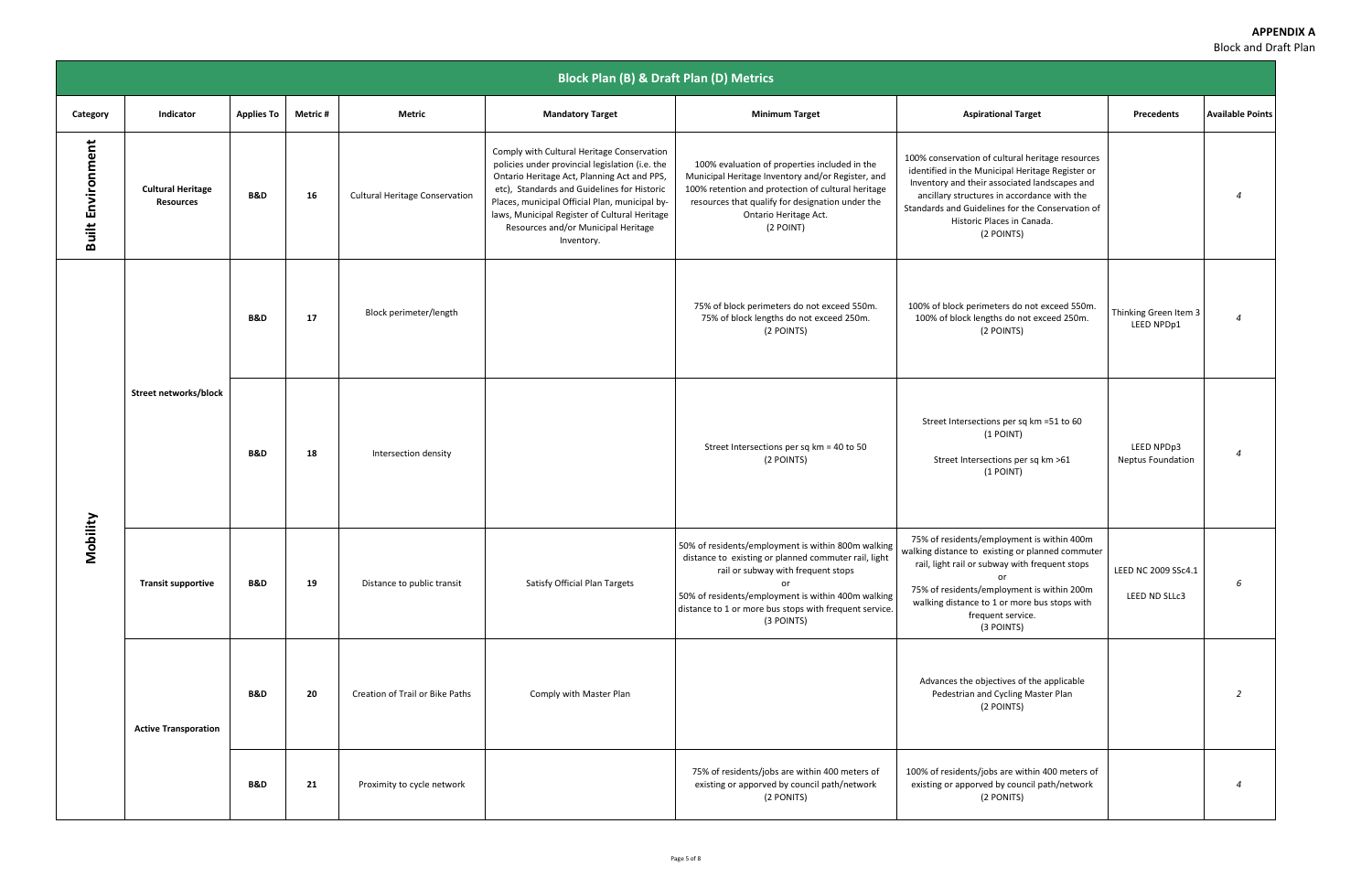|                                              | <b>Block Plan (B) &amp; Draft Plan (D) Metrics</b> |                   |                |                            |                                                                                                                                                                                                                                                          |                                                                                                                                                                                                  |                                                                                                                                                                                                                                                               |                                                                                  |                         |
|----------------------------------------------|----------------------------------------------------|-------------------|----------------|----------------------------|----------------------------------------------------------------------------------------------------------------------------------------------------------------------------------------------------------------------------------------------------------|--------------------------------------------------------------------------------------------------------------------------------------------------------------------------------------------------|---------------------------------------------------------------------------------------------------------------------------------------------------------------------------------------------------------------------------------------------------------------|----------------------------------------------------------------------------------|-------------------------|
| Category                                     | Indicator                                          | <b>Applies To</b> | <b>Metric#</b> | <b>Metric</b>              | <b>Mandatory Target</b>                                                                                                                                                                                                                                  | <b>Minimum Target</b>                                                                                                                                                                            | <b>Aspirational Target</b>                                                                                                                                                                                                                                    | Precedents                                                                       | <b>Available Points</b> |
| Mobility                                     | Walkability                                        | <b>B&amp;D</b>    | 22             | Promote walkable streets   | Sidewalks must be in accordance with the<br>applicable Municipal Standards. Sidewalk<br>width must be at least 1.5 meters.                                                                                                                               | On 75% of streets, continuous sidewalks or equivalent<br>provisions must be provided on both sides of streets,<br>where not a mandatory requirement.<br>(2 POINTS)                               | On 100% of street, continuous sidewalks or<br>equivalent provisions must be provided on both<br>sides of streets, where not a mandatory<br>requirement.<br>(2 POINTS)<br>Provide pedestrian amenities to further encourage<br>walkable streets.<br>(2 POINTS) | LEED ND NPDc1                                                                    | 6                       |
|                                              | Parks                                              | <b>B&amp;D</b>    | 23             | Park Accessibility         |                                                                                                                                                                                                                                                          | Provide 2 or more road frontages for each urban<br>square, parkette, and neighbourhood park provided<br>and 3 road frontages for each community park<br>provided.<br>(3 POINTS)                  | Provide 3 or more road frontages for all parks<br>provided.<br>(3 POINTS)                                                                                                                                                                                     | LEED ND<br>Cornell Community<br>Mt. Pleasant Village<br><b>Existing Policies</b> | 6                       |
| Space<br>Open<br>ఱ<br>ent<br>Natural Environ |                                                    | <b>B&amp;D</b>    | 24             | <b>Stormwater Quantity</b> | Retain runoff volume from the 5mm rainfall<br>event on site or achieve best efforts<br>Provide quantity or flood control in<br>accordance with applicable Municipal and<br>conservation authority requirements                                           | Retain runoff volume from the 10mm rainfall event or<br>site.<br>(3 POINT)                                                                                                                       | Retain runoff volume from the 15mm rainfall event<br>on site.<br>(3 POINTS)                                                                                                                                                                                   | TGS TIER II<br>TRCA DIRECTION                                                    | 6                       |
|                                              | Stormwater                                         | <b>B&amp;D</b>    | 25             | <b>Stormwater Quality</b>  | Remove 80% of Total Suspended Solids (TSS)<br>on an annual loading basis from all runoff<br>leaving the site (based on the post<br>development level of imperviousness).<br>All ponds will be designed with Enhance Level<br>of Protection<br>(Level 1). | Remove 81% to 90% of Total Suspended Solids (TSS)<br>from all runoff leaving the site during a 10mm rainfall<br>event. (Based on the post development level of<br>imperviousness).<br>(1 POINTS) | Remove 91% to 100% of Total Suspended Solids<br>(TSS) from all runoff leaving the site during a 15mm<br>rainfall event. (Based on the post development<br>level of imperviousness).<br>(4 POINTS)                                                             | TGS TIER II<br>TRCA DIRECTION                                                    | 5                       |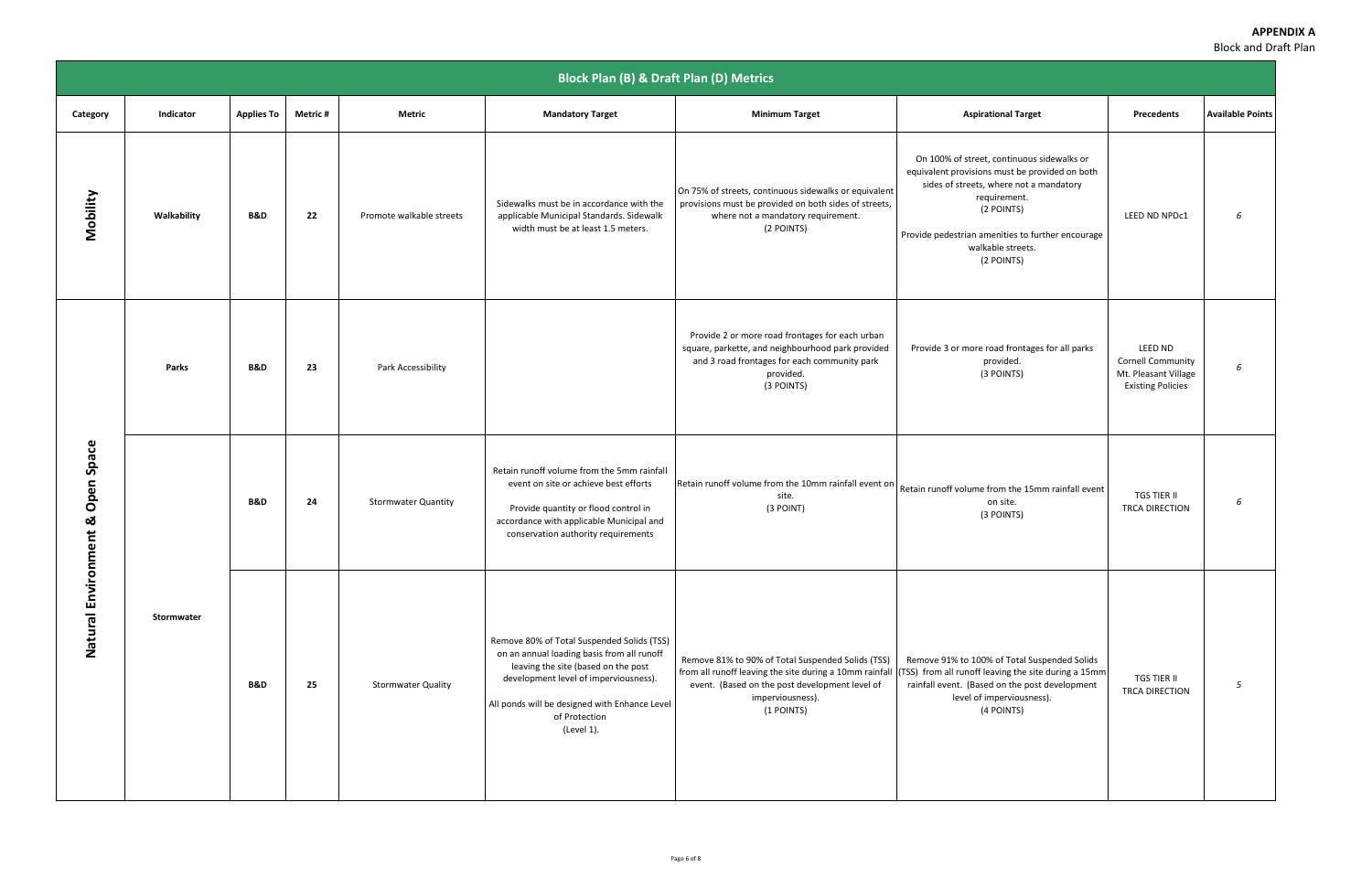|                                        | <b>Block Plan (B) &amp; Draft Plan (D) Metrics</b> |                   |                |                                            |                                                                               |                                                                                                           |                                                                                                                                                                                                                                                                                                                                                  |                |                         |
|----------------------------------------|----------------------------------------------------|-------------------|----------------|--------------------------------------------|-------------------------------------------------------------------------------|-----------------------------------------------------------------------------------------------------------|--------------------------------------------------------------------------------------------------------------------------------------------------------------------------------------------------------------------------------------------------------------------------------------------------------------------------------------------------|----------------|-------------------------|
| Category                               | Indicator                                          | <b>Applies To</b> | <b>Metric#</b> | <b>Metric</b>                              | <b>Mandatory Target</b>                                                       | <b>Minimum Target</b>                                                                                     | <b>Aspirational Target</b>                                                                                                                                                                                                                                                                                                                       | Precedents     | <b>Available Points</b> |
|                                        | Urban agriculture                                  | <b>B&amp;D</b>    | 26             | Dedicate land for local food<br>production |                                                                               | Provide 80ft2/DU of garden space<br>(2 POINTS)                                                            | Provide the following garden space per site density<br>DU Density Growing Space/DU<br>17-35DU/ha<br>200ft2<br>100ft2<br>36-54DU/ha<br>>54DU/ha<br>80ft2<br>(2 POINTS)                                                                                                                                                                            | LEED ND NPDc13 | $\overline{a}$          |
| Space<br>Open<br>Natural Environment & | Natural Heritage System                            | <b>B&amp;D</b>    | 27             | Natural Heritage System<br>Enhancements    | Satisfy Municipal Official Plan requirements                                  |                                                                                                           | Demonstrate ecological gain above and beyond the<br>municipal natural heritage requirements.<br>(2 POINTS)                                                                                                                                                                                                                                       |                | $\overline{2}$          |
|                                        | <b>Soils and Topography</b>                        | <b>B&amp;D</b>    | 28             | Restore and enhance soils                  | Undertake a Topsoil Fertility Test according to<br><b>Municipal Standards</b> | Undertake a Topsoil Fertility Test for the entire site<br>and implement its recommendations.<br>(1 POINT) | Development on highly permeable soils is avoided<br>following TRCA and CVC Low Impact Development<br>Stormwater Management Planningand Design<br>Guide.<br>(2 POINTS)<br>In addition to implementing the recommendations<br>of the Topsoil Fertility Test, a minimum topsoil<br>depth of 200 m is provided across the entire site.<br>(2 POINTS) | TRCA DIRECTION | 5                       |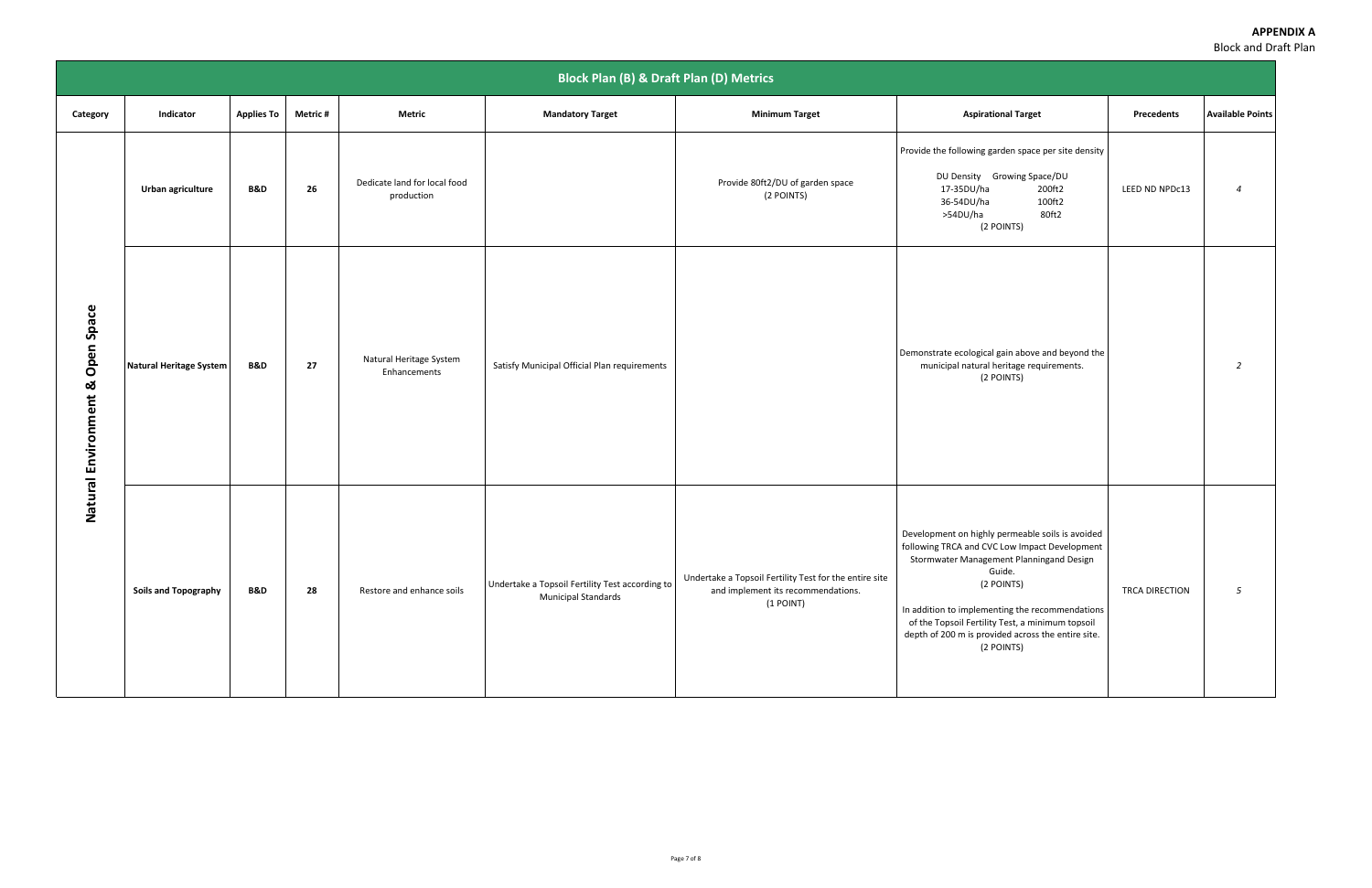|                                         | <b>Block Plan (B) &amp; Draft Plan (D) Metrics</b> |                   |                |                                   |                                                                             |                                                                                                                                                                                                                                |                                                                                                                                                                     |                                    |                         |
|-----------------------------------------|----------------------------------------------------|-------------------|----------------|-----------------------------------|-----------------------------------------------------------------------------|--------------------------------------------------------------------------------------------------------------------------------------------------------------------------------------------------------------------------------|---------------------------------------------------------------------------------------------------------------------------------------------------------------------|------------------------------------|-------------------------|
| Category                                | Indicator                                          | <b>Applies To</b> | <b>Metric#</b> | Metric                            | <b>Mandatory Target</b>                                                     | <b>Minimum Target</b>                                                                                                                                                                                                          | <b>Aspirational Target</b>                                                                                                                                          | Precedents                         | <b>Available Points</b> |
| <b>Buildings</b><br>×<br>Infrastructure | <b>Energy conservation</b>                         | <b>B&amp;D</b>    | 29             | Passive solar alignment           |                                                                             | 50% (or more) of the blocks have one axis within 15<br>degrees of E-W.<br>E-W lengths of those blocks are at least as long as the   E-W lengths of those blocks are at least as long as<br>N-S lengths of blocks<br>(3 POINTS) | 75% (or more) of the blocks have one axis within<br>15 degrees of E-W<br>the N-S lengths of blocks<br>(3 POINTS)                                                    | LEED ND GIBc10                     | 6                       |
|                                         |                                                    | D                 | 30             | Building energy efficiency        | <b>Single Family Homes:</b><br>Design all buildings in accordance with OBC. | 75% of single family homes or multiunit residential<br>buildings (3 storey or lower) must be built to<br>EnerGuide 83 (or equivalent)<br>(2 POINTS)                                                                            | 90% of single family homes or multiunit residential<br>buildings (3 storey or lower) must be built to<br>EnerGuide 85 (or equivalent)<br>(2 POINT)                  |                                    | $\overline{a}$          |
|                                         |                                                    | <b>B&amp;D</b>    | 31             | <b>Energy Management</b>          |                                                                             | Develop an energy strategy for the development,<br>identifying opportunities for conservation, energy<br>sharing, renewables, etc<br>(2 POINTS)                                                                                | In an intensification area, where district energy has<br>been deemed viable by the municipality, carry out a<br>district energy feasibility study.<br>(3 POINTS)    |                                    | 5                       |
|                                         | <b>Lighting</b>                                    | D                 | 32             | Reduce light pollution            | Satisfy applicable municipal standards                                      | Shield exterior light fixtures >1000 lumens to prevent<br>night sky lighting<br>No uplighting allowed<br>$(1$ POINT)                                                                                                           |                                                                                                                                                                     | LEED NC SSc8<br>TIER I and TIER II | 1                       |
|                                         |                                                    | D                 | 33             | <b>Energy Conserving Lighting</b> | Satisfy applicable municipal standards                                      | Use LEDs and/or photocells on all exterior (exposed)<br>lighitng fixtures (applies to street lights, park lights,<br>pedestrian walkways).<br>(2 POINTS)                                                                       |                                                                                                                                                                     |                                    | $\overline{2}$          |
|                                         | <b>Material Management</b>                         | D                 | 34             | Recycled / Reclaimed Materials    | Satisfy applicable municipal standards                                      | Minimum 25% of recycled/reclaimed materials should<br>be used for new infrastructure including roadways,<br>parking lots, sidewalks, unit paving, etc.<br>(1 POINT)                                                            | Minimum 30% of recycled/reclaimed materials<br>should be used for new infrastructure including<br>roadways, parking lots, sidewalks, unit paving, etc.<br>(1 POINT) |                                    | 2                       |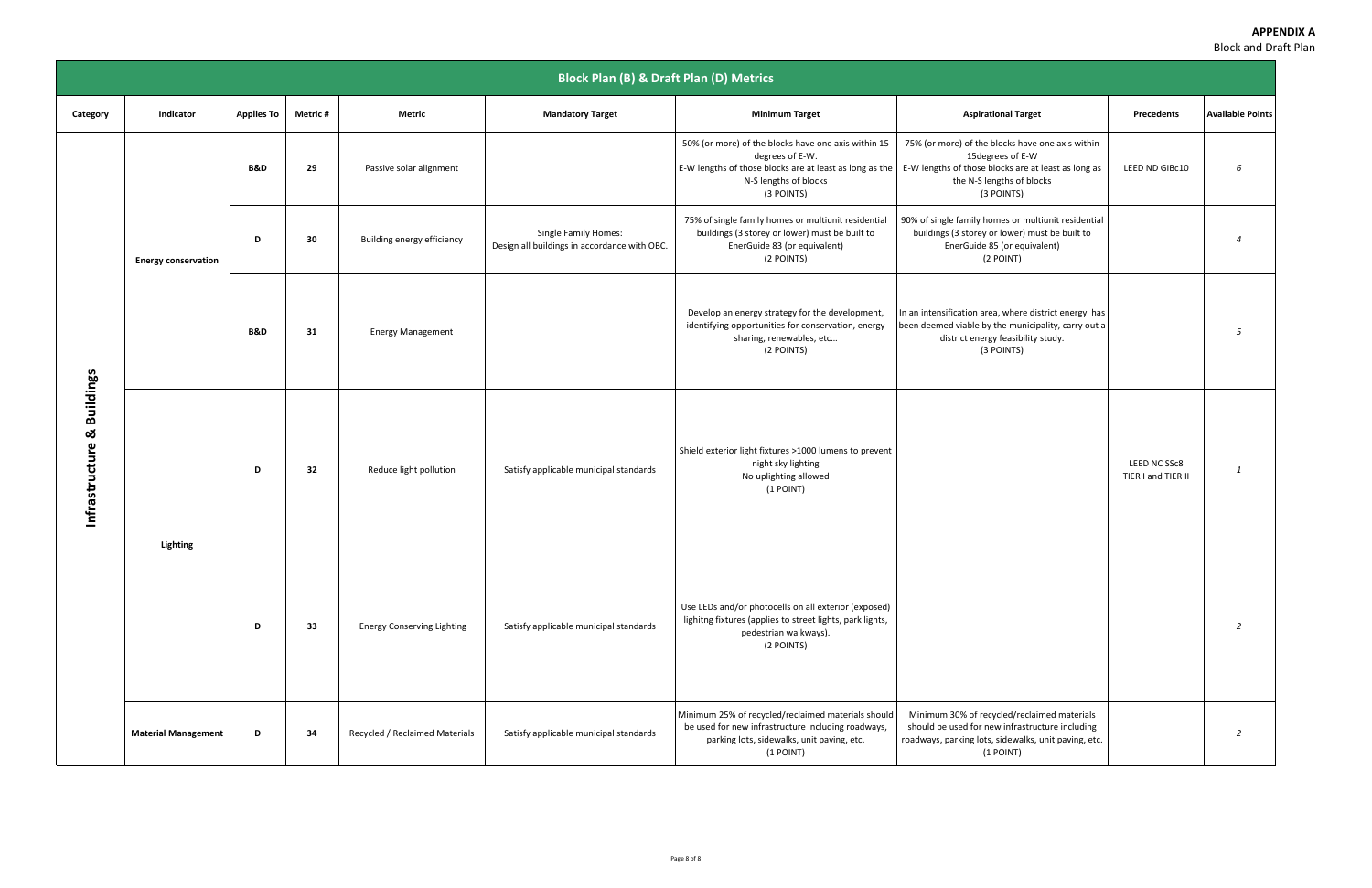## **APPENDIX B – Rationale and Sources Used to Inform Metrics**

#### Built Environment - Compact Development - Persons and jobs per ha

Rationale: To conserve land and promote active transportation, transit efficiency, liveability and improve public health.

Sources: Growth Plan for the Greater Golden Horseshoe; York Region OP 5.6.3 and New Community Guidelines (criterion CC2 refers to 20 residential unites per hectare and 70 residents and jobs per hectare as the required target in new greenfield areas); Emerald Hills Performance Assessment.

#### Built Environment - Compact Development – Floor area ratio/Floor space index

Rationale: Municipal official plans include land use designations and density schedules that apply to existing urban areas to achieve municipal growth management strategies with attention to placemaking, built form and urban design.

#### Built Environment - Compact Development – Location efficiency

Rationale: Promote multi-modal transportation choices and reduced vehicle use.

Sources: Emerald Hills Performance Assessment; LEED 2009 for Neighbourhood Development with Canadian Alternative Compliance Paths (2011) – NPD Credit 3.

#### Built Environment - Land Use Mix and Diversity - Proximity to amenities

Rationale: Recognize sites with good community connections to services and/or promote services to encourage compact communities and multi-modal transportation options. Recognizes a fine grain mix of uses as promoted in municipal official plans. The metric and targets are adapted from the point scoring system used in LEED ND.

Sources: LEED Canada 2009 for New Construction, SS Credit 2; LEED 2009 for Neighbourhood Development with Canadian Alternative Compliance Paths (2011) - SLL Credit 3; VOP 2010 Policy 4.2.2.14 ("To encourage the provision of transit service within 500 metres of at least 90% of residences and the majority of jobs, and consistent with approved YRT service standards and guidelines and within 200 metres of at least 50% of residents in the *urban area*.")

#### Built Environment – Site Accessibility – Universal design

Rationale: Improve accessibility for people of diverse abilities.

#### Built Environment – Green Buildings – Third-party certification

Rationale: Recognize appropriate independent third-party certification systems incorporated into development proposals.

Sources: LEED 2009 for Neighbourhood Development with Canadian Alternative Compliance Paths (2011) – Green Infrastructure and Buildings (GIB) Prerequisite 1.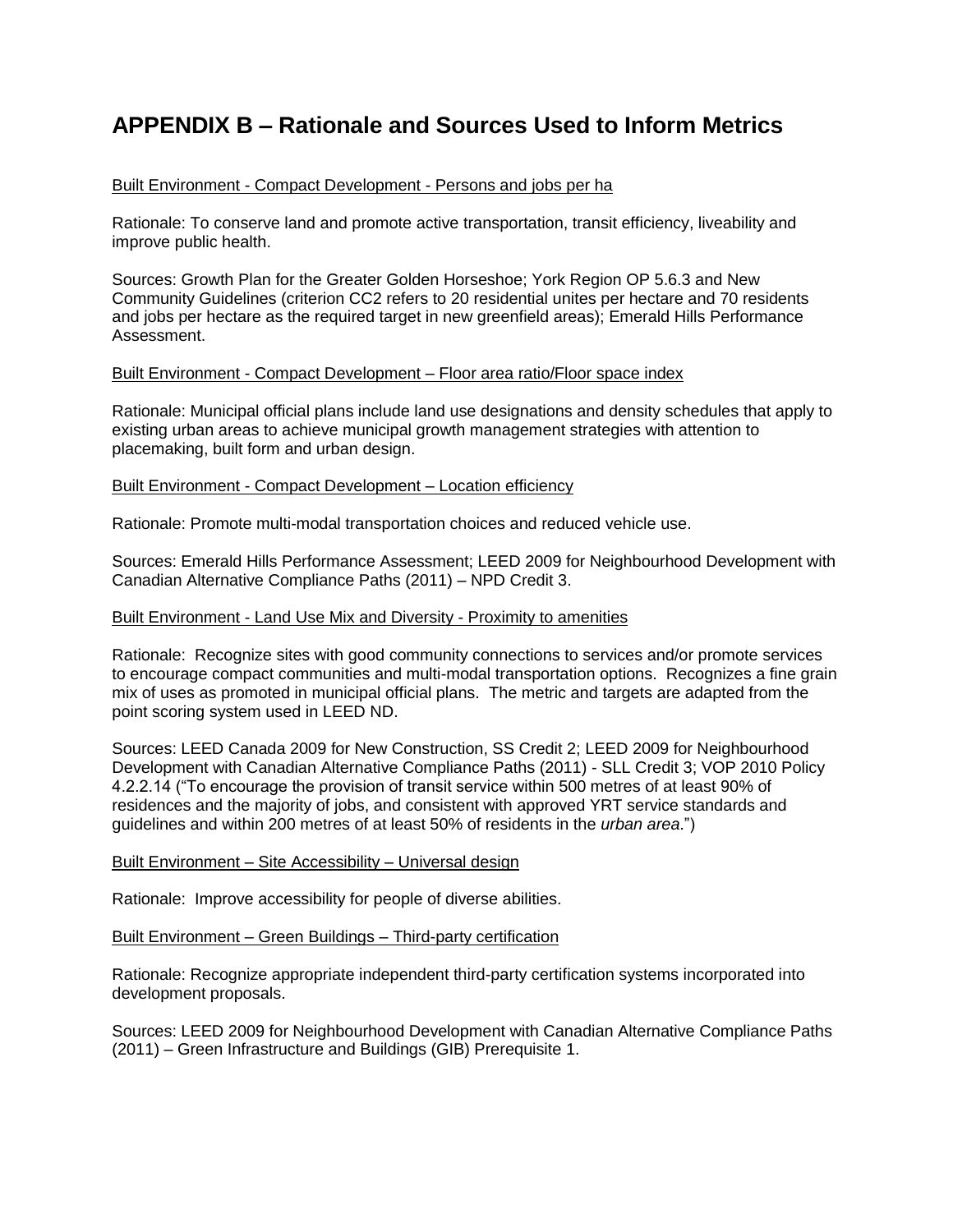#### Built Environment - Housing Mix - Design for life cycle housing

Rationale: Enable residents from a wide range of economic levels, household sizes, and age groups to live in a community.

Sources: LEED 2009 for Neighbourhood Development with Canadian Alternative Compliance Paths (2011) – NPD Credit 4; VOP 2010 policy 2.1.3.2.j.

#### Built Environment – Landscape and Street Tree Planting/Preservation

Rationale: As part of the urban forest, street trees provide a range of ecosystem services including: cleaning air; intercepting rainfall that helps to mediate storm flows; evaporative cooling and summer shade to reduce building cooling loads; wind breaks; and carbon sequestration. As community amenities, street trees promote active transportation by providing a more walkable pedestrian environment.

Sources: LEED 2009 for Neighbourhood Development with Canadian Alternative Compliance Paths (2011) – NPD Credit 14.

#### Built Environment - Community Form - Community and neighbourhood scale

Rationale: Focus retail, personal, human and community services within community core areas (neighbourhood centre and mixed-use node) so that people can meet their daily needs within their own communities.

Sources: York Region OP policy 5.6.5, policy 4.4.1, and York Region New Community Guidelines (criterion CC5).

#### Built Environment – Natural Heritage/Natural Green Space – Proximity/connection to natural heritage/green space

Rationale: The human health and amenity benefits of proximity to nature and green spaces have been documented in peer-reviewed journals (e.g. Sullivan, Kuo and DePooter, 2004; Faber-Taylor and Kuo, 2001).

Sources: VOP 2010 policy 7.3.1.2 c (Neighbourhood Parks should generally be located within a 10 minute walk of the majority of the community served); Sustainable Sites Initiative: Guidelines and Performance Benchmarks, 2009, Credit 6.7.

#### Built Environment – Parking

Rationale: Encourage active transportation, promote efficient use of developable land, discourage the location of parking in front of buildings in order to support on-street retail and pedestrianization, and minimize the adverse environmental impacts of parking facilities.

Sources: LEED Canada 2009 for New Construction, SS Credit 4.4; LEED 2009 for Neighbourhood Development with Canadian Alternative Compliance Paths (2011) - NPD Credit 5.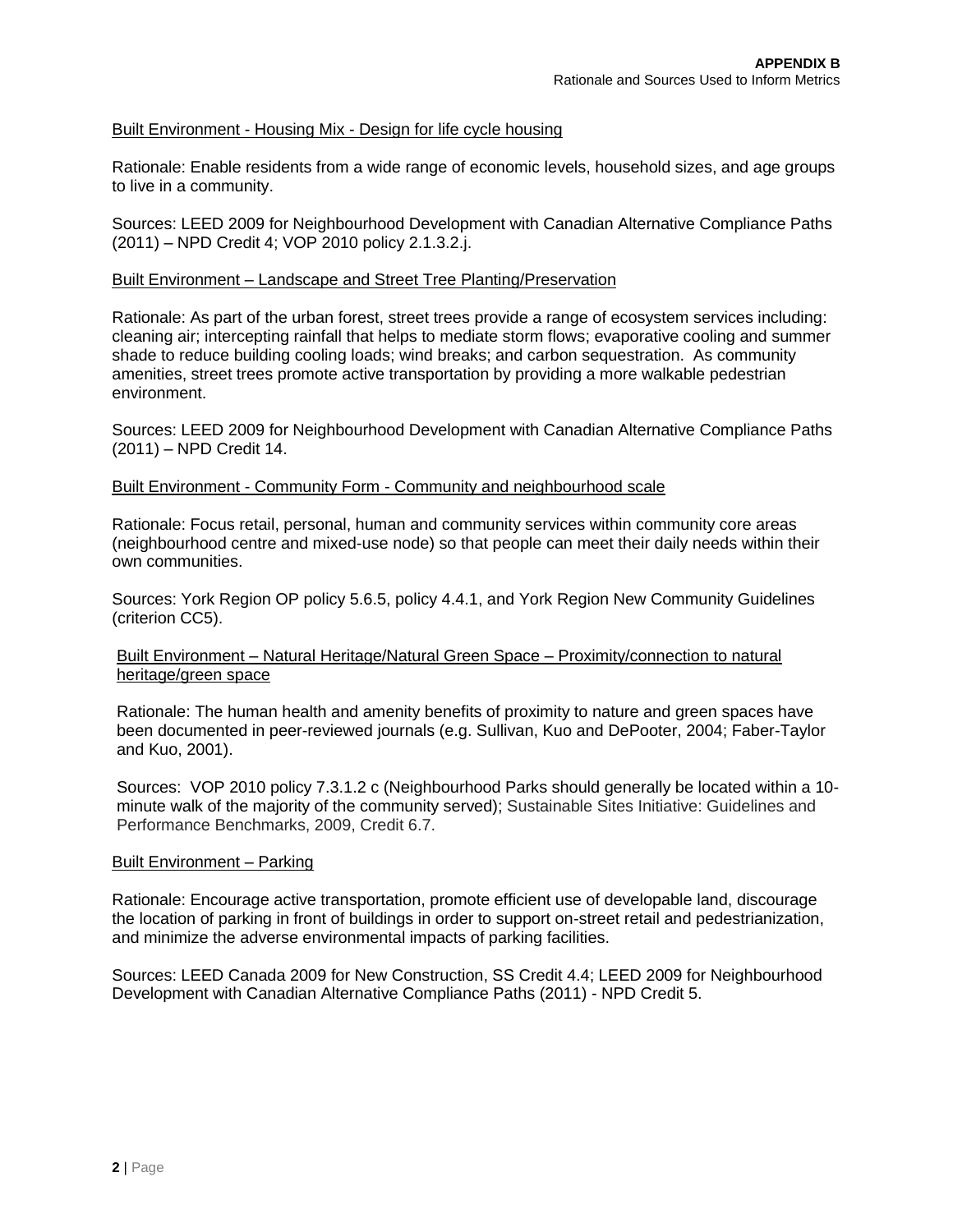#### Built Environment – Pedestrian Connections – Traffic calming

Rationale: Provide walkable streets to encourage active transportation.

Sources: LEED 2009 for Neighbourhood Development with Canadian Alternative Compliance Paths (2011) – NPD Credit 1; Gilbert and Obrien. 2009. Child- and Youth-Friendly Land-Use And Transport Planning Guidelines for Ontario, Version 2. (http://www.kidsonthemove.ca/uploads/Guidelines%20Ontario%20v2.7.pdf)

#### Built Environment – Pedestrian Connections – School proximity to transit routes and bikeways

Rationale: Promote walking and cycling to schools and reduce traffic congestion at school sites.

Sources: LEED 2009 for Neighbourhood Development with Canadian Alternative Compliance Paths (2011) – NPD Credit 15; Forum: School Siting and School Site Design for a Healthy Community, 2012, City of Hamilton Public Health Services.

#### Built Environment – Pedestrian Connections - Proximity to schools

Rationale: Promote schools as community hubs and support students' health by encouraging walking and bicycling to school.

Sources: LEED 2009 for Neighbourhood Development with Canadian Alternative Compliance Paths (2011) – NPD Credit 15; Forum: School Siting and School Site Design for a Healthy Community, 2012.

#### Built Environment - Cultural Heritage Resources – Cultural Heritage Conservation

Rationale: Support municipal Official Plan policies to recognize and conserve cultural heritage resources, including heritage buildings and structures, Cultural Heritage Landscapes, and other cultural heritage resources.

Sources: Cultural Heritage Conservation policies under provincial legislation (i.e. the Ontario Heritage Act, Planning Act and PPS, etc), Standards and Guidelines for Historic Places, municipal Official Plan, municipal bylaws, Municipal Register of Cultural Heritage Resources and/or Municipal Heritage Inventory.

#### Built Environment – Tree Canopy

Rationale: Enhance the urban forest and provision ecosystem services including: cleaning air; intercepting rainfall that helps to mediate storm flows; evaporative cooling and summer shade to reduce building cooling loads; wind breaks; and carbon sequestration. As community amenities, street trees promote active transportation by providing a more walkable pedestrian environment.

Sources: LEED 2009 for Neighbourhood Development with Canadian Alternative Compliance Paths (2011) – NPD Credit 14.

#### Mobility – Site Permeability - Connectivity

Rationale: Encourage walking and transit use.

Source: Toronto Green Standard Tier 1 requirement (Pedestrian Infrastructure).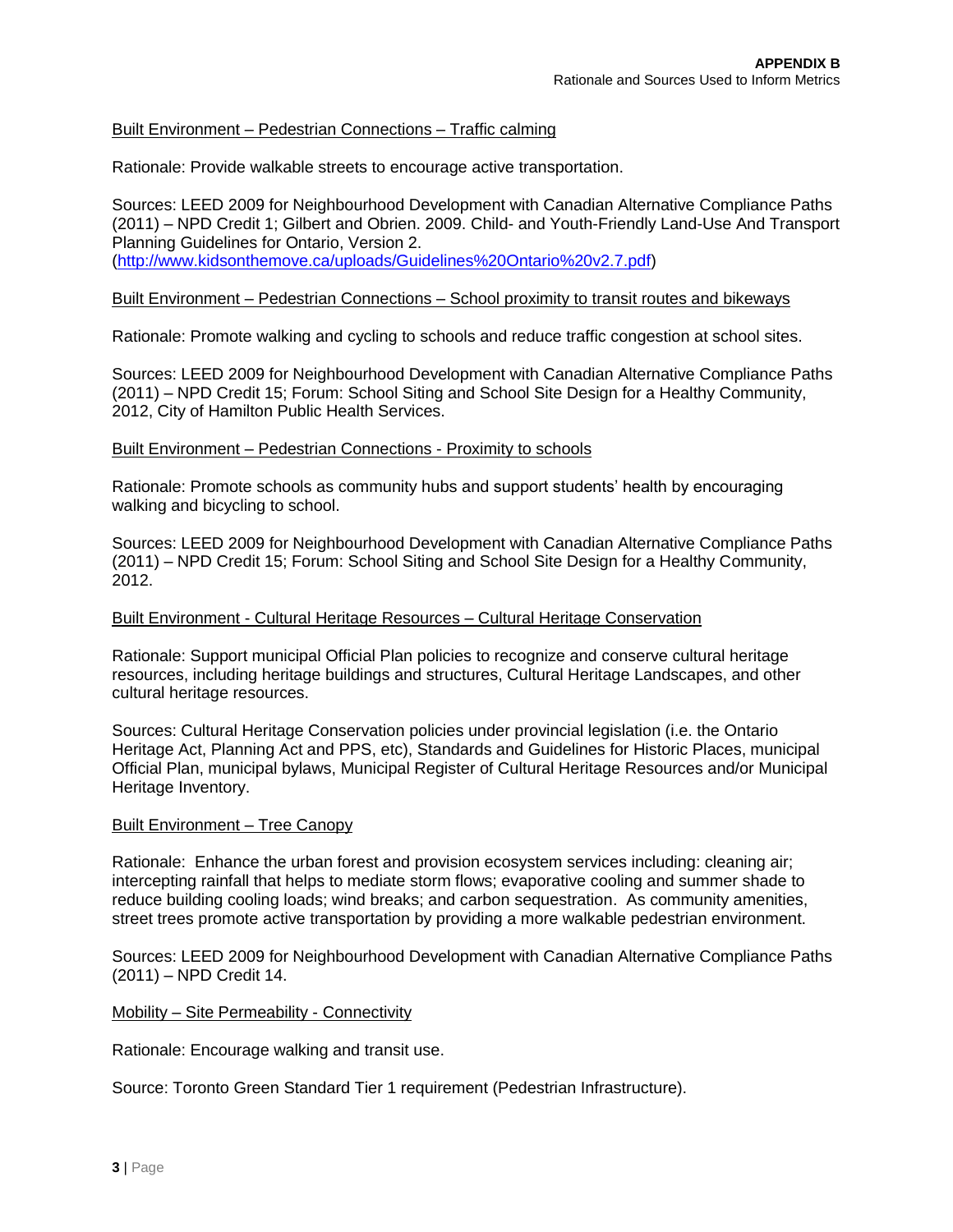#### Mobility - Street Networks/Blocks - Block perimeter/length

Rationale: Blocks of dwelling units with a perimeter less than 550 metres promote connectivity of neighbourhoods, allows pedestrians to choose between a variety of routes to their destination, and should be flexible to accommodate both residential and commercial lot sizes.

Sources: Pickering Sustainable Development Guidelines (criterion 6.6); East Gwillimbury "Thinking Green" Item 3.

#### Mobility - Street Networks/Blocks – Intersection density

Rationale: Promote well-connected street networks that allow for multiple active transportation routes through the neighbourhood, and reduces traffic through alternative vehicular routes.

Sources: Pickering Sustainable Development Guidelines (criterion 6.5); Neptis Foundation "Shaping the Toronto Region" report (see Figure 35).

#### References:

Taylor, Z.T and von Nostrand, J. 2008. Shaping the Toronto region past, present and future: an exploration of potential effectiveness of changes to planning policies governing greenfield land development in the Greater Golden Horseshoe. Neptis Foundation. 198 pp

#### Mobility – Transit Supportive - Distance to public transit

Rationale: Support alternative transportation modes to vehicle use.

Sources: LEED Canada 2009 for New Construction, SS Credit 4.1; Pickering Sustainable Development Guidelines (criterion 6.10).

#### Mobility – Active Transportation

Rationale: Promote alternative modes of transportation and support public health.

Sources: LEED 2009 for Neighbourhood Development with Canadian Alternative Compliance Paths (2011) – SLL Credit 4 (Bicycle Network and Storage).

#### Mobility – Walkability - Promote walkable streets

Rationale: Promote walking and other forms of active transportation by providing safe and comfortable street environments.

Sources: Pickering Sustainable Development Guidelines criterion 7.2; LEED 2009 for Neighbourhood Development with Canadian Alternative Compliance Paths (2011) – NPD Credit 1 (Walkable Streets).

#### Natural Environment and Open Space - Parks

Rationale: Support park design policies in municipal official plans.

Sources: Municipal Official Plans; LEED 2009 for Neighbourhood Development with Canadian Alternative Compliance Paths (2011) – NPD Credit 9 (Access to Civic and Public Square).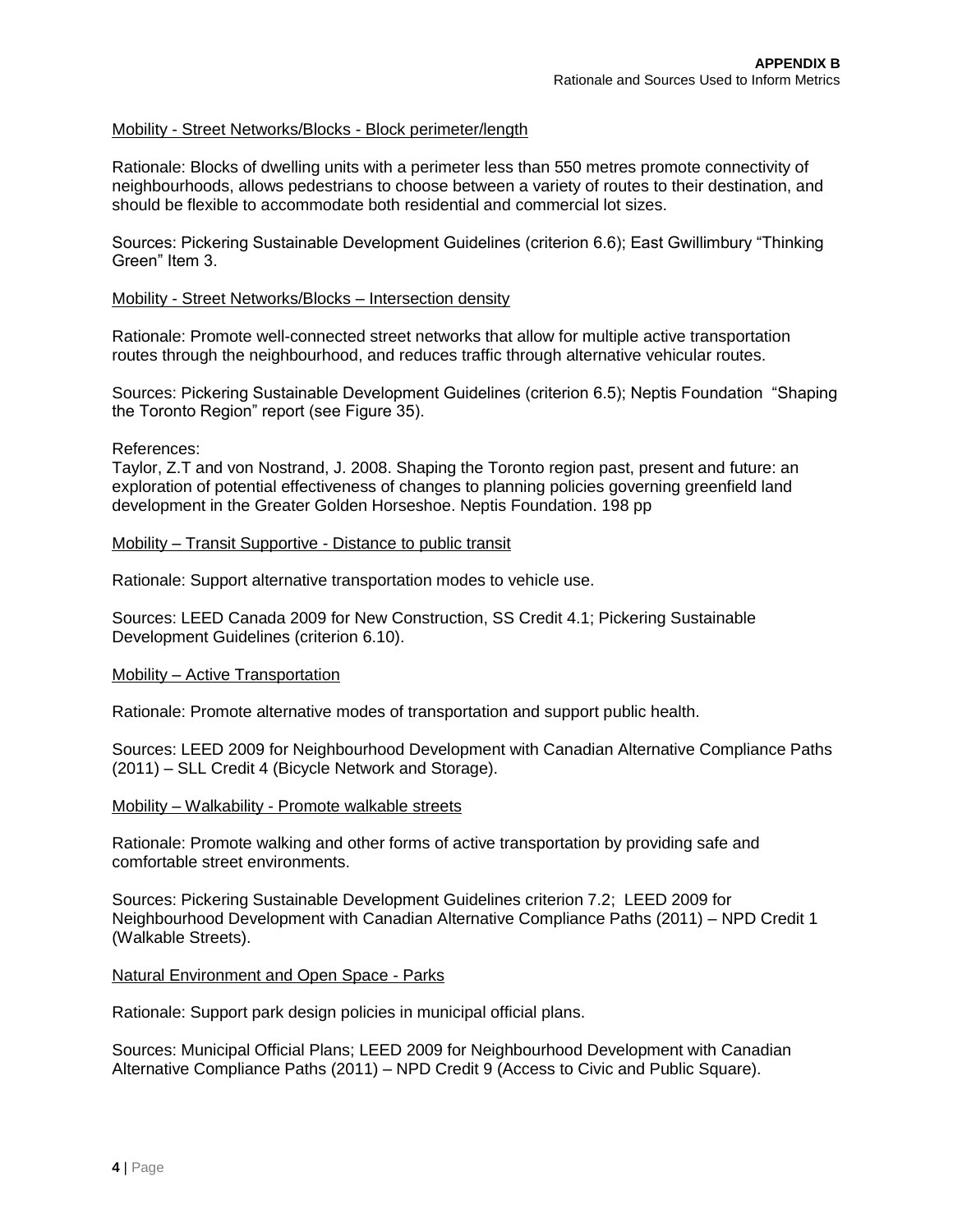#### Natural Environment and Open Space – Stormwater – Stormwater quantity

Rationale: Implement a treatment-train approach to stormwater management that emphasizes source controls and conveyance controls to promote infiltration, evaporation, and/or re-use of rainwater. The objective is to maintain stream flows and thermal regimes within natural ranges of variation.

Sources: TRCA Stormwater Management Criteria (2012); MOE Stormwater Management Practices Planning and Design Manual; TGS Tier I and Tier II; LEED 2009 for Neighbourhood Development with Canadian Alternative Compliance Paths (2011) – Green Infrastructure and Buildings Credit 8 (Stormwater Management).

#### Natural Environment and Open Space – Stormwater – Stormwater quality

Rationale: Protect receiving water bodies from the water quality degradation that may result from development and urbanization (TRCA 2012).

Sources: Stormwater Management Criteria (TRCA 2012) (http://www.sustainabletechnologies.ca/Portals/\_Rainbow/Documents/72d1cb7b-eaa6-4582-8e9e-87e668af62d5.pdf); Toronto Green Standard (Stormwater Quality – Stormwater Run-off).

Natural Environment and Open Space – Stormwater – Rainwater re-use

Rationale: Reduce potable water use.

Sources: Toronto Green Standard (Water Efficiency); York Region Official Plan (policy 5.2.32).

#### Natural Environment and Open Space – Stormwater – Stormwater architecture/features

Rationale: Naturalize stormwater management facilities to enhance the municipal natural heritage system and integrate into the open space system as visually and physically accessible amenities.

Sources: The Sustainable Sites Initiative: Guidelines and Performance Benchmarks, 2009 (Credit 3.7)

#### Natural Environment and Open Space – Urban Agriculture – Dedicate land for local food production

Rationale: Promote community-based food production and provide alternative passive recreational uses.

Sources: LEED 2009 for Neighbourhood Development with Canadian Alternative Compliance Paths (2011) – NPD Credit 13.

#### Natural Environment and Open Space – Natural Heritage System – Natural heritage system enhancements

Rationale: Improve natural heritage system function with respect to wildlife habitat and/or ecological functions, including ecosystem services.

Sources: Municipal natural heritage system plans.

Explanatory Note: Point allocation has not yet been defined for different types natural heritage system enhancements. This metric will be the subject of ongoing research.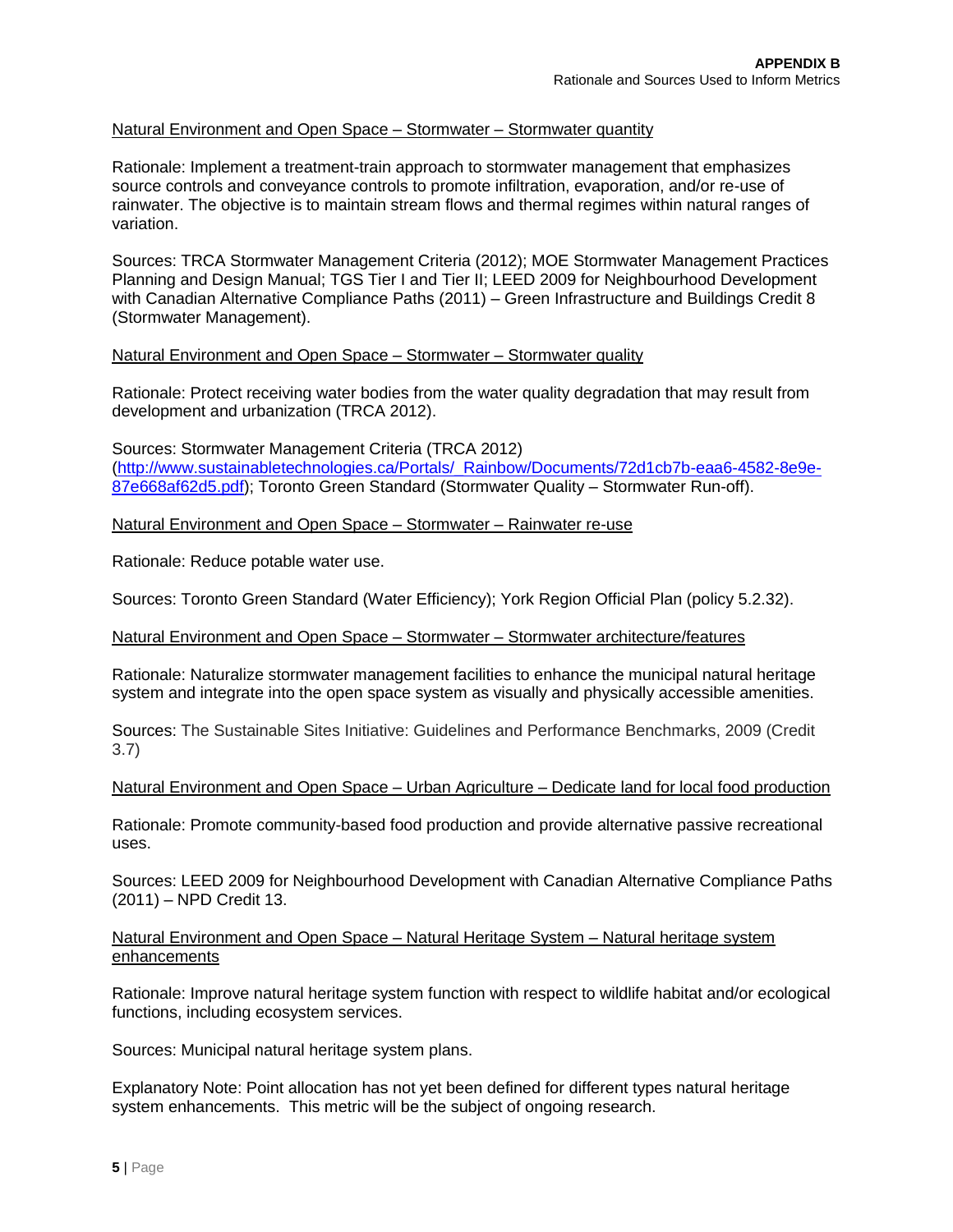#### Natural Environment and Open Space – Soils and Topography – Restore and enhance soils

Rationale: Limit disturbance of healthy soil to: protect soil horizons and maintain soil structure; support biological communities (above-ground and below-ground); minimize runoff and maximize water holding capacity; improve biological decomposition of pollutants; and moderate peak stream flows and temperatures.

Sources: The Sustainable Sites Initiative: Guidelines and Performance Benchmarks, 2009; Low Impact Development Stormwater Management Planning and Design Guide (CVC and TRCA 2010); Preserving and Restoring Healthy Soil: Best Practices for Urban Construction (TRCA 2012).

#### References:

The Sustainable Sites Initiative: Guidelines and Performance Benchmarks, 2009 (http://www.sustainablesites.org/report/Guidelines%20and%20Performance%20Benchmarks\_2009. pdf)

#### Infrastructure and Buildings – Energy Conservation – Solar readiness

Rationale: Encourage on-site renewable energy generation and/or solar thermal strategies.

Sources: LEED NC EA Credit 2; York Region Official Plan (policy 5.2.26).

#### Infrastructure and Buildings - Energy Conservation – Passive solar alignment

Rationale: Promote energy efficiency by creating the conditions for the use of passive solar design as well as solar photovoltaic and/or solar thermal strategies.

Sources: LEED 2009 for Neighbourhood Development with Canadian Alternative Compliance Paths (2011) – GIB Credit 10.

#### Infrastructure and Buildings - Energy Conservation – Building energy efficiency

Rationale: Reduce energy use and greenhouse gas emissions with consequent reductions in air, water, and land pollution and adverse environmental effects from energy production and consumption.

Sources: Toronto Green Standard (Minimum Energy Performance); LEED 2009 for Neighbourhood Development with Canadian Alternative Compliance Paths (2011) – GIB Prerequisite 2 and Credit 2.

#### Infrastructure and Buildings - Energy Conservation – District energy viability

Rationale: District energy systems can provide more efficient heating and cooling for residential and commercial customers (providing there is density of development). This aids governments in reaching reduction targets for greenhouse gas emissions while also benefitting customers in reduced ongoing energy expenses and reduced one-time first costs for mechanical equipment.

Sources: Canadian District Energy Association (Web site, https://www.cdea.ca/faq/what-are-mainadvantages-district-energy); York Region Official Plan (policy 5.6.10 regarding community energy planning); LEED 2009 for Neighbourhood Development with Canadian Alternative Compliance Paths (2011) – GIB Credit 12.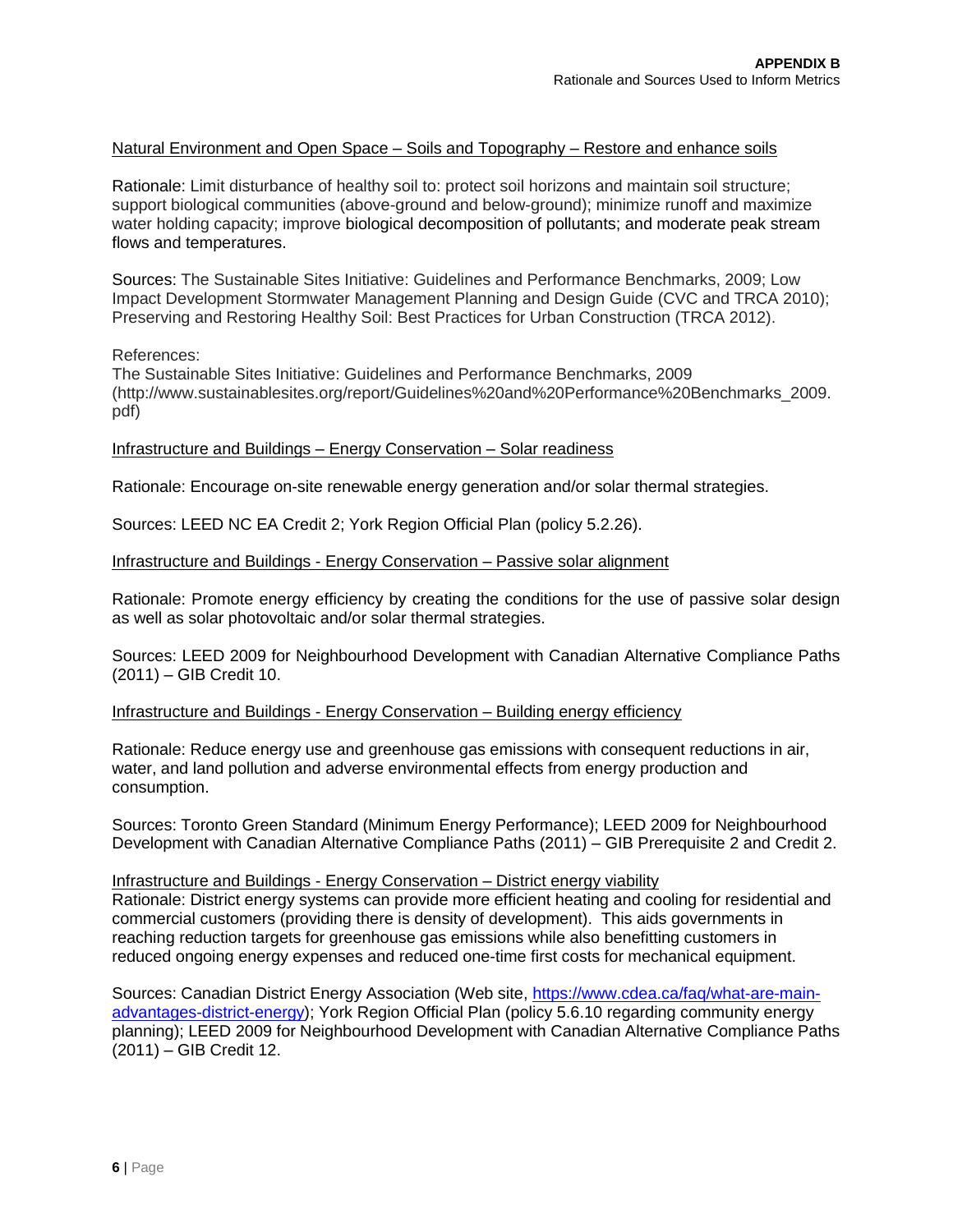#### Infrastructure and Buildings – Potable Water - Reduce Potable Water Used for Irrigation

Rationale: Promote water use efficiency.

Sources: Toronto Green Standard (Water Efficiency); York Region Official Plan (policy 5.2.31); LEED 2009 for Neighbourhood Development with Canadian Alternative Compliance Paths (2011) – GIB Credit 4; LEED Canada 2009 for New Construction, WE Prerequisite 1.

Infrastructure and Buildings – Potable Water – Water conserving fixtures

Rationale: Promote water use efficiency.

Sources: Toronto Green Standard (Water Efficiency); York Region Official Plan (policy 5.2.21 and 5.2.23); LEED 2009 for Neighbourhood Development with Canadian Alternative Compliance Paths (2011) – GIB Credit 3; LEED Canada 2009 for New Construction, WE Credit 1.

Infrastructure and Buildings – Lighting - Parking Garage Lighting

Rationale: Reduce energy use while providing safe environments.

Infrastructure and Buildings - Lighting - Reduce light pollution

Rationale: Reduce nighttime glare and light trespass from the building and the site

Sources: Toronto Green Standard (Light Pollution Tier I and Tier II); LEED Canada 2009 for New Construction, SS Credit 8.

Infrastructure and Buildings - Lighting – Energy conserving lighting

Rationale: Reduce energy use while providing safe environments.

Infrastructure and Buildings - Bird-Friendly Design

Rationale: Ensure that design features minimize the risk for migratory bird collisions.

Sources: Toronto Green Standard

#### Infrastructure and Buildings - Materials and Solid Waste Management - Recycled/Reclaimed Materials

Rationale: Reduce the adverse environmental effects of extracting and processing virgin materials.

Sources: LEED 2009 for Neighbourhood Development with Canadian Alternative Compliance Paths (2011) – GIB Credit 15 (LEED ND credit 15 refers to a mix of recycled and reclaimed materials exceeding 50% of the mass of new infrastructure); Toronto Green Standard (Use of Recycled Materials); The Sustainable Sites Initiative: Guidelines and Performance Benchmarks – Credit 5.4 and 5.5.

#### Infrastructure and Buildings - Materials and Solid Waste Management – Solid Waste

Rationale: Promote waste reduction and diversion of materials from landfills.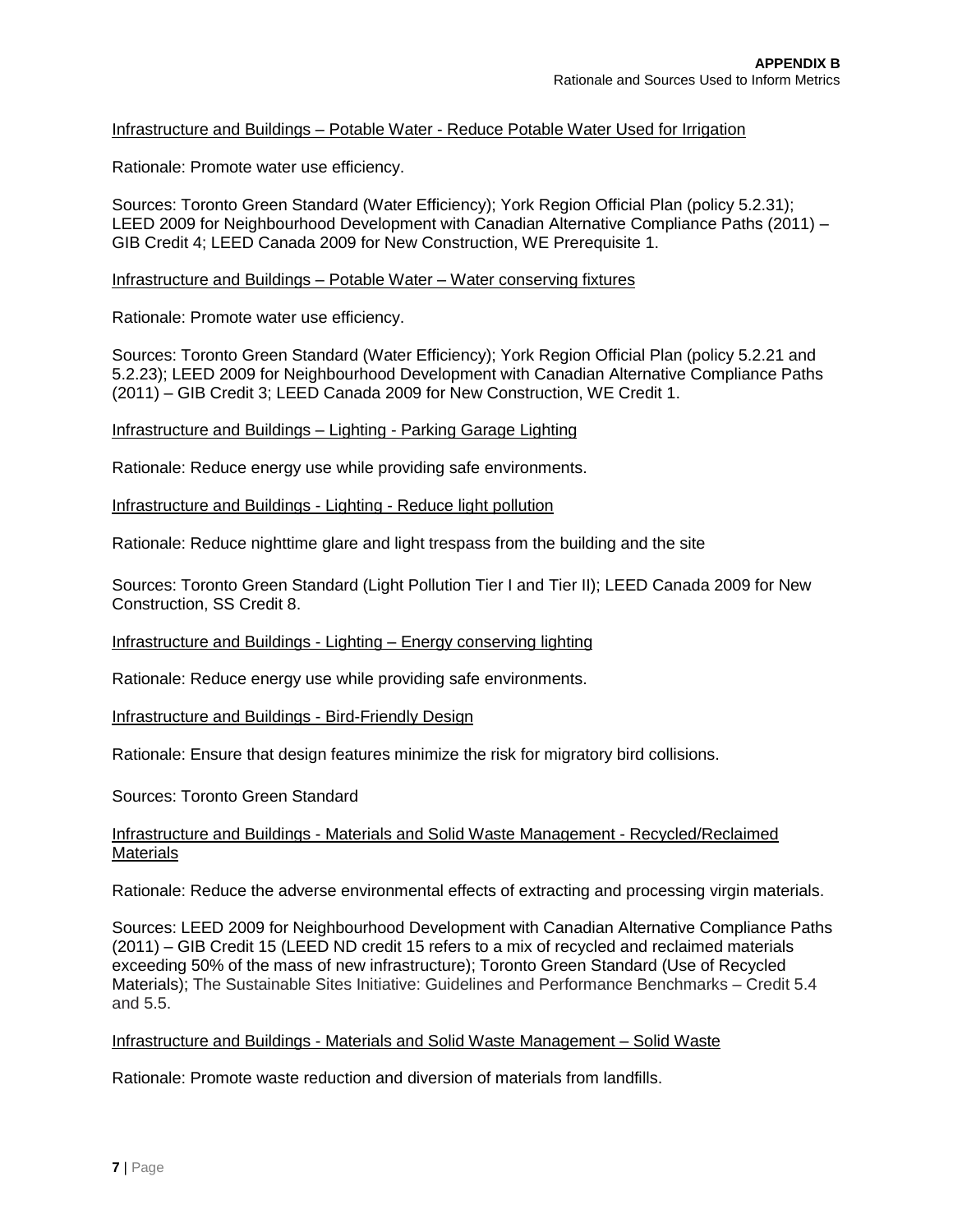Sources: LEED 2009 for Neighbourhood Development with Canadian Alternative Compliance Paths (2011) – GIB Credit 16; Toronto Green Standard (Storage and Collection of Recycling and Organic Waste); City of Vaughan Waste Collection Standards and Waste Collection By-Law 217-210.

#### Infrastructure and Buildings - Materials and Solid Waste Management- Material re-use and recycled content

Rationale: Reduce demand for new materials and promote diversion of materials from landfills. Sources: Toronto Green Standard (Reuse of Building Materials); The Sustainable Sites Initiative: Guidelines and Performance Benchmarks – Credit 5.4 and 5.5.

#### Infrastructure and Buildings - Heat Island – Reduce heat island effects

Rationale: Reduce ambient surface temperatures, and provide shade for human health and comfort.

Sources: Toronto Green Standard (Urban Heat Island Reduction: At Grade and Roof); LEED Canada 2009 for New Construction – SS Credit 7.1 and 7.2; LEED 2009 for Neighbourhood Development with Canadian Alternative Compliance Paths (2011) – GIB Credit 9.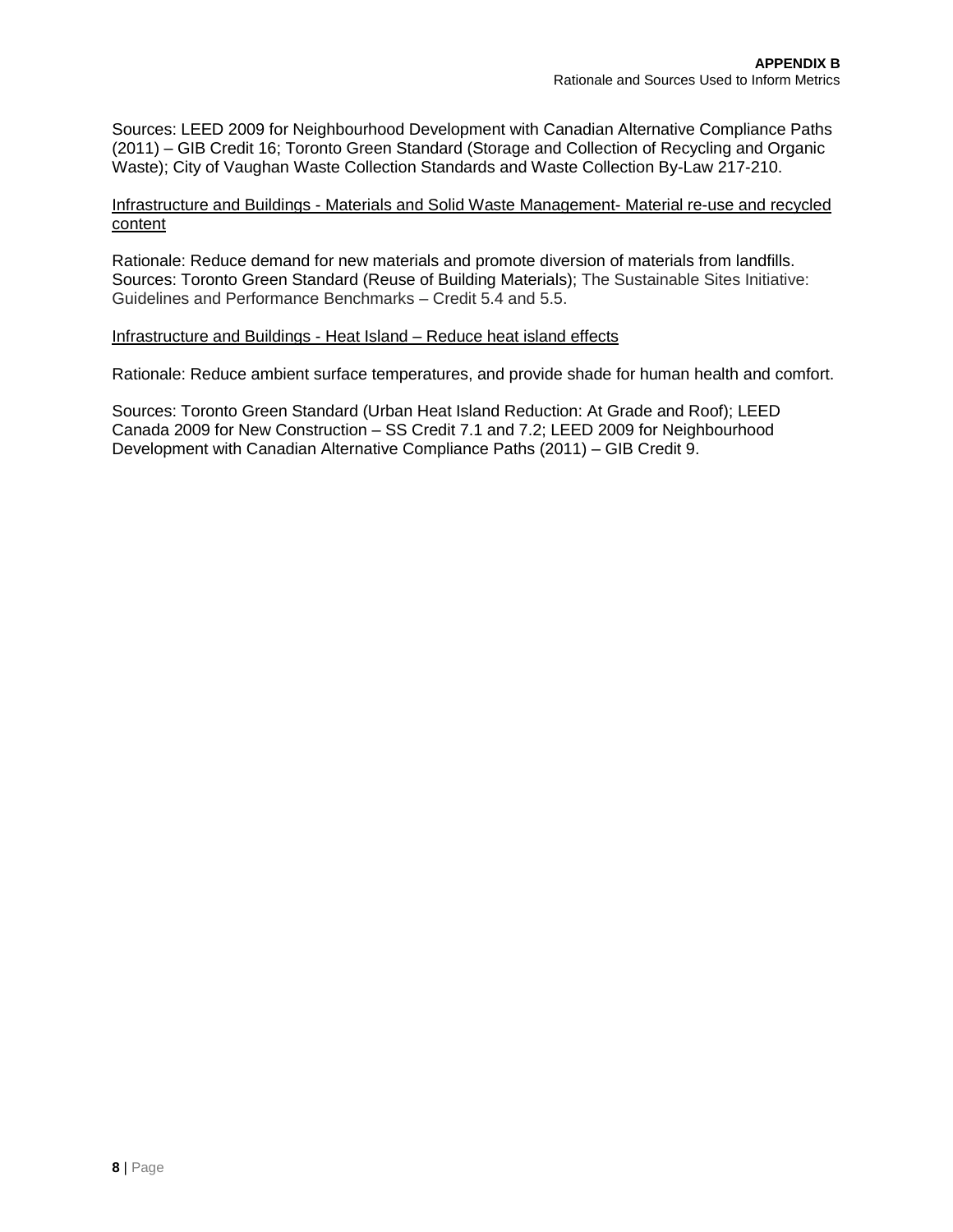Sustainability Metrics Log

# **APPENDIX C - Sustainability Metrics Log**

The following metrics log attempts to summarize the major revisions to the sustainability metrics based on the private and public sector workshops and feedback.

## June 04, 2013 –Revisions from TAT meeting

| Log# | <b>Metric</b>                                                     | Revisions / Additions / Deletions                                                                                         | Changes applied to:           |
|------|-------------------------------------------------------------------|---------------------------------------------------------------------------------------------------------------------------|-------------------------------|
|      | <b>Buildings</b><br>Design/Certified to<br><b>Green Standards</b> | Revise Aspirational Target - only applicable<br>to sites with 5 or more buildings                                         | <b>Site Metrics</b>           |
| 2    | Life Cycle Housing                                                | Revised metric to remove "renters" reference<br>and delete 1 or 2 bedroom reference for<br><b>Block and Draft metrics</b> | Site, Block and Draft Metrics |
| 3    | <b>Connection to Natural</b><br>Heritage                          | Revise metric to include a "Visual and<br>physical connection are provided to natural<br>heritage system"                 | Site, Block and Draft Metrics |
|      |                                                                   |                                                                                                                           |                               |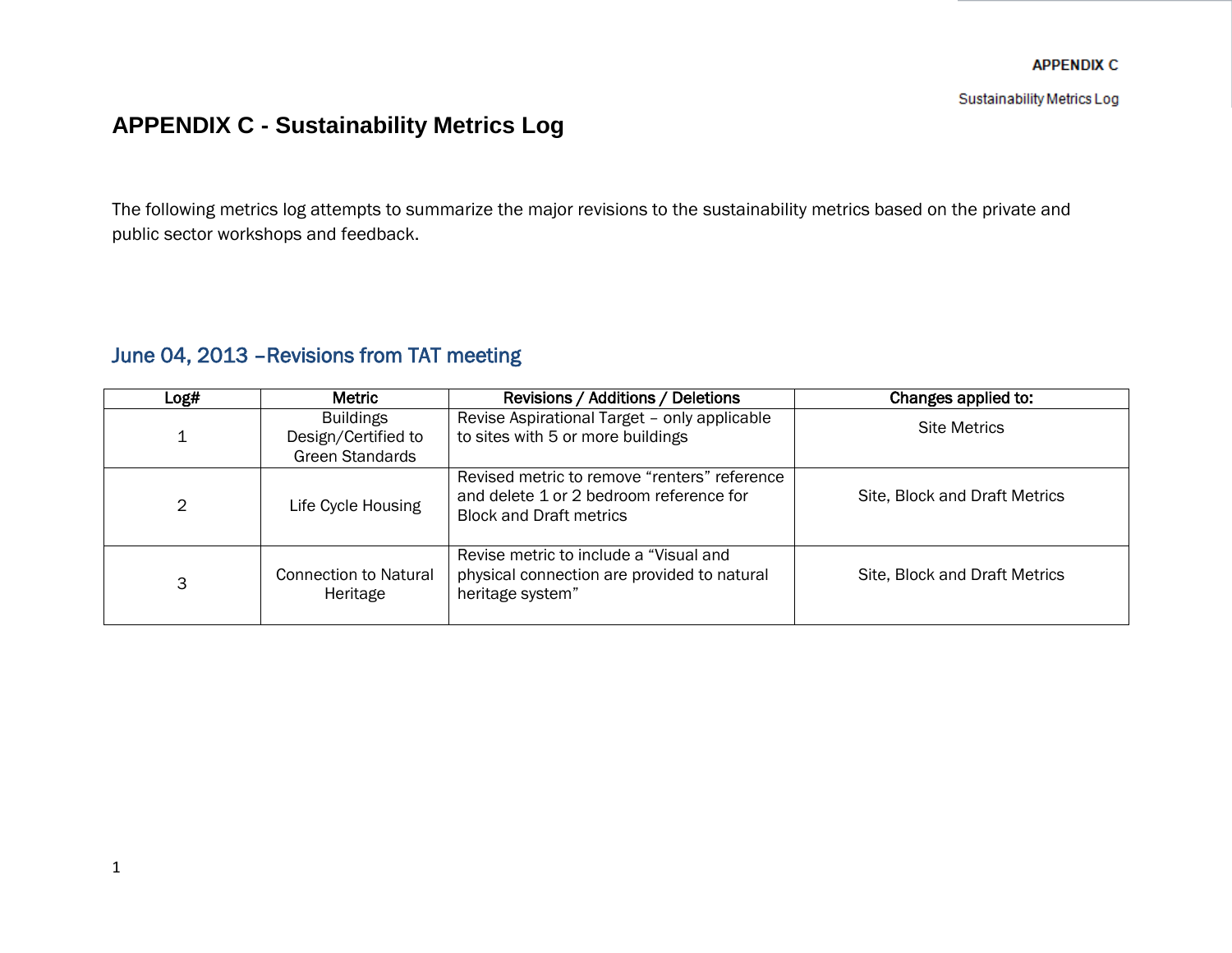Sustainability Metrics Log

# May 11, 2013 – Comments and Revisions from BILD Workshop

| Log#           | <b>Metric</b>                                         | Revisions / Additions / Deletions                                                                                                                                                                                                                                                                                                                                                                                                                                                                                              | Changes applied to:           |
|----------------|-------------------------------------------------------|--------------------------------------------------------------------------------------------------------------------------------------------------------------------------------------------------------------------------------------------------------------------------------------------------------------------------------------------------------------------------------------------------------------------------------------------------------------------------------------------------------------------------------|-------------------------------|
| $\mathbf 1$    | Carpooling and<br><b>Efficient Vehicle</b><br>Parking | Minimal and Aspirational metrics to include<br>"and/or"                                                                                                                                                                                                                                                                                                                                                                                                                                                                        | <b>Site Metrics</b>           |
| $\overline{2}$ | Park Accessibility                                    | Revise metrics for Recommended Minimum:<br>A minimum of two parks of any type (i.e.<br>urban square, parkette, neighbourhood park,<br>community park, etc) are included in the<br>development plan. Provide 2 or more road<br>frontages for each urban square, parkette,<br>and neighbourhood park provided and 3 road<br>frontages for each community park provided.<br><b>Aspirational Metric:</b><br>More than 2 parks are included in the<br>development plan. Provide 3 or more road<br>frontages for all parks provided. | Site, Block and Draft Metrics |
| 3              | <b>Stormwater Quantify</b>                            | <b>Revise Mandatory Metric:</b><br>Retain runoff volume from the 5mm rainfall<br>event on site. Provide quantity or flood contol<br>control in accordance with applicable<br>Municipal and TRCA conservation authority<br>requirements.                                                                                                                                                                                                                                                                                        | Site, Block and Draft Metrics |
| 4              | <b>Restore and Enhance</b><br>Soils                   | <b>Revise Aspirational Metric:</b><br>Development on highly permeable soils is<br>avoided following TRCA and CVC Low Impact<br>Development Stormwater Management<br>Planningand Design Guide.(2 POINTS) For all<br>areas to be revegetated, restore soils<br>disturbed by previous development and soils<br>disturbed during construction, including<br>restoring micro-topography variation.(2<br>POINTS) In addition to implementing the                                                                                     | Site, Block and Draft Metrics |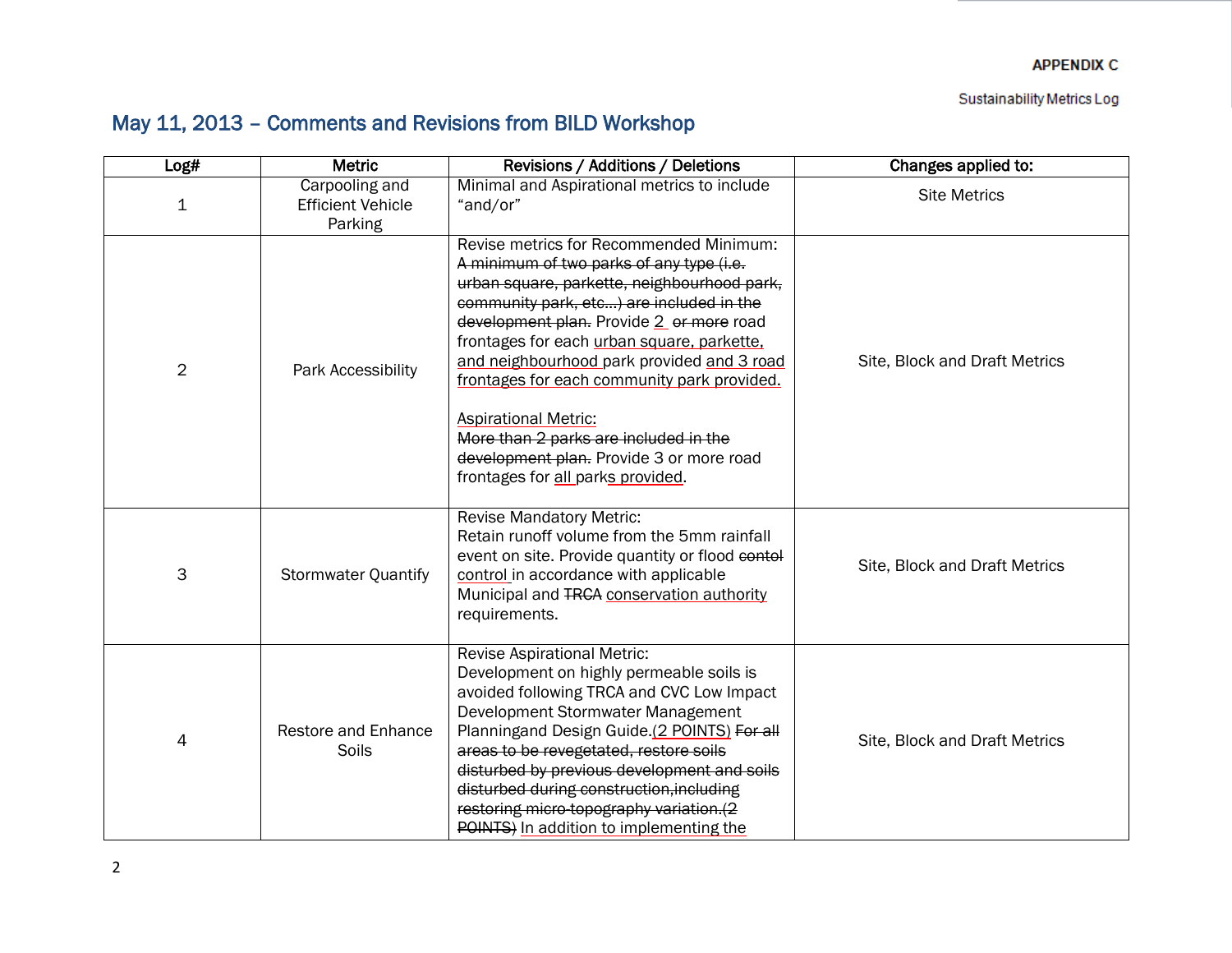#### Sustainability Metrics Log

|   |         | recommendations of the Topsoil Fertility Test,<br>a minimum topsoil depth of 200m is<br>provided across the entire site.(2 POINTS)                 |                               |
|---|---------|----------------------------------------------------------------------------------------------------------------------------------------------------|-------------------------------|
| 5 | General | Overall structure<br>Decided to separate Private and public sector<br>metrics. Developers will only be evaluated<br>based on private sector score. | Site, Block and Draft Metrics |

I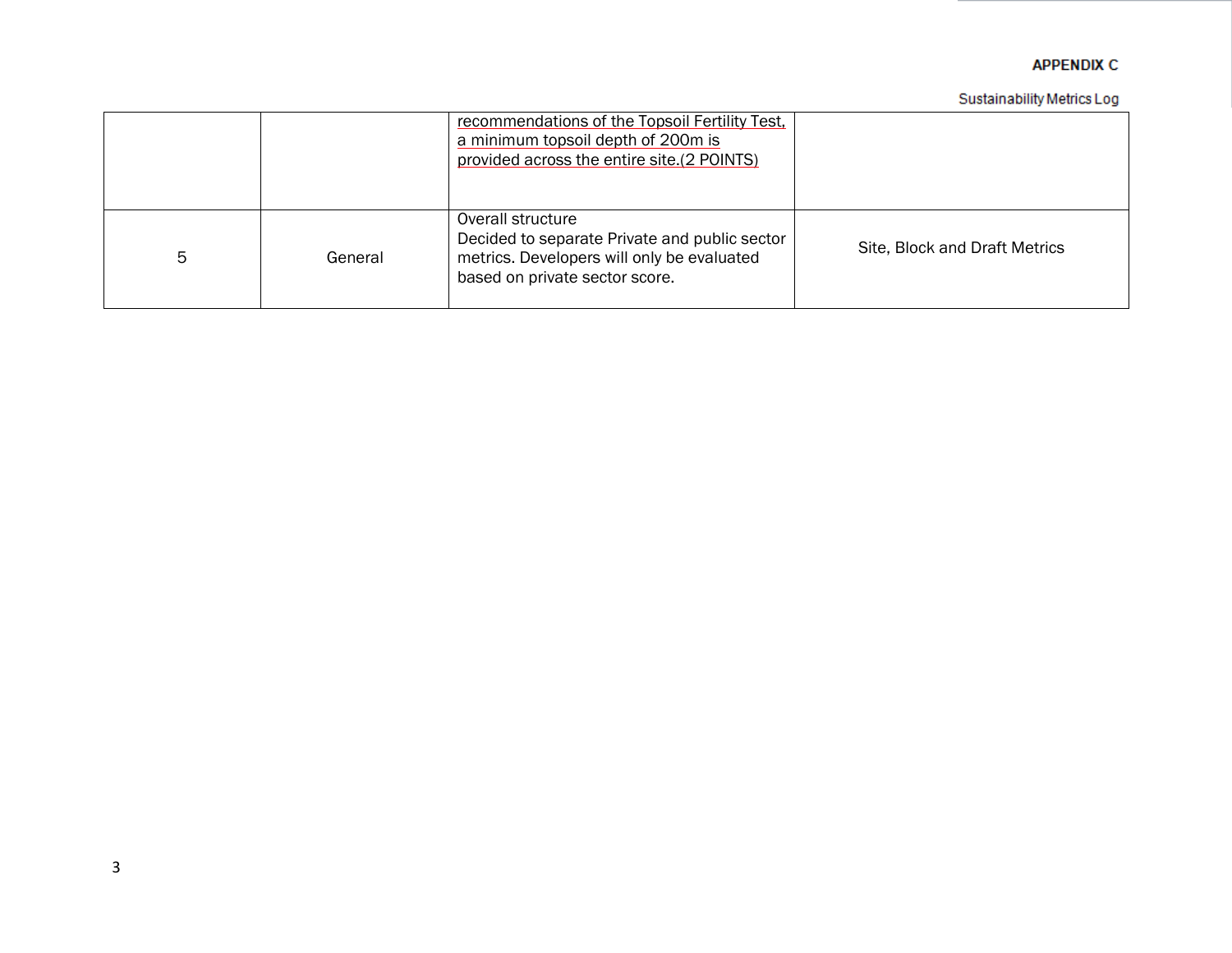Sustainability Metrics Log

# April 22, 2013 – Revisions from Municipal Working Sessions

| Log#           | <b>Metric</b>                  | Revisions / Additions / Deletions                                                                                                                                                                | Changes applied to:           |
|----------------|--------------------------------|--------------------------------------------------------------------------------------------------------------------------------------------------------------------------------------------------|-------------------------------|
| $\mathbf 1$    | General                        | Delete Building Metrics. Considered too<br>specific                                                                                                                                              |                               |
| $\overline{2}$ | Persons and Job per<br>hectare | Delete Aspirational target. Mandatory target<br>reworked to include reference to OP. Only<br>applies to Greenfields                                                                              | <b>Block and Draft Plan</b>   |
| 3              | <b>Location Efficiency</b>     | Revise Recommended Minimum metric to<br>reference existing or planned transit<br>corridors. Only applies to Greenfields                                                                          | <b>Block and Draft Plan</b>   |
| 4              | Proximity to Schools           | Revised Minimum and Aspirational metrics to<br>include public/private/montessori schools.                                                                                                        | Site, Block and Draft Metrics |
| 5              | Parks                          | Decided that park metrics weren't working.<br>Park metrics should be collapsed into an<br>accessibility metric                                                                                   | Site, Block and Draft Metrics |
| 6              | Proximity to Amenities         | Language revision. "Principle Amenities"<br>changed to "Basic Amenities" and "Basic<br>Amenities" changed to "Lifestyle Amenities".<br>Metric only applies to Greenfields and<br>Intensification | Site, Block and Draft Plan    |
| $\overline{7}$ | Jobs/Resident                  | <b>Delete Metric</b>                                                                                                                                                                             | <b>Site Plan</b>              |
| 8              | <b>Materials Management</b>    | Delete material management metrics (i.e.<br>recycled / reclaimed materials)                                                                                                                      | <b>Block and Draft Plan</b>   |
| 9              | Soils and Topography           | Revise metric title to "Soils Quantify and<br>Quality"                                                                                                                                           | Site, Block and Draft Plan    |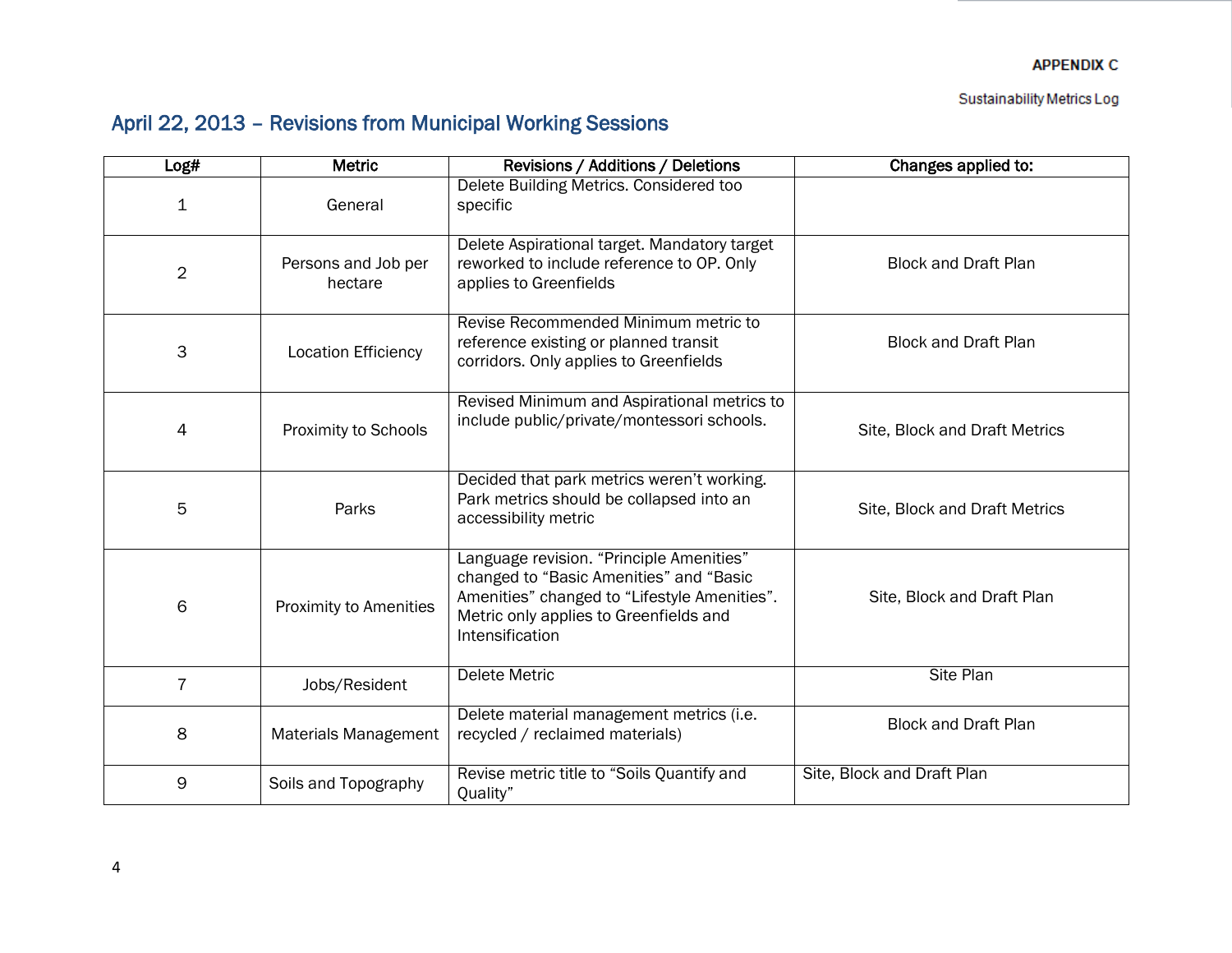## November 8, 2012 – Revisions from Municipal Workshop #2

(highlighted cells are proposed metrics that are still under review but haven't been included in the list of draft sustainable performance metrics)

| Log#           | <b>Metric</b>              | Revisions / Additions / Deletions                                                                                                                                                                 | Changes applied to:               |
|----------------|----------------------------|---------------------------------------------------------------------------------------------------------------------------------------------------------------------------------------------------|-----------------------------------|
| $\mathbf{1}$   | <b>Stormwater Quantity</b> | Revise metric<br>• Mandatory target: 5mm event<br>Minimum target: 15mm event<br>• Aspirational target: 25mm event<br>(to be confirmed/informed by TRCA)                                           | <b>Community and Site Metric</b>  |
| $\overline{2}$ | Stormwater<br>Temperature  | Add metric<br>• To be informed by TRCA                                                                                                                                                            | <b>Community and Site Metrics</b> |
| 3              | Energy efficiency          | Revise metric<br>• Mandatory target: 25% better than MNECB<br>Minimum target: 35% better than MNECB<br>• Aspirational target: 45% better<br>Additional points awarded up to 75% energy<br>savings | Site/Building metrics             |
| 4              | Grey water re-use          | Add metric<br>• Minimum: grey water readiness (same as<br>rainwater readiness metric)<br>• Aspirational: Grey water re-used on site for<br>low grade functions (toilet flushing,<br>irrigation)   | <b>Site/Building Metrics</b>      |
| 5              | Walkability                | • Aspirational: provide pedestrian amenities<br>to further encourage walkable streets.<br>"Pedestrian amenities" include: shelter<br>from rain, wind breaks, shade, seating,<br>etc               | <b>Community and Site Metrics</b> |
| 6              | Parking                    | Add metric<br>• Aspirational (CRI only) Paid parking is<br>included for commercial, retail,                                                                                                       | Site/Building metrics             |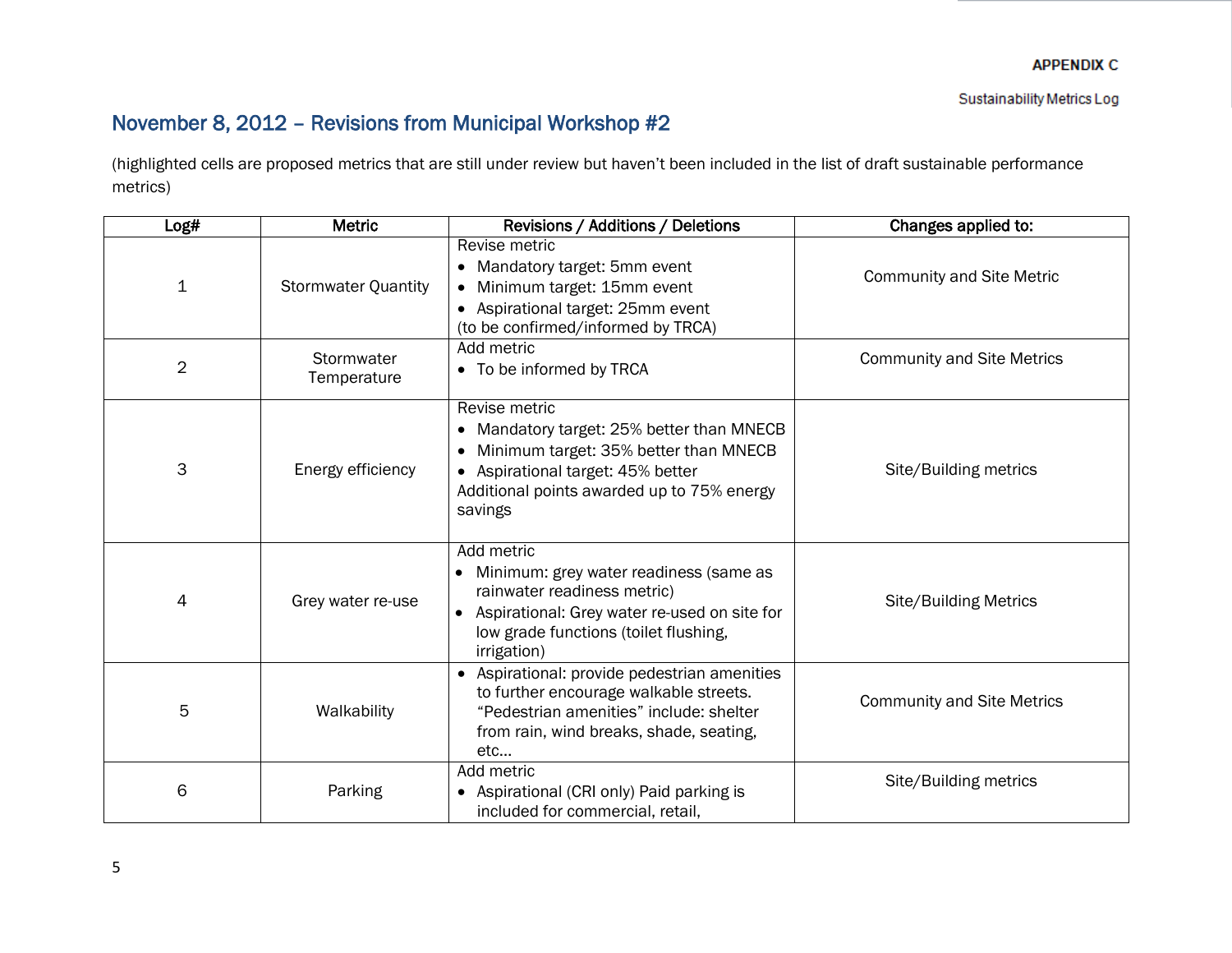|                 |                               | institutional parking lots                   |                                   |
|-----------------|-------------------------------|----------------------------------------------|-----------------------------------|
|                 |                               | Revise metric                                |                                   |
|                 |                               | • Remove reference to speed bumps            |                                   |
| 7               | Speed control                 | Include " use good road design strategies    | Community and Site metrics        |
|                 |                               | to reduce vehicular speeds. Supplemental     |                                   |
|                 |                               | measures can also include the traffic        |                                   |
|                 |                               | calming strategies listed"                   |                                   |
| $\overline{8}$  | <b>Cycling Infrastructure</b> | Add metric                                   | <b>Community and Site metrics</b> |
|                 |                               | • Minimum: Adopt dedicated bike lanes on     |                                   |
|                 |                               | streets with high traffic volume and         |                                   |
|                 |                               | speeds greater than 40km/hr                  |                                   |
|                 |                               | • Aspirational: Adopt dedicated and          |                                   |
|                 |                               | protected bike lanes on streets with high    |                                   |
|                 |                               | traffic volumes and speeds that exceed       |                                   |
|                 |                               | 40km/hr. Protected bike lane strategies      |                                   |
|                 |                               | include: Buffered lanes and floating         |                                   |
|                 |                               | parking (recommended by Portland 2030        |                                   |
|                 |                               | bicycle plan, adopted in NYC), bollards or   |                                   |
|                 |                               | posts (used in Montreal), extruded curbs,    |                                   |
|                 |                               | raised lanes (preferred in Germany), etc     |                                   |
| $\overline{9}$  | <b>Speed Control</b>          | Renamed metric to traffic calming            | <b>Community and Site metrics</b> |
| 10              | % Tree canopy                 | Tree growth extended from 5 years to 10 -    | <b>Community and Site metrics</b> |
|                 |                               | based on LEED ND precedent                   |                                   |
| 11              | Stormwater re-use             | Deleted                                      | Community metrics                 |
| $\overline{12}$ | <b>Existing Building Re-</b>  | Expanded minimum target. Revised             | <b>Community and Site metrics</b> |
|                 | use                           | thresholds to 5%/10% (min) and 10%/15%       |                                   |
|                 |                               | Aspirational                                 |                                   |
| 13              | Passive solar aligment        | Revised language                             | <b>Community metrics</b>          |
| 14              | Intersection density          | Revised targets based on municipal direction | <b>Community metrics</b>          |
| 15              | <b>Heat Island</b>            | Added aspirational metric 90% and 75%        | Site metrics                      |
| 16              | Road Design Standard          | Add metric:                                  | <b>Community and Site Metrics</b> |
|                 |                               | (Min) Municipality to carry out a Municipal  |                                   |
|                 |                               | Road Design Standard review to identify any  |                                   |
|                 |                               | potential sustainability opportunities       |                                   |
| 17              | <b>Public Transit</b>         | Add metric:                                  | <b>Community and Site metrics</b> |
|                 | Accessibility                 | (Min) Municipality to carry out a Public     |                                   |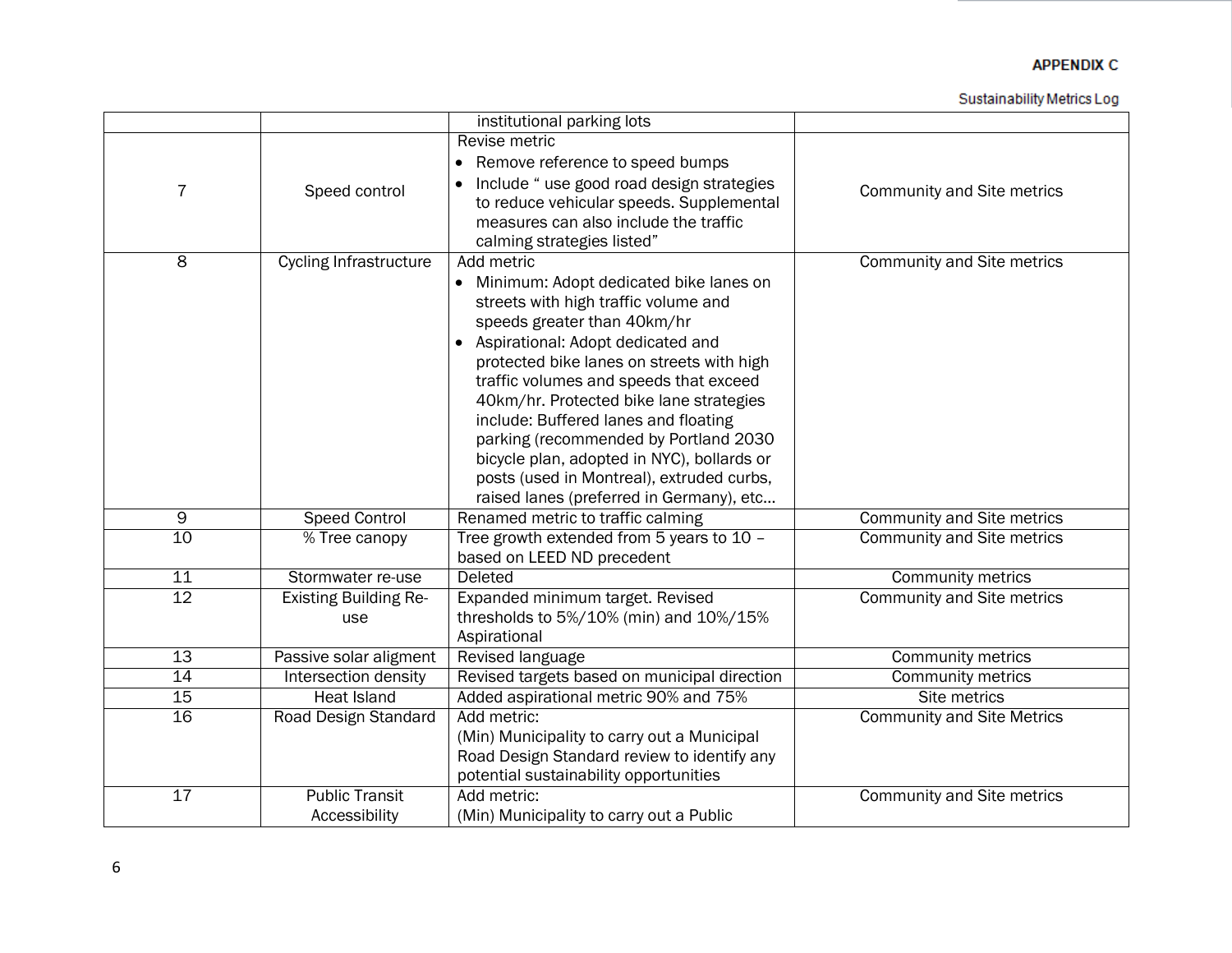|    |                      | Transit Study to identify potential integration<br>of public transit opportunities within the site                                                                                                   |                            |
|----|----------------------|------------------------------------------------------------------------------------------------------------------------------------------------------------------------------------------------------|----------------------------|
| 18 | School Accessibility | Add metric:<br>(Min) Municipality to carry out a School<br>Accessibility Study identify the potential<br>opportunities to improve access to schools<br>and synergies with active and public transit. | Community and Site metrics |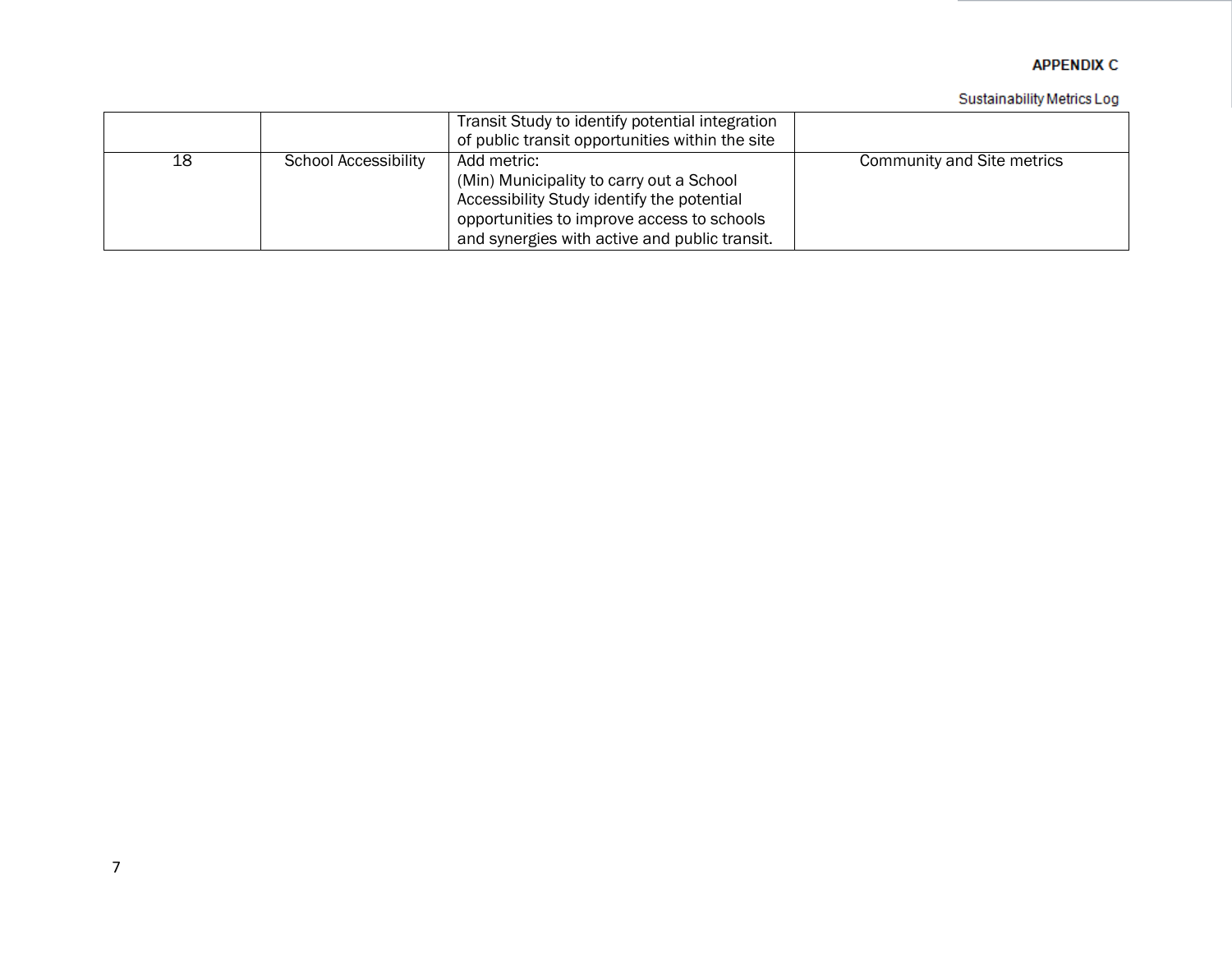Sustainability Metrics Log

# Oct 26, 2012 – Revisions from Municipal feedback

| Log#           | Metric                     | Revisions / Additions / Deletions                                                       | Changes applied to:              |
|----------------|----------------------------|-----------------------------------------------------------------------------------------|----------------------------------|
| $\mathbf 1$    | <b>Compact Development</b> | • Removed reference to FSI                                                              | <b>Community and Site Metric</b> |
|                |                            | • Revised to reflect Municipal OP                                                       |                                  |
|                |                            | Minimum target revised to:                                                              |                                  |
|                |                            | <b>Greenfield Applications:</b>                                                         |                                  |
|                |                            | 2x the average density along transit                                                    |                                  |
|                |                            | corridors (within 200m from transit)                                                    |                                  |
| $\overline{2}$ | <b>Location Efficiency</b> |                                                                                         | <b>Community Metrics</b>         |
|                |                            | All other Applications:                                                                 |                                  |
|                |                            | Height and/or density conforms to<br>the minimum or maximum targets                     |                                  |
|                |                            | established in the applicable                                                           |                                  |
|                |                            | Municipal Official Plan                                                                 |                                  |
|                |                            | Added site specific metric                                                              |                                  |
|                |                            | (Minimum) If the amenities are not within<br>$\bullet$                                  |                                  |
|                |                            | the distance specified above and the site                                               |                                  |
|                |                            | is designated as mix use, the mix of                                                    |                                  |
|                |                            | population and employment uses achieves                                                 |                                  |
|                | Proximity to amenities     | 2:1 ratio on the site                                                                   |                                  |
| 3              |                            | (Aspirational) If the amenities are not within                                          | <b>Site Metrics</b>              |
|                |                            | the distance specified above and the site<br>is designated as mix use, the mix of       |                                  |
|                |                            | population and employment uses includes                                                 |                                  |
|                |                            | major office space, an anchor                                                           |                                  |
|                |                            | commercial/retail tenant or a minimum of                                                |                                  |
|                |                            | 3 stories of employment uses.                                                           |                                  |
|                |                            | <b>Revised metric</b>                                                                   |                                  |
|                |                            | • Provide a minimum soil volume of 30m3                                                 |                                  |
|                |                            | per tree. The soil volumes should be based                                              |                                  |
| 4              | Soil Quality               | on a minimum soil depth of 0.8m and a                                                   | <b>Site Metrics</b>              |
|                |                            | maximum of 1.2m of high quality soil                                                    |                                  |
|                |                            | above a well drained sub soil or drainage<br>layer. Ensure that groups of trees planted |                                  |
|                |                            | in hardscape can share soil volume, for                                                 |                                  |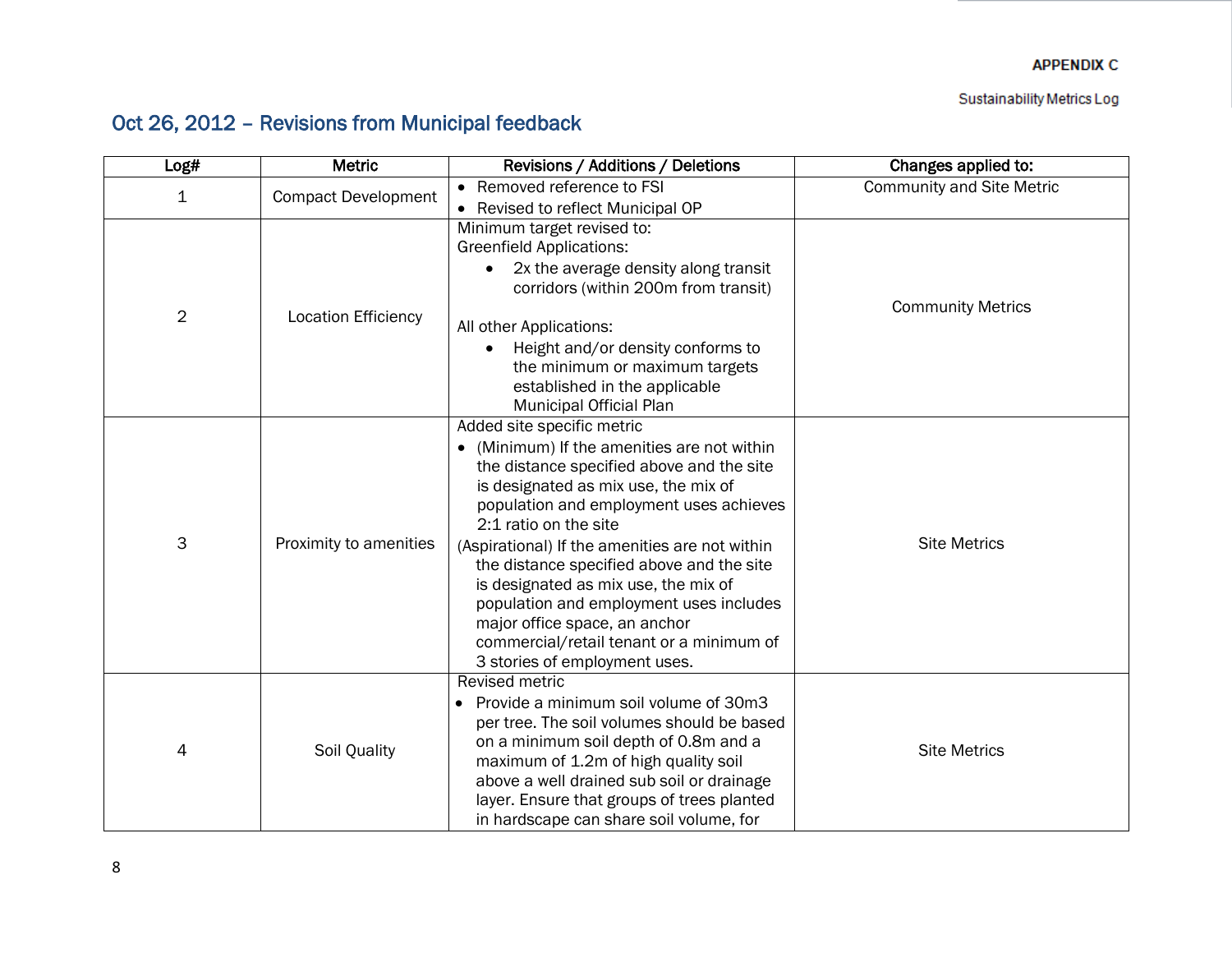|                     |                            | example, through the use of continuous                 |                                   |
|---------------------|----------------------------|--------------------------------------------------------|-----------------------------------|
|                     |                            | soil planters. The use of soil cells is also           |                                   |
|                     |                            | encouraged                                             |                                   |
| 5                   | Proximity to natural       | Minimum target revised. Aspirational metric            | <b>Site Metrics</b>               |
|                     | green space                | maintained.                                            |                                   |
|                     |                            | Visual connections (such as public access<br>$\bullet$ |                                   |
|                     |                            | blocks, single loaded roads) are provided              |                                   |
|                     |                            | to the natural heritage system and parks.              |                                   |
| 6                   | <b>Bicycle Parking</b>     | <b>Revised Metric</b>                                  | <b>Site Metrics</b>               |
|                     |                            | Removed additional visitor parking<br>$\bullet$        |                                   |
|                     |                            | requirements and provide a                             |                                   |
|                     |                            | minimum of 5%/10 of bike parking                       |                                   |
|                     |                            | at grade for visitors (MURBs)                          |                                   |
|                     |                            | Added reference to shower for CRI                      |                                   |
| 7                   | Parking Allocation         | Removed prescriptive parking allocation.               | <b>Site Metrics</b>               |
|                     |                            | Replaced with % of total area                          |                                   |
| $\overline{\infty}$ | <b>Parking Designation</b> | Revised metric to include minimum # of<br>$\bullet$    | <b>Site Metrics</b>               |
|                     |                            | spots and compact cars are exempt from                 |                                   |
|                     |                            | target                                                 |                                   |
| 9                   | Safe routes to schools     | Deleted metric                                         | <b>Community and Site Metrics</b> |
| 10                  | Proximity to natural       | Minimum target revised. Aspirational metric            | <b>Site Metrics</b>               |
|                     | green space                | maintained.                                            |                                   |
|                     |                            | Visual connections (such as public access              |                                   |
|                     |                            | blocks, single loaded roads) are provided              |                                   |
|                     |                            | to the natural heritage system and parks.              |                                   |
| 11                  | Connectivity               | <b>Revised Metric</b>                                  | <b>Site Metrics</b>               |
|                     |                            | Minimum: Connect buildings on the site to              |                                   |
|                     |                            | off-site pedestrian paths, surface transit             |                                   |
|                     |                            | stops, parking areas (car and bike) or other           |                                   |
|                     |                            | destinations (schools)                                 |                                   |
|                     |                            |                                                        |                                   |
|                     |                            | Aspirational: Provide amenities and street             |                                   |
|                     |                            | furniture (benches, additional bike parking,           |                                   |
|                     |                            | landscaping) along connections provided on             |                                   |
|                     |                            | the site and between the site and adjacent             |                                   |
|                     |                            | destinations                                           |                                   |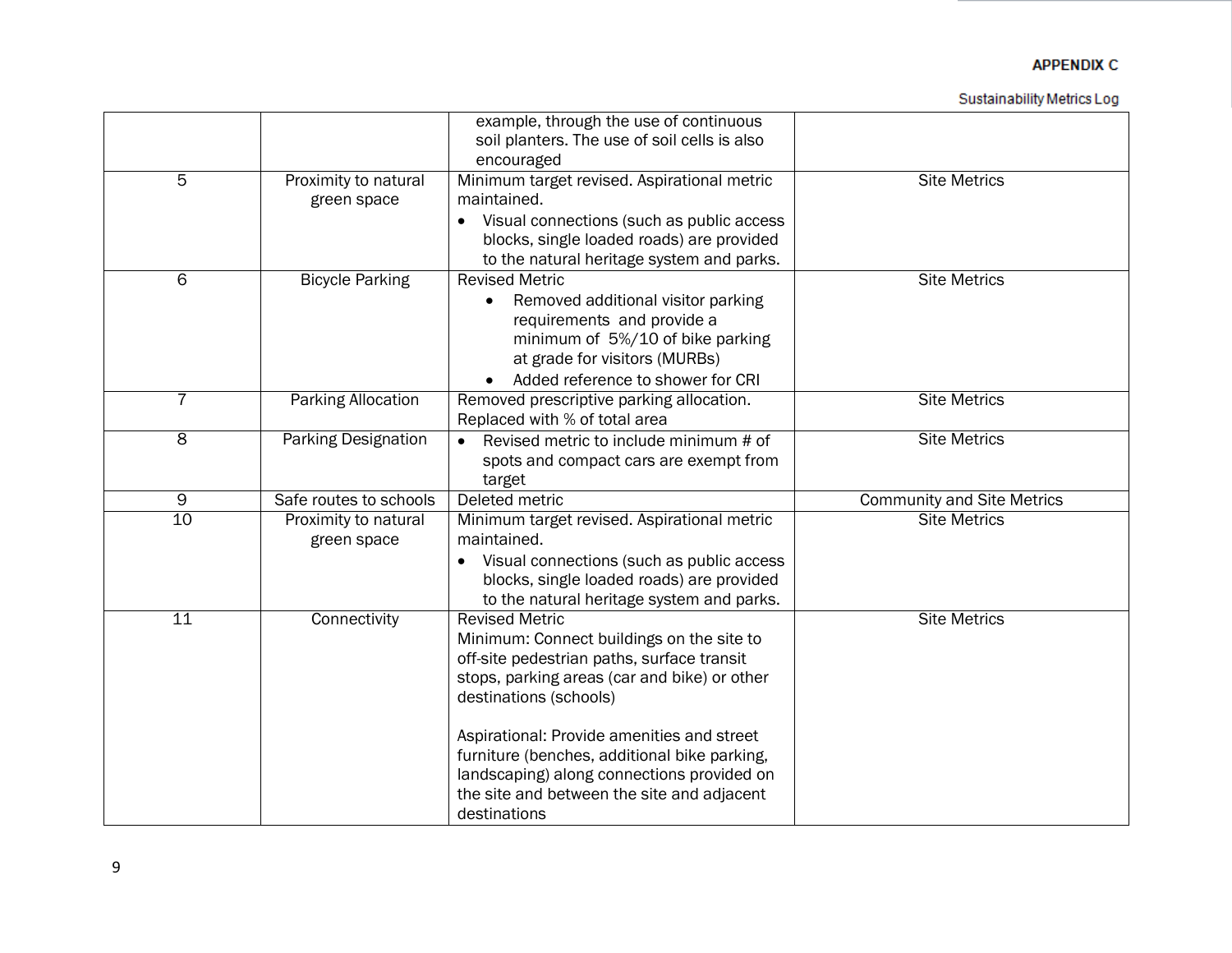| 12 | <b>Stormwater Quantity</b> | Revised based on municipal feedback. 5mm      | <b>Site Metrics</b> |
|----|----------------------------|-----------------------------------------------|---------------------|
|    |                            | and 15mm retention                            |                     |
| 13 | <b>Stormwater Quality</b>  | Metric revised                                | <b>Site Metrics</b> |
|    |                            | 80%/100% of Total Suspended Solids (TSS)      |                     |
|    |                            | removed from a 25mm rainfall event.           |                     |
|    |                            | Strategies should include low impact          |                     |
|    |                            | development measures such as:                 |                     |
|    |                            | Stormwater ponds, oil-grit separators,        |                     |
|    |                            | bioswales, filters, treatment train approach, |                     |
|    |                            | etc                                           |                     |
| 14 | Rainwater Re-use           | Does not apply to single family homes         | <b>Site Metrics</b> |
| 15 | <b>Stormwater Features</b> | Target moved to minimum                       | <b>Site Metrics</b> |
| 16 | Existing building reuse    | Added metric                                  | <b>Site Metrics</b> |
|    |                            | At least 5% reused content in building        |                     |
|    |                            | materials and landscaping materials           |                     |
|    |                            | (hardscaping such as paving or walkways) is   |                     |
|    |                            | provided.                                     |                     |
|    |                            |                                               |                     |
|    |                            | At least 15% recycled content in building     |                     |
|    |                            | materials and landscaping materials           |                     |
|    |                            | (hardscaping such as paving or walkways).     |                     |
| 17 | Solid Waste                | Minimum target added.                         | <b>Site Metrics</b> |
|    |                            | Storage and collection areas for recycling    |                     |
|    |                            | and organic waste are within or attached to   |                     |
|    |                            | the building.                                 |                     |
|    |                            | Aspirational target under review              |                     |
| 18 | Shade/Comfort              | Revised indicator to Tree                     | <b>Site Metrics</b> |
|    |                            |                                               |                     |
|    |                            | Planting/reservation                          |                     |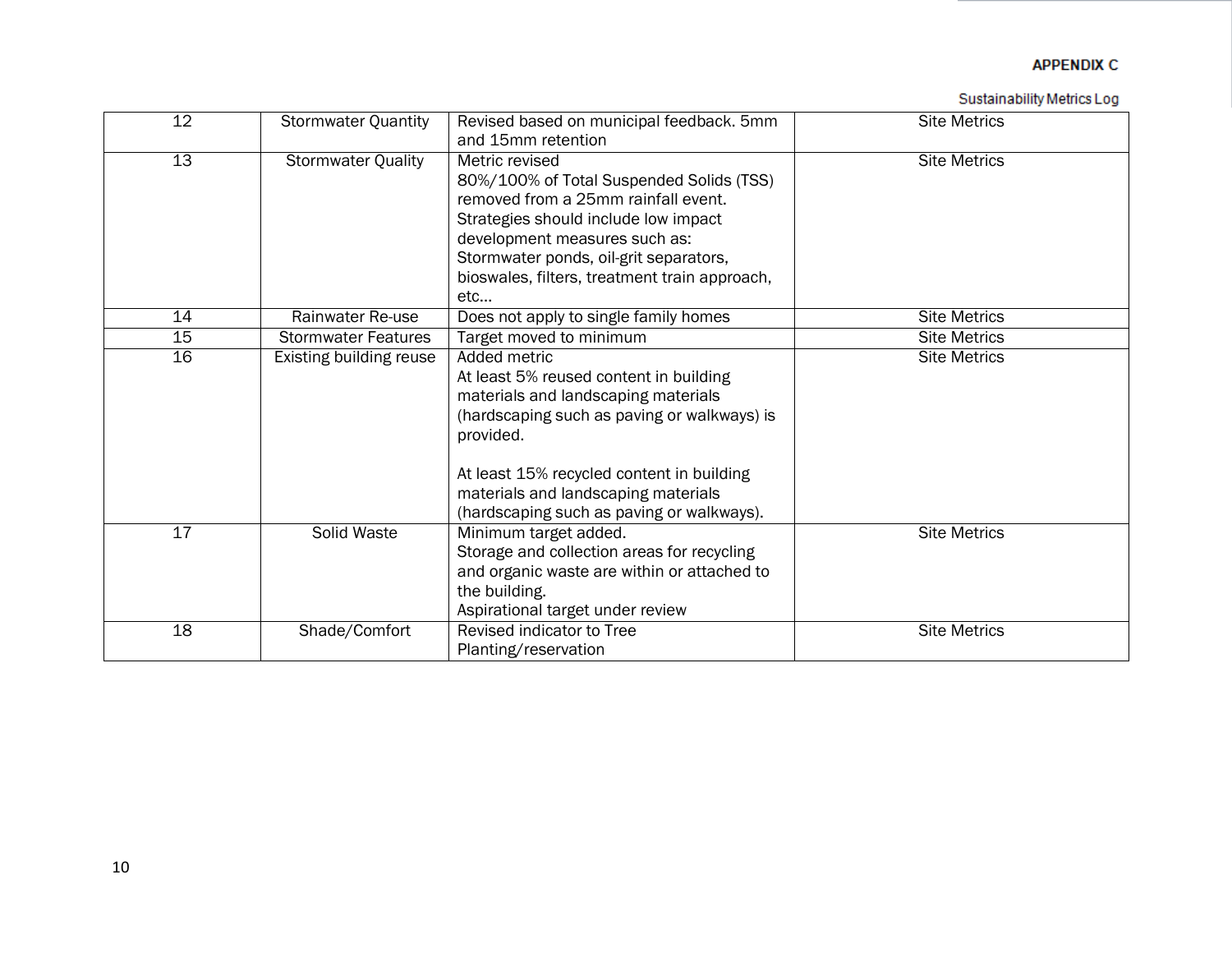| 19              | Maintain healthy trees              | Added metric<br>(Minimum) Arborist Report provided that<br>identifies and evaluates where on-site<br>healthy mature trees will be protected or<br>removed. Where healthy mature trees must<br>be removed, new trees are provided on site<br>to compensate for the lost canopy coverage<br>of the trees removed<br>(Aspirational) Healthy mature trees greater<br>than 20 cm. DBH preserved in situ on site.<br>Smaller healthy trees (less than 20 cm. DBH) | <b>Site Metrics</b> |
|-----------------|-------------------------------------|-------------------------------------------------------------------------------------------------------------------------------------------------------------------------------------------------------------------------------------------------------------------------------------------------------------------------------------------------------------------------------------------------------------------------------------------------------------|---------------------|
|                 |                                     | transplanted.                                                                                                                                                                                                                                                                                                                                                                                                                                               |                     |
| $\overline{20}$ | <b>Bird friendly</b>                | Revised minimum target<br>Treat glass with a density pattern between<br>10-28cm for the first 12m of the building<br>above grade. Where a greenroof is<br>constructed with adjacent glass surfaces,<br>ensure the glass is treated 12m above<br>greenroof surface<br>Bird friendly design strategies include:<br>window fritt, films, decals, grills, louvers,<br>internal screens, awnings, overhangs,<br>artwork, etc                                     | <b>Site Metrics</b> |
| 21              | <b>Reduced Parking</b><br>Footprint | Removed reference to parking spot<br>allocation. Replaced with:<br>(Minimum) Use no more than 20% of the<br>total development area for all new off-street<br>surface parking facilities, with no surface<br>parking lot greater than 2 acres<br>(Aspirational) Locate all new off-street<br>surface parking at the site or rear of buildings                                                                                                                | <b>Site Metrics</b> |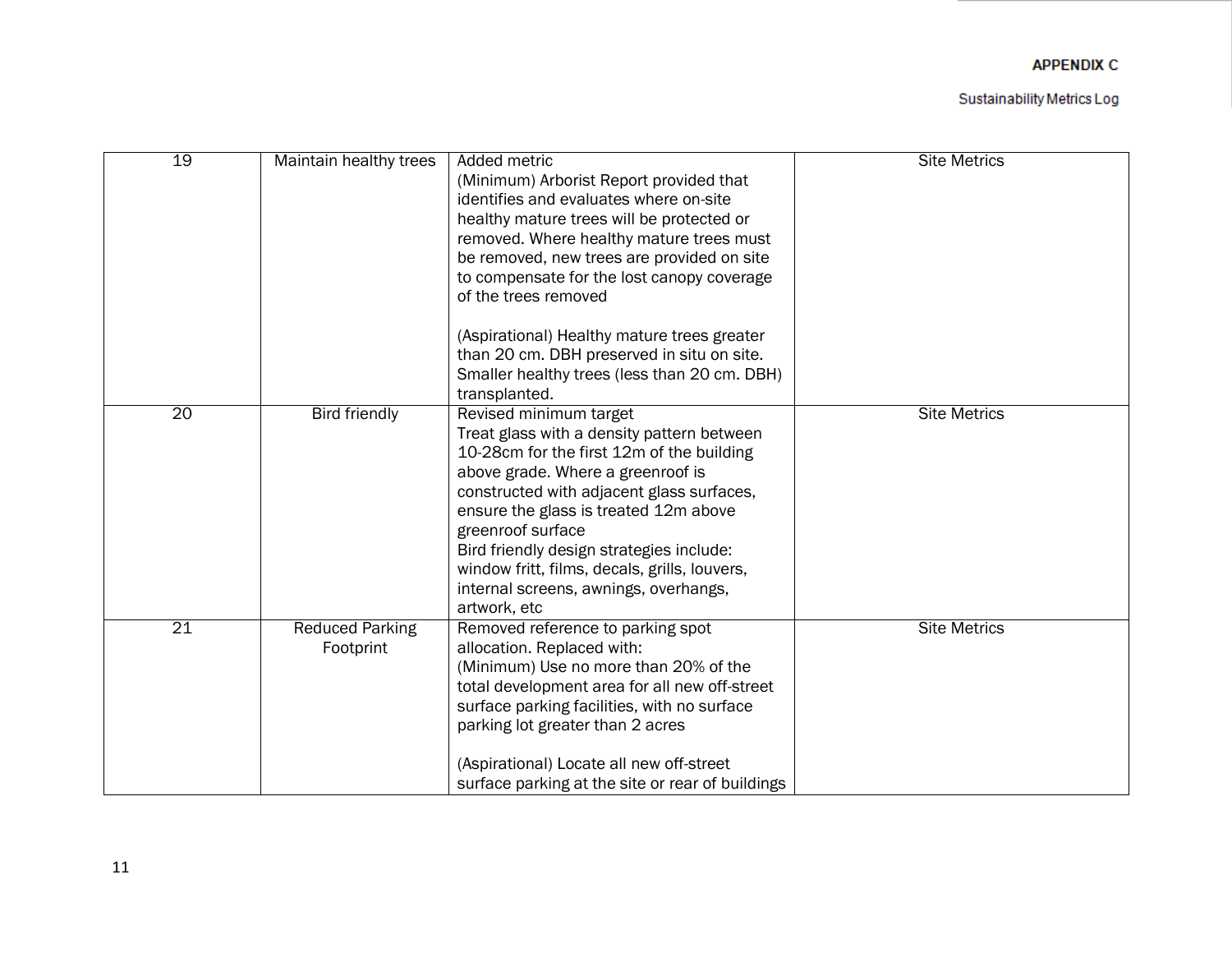## Oct 12, 2012 – Revisions from TAT Conference call

| Log#           | <b>Metric</b>                                  | Revisions / Additions / Deletions                                                                                                                                                                                   | Changes applied to:               |
|----------------|------------------------------------------------|---------------------------------------------------------------------------------------------------------------------------------------------------------------------------------------------------------------------|-----------------------------------|
| 1              | <b>Building Certification</b>                  | • Deleted minimum target as it can't be<br>required at site plan approval.<br>• Aspiration target maintained                                                                                                        | <b>Site Metrics</b>               |
| $\overline{2}$ | <b>Exposure to Second</b><br><b>Hand Smoke</b> | • Moved minimum target to aspirational (as<br>it can't be required at site plan approval)                                                                                                                           | <b>Site Metrics</b>               |
| 3              | Parks                                          | • Removed reference to "Public" Parks as<br>the indicator should be applied to<br>accessible parks.<br>"Accessible" definition to be included in<br>Glossary<br>"10-15 min" reference revised to "800m<br>to 1200m" | <b>Community and Site Metrics</b> |
| 4              | Rainwater Re-use                               | • "Grey water" reference deleted in<br>minimum target                                                                                                                                                               | <b>Community and Site Metrics</b> |
| 5              | <b>Stormwater Amenities</b>                    | Indicator name created confusion.<br>$\bullet$<br>Changed to Stormwater<br>Architecture/Features                                                                                                                    | <b>Site Metrics</b>               |
| 6              | <b>Bird Friendly Design</b>                    | • Removed City of Toronto reference. Bird<br>Friendly Design Guidelines to be defined in<br>the Glossary                                                                                                            | <b>Site Metrics</b>               |

## Metrics to be added:

- Stormwater Temperature Aspirational Target. TRCA to inform target.
- Maintain/Preserve Healthy & Mature Trees Minimum Target. Halsall and Michelle to inform target.

## Metrics to be revised / expanded with Input from Team: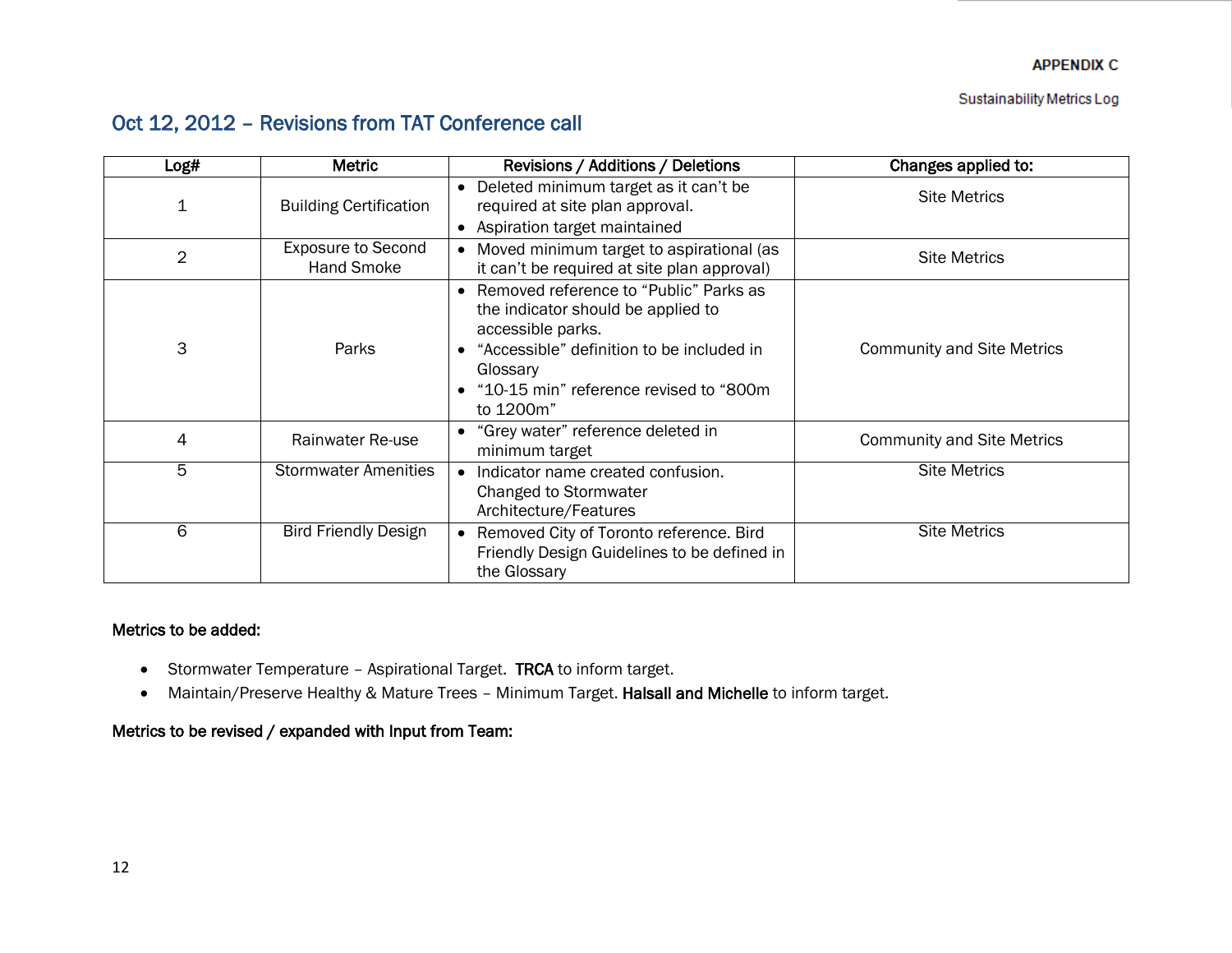### Community and Site Metrics

- Compact Development FSI may not be the appropriate metric to inform density. Michelle to review with Richmond Hill team.
- Proximity to Natural Green Space Michelle to gather additional feedback as metric benefit/applicability was questioned during the workshop.
- Parking Allocation **Municipal teams** to circulate parking metrics/targets and ensure appropriateness for each development type
- **Exposure to Second Hand Smoke Tony to discuss corridor pressurization requirements under current building code**
- Safe routes to schools Tony to review and reevaluate metric/targets
- Cultural/Heritage Mike to circulate metrics with appropriate Brampton staff to help inform metrics/targets
- Site Permeability **Halsall/TPP** to inform appropriate targets (reference LEED/best practices)
- Walkability Expand metrics to include pedestrian buffers, etc… (LEED ND references). TPP to inform
- Stormwater Quality & Quantity Tony to gain feedback from TRCA. Needs to consider the various soil types/capacities
- Energy Efficiency Tony to follow up with building official. What, if anything, can we advocate for the minimum energy performance?
- Solid Waste Designate area for waste stream separation (Multi-use residential and Commercial). Halsall to inform.

### **Community Specific Metrics**

- Intersection Density Halsall to reference Neptus figures
- Restore and Enhance Soils Halsall to include details within targets
- Enhance Biodiversity Tony to help define "Enhance" and minimum/aspirational targets
- Site dedicated to Parking/car infrastructure Halsall/TPP to inform (based on Emmerald Hills metrics)

## October 9, 2012 – Revisions from Municipal Workshop #1

| Log# | Metric                        | Revisions / Additions / Deletions                                                                                                                       | Changes applied to:               |
|------|-------------------------------|---------------------------------------------------------------------------------------------------------------------------------------------------------|-----------------------------------|
|      | <b>Proximity to Amenities</b> | Amenities split between basic and<br>principal.<br>Amenity provided for both categories.<br>Principal amenities will carry a higher point<br>allocation | <b>Community and Site Metrics</b> |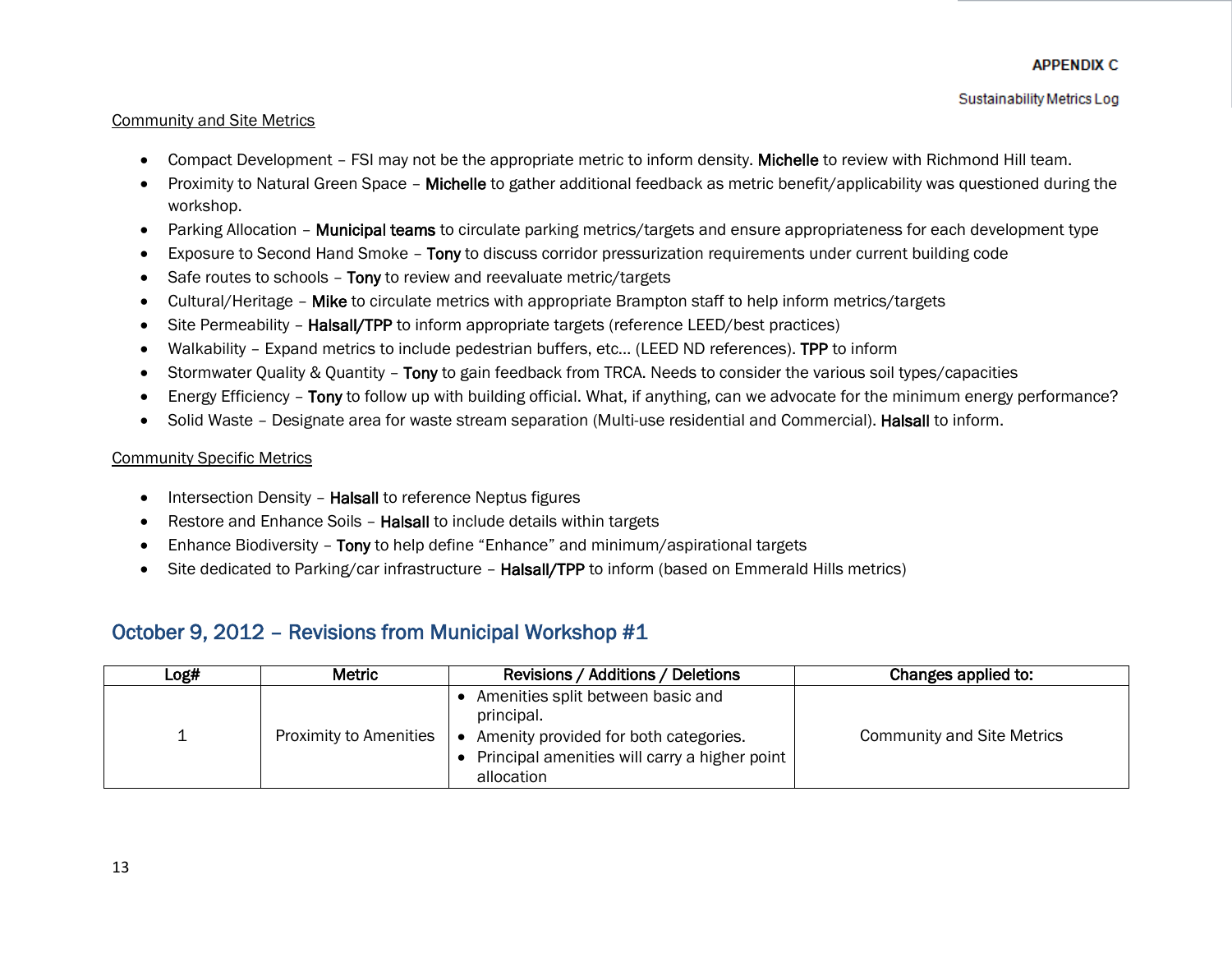| $\overline{2}$ | <b>Building Certification</b> | • % of buildings (no longer number of<br>buildings)<br>• Minimum target - designed to green<br>standard<br>• Aspirational target - certified to green<br>standard                                                              | <b>Site Metrics</b>               |
|----------------|-------------------------------|--------------------------------------------------------------------------------------------------------------------------------------------------------------------------------------------------------------------------------|-----------------------------------|
| 3              | <b>Universal Design</b>       | • "or equivalent" added for Universal Design<br>standard<br>• ANSI A117 Standard to be defined in<br>Glossary<br>• Aspirational target - increased to 30%<br>(previous version, aspirational and<br>minimum target were equal) | <b>Site Metrics</b>               |
| 4              | Universal Design -<br>Access  | • "emergency exits" added to minimum<br>target<br>• Aspirational target - 100% of all<br>entries/exits                                                                                                                         | <b>Site Metrics</b>               |
| 5              | <b>Housing Unit Mix</b>       | • Metric revised to include all housing mixes<br>• Points will be allocated depending on %<br>and diversity of housing mix (point<br>allocation TBD)                                                                           | <b>Community and Site Metrics</b> |
| 6              | % Tree Canopy                 | Minimum and Aspirational target<br>increased from 20% and 40% to 50% and<br>75%<br>Time period of 5 years added<br>Drought tolerant and native added                                                                           | <b>Community and Site Metrics</b> |
| 7              | Soil Quality                  | Metric added. Precedent based on LEED<br><b>ND</b>                                                                                                                                                                             | <b>Site Metrics</b>               |
| 8              | Pesticide Use                 | • Removed metric. Considered a<br>maintenance requirement, not related to<br>design                                                                                                                                            | <b>Site Metrics</b>               |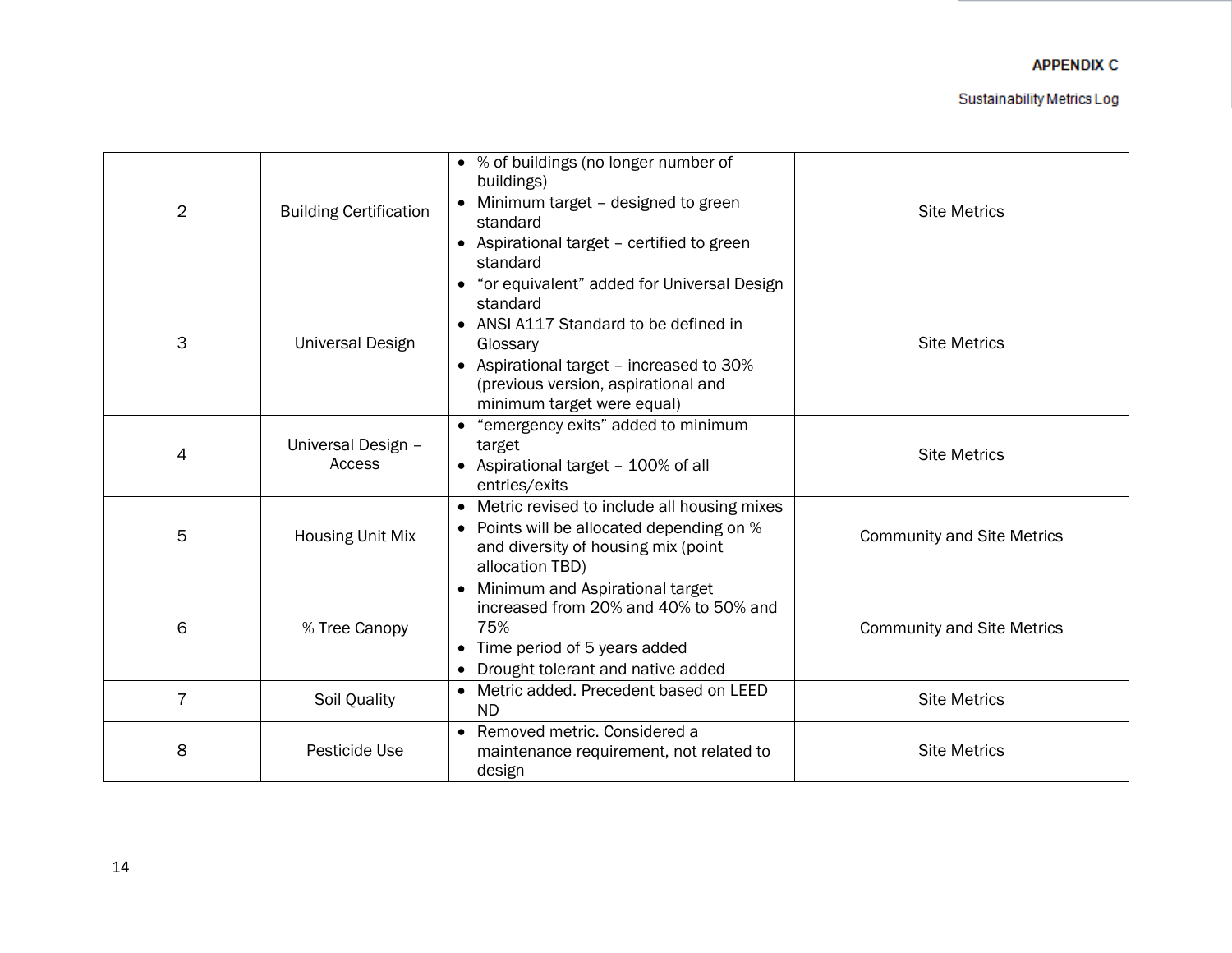## Appendix C

Sustainability Metrics Log

| 9               | <b>Speed Control</b>                          | • Removed reference to speed limit<br>Replaced with traffic calming strategies<br>Traffic calming strategies defined in<br>Glossary                           | <b>Community and Site Metrics</b> |
|-----------------|-----------------------------------------------|---------------------------------------------------------------------------------------------------------------------------------------------------------------|-----------------------------------|
| 10              | School Proximity to<br>Transit and bikeways   | • Metric added<br>Minimum and Aspirational target set<br>$\bullet$<br>based on workshop #1 feedback                                                           | <b>Community and Site Metrics</b> |
| 11              | Safe Routes to Schools                        | • Metric added                                                                                                                                                | <b>Community and Site Metrics</b> |
| 12              | Parks                                         | • Relabeled as "Public Parks"<br>Distance changed to 400m walk (from<br>5min walk)<br>Parkette distance reduced to 200m<br>"Open Space" added to Urban Square | <b>Community and Site Metrics</b> |
| 13              | Stormwater                                    | • Metrics simplified to focus on: Quality,<br>Quantity, Re-Use, Amenities (site metrics<br>only)<br>• Precedents based on TGS TIER II                         | <b>Community and Site Metrics</b> |
| 14              | <b>Local Food Production</b><br>Dedicate Land | Garden space moved to Minimum target<br>Aspirational target - Dedicate rooftop<br>space for food production (Site metrics<br>only)                            | <b>Community and Site Metrics</b> |
| 15              | <b>Local Food Distribution</b>                | • "Non-Permanent" added<br>"Designate land" added                                                                                                             | <b>Community and Site Metrics</b> |
| 16              | <b>Solar Readiness</b>                        | $\bullet$ "100% of all" added                                                                                                                                 | <b>Site Metrics</b>               |
| 17              | <b>District Energy</b>                        | "Consider connecting to a district energy<br>$\bullet$<br>system (if applicable") added                                                                       | <b>Site Metrics</b>               |
| $\overline{18}$ | <b>Fixture Efficiency</b>                     | • Relabeled to "Water Conserving Fixtures"                                                                                                                    | <b>Site Metrics</b>               |
| $\overline{19}$ | Land Use Separation                           | • Removed                                                                                                                                                     | <b>Community and Site Metrics</b> |
| 20              | <b>Efficient Lighting</b><br><b>Fixtures</b>  | • Relabeled "Energy Conserving Lighting"                                                                                                                      | <b>Site Metrics</b>               |